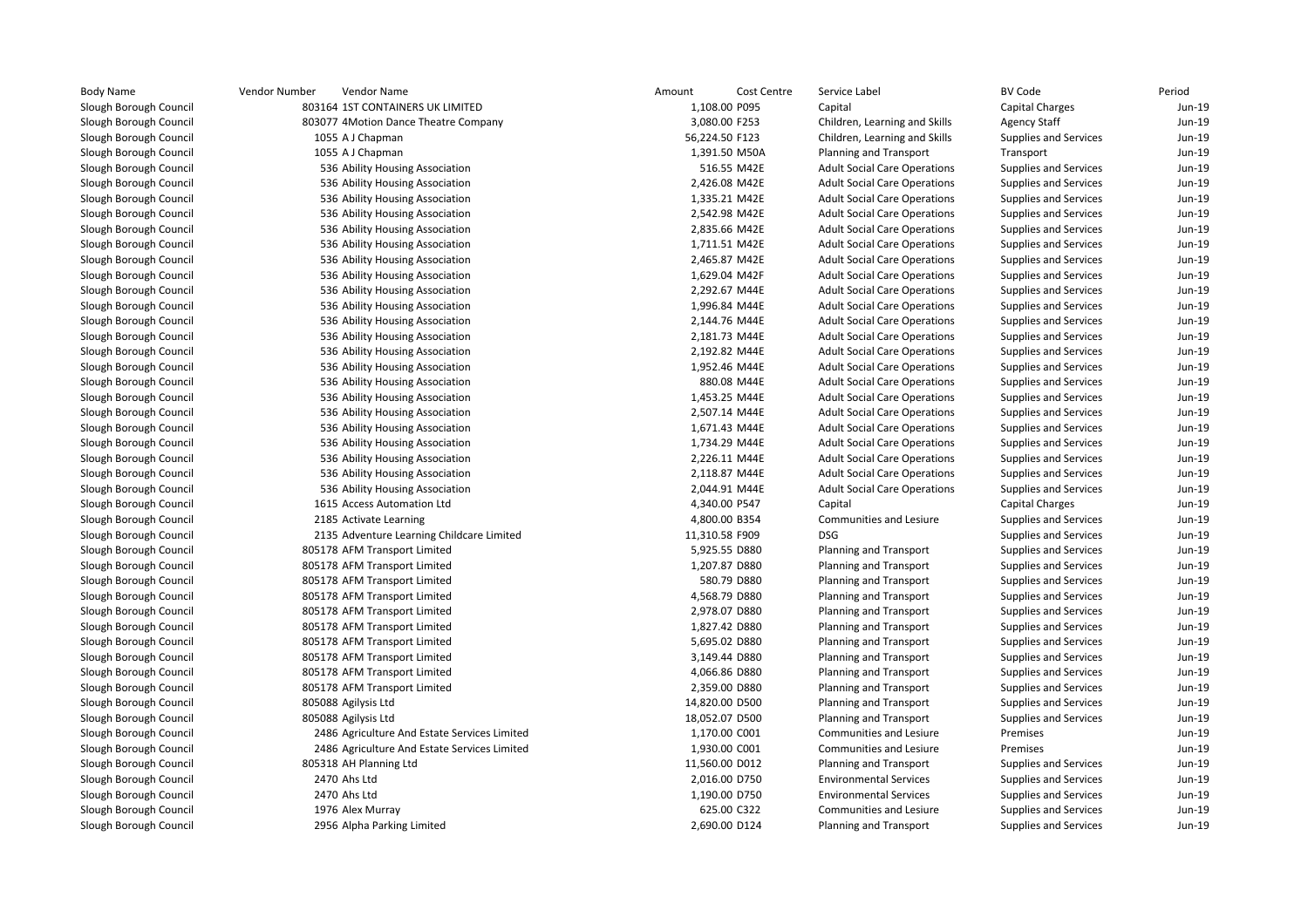2197 Altwood Housing Ltd 2197 Altwood Housing Ltd 2197 Altwood Housing Ltd 2197 Altwood Housing Ltd 2197 Altwood Housing Ltd 2197 Altwood Housing Ltd 2197 Altwood Housing Ltd 2197 Altwood Housing Ltd 2197 Altwood Housing Ltd 2197 Altwood Housing Ltd 2197 Altwood Housing Ltd 2197 Altwood Housing Ltd 2197 Altwood Housing Ltd 2197 Altwood Housing Ltd 2197 Altwood Housing Ltd 2197 Altwood Housing Ltd 2197 Altwood Housing Ltd 2197 Altwood Housing Ltd 2197 Altwood Housing Ltd 2197 Altwood Housing Ltd 2197 Altwood Housing Ltd 2197 Altwood Housing Ltd 2197 Altwood Housing Ltd 2197 Altwood Housing Ltd 2197 Altwood Housing Ltd 8686 Altwood Properties Ltd 803110 Amber Langis Limited 3137 Applegarth Care Home Ltd 3137 Applegarth Care Home Ltd 3137 Applegarth Care Home Ltd 3137 Applegarth Care Home Ltd 3137 Applegarth Care Home Ltd 3350 Arbour Vale School 12,623.92 F417 DSG 3350 Arbour Vale School 414,804.88 E509 DSG2073 Arc Preschool Arc Preschool 2008 DSG 2009 DSG 2009 DSG 2009 DSG 2009 DSG 2009 DSG 2009 DSG 2009 DSG 2009 DSG 2009 DSG 2009 D 818 Arco Ltd 818 Arco Ltd 831 Argos Business Solutions Ltd 1826 Arvato Public Sector Services Ltd 1826 Arvato Public Sector Services Ltd 1826 Arvato Public Sector Services Ltd 1826 Arvato Public Sector Services Ltd 1826 Arvato Public Sector Services Ltd 1826 Arvato Public Sector Services Ltd 1826 Arvato Public Sector Services Ltd 1826 Arvato Public Sector Services Ltd 1826 Arvato Public Sector Services Ltd 1826 Arvato Public Sector Services Ltd1826 Arvato Public Sector Services Ltd

| d Housing Ltd                     | 672.00 H205     | <b>Strategic Housing Services</b>   | <b>Supplies and Services</b> | Jun-19 |
|-----------------------------------|-----------------|-------------------------------------|------------------------------|--------|
| d Housing Ltd                     | 625.00 H205     | <b>Strategic Housing Services</b>   | Supplies and Services        | Jun-19 |
| d Housing Ltd                     | 744.00 H205     | <b>Strategic Housing Services</b>   | <b>Supplies and Services</b> | Jun-19 |
| d Housing Ltd                     | 930.00 H205     | <b>Strategic Housing Services</b>   | <b>Supplies and Services</b> | Jun-19 |
| d Housing Ltd                     | 1,705.00 H205   | <b>Strategic Housing Services</b>   | <b>Supplies and Services</b> | Jun-19 |
| d Housing Ltd                     | 1,160.00 H205   | <b>Strategic Housing Services</b>   | <b>Supplies and Services</b> | Jun-19 |
| d Housing Ltd                     | 930.00 H205     | <b>Strategic Housing Services</b>   | <b>Supplies and Services</b> | Jun-19 |
| d Housing Ltd                     | 1,240.00 H205   | <b>Strategic Housing Services</b>   | <b>Supplies and Services</b> | Jun-19 |
| d Housing Ltd                     | 2,250.00 H205   | <b>Strategic Housing Services</b>   | Supplies and Services        | Jun-19 |
| d Housing Ltd                     | 870.00 H205     | <b>Strategic Housing Services</b>   | <b>Supplies and Services</b> | Jun-19 |
| d Housing Ltd                     | 870.00 H205     | <b>Strategic Housing Services</b>   | Supplies and Services        | Jun-19 |
| d Housing Ltd                     | 930.00 H205     | <b>Strategic Housing Services</b>   | <b>Supplies and Services</b> | Jun-19 |
| d Housing Ltd                     | 744.00 H205     | <b>Strategic Housing Services</b>   | <b>Supplies and Services</b> | Jun-19 |
| d Housing Ltd                     | 744.00 H205     | <b>Strategic Housing Services</b>   | <b>Supplies and Services</b> | Jun-19 |
| d Housing Ltd                     | 1,430.00 H205   | <b>Strategic Housing Services</b>   | <b>Supplies and Services</b> | Jun-19 |
| d Housing Ltd                     | 744.00 H205     | <b>Strategic Housing Services</b>   | Supplies and Services        | Jun-19 |
| d Housing Ltd                     | 930.00 H205     | <b>Strategic Housing Services</b>   | <b>Supplies and Services</b> | Jun-19 |
| d Housing Ltd                     | 930.00 H205     | <b>Strategic Housing Services</b>   | Supplies and Services        | Jun-19 |
| d Housing Ltd                     | 1,705.00 H205   | <b>Strategic Housing Services</b>   | <b>Supplies and Services</b> | Jun-19 |
| d Housing Ltd                     | 2,325.00 H205   | <b>Strategic Housing Services</b>   | Supplies and Services        | Jun-19 |
| d Housing Ltd                     | 1,045.00 H205   | <b>Strategic Housing Services</b>   | Supplies and Services        | Jun-19 |
| d Housing Ltd                     | 570.00 H205     | <b>Strategic Housing Services</b>   | <b>Supplies and Services</b> | Jun-19 |
| d Housing Ltd                     | 930.00 H205     | <b>Strategic Housing Services</b>   | <b>Supplies and Services</b> | Jun-19 |
| d Housing Ltd                     | 600.00 H205     | <b>Strategic Housing Services</b>   | <b>Supplies and Services</b> | Jun-19 |
| d Housing Ltd                     | 744.00 H205     | <b>Strategic Housing Services</b>   | <b>Supplies and Services</b> | Jun-19 |
| d Properties Ltd                  | 64,003.59 H205  | <b>Strategic Housing Services</b>   | Premises                     | Jun-19 |
| Langis Limited                    | 678.00 D500     | Planning and Transport              | Supplies and Services        | Jun-19 |
| arth Care Home Ltd                | 2,800.00 M25C   | <b>Adult Social Care Operations</b> | <b>Supplies and Services</b> | Jun-19 |
| arth Care Home Ltd                | 3,200.00 M25C   | <b>Adult Social Care Operations</b> | <b>Supplies and Services</b> | Jun-19 |
| arth Care Home Ltd                | 3,000.00 M25C   | <b>Adult Social Care Operations</b> | <b>Supplies and Services</b> | Jun-19 |
| arth Care Home Ltd                | 3,000.00 M27C   | <b>Adult Social Care Operations</b> | <b>Supplies and Services</b> | Jun-19 |
| arth Care Home Ltd                | 2,400.00 M27C   | <b>Adult Social Care Operations</b> | <b>Supplies and Services</b> | Jun-19 |
| Vale School                       | 12,623.92 F417  | <b>DSG</b>                          | Supplies and Services        | Jun-19 |
| Vale School                       | 414,804.88 E509 | <b>DSG</b>                          | <b>Supplies and Services</b> | Jun-19 |
| school                            | 9,786.10 F909   | <b>DSG</b>                          | Supplies and Services        | Jun-19 |
| d                                 | 1,060.40 D610   | <b>Environmental Services</b>       | <b>Supplies and Services</b> | Jun-19 |
| d                                 | 850.00 D610     | <b>Environmental Services</b>       | Supplies and Services        | Jun-19 |
| Business Solutions Ltd            | 764.86 D305     | <b>Customer and Communications</b>  | Supplies and Services        | Jun-19 |
| Public Sector Services Ltd        | 494,305.73 B014 | <b>Customer and Communications</b>  | Supplies and Services        | Jun-19 |
| <b>Public Sector Services Ltd</b> | 393,770.16 B039 | <b>Customer and Communications</b>  | <b>Supplies and Services</b> | Jun-19 |
| Public Sector Services Ltd        | 1,229.00 A120   | <b>Customer and Communications</b>  | <b>Supplies and Services</b> | Jun-19 |
| Public Sector Services Ltd        | 4,138.00 B015   | Finance                             | <b>Supplies and Services</b> | Jun-19 |
| Public Sector Services Ltd        | 18,014.00 B039  | <b>Customer and Communications</b>  | <b>Supplies and Services</b> | Jun-19 |
| Public Sector Services Ltd        | 894.00 B039     | <b>Customer and Communications</b>  | <b>Supplies and Services</b> | Jun-19 |
| Public Sector Services Ltd        | 15,492.00 B039  | <b>Customer and Communications</b>  | Supplies and Services        | Jun-19 |
| Public Sector Services Ltd        | 6,585.00 B039   | <b>Customer and Communications</b>  | <b>Supplies and Services</b> | Jun-19 |
| Public Sector Services Ltd        | 1,190.00 B039   | <b>Customer and Communications</b>  | <b>Supplies and Services</b> | Jun-19 |
| Public Sector Services Ltd        | 4,944.00 B039   | <b>Customer and Communications</b>  | <b>Supplies and Services</b> | Jun-19 |
| Public Sector Services Ltd        | 2,924.00 B039   | <b>Customer and Communications</b>  | <b>Supplies and Services</b> | Jun-19 |
|                                   |                 |                                     |                              |        |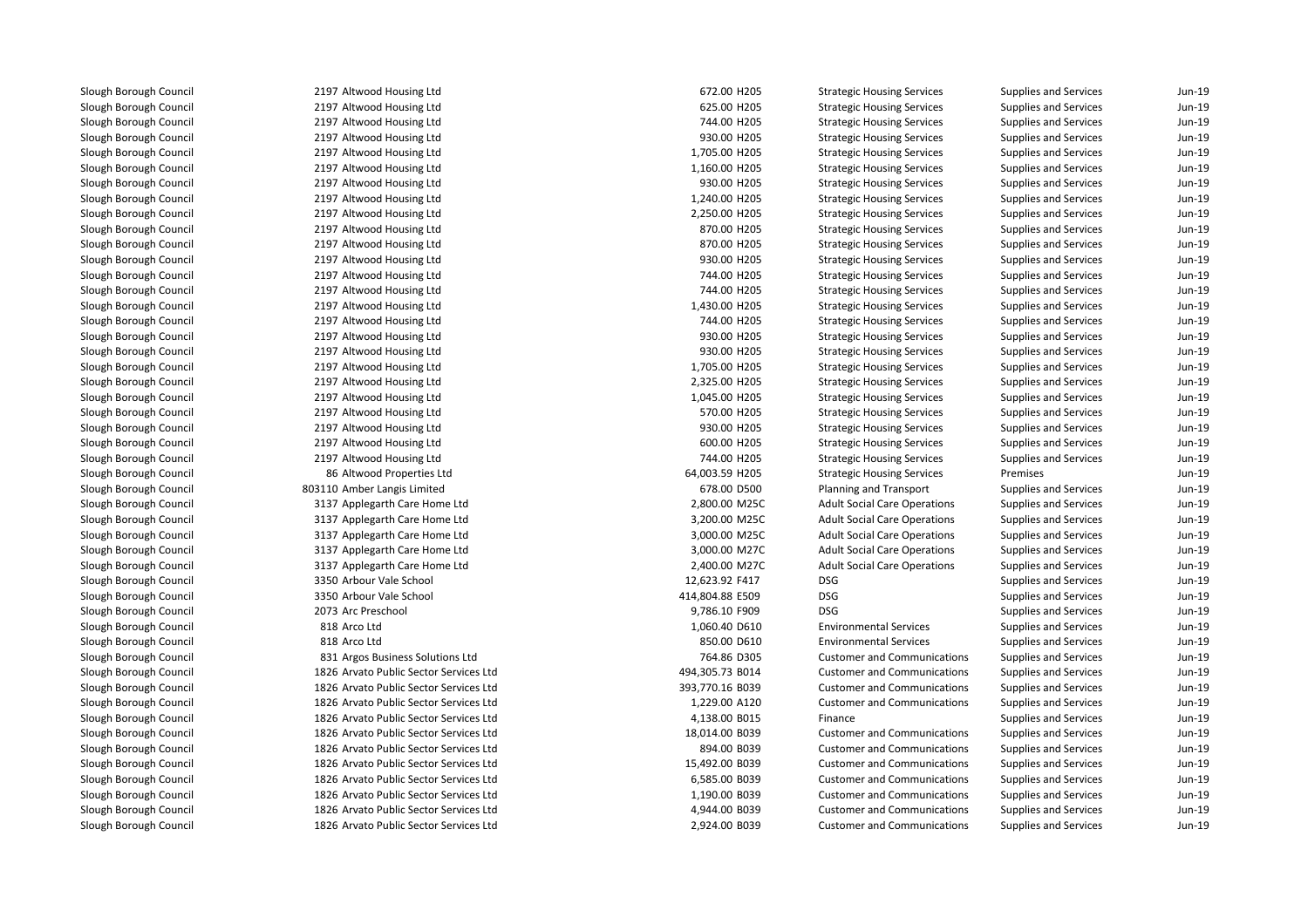| 1826 Arvato Public Sector Services Ltd        | 35,641.15 B039  | <b>Customer and Communications</b>  | Supplies and Services      | Jun-19    |
|-----------------------------------------------|-----------------|-------------------------------------|----------------------------|-----------|
| 1826 Arvato Public Sector Services Ltd        | 5,284.69 B039   | <b>Customer and Communications</b>  | Supplies and Services      | Jun-19    |
| 1826 Arvato Public Sector Services Ltd        | 7,927.04 B039   | <b>Customer and Communications</b>  | Supplies and Services      | Jun-19    |
| 1826 Arvato Public Sector Services Ltd        | 2,704.00 B039   | <b>Customer and Communications</b>  | Supplies and Services      | Jun-19    |
| 1826 Arvato Public Sector Services Ltd        | 1,820.00 B342   | Digital and Strategic IT            | Supplies and Services      | Jun-19    |
| 1826 Arvato Public Sector Services Ltd        | 1,067.38 M01A   | Children, Learning and Skills       | Supplies and Services      | Jun-19    |
| 1826 Arvato Public Sector Services Ltd        | 3,120.00 D224   | Planning and Transport              | Supplies and Services      | Jun-19    |
| 1826 Arvato Public Sector Services Ltd        | 1,410.00 B342   | Digital and Strategic IT            | Supplies and Services      | Jun-19    |
| 1826 Arvato Public Sector Services Ltd        | 16,728.25 A120  | <b>Customer and Communications</b>  | Supplies and Services      | Jun-19    |
| 1826 Arvato Public Sector Services Ltd        | 19,044.00 M01A  | Children, Learning and Skills       | Supplies and Services      | Jun-19    |
| 1826 Arvato Public Sector Services Ltd        | 11,109.00 M01A  | Children, Learning and Skills       | Supplies and Services      | Jun-19    |
| 1826 Arvato Public Sector Services Ltd        | 1,410.00 D224   | Planning and Transport              | Supplies and Services      | Jun-19    |
| 1826 Arvato Public Sector Services Ltd        | 2,443.00 P084   | Capital                             | Capital Charges            | Jun-19    |
| 1826 Arvato Public Sector Services Ltd        | 5,248.00 P084   | Capital                             | Capital Charges            | Jun-19    |
| 1826 Arvato Public Sector Services Ltd        | 3,216.00 P084   | Capital                             | Capital Charges            | Jun-19    |
| 1826 Arvato Public Sector Services Ltd        | 5,491.00 P084   | Capital                             | Capital Charges            | Jun-19    |
| 1826 Arvato Public Sector Services Ltd        | 7,446.25 P084   | Capital                             | Capital Charges            | Jun-19    |
| 1826 Arvato Public Sector Services Ltd        | 147,201.35 P084 | Capital                             | Capital Charges            | Jun-19    |
| 1826 Arvato Public Sector Services Ltd        | 3,873.08 P084   | Capital                             | Capital Charges            | Jun-19    |
| 1826 Arvato Public Sector Services Ltd        | 6,247.49 B014   | <b>Customer and Communications</b>  | Supplies and Services      | Jun-19    |
| 1826 Arvato Public Sector Services Ltd        | 1,704.64 B014   | <b>Customer and Communications</b>  | Supplies and Services      | Jun-19    |
| 1826 Arvato Public Sector Services Ltd        | 18,459.42 D305  | <b>Customer and Communications</b>  | Supplies and Services      | Jun-19    |
| 1985 Ascentis                                 | 1,440.00 F309   | <b>Communities and Lesiure</b>      | Supplies and Services      | Jun-19    |
| 420 Ashburn Estate Agents                     | 142,035.00 H205 | <b>Strategic Housing Services</b>   | Premises                   | Jun-19    |
| 3666 Assisted Living South West               | 3,130.28 M26E   | <b>Adult Social Care Operations</b> | Supplies and Services      | Jun-19    |
| 1292 Association Of Electoral Administrators  | 1,787.34 B240   | Governance                          | Indirect Employee Expenses | Jun-19    |
| 827 B & M Care                                | 3,214.29 M25C   | <b>Adult Social Care Operations</b> | Supplies and Services      | Jun-19    |
| 3370 Baylis Court School                      | 2,000.00 E709   | <b>DSG</b>                          | Supplies and Services      | Jun-19    |
| 1444 Baylis Media Ltd                         | 2,908.24 H219   | Neighbourhood Services              | Supplies and Services      | Jun-19    |
| 805659 BBLUR LLP                              | 3,700.00 B415   | <b>Strategy and Performance</b>     | Supplies and Services      | Jun-19    |
| 1681 Bcq                                      | 613.00 B246     | Governance                          | Supplies and Services      | Jun-19    |
| 1681 Bcg                                      | 500.00 C007     | Communities and Lesiure             | Supplies and Services      | Jun-19    |
| 1681 Bcg                                      | 615.00 D348     | <b>Environmental Services</b>       | Supplies and Services      | Jun-19    |
| 4004 Bcs                                      | 1,000.00 C003   | <b>Communities and Lesiure</b>      | Supplies and Services      | Jun-19    |
| 803834 Bda (Initiatives) Limited              | 600.00 A01P     | Public Health                       | Indirect Employee Expenses | Jun-19    |
| 3208 Be Happy Pre School                      | 9,006.63 F909   | <b>DSG</b>                          | Supplies and Services      | Jun-19    |
| 3208 Be Happy Pre School                      | 7,245.42 F909   | <b>DSG</b>                          | Supplies and Services      | Jun-19    |
| 609 Beechwood Secondary School                | 7,833.33 E519   | <b>DSG</b>                          | Supplies and Services      | Jun-19    |
| 612 Berkshire Healthcare Nhs Foundation Trust | 4,045.96 A07M   | <b>Adult Social Care Operations</b> | <b>Agency Staff</b>        | Jun-19    |
| 612 Berkshire Healthcare Nhs Foundation Trust | 5,499.99 A07M   | <b>Adult Social Care Operations</b> | <b>Agency Staff</b>        | Jun-19    |
| 612 Berkshire Healthcare Nhs Foundation Trust | 12,831.99 A07M  | <b>Adult Social Care Operations</b> | <b>Agency Staff</b>        | Jun-19    |
| 612 Berkshire Healthcare Nhs Foundation Trust | 17,499.99 A07M  | <b>Adult Social Care Operations</b> | <b>Agency Staff</b>        | Jun-19    |
| 612 Berkshire Healthcare Nhs Foundation Trust | 8,000.01 A07M   | <b>Adult Social Care Operations</b> | <b>Agency Staff</b>        | Jun-19    |
| 612 Berkshire Healthcare Nhs Foundation Trust | 6,249.99 A07M   | <b>Adult Social Care Operations</b> | <b>Agency Staff</b>        | Jun-19    |
| 612 Berkshire Healthcare Nhs Foundation Trust | 7,500.00 A07M   | <b>Adult Social Care Operations</b> | <b>Agency Staff</b>        | Jun-19    |
| 612 Berkshire Healthcare Nhs Foundation Trust | 2,250.00 A07M   | <b>Adult Social Care Operations</b> | <b>Agency Staff</b>        | Jun-19    |
| 612 Berkshire Healthcare Nhs Foundation Trust | 1,000.00 A07M   | <b>Adult Social Care Operations</b> | <b>Agency Staff</b>        | Jun-19    |
| 612 Berkshire Healthcare Nhs Foundation Trust | 6,582.00 A07R   | <b>Adult Social Care Operations</b> | Supplies and Services      | Jun-19    |
| 612 Berkshire Healthcare Nhs Foundation Trust | 3.333.33 F520   | Children, Learning and Skills       | Supplies and Services      | $l$ un-19 |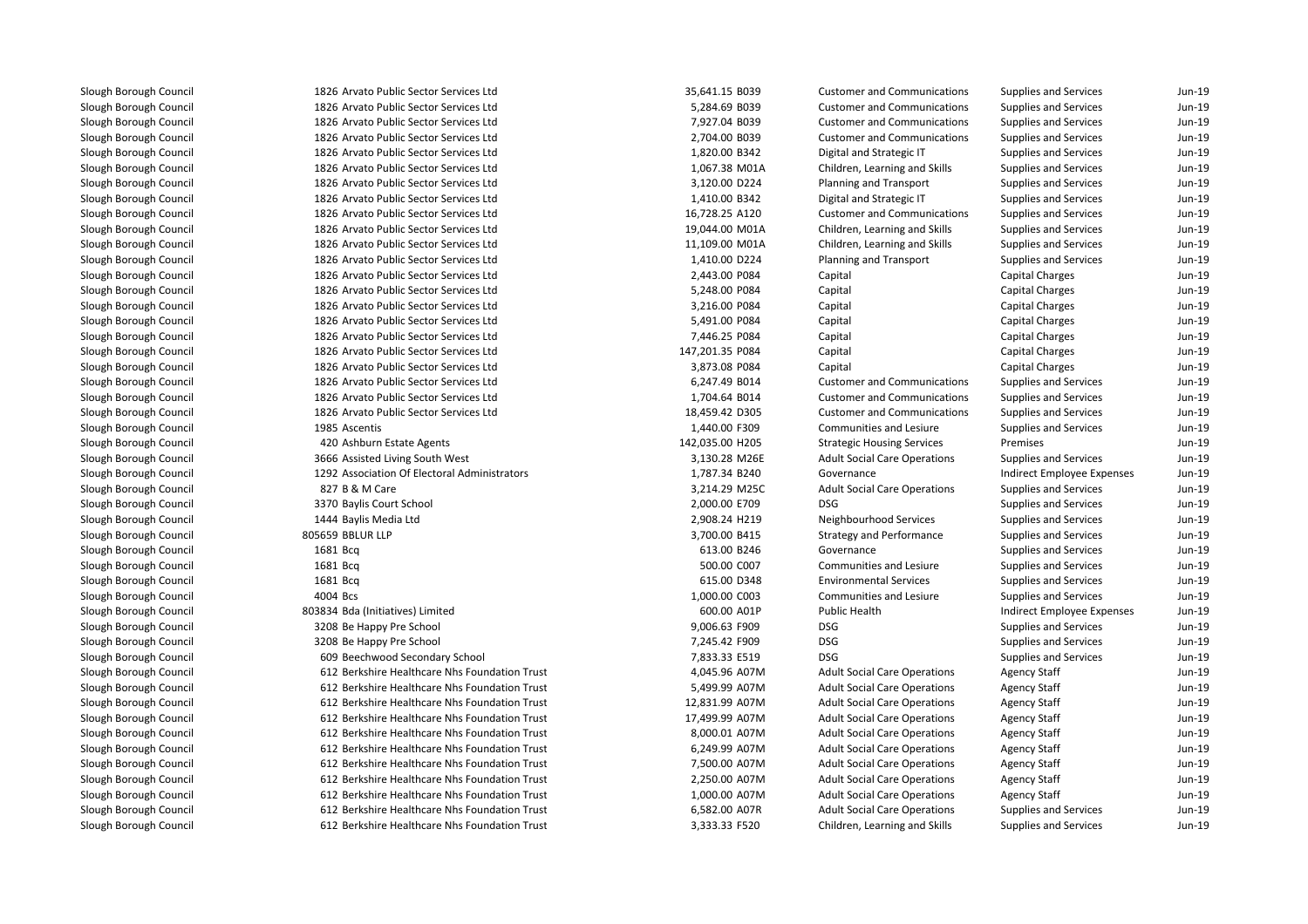| Slough Borough Council | 1736 Bevan Brittan Llp                                         | 60,153.62 P128 | Capital                             | <b>Capital Charges</b>       | Jun-19 |
|------------------------|----------------------------------------------------------------|----------------|-------------------------------------|------------------------------|--------|
| Slough Borough Council | 1736 Bevan Brittan Llp                                         | 2,788.50 P156  | Capital                             | Capital Charges              | Jun-19 |
| Slough Borough Council | 1224 Big Yellow Self Storage                                   | 2,701.80 F253  | Children, Learning and Skills       | Premises                     | Jun-19 |
| Slough Borough Council | 1224 Big Yellow Self Storage                                   | 1,138.28 F253  | Children, Learning and Skills       | Premises                     | Jun-19 |
| Slough Borough Council | 3611 Birch Assist Ltd T/A Bluebird Care (South Bucks & Slough) | 2,415.00 M44C  | <b>Adult Social Care Operations</b> | <b>Supplies and Services</b> | Jun-19 |
| Slough Borough Council | 3611 Birch Assist Ltd T/A Bluebird Care (South Bucks & Slough) | 2,504.25 M44C  | <b>Adult Social Care Operations</b> | <b>Supplies and Services</b> | Jun-19 |
| Slough Borough Council | 3611 Birch Assist Ltd T/A Bluebird Care (South Bucks & Slough) | 2,247.00 M44D  | <b>Adult Social Care Operations</b> | <b>Supplies and Services</b> | Jun-19 |
| Slough Borough Council | 3611 Birch Assist Ltd T/A Bluebird Care (South Bucks & Slough) | 2,268.00 M44D  | <b>Adult Social Care Operations</b> | <b>Supplies and Services</b> | Jun-19 |
| Slough Borough Council | 3611 Birch Assist Ltd T/A Bluebird Care (South Bucks & Slough) | 588.00 M44E    | <b>Adult Social Care Operations</b> | <b>Supplies and Services</b> | Jun-19 |
| Slough Borough Council | 3611 Birch Assist Ltd T/A Bluebird Care (South Bucks & Slough) | 924.00 M44E    | <b>Adult Social Care Operations</b> | Supplies and Services        | Jun-19 |
| Slough Borough Council | 3076 Birketts Llp                                              | 10,177.00 P408 | Capital                             | Capital Charges              | Jun-19 |
| Slough Borough Council | 803828 Blue Willow Day Nursery Ltd                             | 11,544.20 F909 | <b>DSG</b>                          | <b>Supplies and Services</b> | Jun-19 |
| Slough Borough Council | 1947 Bmeimaging Limited                                        | 2,300.00 B196  | <b>Building Management</b>          | <b>Supplies and Services</b> | Jun-19 |
| Slough Borough Council | 805160 Bouygues E&S FM UK Limited                              | 17,184.79 K521 | <b>Building Management</b>          | Premises                     | Jun-19 |
| Slough Borough Council | 805160 Bouygues E&S FM UK Limited                              | 20,263.42 K521 | <b>Building Management</b>          | Premises                     | Jun-19 |
| Slough Borough Council | 805160 Bouygues E&S FM UK Limited                              | 1,226.36 K525  | <b>Building Management</b>          | Premises                     | Jun-19 |
| Slough Borough Council | 1012 Bow Guest House                                           | 910.00 M80F    | <b>Adult Social Care Operations</b> | <b>Supplies and Services</b> | Jun-19 |
| Slough Borough Council | 1012 Bow Guest House                                           | 1,092.00 M80F  | <b>Adult Social Care Operations</b> | Supplies and Services        | Jun-19 |
| Slough Borough Council | 1012 Bow Guest House                                           | 910.00 M80F    | <b>Adult Social Care Operations</b> | Supplies and Services        | Jun-19 |
| Slough Borough Council | 2856 Brain Injury Rehabilitation Trust                         | 5,151.43 M26E  | <b>Adult Social Care Operations</b> | <b>Supplies and Services</b> | Jun-19 |
| Slough Borough Council | 2856 Brain Injury Rehabilitation Trust                         | 6,891.43 M27C  | <b>Adult Social Care Operations</b> | Supplies and Services        | Jun-19 |
| Slough Borough Council | 805817 Bright World Nurseries                                  | 4,517.39 F909  | <b>DSG</b>                          | <b>Supplies and Services</b> | Jun-19 |
| Slough Borough Council | 9 British Youth Council                                        | 630.00 C400    | Communities and Lesiure             | <b>Supplies and Services</b> | Jun-19 |
| Slough Borough Council | 184 British Computer Society                                   | 500.00 F309    | Communities and Lesiure             | <b>Supplies and Services</b> | Jun-19 |
| Slough Borough Council | 617 British Telecommunications                                 | 598.95 F283    | Children, Learning and Skills       | <b>Supplies and Services</b> | Jun-19 |
| Slough Borough Council | 617 British Telecommunications                                 | 1,588.74 J015  | <b>Housing Revenue Account</b>      | <b>Supplies and Services</b> | Jun-19 |
| Slough Borough Council | 617 British Telecommunications                                 | 1,499.36 K089  | <b>Regulatory Services</b>          | <b>Supplies and Services</b> | Jun-19 |
| Slough Borough Council | 504 Britwell Baptist Pre School                                | 5,166.19 F909  | <b>DSG</b>                          | <b>Supplies and Services</b> | Jun-19 |
| Slough Borough Council | 619 Buchanan Computing Ltd                                     | 1,338.00 D123  | Planning and Transport              | Indirect Employee Expenses   | Jun-19 |
| Slough Borough Council | 620 Buckinghamshire County Council                             | 855.00 F552    | <b>DSG</b>                          | Supplies and Services        | Jun-19 |
| Slough Borough Council | 620 Buckinghamshire County Council                             | 11,322.00 D012 | Planning and Transport              | Supplies and Services        | Jun-19 |
| Slough Borough Council | 620 Buckinghamshire County Council                             | 665.00 F552    | <b>DSG</b>                          | Supplies and Services        | Jun-19 |
| Slough Borough Council | 620 Buckinghamshire County Council                             | 2,134.00 F552  | <b>DSG</b>                          | <b>Supplies and Services</b> | Jun-19 |
| Slough Borough Council | 620 Buckinghamshire County Council                             | 1,805.00 F552  | <b>DSG</b>                          | <b>Supplies and Services</b> | Jun-19 |
| Slough Borough Council | 805404 Building Futures Together                               | 6,457.00 F217  | <b>Communities and Lesiure</b>      | <b>Supplies and Services</b> | Jun-19 |
| Slough Borough Council | 1550 Bullseye Ltd                                              | 855.00 C424    | Communities and Lesiure             | <b>Supplies and Services</b> | Jun-19 |
| Slough Borough Council | 741 Bunnies Pre-School                                         | 4,114.38 F909  | <b>DSG</b>                          | Supplies and Services        | Jun-19 |
| Slough Borough Council | 804448 Bupa Care Homes (ANS) Ltd                               | 5,314.29 M15D  | <b>Adult Social Care Operations</b> | Supplies and Services        | Jun-19 |
| Slough Borough Council | 805591 Business Solutions in Construction                      | 2,175.00 P101  | Capital                             | Capital Charges              | Jun-19 |
| Slough Borough Council | 629 C.H.O.I.C.E Limited                                        | 10,090.89 M26E | <b>Adult Social Care Operations</b> | Supplies and Services        | Jun-19 |
| Slough Borough Council | 629 C.H.O.I.C.E Limited                                        | 7,887.46 M26E  | <b>Adult Social Care Operations</b> | Supplies and Services        | Jun-19 |
| Slough Borough Council | 629 C.H.O.I.C.E Limited                                        | 10,409.83 M26E | <b>Adult Social Care Operations</b> | Supplies and Services        | Jun-19 |
| Slough Borough Council | 629 C.H.O.I.C.E Limited                                        | 10,642.89 M26E | <b>Adult Social Care Operations</b> | Supplies and Services        | Jun-19 |
| Slough Borough Council | 629 C.H.O.I.C.E Limited                                        | 10,409.83 M26E | <b>Adult Social Care Operations</b> | <b>Supplies and Services</b> | Jun-19 |
| Slough Borough Council | 629 C.H.O.I.C.E Limited                                        | 11,078.13 M26E | <b>Adult Social Care Operations</b> | <b>Supplies and Services</b> | Jun-19 |
| Slough Borough Council | 195 Cambridge Environmental Research Consultants Ltd           | 1,000.00 D308  | <b>Planning and Transport</b>       | <b>Supplies and Services</b> | Jun-19 |
| Slough Borough Council | 805883 Camelot Care Homes Ltd                                  | 3,000.00 M17C  | <b>Adult Social Care Operations</b> | <b>Supplies and Services</b> | Jun-19 |
| Slough Borough Council | 623 Canon (Uk) Ltd                                             | 2,676.54 K059  | <b>Customer and Communications</b>  | <b>Supplies and Services</b> | Jun-19 |
| Slough Borough Council | 623 Canon (Uk) Ltd                                             | 2,603.25 K059  | <b>Customer and Communications</b>  | <b>Supplies and Services</b> | Jun-19 |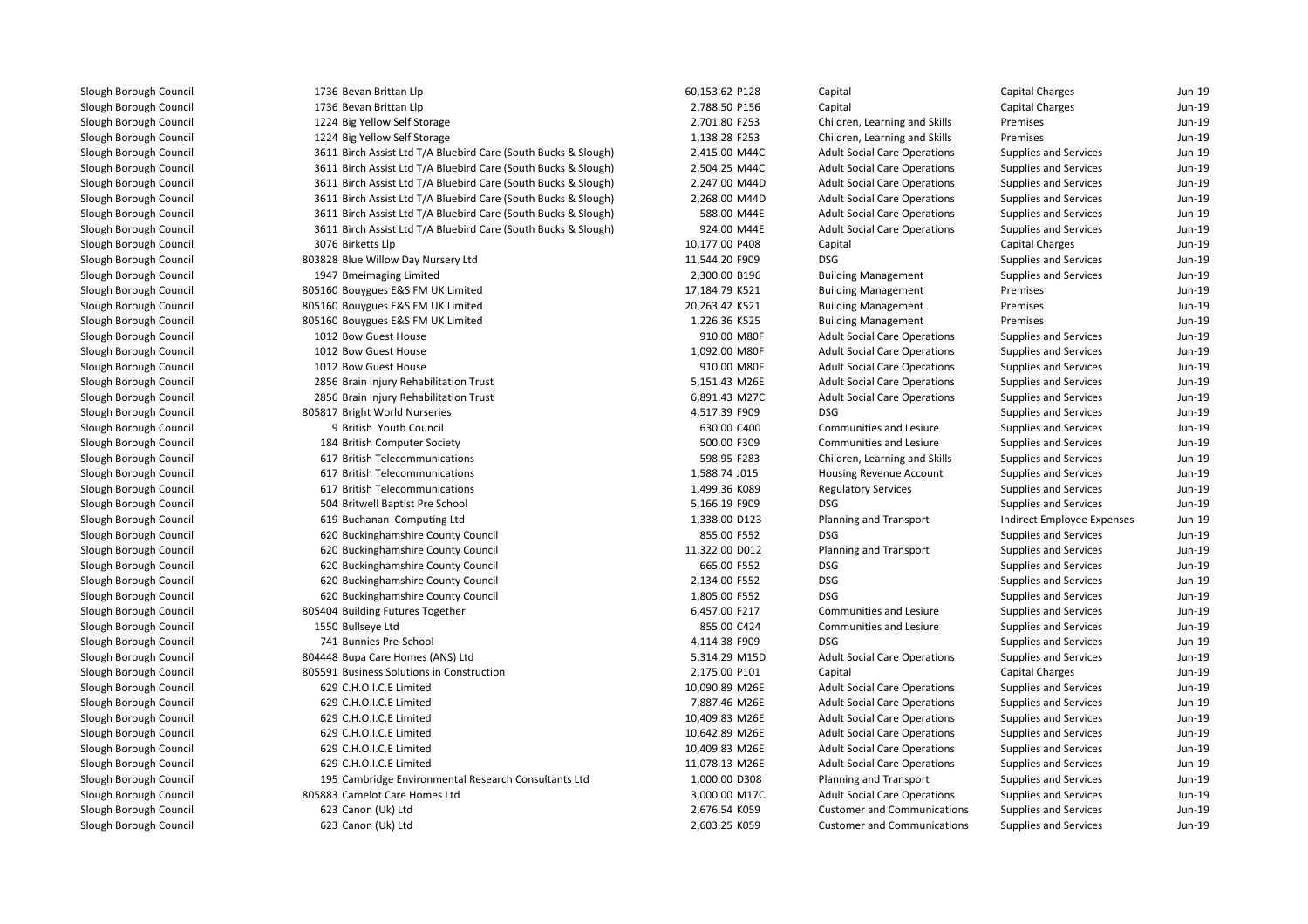623 Canon (Uk) Ltd 737 Capita Business Services Ltd 737 Capita Business Services Ltd 737 Capita Business Services Ltd 804861 Care Management Group Ltd 804861 Care Management Group Ltd 805621 Care Staff Services 2,470.11 M44C**1** 805621 Care Staff Services 862.87 M44C **1** 805621 Care Staff Services **1,528.20 M44C**  805621 Care Staff Services 891.60 M44C**805621 Care Staff Services** 1,145.40 M44C **805621 Care Staff Services** 1,654.50 M44C 805621 Care Staff Services 888.60 M44C 805621 Care Staff Services 711.60 M44C**1** 805621 Care Staff Services **1,274.70 M44C**  805621 Care Staff Services 1,266.00 M44C 805621 Care Staff Services 886.80 M44C 805621 Care Staff Services 894.90 M44C 805621 Care Staff Services 928.80 M44D805621 Care Staff Services 1162 Care Uk Community Partnership Ltd 1162 Care Uk Community Partnership Ltd 1162 Care Uk Community Partnership Ltd 1162 Care Uk Community Partnership Ltd 1162 Care Uk Community Partnership Ltd 1162 Care Uk Community Partnership Ltd 1162 Care Uk Community Partnership Ltd 1162 Care Uk Community Partnership Ltd 1162 Care Uk Community Partnership Ltd 1162 Care Uk Community Partnership Ltd 1162 Care Uk Community Partnership Ltd 1162 Care Uk Community Partnership Ltd 1162 Care Uk Community Partnership Ltd 1162 Care Uk Community Partnership Ltd 1162 Care Uk Community Partnership Ltd 1162 Care Uk Community Partnership Ltd 1162 Care Uk Community Partnership Ltd 1162 Care Uk Community Partnership Ltd 1162 Care Uk Community Partnership Ltd 1162 Care Uk Community Partnership Ltd 1162 Care Uk Community Partnership Ltd 1162 Care Uk Community Partnership Ltd 1162 Care Uk Community Partnership Ltd 1162 Care Uk Community Partnership Ltd 1162 Care Uk Community Partnership Ltd 1162 Care Uk Community Partnership Ltd 1162 Care Uk Community Partnership Ltd 1162 Care Uk Community Partnership Ltd1162 Care Uk Community Partnership Ltd

| 3 Canon (Uk) Ltd                    | 11,995.06 K059 | <b>Customer and Communications</b>  | Supplies and Services        | Jun-19 |
|-------------------------------------|----------------|-------------------------------------|------------------------------|--------|
| 7 Capita Business Services Ltd      | 949.20 E902    | <b>DSG</b>                          | <b>Agency Staff</b>          | Jun-19 |
| 7 Capita Business Services Ltd      | 1,010.90 E902  | <b>DSG</b>                          | <b>Agency Staff</b>          | Jun-19 |
| 7 Capita Business Services Ltd      | 5,000.00 D305  | <b>Customer and Communications</b>  | <b>Supplies and Services</b> | Jun-19 |
| 1 Care Management Group Ltd         | 13,897.61 M26E | <b>Adult Social Care Operations</b> | Supplies and Services        | Jun-19 |
| 1 Care Management Group Ltd         | 13,279.78 M26E | <b>Adult Social Care Operations</b> | Supplies and Services        | Jun-19 |
| 1 Care Staff Services               | 2,470.11 M44C  | <b>Adult Social Care Operations</b> | Supplies and Services        | Jun-19 |
| 1 Care Staff Services               | 862.87 M44C    | <b>Adult Social Care Operations</b> | Supplies and Services        | Jun-19 |
| 1 Care Staff Services               | 1,528.20 M44C  | <b>Adult Social Care Operations</b> | Supplies and Services        | Jun-19 |
| 1 Care Staff Services               | 891.60 M44C    | <b>Adult Social Care Operations</b> | Supplies and Services        | Jun-19 |
| 1 Care Staff Services               | 1,145.40 M44C  | <b>Adult Social Care Operations</b> | Supplies and Services        | Jun-19 |
| 1 Care Staff Services               | 1,654.50 M44C  | <b>Adult Social Care Operations</b> | Supplies and Services        | Jun-19 |
| 1 Care Staff Services               | 888.60 M44C    | <b>Adult Social Care Operations</b> | Supplies and Services        | Jun-19 |
| 1 Care Staff Services               | 711.60 M44C    | <b>Adult Social Care Operations</b> | Supplies and Services        | Jun-19 |
| 1 Care Staff Services               | 1,274.70 M44C  | <b>Adult Social Care Operations</b> | Supplies and Services        | Jun-19 |
| 1 Care Staff Services               | 1,266.00 M44C  | <b>Adult Social Care Operations</b> | Supplies and Services        | Jun-19 |
| 1 Care Staff Services               | 886.80 M44C    | <b>Adult Social Care Operations</b> | Supplies and Services        | Jun-19 |
| 1 Care Staff Services               | 894.90 M44C    | <b>Adult Social Care Operations</b> | Supplies and Services        | Jun-19 |
| 1 Care Staff Services               | 928.80 M44D    | <b>Adult Social Care Operations</b> | Supplies and Services        | Jun-19 |
| 1 Care Staff Services               | 1,009.50 M44E  | <b>Adult Social Care Operations</b> | Supplies and Services        | Jun-19 |
| 2 Care Uk Community Partnership Ltd | 2,736.00 M15D  | <b>Adult Social Care Operations</b> | Supplies and Services        | Jun-19 |
| 2 Care Uk Community Partnership Ltd | 3,465.40 M15D  | <b>Adult Social Care Operations</b> | Supplies and Services        | Jun-19 |
| 2 Care Uk Community Partnership Ltd | 3,465.40 M15D  | <b>Adult Social Care Operations</b> | Supplies and Services        | Jun-19 |
| 2 Care Uk Community Partnership Ltd | 19,041.64 M17C | <b>Adult Social Care Operations</b> | Supplies and Services        | Jun-19 |
| 2 Care Uk Community Partnership Ltd | 3,617.28 M17C  | <b>Adult Social Care Operations</b> | <b>Supplies and Services</b> | Jun-19 |
| 2 Care Uk Community Partnership Ltd | 3,617.28 M17C  | <b>Adult Social Care Operations</b> | Supplies and Services        | Jun-19 |
| 2 Care Uk Community Partnership Ltd | 3,465.40 M17C  | <b>Adult Social Care Operations</b> | Supplies and Services        | Jun-19 |
| 2 Care Uk Community Partnership Ltd | 3,617.28 M17C  | <b>Adult Social Care Operations</b> | Supplies and Services        | Jun-19 |
| 2 Care Uk Community Partnership Ltd | 3,617.28 M17C  | <b>Adult Social Care Operations</b> | Supplies and Services        | Jun-19 |
| 2 Care Uk Community Partnership Ltd | 3,465.40 M17C  | <b>Adult Social Care Operations</b> | Supplies and Services        | Jun-19 |
| 2 Care Uk Community Partnership Ltd | 3,465.40 M17C  | <b>Adult Social Care Operations</b> | Supplies and Services        | Jun-19 |
| 2 Care Uk Community Partnership Ltd | 3,617.28 M17C  | <b>Adult Social Care Operations</b> | Supplies and Services        | Jun-19 |
| 2 Care Uk Community Partnership Ltd | 3,428.57 M18C  | <b>Adult Social Care Operations</b> | <b>Supplies and Services</b> | Jun-19 |
| 2 Care Uk Community Partnership Ltd | 62,109.80 M18C | <b>Adult Social Care Operations</b> | Supplies and Services        | Jun-19 |
| 2 Care Uk Community Partnership Ltd | 1,804.64 M18C  | <b>Adult Social Care Operations</b> | Supplies and Services        | Jun-19 |
| 2 Care Uk Community Partnership Ltd | 3,465.40 M18C  | <b>Adult Social Care Operations</b> | Supplies and Services        | Jun-19 |
| 2 Care Uk Community Partnership Ltd | 3,465.40 M18C  | <b>Adult Social Care Operations</b> | Supplies and Services        | Jun-19 |
| 2 Care Uk Community Partnership Ltd | 3,465.40 M18C  | <b>Adult Social Care Operations</b> | Supplies and Services        | Jun-19 |
| 2 Care Uk Community Partnership Ltd | 3,465.40 M18C  | <b>Adult Social Care Operations</b> | Supplies and Services        | Jun-19 |
| 2 Care Uk Community Partnership Ltd | 3,617.28 M18C  | <b>Adult Social Care Operations</b> | Supplies and Services        | Jun-19 |
| 2 Care Uk Community Partnership Ltd | 3,617.28 M18C  | <b>Adult Social Care Operations</b> | Supplies and Services        | Jun-19 |
| 2 Care Uk Community Partnership Ltd | 3,617.28 M18C  | <b>Adult Social Care Operations</b> | Supplies and Services        | Jun-19 |
| 2 Care Uk Community Partnership Ltd | 3,465.40 M18C  | <b>Adult Social Care Operations</b> | Supplies and Services        | Jun-19 |
| 2 Care Uk Community Partnership Ltd | 3,465.40 M18C  | <b>Adult Social Care Operations</b> | <b>Supplies and Services</b> | Jun-19 |
| 2 Care Uk Community Partnership Ltd | 3,617.28 M18C  | <b>Adult Social Care Operations</b> | Supplies and Services        | Jun-19 |
| 2 Care Uk Community Partnership Ltd | 3,465.40 M18C  | <b>Adult Social Care Operations</b> | Supplies and Services        | Jun-19 |
| 2 Care Uk Community Partnership Ltd | 3,465.40 M18C  | <b>Adult Social Care Operations</b> | Supplies and Services        | Jun-19 |
| 2 Care Uk Community Partnership Ltd | 3,465.40 M18C  | <b>Adult Social Care Operations</b> | <b>Supplies and Services</b> | Jun-19 |
| 2 Care Uk Community Partnership Ltd | 3,465.40 M18C  | <b>Adult Social Care Operations</b> | <b>Supplies and Services</b> | Jun-19 |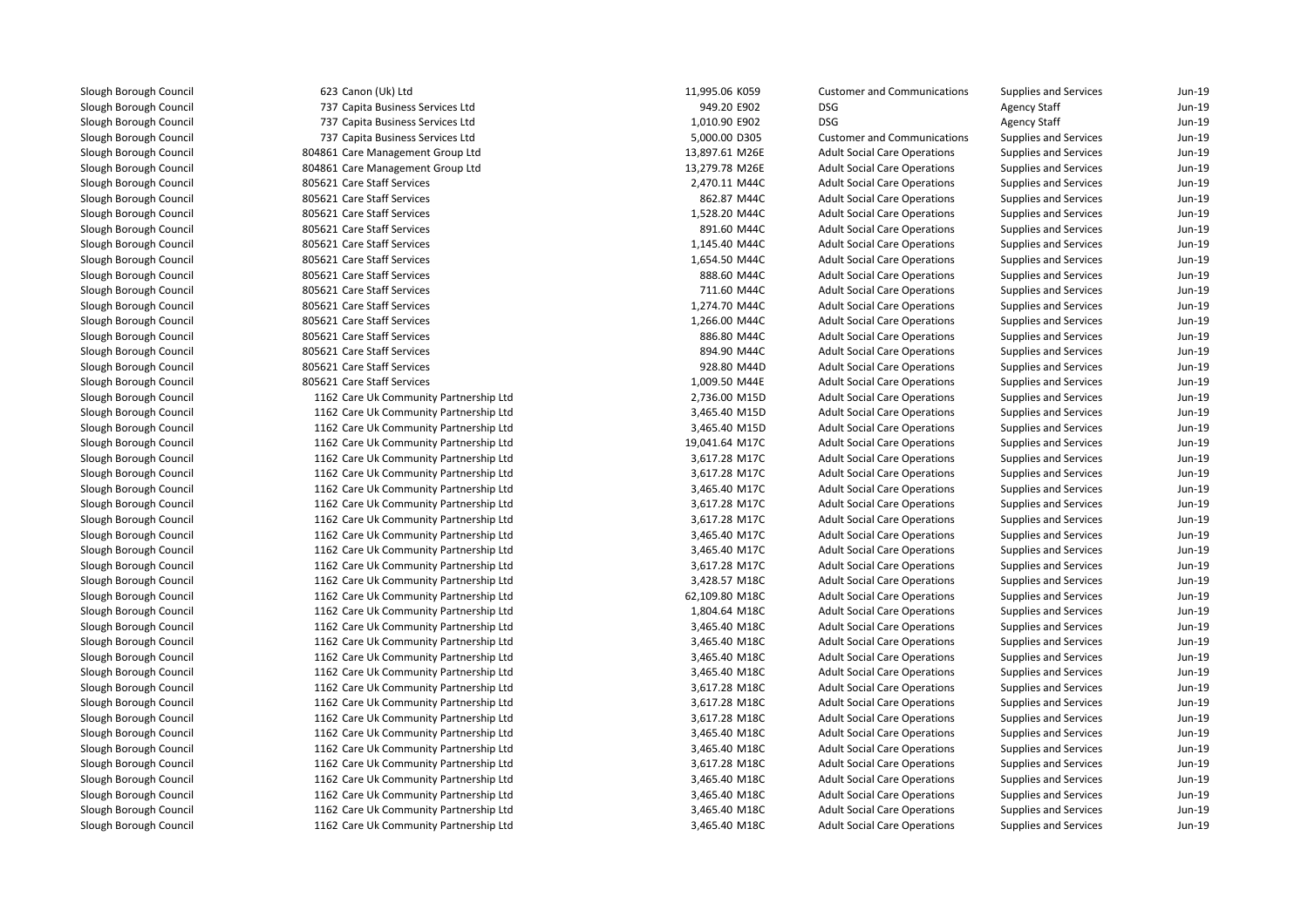1162 Care Uk Community Partnership Ltd 1162 Care Uk Community Partnership Ltd 1162 Care Uk Community Partnership Ltd 1162 Care Uk Community Partnership Ltd 1162 Care Uk Community Partnership Ltd 1162 Care Uk Community Partnership Ltd 1162 Care Uk Community Partnership Ltd 1162 Care Uk Community Partnership Ltd 1162 Care Uk Community Partnership Ltd 1162 Care Uk Community Partnership Ltd 1162 Care Uk Community Partnership Ltd 1162 Care Uk Community Partnership Ltd 1162 Care Uk Community Partnership Ltd 1162 Care Uk Community Partnership Ltd 1162 Care Uk Community Partnership Ltd 1162 Care Uk Community Partnership Ltd 1162 Care Uk Community Partnership Ltd 1162 Care Uk Community Partnership Ltd 1162 Care Uk Community Partnership Ltd 1162 Care Uk Community Partnership Ltd 1162 Care Uk Community Partnership Ltd 1162 Care Uk Community Partnership Ltd 1162 Care Uk Community Partnership Ltd 1162 Care Uk Community Partnership Ltd 1162 Care Uk Community Partnership Ltd 1162 Care Uk Community Partnership Ltd 1162 Care Uk Community Partnership Ltd 1162 Care Uk Community Partnership Ltd 1162 Care Uk Community Partnership Ltd 1162 Care Uk Community Partnership Ltd 1162 Care Uk Community Partnership Ltd 1162 Care Uk Community Partnership Ltd 1162 Care Uk Community Partnership Ltd 1162 Care Uk Community Partnership Ltd 1162 Care Uk Community Partnership Ltd 1162 Care Uk Community Partnership Ltd 1162 Care Uk Community Partnership Ltd 1162 Care Uk Community Partnership Ltd 1621 Carlisle Security Services Limited 1910 Carousel Buses Ltd 3434 Castle Gate Legal And Commercial Ltd 804413 Castle Water 804413 Castle Water 804413 Castle Water 418 Castleview School 41,191.61 E239 DSG 803208 CBRE LTD 803208 CBRE LTD 803208 CBRE LTD803208 CBRE LTD

| 2 Care Uk Community Partnership Ltd    | 3,617.28 M18C   | <b>Adult Social Care Operations</b> | Supplies and Services        | Jun-19 |
|----------------------------------------|-----------------|-------------------------------------|------------------------------|--------|
| 2 Care Uk Community Partnership Ltd    | 3,465.40 M18C   | <b>Adult Social Care Operations</b> | <b>Supplies and Services</b> | Jun-19 |
| 2 Care Uk Community Partnership Ltd    | 3,465.40 M18C   | <b>Adult Social Care Operations</b> | Supplies and Services        | Jun-19 |
| 2 Care Uk Community Partnership Ltd    | 3,465.40 M18C   | <b>Adult Social Care Operations</b> | <b>Supplies and Services</b> | Jun-19 |
| 2 Care Uk Community Partnership Ltd    | 3,465.40 M18C   | <b>Adult Social Care Operations</b> | Supplies and Services        | Jun-19 |
| 2 Care Uk Community Partnership Ltd    | 3,465.40 M18C   | <b>Adult Social Care Operations</b> | Supplies and Services        | Jun-19 |
| 2 Care Uk Community Partnership Ltd    | 9,525.60 M25C   | <b>Adult Social Care Operations</b> | <b>Supplies and Services</b> | Jun-19 |
| 2 Care Uk Community Partnership Ltd    | 3,175.20 M25C   | <b>Adult Social Care Operations</b> | <b>Supplies and Services</b> | Jun-19 |
| 2 Care Uk Community Partnership Ltd    | 3,175.20 M25C   | <b>Adult Social Care Operations</b> | <b>Supplies and Services</b> | Jun-19 |
|                                        |                 |                                     |                              | Jun-19 |
| 2 Care Uk Community Partnership Ltd    | 2,898.96 M25C   | <b>Adult Social Care Operations</b> | Supplies and Services        |        |
| 2 Care Uk Community Partnership Ltd    | 3,175.20 M25C   | <b>Adult Social Care Operations</b> | Supplies and Services        | Jun-19 |
| 2 Care Uk Community Partnership Ltd    | 3,175.20 M25C   | <b>Adult Social Care Operations</b> | Supplies and Services        | Jun-19 |
| 2 Care Uk Community Partnership Ltd    | 3,175.20 M25C   | <b>Adult Social Care Operations</b> | <b>Supplies and Services</b> | Jun-19 |
| 2 Care Uk Community Partnership Ltd    | 2,898.96 M25D   | <b>Adult Social Care Operations</b> | Supplies and Services        | Jun-19 |
| 2 Care Uk Community Partnership Ltd    | 3,465.40 M26E   | <b>Adult Social Care Operations</b> | Supplies and Services        | Jun-19 |
| 2 Care Uk Community Partnership Ltd    | 3,216.00 M27C   | <b>Adult Social Care Operations</b> | Supplies and Services        | Jun-19 |
| 2 Care Uk Community Partnership Ltd    | 3,216.00 M27C   | <b>Adult Social Care Operations</b> | <b>Supplies and Services</b> | Jun-19 |
| 2 Care Uk Community Partnership Ltd    | 19,602.36 M27C  | <b>Adult Social Care Operations</b> | Supplies and Services        | Jun-19 |
| 2 Care Uk Community Partnership Ltd    | 2,898.96 M27C   | <b>Adult Social Care Operations</b> | Supplies and Services        | Jun-19 |
| 2 Care Uk Community Partnership Ltd    | 3,175.20 M27C   | <b>Adult Social Care Operations</b> | Supplies and Services        | Jun-19 |
| 2 Care Uk Community Partnership Ltd    | 2,898.96 M27C   | <b>Adult Social Care Operations</b> | Supplies and Services        | Jun-19 |
| 2 Care Uk Community Partnership Ltd    | 2,898.96 M27C   | <b>Adult Social Care Operations</b> | Supplies and Services        | Jun-19 |
| 2 Care Uk Community Partnership Ltd    | 2,898.96 M27C   | <b>Adult Social Care Operations</b> | <b>Supplies and Services</b> | Jun-19 |
| 2 Care Uk Community Partnership Ltd    | 3,175.20 M27C   | <b>Adult Social Care Operations</b> | Supplies and Services        | Jun-19 |
| 2 Care Uk Community Partnership Ltd    | 3,175.20 M27C   | <b>Adult Social Care Operations</b> | <b>Supplies and Services</b> | Jun-19 |
| 2 Care Uk Community Partnership Ltd    | 3,175.20 M27C   | <b>Adult Social Care Operations</b> | Supplies and Services        | Jun-19 |
| 2 Care Uk Community Partnership Ltd    | 3,175.20 M27C   | <b>Adult Social Care Operations</b> | <b>Supplies and Services</b> | Jun-19 |
| 2 Care Uk Community Partnership Ltd    | 2,898.96 M27C   | <b>Adult Social Care Operations</b> | <b>Supplies and Services</b> | Jun-19 |
| 2 Care Uk Community Partnership Ltd    | 3,175.20 M27C   | <b>Adult Social Care Operations</b> | <b>Supplies and Services</b> | Jun-19 |
| 2 Care Uk Community Partnership Ltd    | -6,985.44 M27C  | <b>Adult Social Care Operations</b> | Supplies and Services        | Jun-19 |
| 2 Care Uk Community Partnership Ltd    | 2,898.96 M27C   | <b>Adult Social Care Operations</b> | Supplies and Services        | Jun-19 |
| 2 Care Uk Community Partnership Ltd    | 3,175.20 M27C   | <b>Adult Social Care Operations</b> | Supplies and Services        | Jun-19 |
| 2 Care Uk Community Partnership Ltd    | 2,898.96 M27C   | <b>Adult Social Care Operations</b> | Supplies and Services        | Jun-19 |
| 2 Care Uk Community Partnership Ltd    | 3,175.20 M27C   | <b>Adult Social Care Operations</b> | Supplies and Services        | Jun-19 |
| 2 Care Uk Community Partnership Ltd    | 2,898.96 M27C   | <b>Adult Social Care Operations</b> | Supplies and Services        | Jun-19 |
| 2 Care Uk Community Partnership Ltd    | 5,130.72 M28C   | <b>Adult Social Care Operations</b> | Supplies and Services        | Jun-19 |
| 2 Care Uk Community Partnership Ltd    | 3,465.40 M28C   | <b>Adult Social Care Operations</b> | Supplies and Services        | Jun-19 |
| 2 Care Uk Community Partnership Ltd    | 3,511.12 M29C   | <b>Adult Social Care Operations</b> | <b>Supplies and Services</b> | Jun-19 |
| 1 Carlisle Security Services Limited   | 18,738.72 P405  | Capital                             | Capital Charges              | Jun-19 |
| 0 Carousel Buses Ltd                   | 1,940.25 D512   | Planning and Transport              | <b>Supplies and Services</b> | Jun-19 |
| 4 Castle Gate Legal And Commercial Ltd | 4,276.89 F868   | Children, Learning and Skills       | Supplies and Services        | Jun-19 |
| 3 Castle Water                         | 1,396.09 B068   | <b>Building Management</b>          | Premises                     | Jun-19 |
| 3 Castle Water                         | 568.38 B149     | <b>Building Management</b>          | Premises                     | Jun-19 |
| 3 Castle Water                         | 663.94 B175     | <b>Building Management</b>          | Premises                     | Jun-19 |
| 8 Castleview School                    | 41,191.61 E239  | <b>DSG</b>                          | <b>Supplies and Services</b> | Jun-19 |
| 8 CBRE LTD                             | 77,233.20 A107  | <b>Building Management</b>          | Premises                     | Jun-19 |
| 8 CBRE LTD                             | 42,061.25 A107  | <b>Building Management</b>          | Premises                     | Jun-19 |
| 8 CBRE LTD                             | 77,233.20 A107  | <b>Building Management</b>          | Premises                     | Jun-19 |
| 8 CBRE LTD                             | -77,233.20 A107 | <b>Building Management</b>          | Premises                     | Jun-19 |
|                                        |                 |                                     |                              |        |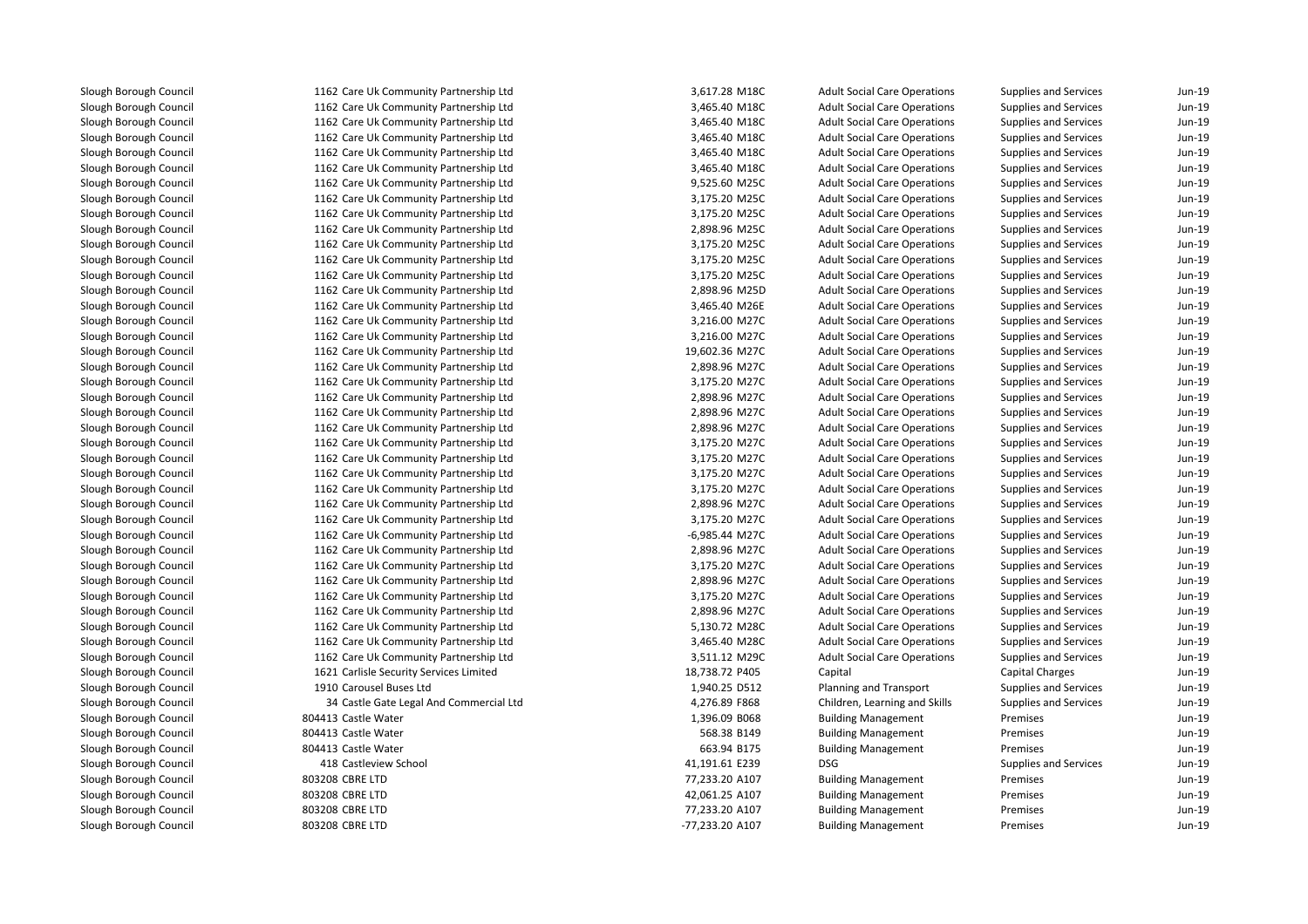| 803208 CBRE LTD                    | 30,403.34 A107  | <b>Building Management</b>          | Premises                     | Jun-19   |
|------------------------------------|-----------------|-------------------------------------|------------------------------|----------|
| 803208 CBRE LTD                    | 10,473.74 A107  | <b>Building Management</b>          | Premises                     | Jun-19   |
| 803208 CBRE LTD                    | 30,403.34 A107  | <b>Building Management</b>          | Premises                     | Jun-19   |
| 803208 CBRE LTD                    | -30,403.34 A107 | <b>Building Management</b>          | Premises                     | Jun-19   |
| 3609 Centurion Healthcare Ltd      | 5,837.10 M26E   | <b>Adult Social Care Operations</b> | Supplies and Services        | Jun-19   |
| 2892 Chalfont Lodge                | 5,785.71 M15D   | <b>Adult Social Care Operations</b> | Supplies and Services        | Jun-19   |
| 2892 Chalfont Lodge                | 5,785.71 M15D   | <b>Adult Social Care Operations</b> | Supplies and Services        | Jun-19   |
| 2892 Chalfont Lodge                | 8,571.43 M15F   | <b>Adult Social Care Operations</b> | Supplies and Services        | Jun-19   |
| 2892 Chalfont Lodge                | 5,785.71 M26E   | <b>Adult Social Care Operations</b> | Supplies and Services        | Jun-19   |
| 2608 Chandos Lodge Nursing Home    | 3,200.00 M17C   | <b>Adult Social Care Operations</b> | Supplies and Services        | Jun-19   |
| 2608 Chandos Lodge Nursing Home    | 3,600.00 M18C   | <b>Adult Social Care Operations</b> | Supplies and Services        | Jun-19   |
| 2608 Chandos Lodge Nursing Home    | 1,607.14 M28C   | <b>Adult Social Care Operations</b> | Supplies and Services        | Jun-19   |
| 1877 Chelsie Innes                 | 2,685.00 C322   | Communities and Lesiure             | Supplies and Services        | Jun-19   |
| 3114 Cherry Trees Day Nursery      | 29,974.33 F909  | <b>DSG</b>                          | Supplies and Services        | Jun-19   |
| 2871 Cherry Trees Residential Care | 3,642.86 M27F   | <b>Adult Social Care Operations</b> | Supplies and Services        | Jun-19   |
| 2871 Cherry Trees Residential Care | 3,642.86 M42F   | <b>Adult Social Care Operations</b> | Supplies and Services        | Jun-19   |
| 803495 Christchurch Court Ltd      | 8,004.30 M15D   | <b>Adult Social Care Operations</b> | Supplies and Services        | Jun-19   |
| 2561 Christies Care Ltd            | 4,236.00 M44D   | <b>Adult Social Care Operations</b> | Supplies and Services        | Jun-19   |
| 4000 Christopher Craig             | 1,595.00 C322   | <b>Communities and Lesiure</b>      | Supplies and Services        | $Jun-19$ |
| 3752 Chrome Tree Ltd               | 2,113.80 M44C   | <b>Adult Social Care Operations</b> | Supplies and Services        | Jun-19   |
| 3752 Chrome Tree Ltd               | 752.76 M44C     | <b>Adult Social Care Operations</b> | Supplies and Services        | $Jun-19$ |
| 3752 Chrome Tree Ltd               | 1,801.21 M44C   | <b>Adult Social Care Operations</b> | Supplies and Services        | $Jun-19$ |
| 3752 Chrome Tree Ltd               | 2,389.60 M44C   | <b>Adult Social Care Operations</b> | Supplies and Services        | $Jun-19$ |
| 3752 Chrome Tree Ltd               | 791.81 M44C     | <b>Adult Social Care Operations</b> | Supplies and Services        | Jun-19   |
| 3752 Chrome Tree Ltd               | 2,254.69 M44C   | <b>Adult Social Care Operations</b> | Supplies and Services        | Jun-19   |
| 3752 Chrome Tree Ltd               | 3,361.07 M44C   | <b>Adult Social Care Operations</b> | Supplies and Services        | Jun-19   |
| 3752 Chrome Tree Ltd               | 2,555.39 M44C   | <b>Adult Social Care Operations</b> | Supplies and Services        | Jun-19   |
| 3752 Chrome Tree Ltd               | 2,282.60 M44C   | <b>Adult Social Care Operations</b> | Supplies and Services        | Jun-19   |
| 3752 Chrome Tree Ltd               | 846.67 M44C     | <b>Adult Social Care Operations</b> | Supplies and Services        | Jun-19   |
| 3752 Chrome Tree Ltd               | 1,240.99 M44C   | <b>Adult Social Care Operations</b> | Supplies and Services        | Jun-19   |
| 3752 Chrome Tree Ltd               | 827.81 M44C     | <b>Adult Social Care Operations</b> | Supplies and Services        | Jun-19   |
| 3752 Chrome Tree Ltd               | 1,260.83 M44C   | <b>Adult Social Care Operations</b> | Supplies and Services        | Jun-19   |
| 3752 Chrome Tree Ltd               | 1,876.47 M44C   | <b>Adult Social Care Operations</b> | Supplies and Services        | Jun-19   |
| 3752 Chrome Tree Ltd               | 828.10 M44C     | <b>Adult Social Care Operations</b> | Supplies and Services        | Jun-19   |
| 3752 Chrome Tree Ltd               | 1,059.09 M44C   | <b>Adult Social Care Operations</b> | <b>Supplies and Services</b> | Jun-19   |
| 3752 Chrome Tree Ltd               | 694.43 M44C     | <b>Adult Social Care Operations</b> | Supplies and Services        | Jun-19   |
| 3752 Chrome Tree Ltd               | 1,249.34 M44C   | <b>Adult Social Care Operations</b> | Supplies and Services        | Jun-19   |
| 3752 Chrome Tree Ltd               | 585.86 M44C     | <b>Adult Social Care Operations</b> | Supplies and Services        | Jun-19   |
| 3752 Chrome Tree Ltd               | 1,970.34 M44C   | <b>Adult Social Care Operations</b> | Supplies and Services        | $Jun-19$ |
| 3752 Chrome Tree Ltd               | 2,803.84 M44C   | <b>Adult Social Care Operations</b> | Supplies and Services        | Jun-19   |
| 3752 Chrome Tree Ltd               | 3,072.08 M44C   | <b>Adult Social Care Operations</b> | Supplies and Services        | Jun-19   |
| 3752 Chrome Tree Ltd               | 961.68 M44C     | <b>Adult Social Care Operations</b> | Supplies and Services        | $Jun-19$ |
| 3752 Chrome Tree Ltd               | 918.93 M44C     | <b>Adult Social Care Operations</b> | Supplies and Services        | Jun-19   |
| 3752 Chrome Tree Ltd               | 2,516.91 M44C   | <b>Adult Social Care Operations</b> | Supplies and Services        | Jun-19   |
| 3752 Chrome Tree Ltd               | 898.22 M44C     | <b>Adult Social Care Operations</b> | Supplies and Services        | Jun-19   |
| 3752 Chrome Tree Ltd               | 1,266.67 M44C   | <b>Adult Social Care Operations</b> | Supplies and Services        | Jun-19   |
| 3752 Chrome Tree Ltd               | 1,110.88 M44C   | <b>Adult Social Care Operations</b> | Supplies and Services        | Jun-19   |
| 3752 Chrome Tree Ltd               | 579.85 M44C     | <b>Adult Social Care Operations</b> | Supplies and Services        | Jun-19   |
| 3752 Chrome Tree Ltd               | 697.26 M44C     | <b>Adult Social Care Operations</b> | Supplies and Services        | Jun-19   |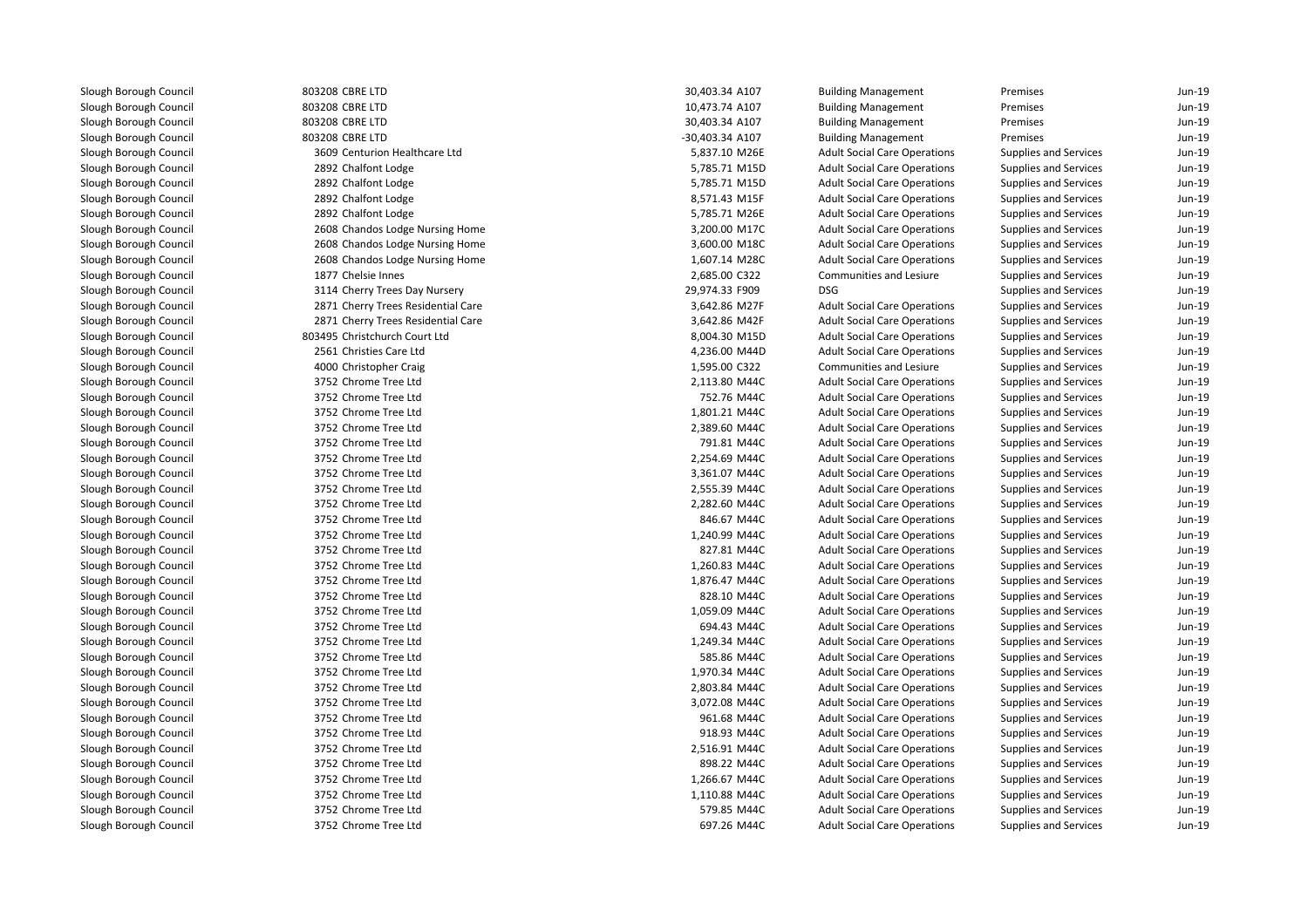3752 Chrome Tree Ltd 3752 Chrome Tree Ltd 3752 Chrome Tree Ltd 3752 Chrome Tree Ltd 3752 Chrome Tree Ltd 3752 Chrome Tree Ltd 3752 Chrome Tree Ltd 3752 Chrome Tree Ltd 3752 Chrome Tree Ltd 3752 Chrome Tree Ltd 3752 Chrome Tree Ltd 3752 Chrome Tree Ltd 3752 Chrome Tree Ltd 3752 Chrome Tree Ltd 3752 Chrome Tree Ltd 3752 Chrome Tree Ltd 3752 Chrome Tree Ltd 3752 Chrome Tree Ltd 3752 Chrome Tree Ltd 3752 Chrome Tree Ltd 3752 Chrome Tree Ltd 3752 Chrome Tree Ltd 3752 Chrome Tree Ltd 3752 Chrome Tree Ltd 3752 Chrome Tree Ltd 3752 Chrome Tree Ltd 3752 Chrome Tree Ltd 3752 Chrome Tree Ltd805731 CIOB Academy 399 Cipd Enterprises Limited 1573 Cipfa Business Limited 2674 Cippenham Baptist Pre-School 7,652.38 F909 DSG 767 Cippenham Infants School 3,166.67 E249 DSG 631 Cippenham Primary School 7,166.67 E729 DSG 806111 Citicorp Limited 1151 Claycots Primary School 653,264.54 E209 DSG 2461 Cobalt Telephone Technologies Ltd 3685 Coghlan Lodges Limited 3685 Coghlan Lodges Limited 3685 Coghlan Lodges Limited 3685 Coghlan Lodges Limited 3685 Coghlan Lodges Limited 3685 Coghlan Lodges Limited 3685 Coghlan Lodges Limited 3685 Coghlan Lodges Limited 3685 Coghlan Lodges Limited 3685 Coghlan Lodges Limited 3685 Coghlan Lodges Limited3685 Coghlan Lodges Limited

| 2 Chrome Tree Ltd<br>836.05 M44C<br><b>Adult Social Care Operations</b><br><b>Supplies and Services</b><br>2 Chrome Tree Ltd<br>651.74 M44C<br><b>Adult Social Care Operations</b><br><b>Supplies and Services</b><br>2 Chrome Tree Ltd<br>3,057.80 M44C<br><b>Adult Social Care Operations</b><br><b>Supplies and Services</b><br>2 Chrome Tree Ltd<br>782.78 M44C<br><b>Adult Social Care Operations</b><br>Supplies and Services<br>2 Chrome Tree Ltd<br>7,696.60 M44C<br><b>Adult Social Care Operations</b><br>Supplies and Services<br>2 Chrome Tree Ltd<br>1,482.50 M44C<br><b>Adult Social Care Operations</b><br>Supplies and Services<br>2 Chrome Tree Ltd<br>590.04 M44C<br><b>Adult Social Care Operations</b><br>Supplies and Services<br>2 Chrome Tree Ltd<br>582.04 M44C<br><b>Adult Social Care Operations</b><br><b>Supplies and Services</b><br>2 Chrome Tree Ltd<br>1,426.59 M44C<br><b>Adult Social Care Operations</b><br>Supplies and Services<br>2 Chrome Tree Ltd<br>775.06 M44C<br><b>Adult Social Care Operations</b><br><b>Supplies and Services</b><br>2 Chrome Tree Ltd<br>6,693.67 M44C<br><b>Adult Social Care Operations</b><br><b>Supplies and Services</b><br>2 Chrome Tree Ltd<br>2,290.05 M44C<br><b>Adult Social Care Operations</b><br>Supplies and Services<br>2 Chrome Tree Ltd<br>1,111.86 M44C<br><b>Adult Social Care Operations</b><br>Supplies and Services<br>2 Chrome Tree Ltd<br>1,154.30 M44C<br><b>Adult Social Care Operations</b><br><b>Supplies and Services</b><br>2 Chrome Tree Ltd<br>608.98 M44C<br><b>Adult Social Care Operations</b><br>Supplies and Services<br>2 Chrome Tree Ltd<br>1,254.75 M44C<br><b>Adult Social Care Operations</b><br>Supplies and Services<br>2 Chrome Tree Ltd<br>1,430.77 M44C<br><b>Adult Social Care Operations</b><br>Supplies and Services<br>2 Chrome Tree Ltd<br>2,543.32 M44C<br><b>Adult Social Care Operations</b><br><b>Supplies and Services</b><br>2 Chrome Tree Ltd<br><b>Supplies and Services</b><br>1,251.91 M44D<br><b>Adult Social Care Operations</b><br>2 Chrome Tree Ltd<br>1,913.83 M48C<br><b>Adult Social Care Operations</b><br>Supplies and Services<br>2 Chrome Tree Ltd<br>953.82 M48C<br><b>Adult Social Care Operations</b><br>Supplies and Services<br>2 Chrome Tree Ltd<br>1,123.48 M48C<br><b>Adult Social Care Operations</b><br><b>Supplies and Services</b><br>2 Chrome Tree Ltd<br>1,794.49 M48C<br><b>Adult Social Care Operations</b><br><b>Supplies and Services</b><br>2 Chrome Tree Ltd<br>3,098.16 M48C<br><b>Adult Social Care Operations</b><br><b>Supplies and Services</b><br>2 Chrome Tree Ltd<br>1,227.43 M48C<br>Supplies and Services<br><b>Adult Social Care Operations</b><br>2 Chrome Tree Ltd<br>1,252.76 M48C<br><b>Adult Social Care Operations</b><br>Supplies and Services<br>2 Chrome Tree Ltd<br>853.27 M48C<br><b>Adult Social Care Operations</b><br>Supplies and Services<br>1 CIOB Academy<br>7,000.00 B071<br><b>Building Management</b><br>Indirect Employee Expenses<br>9 Cipd Enterprises Limited<br>1,209.00 B348<br>People<br>Indirect Employee Expenses<br>3 Cipfa Business Limited<br>1,240.00 B018<br><b>Supplies and Services</b><br>Finance<br><b>DSG</b><br>4 Cippenham Baptist Pre-School<br>7,652.38 F909<br><b>Supplies and Services</b><br><b>DSG</b><br>7 Cippenham Infants School<br>3,166.67 E249<br><b>Supplies and Services</b><br>1 Cippenham Primary School<br>7,166.67 E729<br><b>DSG</b><br>Supplies and Services<br>1 Citicorp Limited<br>1,458.65 B087<br>Premises<br>Regeneration<br>1 Claycots Primary School<br>653,264.54 E209<br><b>DSG</b><br>Supplies and Services<br>1 Cobalt Telephone Technologies Ltd<br>2,207.79 D123<br>Planning and Transport<br>Supplies and Services<br>5 Coghlan Lodges Limited<br>3,000.00 M27F<br><b>Adult Social Care Operations</b><br>Supplies and Services<br>5 Coghlan Lodges Limited<br>2,586.80 M42E<br><b>Adult Social Care Operations</b><br>Supplies and Services<br>5 Coghlan Lodges Limited<br>2,058.00 M42F<br><b>Adult Social Care Operations</b><br>Supplies and Services<br>5 Coghlan Lodges Limited<br>Supplies and Services<br>1,393.40 M42F<br><b>Adult Social Care Operations</b><br>5 Coghlan Lodges Limited<br>2,316.80 M42F<br><b>Adult Social Care Operations</b><br>Supplies and Services<br>5 Coghlan Lodges Limited<br>2,058.00 M42F<br><b>Adult Social Care Operations</b><br>Supplies and Services<br>5 Coghlan Lodges Limited<br><b>Adult Social Care Operations</b><br>2,058.00 M42F<br><b>Supplies and Services</b><br>5 Coghlan Lodges Limited<br>2,611.60 M42F<br><b>Adult Social Care Operations</b><br>Supplies and Services<br>5 Coghlan Lodges Limited<br>1,788.00 M42F<br><b>Adult Social Care Operations</b><br><b>Supplies and Services</b><br>5 Coghlan Lodges Limited<br>2,493.00 M42F<br><b>Adult Social Care Operations</b><br>Supplies and Services<br>5 Coghlan Lodges Limited<br>2,728.04 M42F<br><b>Adult Social Care Operations</b><br><b>Supplies and Services</b><br>5 Coghlan Lodges Limited<br>2,610.52 M42F<br><b>Adult Social Care Operations</b><br><b>Supplies and Services</b> | 2 Chrome Tree Ltd | 649.09 M44C | <b>Adult Social Care Operations</b> | Supplies and Services | Jun-19 |
|-----------------------------------------------------------------------------------------------------------------------------------------------------------------------------------------------------------------------------------------------------------------------------------------------------------------------------------------------------------------------------------------------------------------------------------------------------------------------------------------------------------------------------------------------------------------------------------------------------------------------------------------------------------------------------------------------------------------------------------------------------------------------------------------------------------------------------------------------------------------------------------------------------------------------------------------------------------------------------------------------------------------------------------------------------------------------------------------------------------------------------------------------------------------------------------------------------------------------------------------------------------------------------------------------------------------------------------------------------------------------------------------------------------------------------------------------------------------------------------------------------------------------------------------------------------------------------------------------------------------------------------------------------------------------------------------------------------------------------------------------------------------------------------------------------------------------------------------------------------------------------------------------------------------------------------------------------------------------------------------------------------------------------------------------------------------------------------------------------------------------------------------------------------------------------------------------------------------------------------------------------------------------------------------------------------------------------------------------------------------------------------------------------------------------------------------------------------------------------------------------------------------------------------------------------------------------------------------------------------------------------------------------------------------------------------------------------------------------------------------------------------------------------------------------------------------------------------------------------------------------------------------------------------------------------------------------------------------------------------------------------------------------------------------------------------------------------------------------------------------------------------------------------------------------------------------------------------------------------------------------------------------------------------------------------------------------------------------------------------------------------------------------------------------------------------------------------------------------------------------------------------------------------------------------------------------------------------------------------------------------------------------------------------------------------------------------------------------------------------------------------------------------------------------------------------------------------------------------------------------------------------------------------------------------------------------------------------------------------------------------------------------------------------------------------------------------------------------------------------------------------------------------------------------------------------------------------------------------------------------------------------------------------------------------------------------------------------------------------------------------------------------------------------------------------------------------------------------------------------------------------------------------------------------------------------------------------------------------------------------------------------------------------------------------------------------------------------------------------------------------------------------------------------------------------------------------------------------------------------------------------------------------------------------------------------------------------------------------------------------------------------------------------------------------------------------------------------------------------------------------------------------------------------------|-------------------|-------------|-------------------------------------|-----------------------|--------|
|                                                                                                                                                                                                                                                                                                                                                                                                                                                                                                                                                                                                                                                                                                                                                                                                                                                                                                                                                                                                                                                                                                                                                                                                                                                                                                                                                                                                                                                                                                                                                                                                                                                                                                                                                                                                                                                                                                                                                                                                                                                                                                                                                                                                                                                                                                                                                                                                                                                                                                                                                                                                                                                                                                                                                                                                                                                                                                                                                                                                                                                                                                                                                                                                                                                                                                                                                                                                                                                                                                                                                                                                                                                                                                                                                                                                                                                                                                                                                                                                                                                                                                                                                                                                                                                                                                                                                                                                                                                                                                                                                                                                                                                                                                                                                                                                                                                                                                                                                                                                                                                                                                                                                                 |                   |             |                                     |                       | Jun-19 |
|                                                                                                                                                                                                                                                                                                                                                                                                                                                                                                                                                                                                                                                                                                                                                                                                                                                                                                                                                                                                                                                                                                                                                                                                                                                                                                                                                                                                                                                                                                                                                                                                                                                                                                                                                                                                                                                                                                                                                                                                                                                                                                                                                                                                                                                                                                                                                                                                                                                                                                                                                                                                                                                                                                                                                                                                                                                                                                                                                                                                                                                                                                                                                                                                                                                                                                                                                                                                                                                                                                                                                                                                                                                                                                                                                                                                                                                                                                                                                                                                                                                                                                                                                                                                                                                                                                                                                                                                                                                                                                                                                                                                                                                                                                                                                                                                                                                                                                                                                                                                                                                                                                                                                                 |                   |             |                                     |                       | Jun-19 |
|                                                                                                                                                                                                                                                                                                                                                                                                                                                                                                                                                                                                                                                                                                                                                                                                                                                                                                                                                                                                                                                                                                                                                                                                                                                                                                                                                                                                                                                                                                                                                                                                                                                                                                                                                                                                                                                                                                                                                                                                                                                                                                                                                                                                                                                                                                                                                                                                                                                                                                                                                                                                                                                                                                                                                                                                                                                                                                                                                                                                                                                                                                                                                                                                                                                                                                                                                                                                                                                                                                                                                                                                                                                                                                                                                                                                                                                                                                                                                                                                                                                                                                                                                                                                                                                                                                                                                                                                                                                                                                                                                                                                                                                                                                                                                                                                                                                                                                                                                                                                                                                                                                                                                                 |                   |             |                                     |                       | Jun-19 |
|                                                                                                                                                                                                                                                                                                                                                                                                                                                                                                                                                                                                                                                                                                                                                                                                                                                                                                                                                                                                                                                                                                                                                                                                                                                                                                                                                                                                                                                                                                                                                                                                                                                                                                                                                                                                                                                                                                                                                                                                                                                                                                                                                                                                                                                                                                                                                                                                                                                                                                                                                                                                                                                                                                                                                                                                                                                                                                                                                                                                                                                                                                                                                                                                                                                                                                                                                                                                                                                                                                                                                                                                                                                                                                                                                                                                                                                                                                                                                                                                                                                                                                                                                                                                                                                                                                                                                                                                                                                                                                                                                                                                                                                                                                                                                                                                                                                                                                                                                                                                                                                                                                                                                                 |                   |             |                                     |                       | Jun-19 |
|                                                                                                                                                                                                                                                                                                                                                                                                                                                                                                                                                                                                                                                                                                                                                                                                                                                                                                                                                                                                                                                                                                                                                                                                                                                                                                                                                                                                                                                                                                                                                                                                                                                                                                                                                                                                                                                                                                                                                                                                                                                                                                                                                                                                                                                                                                                                                                                                                                                                                                                                                                                                                                                                                                                                                                                                                                                                                                                                                                                                                                                                                                                                                                                                                                                                                                                                                                                                                                                                                                                                                                                                                                                                                                                                                                                                                                                                                                                                                                                                                                                                                                                                                                                                                                                                                                                                                                                                                                                                                                                                                                                                                                                                                                                                                                                                                                                                                                                                                                                                                                                                                                                                                                 |                   |             |                                     |                       | Jun-19 |
|                                                                                                                                                                                                                                                                                                                                                                                                                                                                                                                                                                                                                                                                                                                                                                                                                                                                                                                                                                                                                                                                                                                                                                                                                                                                                                                                                                                                                                                                                                                                                                                                                                                                                                                                                                                                                                                                                                                                                                                                                                                                                                                                                                                                                                                                                                                                                                                                                                                                                                                                                                                                                                                                                                                                                                                                                                                                                                                                                                                                                                                                                                                                                                                                                                                                                                                                                                                                                                                                                                                                                                                                                                                                                                                                                                                                                                                                                                                                                                                                                                                                                                                                                                                                                                                                                                                                                                                                                                                                                                                                                                                                                                                                                                                                                                                                                                                                                                                                                                                                                                                                                                                                                                 |                   |             |                                     |                       | Jun-19 |
|                                                                                                                                                                                                                                                                                                                                                                                                                                                                                                                                                                                                                                                                                                                                                                                                                                                                                                                                                                                                                                                                                                                                                                                                                                                                                                                                                                                                                                                                                                                                                                                                                                                                                                                                                                                                                                                                                                                                                                                                                                                                                                                                                                                                                                                                                                                                                                                                                                                                                                                                                                                                                                                                                                                                                                                                                                                                                                                                                                                                                                                                                                                                                                                                                                                                                                                                                                                                                                                                                                                                                                                                                                                                                                                                                                                                                                                                                                                                                                                                                                                                                                                                                                                                                                                                                                                                                                                                                                                                                                                                                                                                                                                                                                                                                                                                                                                                                                                                                                                                                                                                                                                                                                 |                   |             |                                     |                       | Jun-19 |
|                                                                                                                                                                                                                                                                                                                                                                                                                                                                                                                                                                                                                                                                                                                                                                                                                                                                                                                                                                                                                                                                                                                                                                                                                                                                                                                                                                                                                                                                                                                                                                                                                                                                                                                                                                                                                                                                                                                                                                                                                                                                                                                                                                                                                                                                                                                                                                                                                                                                                                                                                                                                                                                                                                                                                                                                                                                                                                                                                                                                                                                                                                                                                                                                                                                                                                                                                                                                                                                                                                                                                                                                                                                                                                                                                                                                                                                                                                                                                                                                                                                                                                                                                                                                                                                                                                                                                                                                                                                                                                                                                                                                                                                                                                                                                                                                                                                                                                                                                                                                                                                                                                                                                                 |                   |             |                                     |                       | Jun-19 |
|                                                                                                                                                                                                                                                                                                                                                                                                                                                                                                                                                                                                                                                                                                                                                                                                                                                                                                                                                                                                                                                                                                                                                                                                                                                                                                                                                                                                                                                                                                                                                                                                                                                                                                                                                                                                                                                                                                                                                                                                                                                                                                                                                                                                                                                                                                                                                                                                                                                                                                                                                                                                                                                                                                                                                                                                                                                                                                                                                                                                                                                                                                                                                                                                                                                                                                                                                                                                                                                                                                                                                                                                                                                                                                                                                                                                                                                                                                                                                                                                                                                                                                                                                                                                                                                                                                                                                                                                                                                                                                                                                                                                                                                                                                                                                                                                                                                                                                                                                                                                                                                                                                                                                                 |                   |             |                                     |                       | Jun-19 |
|                                                                                                                                                                                                                                                                                                                                                                                                                                                                                                                                                                                                                                                                                                                                                                                                                                                                                                                                                                                                                                                                                                                                                                                                                                                                                                                                                                                                                                                                                                                                                                                                                                                                                                                                                                                                                                                                                                                                                                                                                                                                                                                                                                                                                                                                                                                                                                                                                                                                                                                                                                                                                                                                                                                                                                                                                                                                                                                                                                                                                                                                                                                                                                                                                                                                                                                                                                                                                                                                                                                                                                                                                                                                                                                                                                                                                                                                                                                                                                                                                                                                                                                                                                                                                                                                                                                                                                                                                                                                                                                                                                                                                                                                                                                                                                                                                                                                                                                                                                                                                                                                                                                                                                 |                   |             |                                     |                       | Jun-19 |
|                                                                                                                                                                                                                                                                                                                                                                                                                                                                                                                                                                                                                                                                                                                                                                                                                                                                                                                                                                                                                                                                                                                                                                                                                                                                                                                                                                                                                                                                                                                                                                                                                                                                                                                                                                                                                                                                                                                                                                                                                                                                                                                                                                                                                                                                                                                                                                                                                                                                                                                                                                                                                                                                                                                                                                                                                                                                                                                                                                                                                                                                                                                                                                                                                                                                                                                                                                                                                                                                                                                                                                                                                                                                                                                                                                                                                                                                                                                                                                                                                                                                                                                                                                                                                                                                                                                                                                                                                                                                                                                                                                                                                                                                                                                                                                                                                                                                                                                                                                                                                                                                                                                                                                 |                   |             |                                     |                       | Jun-19 |
|                                                                                                                                                                                                                                                                                                                                                                                                                                                                                                                                                                                                                                                                                                                                                                                                                                                                                                                                                                                                                                                                                                                                                                                                                                                                                                                                                                                                                                                                                                                                                                                                                                                                                                                                                                                                                                                                                                                                                                                                                                                                                                                                                                                                                                                                                                                                                                                                                                                                                                                                                                                                                                                                                                                                                                                                                                                                                                                                                                                                                                                                                                                                                                                                                                                                                                                                                                                                                                                                                                                                                                                                                                                                                                                                                                                                                                                                                                                                                                                                                                                                                                                                                                                                                                                                                                                                                                                                                                                                                                                                                                                                                                                                                                                                                                                                                                                                                                                                                                                                                                                                                                                                                                 |                   |             |                                     |                       | Jun-19 |
|                                                                                                                                                                                                                                                                                                                                                                                                                                                                                                                                                                                                                                                                                                                                                                                                                                                                                                                                                                                                                                                                                                                                                                                                                                                                                                                                                                                                                                                                                                                                                                                                                                                                                                                                                                                                                                                                                                                                                                                                                                                                                                                                                                                                                                                                                                                                                                                                                                                                                                                                                                                                                                                                                                                                                                                                                                                                                                                                                                                                                                                                                                                                                                                                                                                                                                                                                                                                                                                                                                                                                                                                                                                                                                                                                                                                                                                                                                                                                                                                                                                                                                                                                                                                                                                                                                                                                                                                                                                                                                                                                                                                                                                                                                                                                                                                                                                                                                                                                                                                                                                                                                                                                                 |                   |             |                                     |                       | Jun-19 |
|                                                                                                                                                                                                                                                                                                                                                                                                                                                                                                                                                                                                                                                                                                                                                                                                                                                                                                                                                                                                                                                                                                                                                                                                                                                                                                                                                                                                                                                                                                                                                                                                                                                                                                                                                                                                                                                                                                                                                                                                                                                                                                                                                                                                                                                                                                                                                                                                                                                                                                                                                                                                                                                                                                                                                                                                                                                                                                                                                                                                                                                                                                                                                                                                                                                                                                                                                                                                                                                                                                                                                                                                                                                                                                                                                                                                                                                                                                                                                                                                                                                                                                                                                                                                                                                                                                                                                                                                                                                                                                                                                                                                                                                                                                                                                                                                                                                                                                                                                                                                                                                                                                                                                                 |                   |             |                                     |                       | Jun-19 |
|                                                                                                                                                                                                                                                                                                                                                                                                                                                                                                                                                                                                                                                                                                                                                                                                                                                                                                                                                                                                                                                                                                                                                                                                                                                                                                                                                                                                                                                                                                                                                                                                                                                                                                                                                                                                                                                                                                                                                                                                                                                                                                                                                                                                                                                                                                                                                                                                                                                                                                                                                                                                                                                                                                                                                                                                                                                                                                                                                                                                                                                                                                                                                                                                                                                                                                                                                                                                                                                                                                                                                                                                                                                                                                                                                                                                                                                                                                                                                                                                                                                                                                                                                                                                                                                                                                                                                                                                                                                                                                                                                                                                                                                                                                                                                                                                                                                                                                                                                                                                                                                                                                                                                                 |                   |             |                                     |                       | Jun-19 |
|                                                                                                                                                                                                                                                                                                                                                                                                                                                                                                                                                                                                                                                                                                                                                                                                                                                                                                                                                                                                                                                                                                                                                                                                                                                                                                                                                                                                                                                                                                                                                                                                                                                                                                                                                                                                                                                                                                                                                                                                                                                                                                                                                                                                                                                                                                                                                                                                                                                                                                                                                                                                                                                                                                                                                                                                                                                                                                                                                                                                                                                                                                                                                                                                                                                                                                                                                                                                                                                                                                                                                                                                                                                                                                                                                                                                                                                                                                                                                                                                                                                                                                                                                                                                                                                                                                                                                                                                                                                                                                                                                                                                                                                                                                                                                                                                                                                                                                                                                                                                                                                                                                                                                                 |                   |             |                                     |                       | Jun-19 |
|                                                                                                                                                                                                                                                                                                                                                                                                                                                                                                                                                                                                                                                                                                                                                                                                                                                                                                                                                                                                                                                                                                                                                                                                                                                                                                                                                                                                                                                                                                                                                                                                                                                                                                                                                                                                                                                                                                                                                                                                                                                                                                                                                                                                                                                                                                                                                                                                                                                                                                                                                                                                                                                                                                                                                                                                                                                                                                                                                                                                                                                                                                                                                                                                                                                                                                                                                                                                                                                                                                                                                                                                                                                                                                                                                                                                                                                                                                                                                                                                                                                                                                                                                                                                                                                                                                                                                                                                                                                                                                                                                                                                                                                                                                                                                                                                                                                                                                                                                                                                                                                                                                                                                                 |                   |             |                                     |                       | Jun-19 |
|                                                                                                                                                                                                                                                                                                                                                                                                                                                                                                                                                                                                                                                                                                                                                                                                                                                                                                                                                                                                                                                                                                                                                                                                                                                                                                                                                                                                                                                                                                                                                                                                                                                                                                                                                                                                                                                                                                                                                                                                                                                                                                                                                                                                                                                                                                                                                                                                                                                                                                                                                                                                                                                                                                                                                                                                                                                                                                                                                                                                                                                                                                                                                                                                                                                                                                                                                                                                                                                                                                                                                                                                                                                                                                                                                                                                                                                                                                                                                                                                                                                                                                                                                                                                                                                                                                                                                                                                                                                                                                                                                                                                                                                                                                                                                                                                                                                                                                                                                                                                                                                                                                                                                                 |                   |             |                                     |                       | Jun-19 |
|                                                                                                                                                                                                                                                                                                                                                                                                                                                                                                                                                                                                                                                                                                                                                                                                                                                                                                                                                                                                                                                                                                                                                                                                                                                                                                                                                                                                                                                                                                                                                                                                                                                                                                                                                                                                                                                                                                                                                                                                                                                                                                                                                                                                                                                                                                                                                                                                                                                                                                                                                                                                                                                                                                                                                                                                                                                                                                                                                                                                                                                                                                                                                                                                                                                                                                                                                                                                                                                                                                                                                                                                                                                                                                                                                                                                                                                                                                                                                                                                                                                                                                                                                                                                                                                                                                                                                                                                                                                                                                                                                                                                                                                                                                                                                                                                                                                                                                                                                                                                                                                                                                                                                                 |                   |             |                                     |                       | Jun-19 |
|                                                                                                                                                                                                                                                                                                                                                                                                                                                                                                                                                                                                                                                                                                                                                                                                                                                                                                                                                                                                                                                                                                                                                                                                                                                                                                                                                                                                                                                                                                                                                                                                                                                                                                                                                                                                                                                                                                                                                                                                                                                                                                                                                                                                                                                                                                                                                                                                                                                                                                                                                                                                                                                                                                                                                                                                                                                                                                                                                                                                                                                                                                                                                                                                                                                                                                                                                                                                                                                                                                                                                                                                                                                                                                                                                                                                                                                                                                                                                                                                                                                                                                                                                                                                                                                                                                                                                                                                                                                                                                                                                                                                                                                                                                                                                                                                                                                                                                                                                                                                                                                                                                                                                                 |                   |             |                                     |                       | Jun-19 |
|                                                                                                                                                                                                                                                                                                                                                                                                                                                                                                                                                                                                                                                                                                                                                                                                                                                                                                                                                                                                                                                                                                                                                                                                                                                                                                                                                                                                                                                                                                                                                                                                                                                                                                                                                                                                                                                                                                                                                                                                                                                                                                                                                                                                                                                                                                                                                                                                                                                                                                                                                                                                                                                                                                                                                                                                                                                                                                                                                                                                                                                                                                                                                                                                                                                                                                                                                                                                                                                                                                                                                                                                                                                                                                                                                                                                                                                                                                                                                                                                                                                                                                                                                                                                                                                                                                                                                                                                                                                                                                                                                                                                                                                                                                                                                                                                                                                                                                                                                                                                                                                                                                                                                                 |                   |             |                                     |                       | Jun-19 |
|                                                                                                                                                                                                                                                                                                                                                                                                                                                                                                                                                                                                                                                                                                                                                                                                                                                                                                                                                                                                                                                                                                                                                                                                                                                                                                                                                                                                                                                                                                                                                                                                                                                                                                                                                                                                                                                                                                                                                                                                                                                                                                                                                                                                                                                                                                                                                                                                                                                                                                                                                                                                                                                                                                                                                                                                                                                                                                                                                                                                                                                                                                                                                                                                                                                                                                                                                                                                                                                                                                                                                                                                                                                                                                                                                                                                                                                                                                                                                                                                                                                                                                                                                                                                                                                                                                                                                                                                                                                                                                                                                                                                                                                                                                                                                                                                                                                                                                                                                                                                                                                                                                                                                                 |                   |             |                                     |                       | Jun-19 |
|                                                                                                                                                                                                                                                                                                                                                                                                                                                                                                                                                                                                                                                                                                                                                                                                                                                                                                                                                                                                                                                                                                                                                                                                                                                                                                                                                                                                                                                                                                                                                                                                                                                                                                                                                                                                                                                                                                                                                                                                                                                                                                                                                                                                                                                                                                                                                                                                                                                                                                                                                                                                                                                                                                                                                                                                                                                                                                                                                                                                                                                                                                                                                                                                                                                                                                                                                                                                                                                                                                                                                                                                                                                                                                                                                                                                                                                                                                                                                                                                                                                                                                                                                                                                                                                                                                                                                                                                                                                                                                                                                                                                                                                                                                                                                                                                                                                                                                                                                                                                                                                                                                                                                                 |                   |             |                                     |                       | Jun-19 |
|                                                                                                                                                                                                                                                                                                                                                                                                                                                                                                                                                                                                                                                                                                                                                                                                                                                                                                                                                                                                                                                                                                                                                                                                                                                                                                                                                                                                                                                                                                                                                                                                                                                                                                                                                                                                                                                                                                                                                                                                                                                                                                                                                                                                                                                                                                                                                                                                                                                                                                                                                                                                                                                                                                                                                                                                                                                                                                                                                                                                                                                                                                                                                                                                                                                                                                                                                                                                                                                                                                                                                                                                                                                                                                                                                                                                                                                                                                                                                                                                                                                                                                                                                                                                                                                                                                                                                                                                                                                                                                                                                                                                                                                                                                                                                                                                                                                                                                                                                                                                                                                                                                                                                                 |                   |             |                                     |                       | Jun-19 |
|                                                                                                                                                                                                                                                                                                                                                                                                                                                                                                                                                                                                                                                                                                                                                                                                                                                                                                                                                                                                                                                                                                                                                                                                                                                                                                                                                                                                                                                                                                                                                                                                                                                                                                                                                                                                                                                                                                                                                                                                                                                                                                                                                                                                                                                                                                                                                                                                                                                                                                                                                                                                                                                                                                                                                                                                                                                                                                                                                                                                                                                                                                                                                                                                                                                                                                                                                                                                                                                                                                                                                                                                                                                                                                                                                                                                                                                                                                                                                                                                                                                                                                                                                                                                                                                                                                                                                                                                                                                                                                                                                                                                                                                                                                                                                                                                                                                                                                                                                                                                                                                                                                                                                                 |                   |             |                                     |                       | Jun-19 |
|                                                                                                                                                                                                                                                                                                                                                                                                                                                                                                                                                                                                                                                                                                                                                                                                                                                                                                                                                                                                                                                                                                                                                                                                                                                                                                                                                                                                                                                                                                                                                                                                                                                                                                                                                                                                                                                                                                                                                                                                                                                                                                                                                                                                                                                                                                                                                                                                                                                                                                                                                                                                                                                                                                                                                                                                                                                                                                                                                                                                                                                                                                                                                                                                                                                                                                                                                                                                                                                                                                                                                                                                                                                                                                                                                                                                                                                                                                                                                                                                                                                                                                                                                                                                                                                                                                                                                                                                                                                                                                                                                                                                                                                                                                                                                                                                                                                                                                                                                                                                                                                                                                                                                                 |                   |             |                                     |                       | Jun-19 |
|                                                                                                                                                                                                                                                                                                                                                                                                                                                                                                                                                                                                                                                                                                                                                                                                                                                                                                                                                                                                                                                                                                                                                                                                                                                                                                                                                                                                                                                                                                                                                                                                                                                                                                                                                                                                                                                                                                                                                                                                                                                                                                                                                                                                                                                                                                                                                                                                                                                                                                                                                                                                                                                                                                                                                                                                                                                                                                                                                                                                                                                                                                                                                                                                                                                                                                                                                                                                                                                                                                                                                                                                                                                                                                                                                                                                                                                                                                                                                                                                                                                                                                                                                                                                                                                                                                                                                                                                                                                                                                                                                                                                                                                                                                                                                                                                                                                                                                                                                                                                                                                                                                                                                                 |                   |             |                                     |                       | Jun-19 |
|                                                                                                                                                                                                                                                                                                                                                                                                                                                                                                                                                                                                                                                                                                                                                                                                                                                                                                                                                                                                                                                                                                                                                                                                                                                                                                                                                                                                                                                                                                                                                                                                                                                                                                                                                                                                                                                                                                                                                                                                                                                                                                                                                                                                                                                                                                                                                                                                                                                                                                                                                                                                                                                                                                                                                                                                                                                                                                                                                                                                                                                                                                                                                                                                                                                                                                                                                                                                                                                                                                                                                                                                                                                                                                                                                                                                                                                                                                                                                                                                                                                                                                                                                                                                                                                                                                                                                                                                                                                                                                                                                                                                                                                                                                                                                                                                                                                                                                                                                                                                                                                                                                                                                                 |                   |             |                                     |                       | Jun-19 |
|                                                                                                                                                                                                                                                                                                                                                                                                                                                                                                                                                                                                                                                                                                                                                                                                                                                                                                                                                                                                                                                                                                                                                                                                                                                                                                                                                                                                                                                                                                                                                                                                                                                                                                                                                                                                                                                                                                                                                                                                                                                                                                                                                                                                                                                                                                                                                                                                                                                                                                                                                                                                                                                                                                                                                                                                                                                                                                                                                                                                                                                                                                                                                                                                                                                                                                                                                                                                                                                                                                                                                                                                                                                                                                                                                                                                                                                                                                                                                                                                                                                                                                                                                                                                                                                                                                                                                                                                                                                                                                                                                                                                                                                                                                                                                                                                                                                                                                                                                                                                                                                                                                                                                                 |                   |             |                                     |                       | Jun-19 |
|                                                                                                                                                                                                                                                                                                                                                                                                                                                                                                                                                                                                                                                                                                                                                                                                                                                                                                                                                                                                                                                                                                                                                                                                                                                                                                                                                                                                                                                                                                                                                                                                                                                                                                                                                                                                                                                                                                                                                                                                                                                                                                                                                                                                                                                                                                                                                                                                                                                                                                                                                                                                                                                                                                                                                                                                                                                                                                                                                                                                                                                                                                                                                                                                                                                                                                                                                                                                                                                                                                                                                                                                                                                                                                                                                                                                                                                                                                                                                                                                                                                                                                                                                                                                                                                                                                                                                                                                                                                                                                                                                                                                                                                                                                                                                                                                                                                                                                                                                                                                                                                                                                                                                                 |                   |             |                                     |                       | Jun-19 |
|                                                                                                                                                                                                                                                                                                                                                                                                                                                                                                                                                                                                                                                                                                                                                                                                                                                                                                                                                                                                                                                                                                                                                                                                                                                                                                                                                                                                                                                                                                                                                                                                                                                                                                                                                                                                                                                                                                                                                                                                                                                                                                                                                                                                                                                                                                                                                                                                                                                                                                                                                                                                                                                                                                                                                                                                                                                                                                                                                                                                                                                                                                                                                                                                                                                                                                                                                                                                                                                                                                                                                                                                                                                                                                                                                                                                                                                                                                                                                                                                                                                                                                                                                                                                                                                                                                                                                                                                                                                                                                                                                                                                                                                                                                                                                                                                                                                                                                                                                                                                                                                                                                                                                                 |                   |             |                                     |                       | Jun-19 |
|                                                                                                                                                                                                                                                                                                                                                                                                                                                                                                                                                                                                                                                                                                                                                                                                                                                                                                                                                                                                                                                                                                                                                                                                                                                                                                                                                                                                                                                                                                                                                                                                                                                                                                                                                                                                                                                                                                                                                                                                                                                                                                                                                                                                                                                                                                                                                                                                                                                                                                                                                                                                                                                                                                                                                                                                                                                                                                                                                                                                                                                                                                                                                                                                                                                                                                                                                                                                                                                                                                                                                                                                                                                                                                                                                                                                                                                                                                                                                                                                                                                                                                                                                                                                                                                                                                                                                                                                                                                                                                                                                                                                                                                                                                                                                                                                                                                                                                                                                                                                                                                                                                                                                                 |                   |             |                                     |                       | Jun-19 |
|                                                                                                                                                                                                                                                                                                                                                                                                                                                                                                                                                                                                                                                                                                                                                                                                                                                                                                                                                                                                                                                                                                                                                                                                                                                                                                                                                                                                                                                                                                                                                                                                                                                                                                                                                                                                                                                                                                                                                                                                                                                                                                                                                                                                                                                                                                                                                                                                                                                                                                                                                                                                                                                                                                                                                                                                                                                                                                                                                                                                                                                                                                                                                                                                                                                                                                                                                                                                                                                                                                                                                                                                                                                                                                                                                                                                                                                                                                                                                                                                                                                                                                                                                                                                                                                                                                                                                                                                                                                                                                                                                                                                                                                                                                                                                                                                                                                                                                                                                                                                                                                                                                                                                                 |                   |             |                                     |                       | Jun-19 |
|                                                                                                                                                                                                                                                                                                                                                                                                                                                                                                                                                                                                                                                                                                                                                                                                                                                                                                                                                                                                                                                                                                                                                                                                                                                                                                                                                                                                                                                                                                                                                                                                                                                                                                                                                                                                                                                                                                                                                                                                                                                                                                                                                                                                                                                                                                                                                                                                                                                                                                                                                                                                                                                                                                                                                                                                                                                                                                                                                                                                                                                                                                                                                                                                                                                                                                                                                                                                                                                                                                                                                                                                                                                                                                                                                                                                                                                                                                                                                                                                                                                                                                                                                                                                                                                                                                                                                                                                                                                                                                                                                                                                                                                                                                                                                                                                                                                                                                                                                                                                                                                                                                                                                                 |                   |             |                                     |                       | Jun-19 |
|                                                                                                                                                                                                                                                                                                                                                                                                                                                                                                                                                                                                                                                                                                                                                                                                                                                                                                                                                                                                                                                                                                                                                                                                                                                                                                                                                                                                                                                                                                                                                                                                                                                                                                                                                                                                                                                                                                                                                                                                                                                                                                                                                                                                                                                                                                                                                                                                                                                                                                                                                                                                                                                                                                                                                                                                                                                                                                                                                                                                                                                                                                                                                                                                                                                                                                                                                                                                                                                                                                                                                                                                                                                                                                                                                                                                                                                                                                                                                                                                                                                                                                                                                                                                                                                                                                                                                                                                                                                                                                                                                                                                                                                                                                                                                                                                                                                                                                                                                                                                                                                                                                                                                                 |                   |             |                                     |                       | Jun-19 |
|                                                                                                                                                                                                                                                                                                                                                                                                                                                                                                                                                                                                                                                                                                                                                                                                                                                                                                                                                                                                                                                                                                                                                                                                                                                                                                                                                                                                                                                                                                                                                                                                                                                                                                                                                                                                                                                                                                                                                                                                                                                                                                                                                                                                                                                                                                                                                                                                                                                                                                                                                                                                                                                                                                                                                                                                                                                                                                                                                                                                                                                                                                                                                                                                                                                                                                                                                                                                                                                                                                                                                                                                                                                                                                                                                                                                                                                                                                                                                                                                                                                                                                                                                                                                                                                                                                                                                                                                                                                                                                                                                                                                                                                                                                                                                                                                                                                                                                                                                                                                                                                                                                                                                                 |                   |             |                                     |                       | Jun-19 |
|                                                                                                                                                                                                                                                                                                                                                                                                                                                                                                                                                                                                                                                                                                                                                                                                                                                                                                                                                                                                                                                                                                                                                                                                                                                                                                                                                                                                                                                                                                                                                                                                                                                                                                                                                                                                                                                                                                                                                                                                                                                                                                                                                                                                                                                                                                                                                                                                                                                                                                                                                                                                                                                                                                                                                                                                                                                                                                                                                                                                                                                                                                                                                                                                                                                                                                                                                                                                                                                                                                                                                                                                                                                                                                                                                                                                                                                                                                                                                                                                                                                                                                                                                                                                                                                                                                                                                                                                                                                                                                                                                                                                                                                                                                                                                                                                                                                                                                                                                                                                                                                                                                                                                                 |                   |             |                                     |                       | Jun-19 |
|                                                                                                                                                                                                                                                                                                                                                                                                                                                                                                                                                                                                                                                                                                                                                                                                                                                                                                                                                                                                                                                                                                                                                                                                                                                                                                                                                                                                                                                                                                                                                                                                                                                                                                                                                                                                                                                                                                                                                                                                                                                                                                                                                                                                                                                                                                                                                                                                                                                                                                                                                                                                                                                                                                                                                                                                                                                                                                                                                                                                                                                                                                                                                                                                                                                                                                                                                                                                                                                                                                                                                                                                                                                                                                                                                                                                                                                                                                                                                                                                                                                                                                                                                                                                                                                                                                                                                                                                                                                                                                                                                                                                                                                                                                                                                                                                                                                                                                                                                                                                                                                                                                                                                                 |                   |             |                                     |                       | Jun-19 |
|                                                                                                                                                                                                                                                                                                                                                                                                                                                                                                                                                                                                                                                                                                                                                                                                                                                                                                                                                                                                                                                                                                                                                                                                                                                                                                                                                                                                                                                                                                                                                                                                                                                                                                                                                                                                                                                                                                                                                                                                                                                                                                                                                                                                                                                                                                                                                                                                                                                                                                                                                                                                                                                                                                                                                                                                                                                                                                                                                                                                                                                                                                                                                                                                                                                                                                                                                                                                                                                                                                                                                                                                                                                                                                                                                                                                                                                                                                                                                                                                                                                                                                                                                                                                                                                                                                                                                                                                                                                                                                                                                                                                                                                                                                                                                                                                                                                                                                                                                                                                                                                                                                                                                                 |                   |             |                                     |                       | Jun-19 |
|                                                                                                                                                                                                                                                                                                                                                                                                                                                                                                                                                                                                                                                                                                                                                                                                                                                                                                                                                                                                                                                                                                                                                                                                                                                                                                                                                                                                                                                                                                                                                                                                                                                                                                                                                                                                                                                                                                                                                                                                                                                                                                                                                                                                                                                                                                                                                                                                                                                                                                                                                                                                                                                                                                                                                                                                                                                                                                                                                                                                                                                                                                                                                                                                                                                                                                                                                                                                                                                                                                                                                                                                                                                                                                                                                                                                                                                                                                                                                                                                                                                                                                                                                                                                                                                                                                                                                                                                                                                                                                                                                                                                                                                                                                                                                                                                                                                                                                                                                                                                                                                                                                                                                                 |                   |             |                                     |                       | Jun-19 |
|                                                                                                                                                                                                                                                                                                                                                                                                                                                                                                                                                                                                                                                                                                                                                                                                                                                                                                                                                                                                                                                                                                                                                                                                                                                                                                                                                                                                                                                                                                                                                                                                                                                                                                                                                                                                                                                                                                                                                                                                                                                                                                                                                                                                                                                                                                                                                                                                                                                                                                                                                                                                                                                                                                                                                                                                                                                                                                                                                                                                                                                                                                                                                                                                                                                                                                                                                                                                                                                                                                                                                                                                                                                                                                                                                                                                                                                                                                                                                                                                                                                                                                                                                                                                                                                                                                                                                                                                                                                                                                                                                                                                                                                                                                                                                                                                                                                                                                                                                                                                                                                                                                                                                                 |                   |             |                                     |                       | Jun-19 |
|                                                                                                                                                                                                                                                                                                                                                                                                                                                                                                                                                                                                                                                                                                                                                                                                                                                                                                                                                                                                                                                                                                                                                                                                                                                                                                                                                                                                                                                                                                                                                                                                                                                                                                                                                                                                                                                                                                                                                                                                                                                                                                                                                                                                                                                                                                                                                                                                                                                                                                                                                                                                                                                                                                                                                                                                                                                                                                                                                                                                                                                                                                                                                                                                                                                                                                                                                                                                                                                                                                                                                                                                                                                                                                                                                                                                                                                                                                                                                                                                                                                                                                                                                                                                                                                                                                                                                                                                                                                                                                                                                                                                                                                                                                                                                                                                                                                                                                                                                                                                                                                                                                                                                                 |                   |             |                                     |                       | Jun-19 |
|                                                                                                                                                                                                                                                                                                                                                                                                                                                                                                                                                                                                                                                                                                                                                                                                                                                                                                                                                                                                                                                                                                                                                                                                                                                                                                                                                                                                                                                                                                                                                                                                                                                                                                                                                                                                                                                                                                                                                                                                                                                                                                                                                                                                                                                                                                                                                                                                                                                                                                                                                                                                                                                                                                                                                                                                                                                                                                                                                                                                                                                                                                                                                                                                                                                                                                                                                                                                                                                                                                                                                                                                                                                                                                                                                                                                                                                                                                                                                                                                                                                                                                                                                                                                                                                                                                                                                                                                                                                                                                                                                                                                                                                                                                                                                                                                                                                                                                                                                                                                                                                                                                                                                                 |                   |             |                                     |                       | Jun-19 |
|                                                                                                                                                                                                                                                                                                                                                                                                                                                                                                                                                                                                                                                                                                                                                                                                                                                                                                                                                                                                                                                                                                                                                                                                                                                                                                                                                                                                                                                                                                                                                                                                                                                                                                                                                                                                                                                                                                                                                                                                                                                                                                                                                                                                                                                                                                                                                                                                                                                                                                                                                                                                                                                                                                                                                                                                                                                                                                                                                                                                                                                                                                                                                                                                                                                                                                                                                                                                                                                                                                                                                                                                                                                                                                                                                                                                                                                                                                                                                                                                                                                                                                                                                                                                                                                                                                                                                                                                                                                                                                                                                                                                                                                                                                                                                                                                                                                                                                                                                                                                                                                                                                                                                                 |                   |             |                                     |                       | Jun-19 |
|                                                                                                                                                                                                                                                                                                                                                                                                                                                                                                                                                                                                                                                                                                                                                                                                                                                                                                                                                                                                                                                                                                                                                                                                                                                                                                                                                                                                                                                                                                                                                                                                                                                                                                                                                                                                                                                                                                                                                                                                                                                                                                                                                                                                                                                                                                                                                                                                                                                                                                                                                                                                                                                                                                                                                                                                                                                                                                                                                                                                                                                                                                                                                                                                                                                                                                                                                                                                                                                                                                                                                                                                                                                                                                                                                                                                                                                                                                                                                                                                                                                                                                                                                                                                                                                                                                                                                                                                                                                                                                                                                                                                                                                                                                                                                                                                                                                                                                                                                                                                                                                                                                                                                                 |                   |             |                                     |                       | Jun-19 |
|                                                                                                                                                                                                                                                                                                                                                                                                                                                                                                                                                                                                                                                                                                                                                                                                                                                                                                                                                                                                                                                                                                                                                                                                                                                                                                                                                                                                                                                                                                                                                                                                                                                                                                                                                                                                                                                                                                                                                                                                                                                                                                                                                                                                                                                                                                                                                                                                                                                                                                                                                                                                                                                                                                                                                                                                                                                                                                                                                                                                                                                                                                                                                                                                                                                                                                                                                                                                                                                                                                                                                                                                                                                                                                                                                                                                                                                                                                                                                                                                                                                                                                                                                                                                                                                                                                                                                                                                                                                                                                                                                                                                                                                                                                                                                                                                                                                                                                                                                                                                                                                                                                                                                                 |                   |             |                                     |                       | Jun-19 |
|                                                                                                                                                                                                                                                                                                                                                                                                                                                                                                                                                                                                                                                                                                                                                                                                                                                                                                                                                                                                                                                                                                                                                                                                                                                                                                                                                                                                                                                                                                                                                                                                                                                                                                                                                                                                                                                                                                                                                                                                                                                                                                                                                                                                                                                                                                                                                                                                                                                                                                                                                                                                                                                                                                                                                                                                                                                                                                                                                                                                                                                                                                                                                                                                                                                                                                                                                                                                                                                                                                                                                                                                                                                                                                                                                                                                                                                                                                                                                                                                                                                                                                                                                                                                                                                                                                                                                                                                                                                                                                                                                                                                                                                                                                                                                                                                                                                                                                                                                                                                                                                                                                                                                                 |                   |             |                                     |                       | Jun-19 |
|                                                                                                                                                                                                                                                                                                                                                                                                                                                                                                                                                                                                                                                                                                                                                                                                                                                                                                                                                                                                                                                                                                                                                                                                                                                                                                                                                                                                                                                                                                                                                                                                                                                                                                                                                                                                                                                                                                                                                                                                                                                                                                                                                                                                                                                                                                                                                                                                                                                                                                                                                                                                                                                                                                                                                                                                                                                                                                                                                                                                                                                                                                                                                                                                                                                                                                                                                                                                                                                                                                                                                                                                                                                                                                                                                                                                                                                                                                                                                                                                                                                                                                                                                                                                                                                                                                                                                                                                                                                                                                                                                                                                                                                                                                                                                                                                                                                                                                                                                                                                                                                                                                                                                                 |                   |             |                                     |                       | Jun-19 |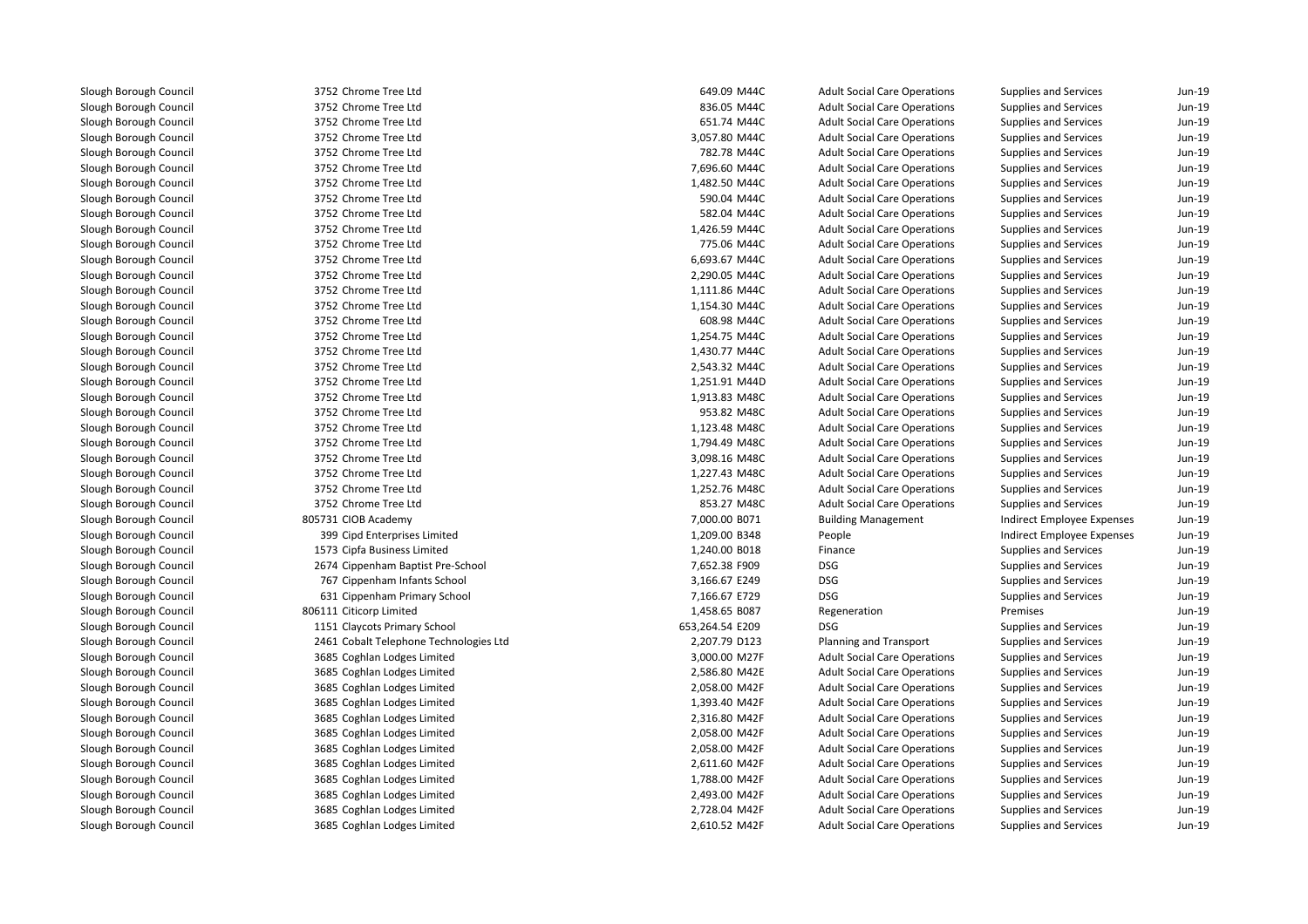| 3685 Coghlan Lodges Limited                             | 2,316.72 M42F  | <b>Adult Social Care Operations</b>    | Supplies and Services        | Jun-19   |
|---------------------------------------------------------|----------------|----------------------------------------|------------------------------|----------|
| 3685 Coghlan Lodges Limited                             | 1,788.00 M42F  | <b>Adult Social Care Operations</b>    | Supplies and Services        | $Jun-19$ |
| 3685 Coghlan Lodges Limited                             | 1,745.96 M42F  | <b>Adult Social Care Operations</b>    | Supplies and Services        | Jun-19   |
| 3685 Coghlan Lodges Limited                             | 2,258.00 M42F  | <b>Adult Social Care Operations</b>    | Supplies and Services        | Jun-19   |
| 3685 Coghlan Lodges Limited                             | 2,952.60 M44D  | <b>Adult Social Care Operations</b>    | Supplies and Services        | Jun-19   |
| 3685 Coghlan Lodges Limited                             | 2,116.04 M44D  | <b>Adult Social Care Operations</b>    | Supplies and Services        | Jun-19   |
| 805823 Collaborative Care Solutions                     | 8,928.57 M42E  | <b>Adult Social Care Operations</b>    | Supplies and Services        | Jun-19   |
| 805823 Collaborative Care Solutions                     | 10,714.28 M42E | <b>Adult Social Care Operations</b>    | Supplies and Services        | $Jun-19$ |
| 805823 Collaborative Care Solutions                     | 2,571.42 M42F  | <b>Adult Social Care Operations</b>    | Supplies and Services        | Jun-19   |
| 805823 Collaborative Care Solutions                     | 2,875.71 M42F  | <b>Adult Social Care Operations</b>    | Supplies and Services        | $Jun-19$ |
| 805823 Collaborative Care Solutions                     | 3,214.28 M42F  | <b>Adult Social Care Operations</b>    | Supplies and Services        | $Jun-19$ |
| 459 Colliers Cre                                        | 3,666.67 J006  | Housing Revenue Account                | Supplies and Services        | Jun-19   |
| 286 Colnbrook C Of E Primary School                     | 19,241.67 E219 | <b>DSG</b>                             | Supplies and Services        | Jun-19   |
| 2535 Comfort Care Services                              | 2,488.81 M42F  | <b>Adult Social Care Operations</b>    | Supplies and Services        | $Jun-19$ |
| 2535 Comfort Care Services                              | 2,635.00 M42F  | <b>Adult Social Care Operations</b>    | Supplies and Services        | Jun-19   |
| 2535 Comfort Care Services                              | 2,380.00 M42F  | <b>Adult Social Care Operations</b>    | Supplies and Services        | Jun-19   |
| 2535 Comfort Care Services                              | 2,635.00 M42F  | <b>Adult Social Care Operations</b>    | Supplies and Services        | Jun-19   |
| 2535 Comfort Care Services                              | 2,550.00 M42F  | <b>Adult Social Care Operations</b>    | Supplies and Services        | Jun-19   |
| 2535 Comfort Care Services                              | 503.53 M44F    | <b>Adult Social Care Operations</b>    | Supplies and Services        | Jun-19   |
| 2535 Comfort Care Services                              | 503.53 M44F    | <b>Adult Social Care Operations</b>    | Supplies and Services        | Jun-19   |
| 2535 Comfort Care Services                              | 503.53 M44F    | <b>Adult Social Care Operations</b>    | Supplies and Services        | Jun-19   |
| 3840 Community Housing And Therapy                      | 2,048.21 M80F  | <b>Adult Social Care Operations</b>    | Supplies and Services        | Jun-19   |
| 1437 Computerised & Digital Security Systems Ltd        | 1,875.00 K089  | <b>Regulatory Services</b>             | Supplies and Services        | Jun-19   |
| 1772 Computershare Voucher Services                     | 8,252.00 B348  | People                                 | Supplies and Services        | $Jun-19$ |
| 1288 Contract Security Services Ltd                     | 1,038.54 B014  | <b>Customer and Communications</b>     | Premises                     | Jun-19   |
| 1288 Contract Security Services Ltd                     | 1,038.54 B014  | <b>Customer and Communications</b>     | Premises                     | $Jun-19$ |
| 3290 Corporate Collections London Borough Of Hillingdon | 6,779.60 M26E  | <b>Adult Social Care Operations</b>    | Supplies and Services        | Jun-19   |
| 3290 Corporate Collections London Borough Of Hillingdon | 6,529.60 M26E  | <b>Adult Social Care Operations</b>    | Supplies and Services        | Jun-19   |
| 804662 CORVID PayGate Ltd                               | 2,369.16 B015  | Finance                                | Supplies and Services        | Jun-19   |
| 805278 Countrystyle Recycling Ltd                       | -580.00 D342   | <b>Environmental Services</b>          | Supplies and Services        | Jun-19   |
| 805278 Countrystyle Recycling Ltd                       | -580.00 D342   | <b>Environmental Services</b>          | Supplies and Services        | Jun-19   |
| 805278 Countrystyle Recycling Ltd                       | 6,851.60 D342  | <b>Environmental Services</b>          | Supplies and Services        | Jun-19   |
| 805278 Countrystyle Recycling Ltd                       | 1,840.00 D342  | <b>Environmental Services</b>          | Supplies and Services        | Jun-19   |
| 805278 Countrystyle Recycling Ltd                       | 6,043.55 D342  | <b>Environmental Services</b>          | Supplies and Services        | Jun-19   |
| 167 Courtney Coaches Ltd                                | 5,175.26 D512  | Planning and Transport                 | Supplies and Services        | Jun-19   |
| 3177 Crackerjacks Day Nursery                           | 7,053.65 F909  | <b>DSG</b>                             | Supplies and Services        | Jun-19   |
| 3670 Craegmoor Birches Grove Priory                     | 3,533.96 M27F  | <b>Adult Social Care Operations</b>    | Supplies and Services        | Jun-19   |
| 3670 Craegmoor Birches Grove Priory                     | 3,684.72 M27F  | <b>Adult Social Care Operations</b>    | Supplies and Services        | Jun-19   |
| 1638 Creative Support Ltd                               | 38,641.64 A02F | <b>Adult Social Care Commissioning</b> | Supplies and Services        | $Jun-19$ |
| 1638 Creative Support Ltd                               | 37,567.41 A02F | <b>Adult Social Care Commissioning</b> | Supplies and Services        | Jun-19   |
| 1638 Creative Support Ltd                               | 17,888.08 A02F | <b>Adult Social Care Commissioning</b> | Supplies and Services        | Jun-19   |
| 1638 Creative Support Ltd                               | 1,391.48 M42E  | <b>Adult Social Care Operations</b>    | Supplies and Services        | $Jun-19$ |
| 1638 Creative Support Ltd                               | 695.74 M42E    | <b>Adult Social Care Operations</b>    | <b>Supplies and Services</b> | Jun-19   |
| 1638 Creative Support Ltd                               | 533.94 M42E    | <b>Adult Social Care Operations</b>    | Supplies and Services        | Jun-19   |
| 1638 Creative Support Ltd                               | 517.76 M42E    | <b>Adult Social Care Operations</b>    | Supplies and Services        | Jun-19   |
| 1638 Creative Support Ltd                               | 663.38 M42E    | <b>Adult Social Care Operations</b>    | Supplies and Services        | Jun-19   |
| 1638 Creative Support Ltd                               | 776.32 M42E    | <b>Adult Social Care Operations</b>    | Supplies and Services        | Jun-19   |
| 1638 Creative Support Ltd                               | 698.32 M42E    | <b>Adult Social Care Operations</b>    | Supplies and Services        | Jun-19   |
| 1638 Creative Support Ltd                               | 991.83 M42E    | <b>Adult Social Care Operations</b>    | Supplies and Services        | $Jun-19$ |
|                                                         |                |                                        |                              |          |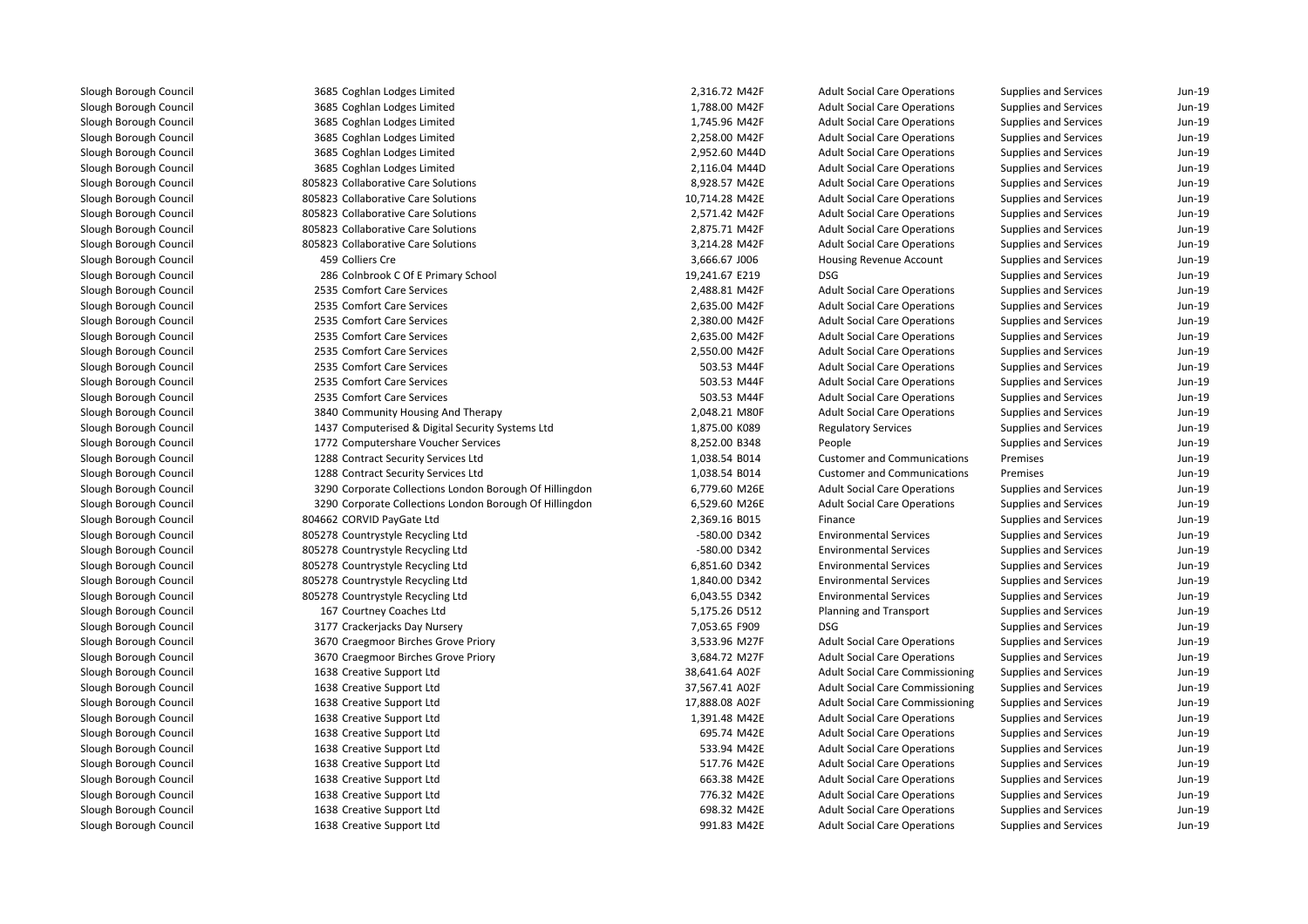| 1638 Creative Support Ltd                       | 1,291.16 M42E    | <b>Adult Social Care Operations</b> | Supplies and Services        | Jun-19   |
|-------------------------------------------------|------------------|-------------------------------------|------------------------------|----------|
| 1638 Creative Support Ltd                       | 1,679.48 M42E    | <b>Adult Social Care Operations</b> | Supplies and Services        | Jun-19   |
| 1638 Creative Support Ltd                       | 643.96 M42E      | <b>Adult Social Care Operations</b> | Supplies and Services        | Jun-19   |
| 1638 Creative Support Ltd                       | 676.32 M42E      | <b>Adult Social Care Operations</b> | Supplies and Services        | Jun-19   |
| 1638 Creative Support Ltd                       | 776.32 M42E      | <b>Adult Social Care Operations</b> | Supplies and Services        | Jun-19   |
| 1638 Creative Support Ltd                       | 698.32 M42E      | <b>Adult Social Care Operations</b> | Supplies and Services        | Jun-19   |
| 1638 Creative Support Ltd                       | 991.83 M42E      | <b>Adult Social Care Operations</b> | Supplies and Services        | Jun-19   |
| 1638 Creative Support Ltd                       | 1,291.16 M42E    | <b>Adult Social Care Operations</b> | Supplies and Services        | Jun-19   |
| 1638 Creative Support Ltd                       | 1,679.48 M42E    | <b>Adult Social Care Operations</b> | Supplies and Services        | Jun-19   |
| 1638 Creative Support Ltd                       | 643.96 M42E      | <b>Adult Social Care Operations</b> | Supplies and Services        | Jun-19   |
| 1638 Creative Support Ltd                       | 676.32 M42E      | <b>Adult Social Care Operations</b> | Supplies and Services        | Jun-19   |
| 1638 Creative Support Ltd                       | 776.32 M42E      | <b>Adult Social Care Operations</b> | Supplies and Services        | Jun-19   |
| 1638 Creative Support Ltd                       | 698.32 M42E      | <b>Adult Social Care Operations</b> | Supplies and Services        | Jun-19   |
| 1638 Creative Support Ltd                       | 991.83 M42E      | <b>Adult Social Care Operations</b> | Supplies and Services        | Jun-19   |
| 1638 Creative Support Ltd                       | 1,291.16 M42E    | <b>Adult Social Care Operations</b> | Supplies and Services        | Jun-19   |
| 1638 Creative Support Ltd                       | 1,679.48 M42E    | <b>Adult Social Care Operations</b> | Supplies and Services        | Jun-19   |
| 1638 Creative Support Ltd                       | 643.96 M42E      | <b>Adult Social Care Operations</b> | Supplies and Services        | Jun-19   |
| 1638 Creative Support Ltd                       | 676.32 M42E      | <b>Adult Social Care Operations</b> | Supplies and Services        | Jun-19   |
|                                                 | 533.94 M42E      |                                     |                              | $Jun-19$ |
| 1638 Creative Support Ltd                       | 517.76 M42E      | <b>Adult Social Care Operations</b> | Supplies and Services        | Jun-19   |
| 1638 Creative Support Ltd                       | 663.38 M42E      | <b>Adult Social Care Operations</b> | Supplies and Services        | $Jun-19$ |
| 1638 Creative Support Ltd                       | 695.74 M42E      | <b>Adult Social Care Operations</b> | Supplies and Services        | Jun-19   |
| 1638 Creative Support Ltd                       |                  | <b>Adult Social Care Operations</b> | Supplies and Services        |          |
| 1638 Creative Support Ltd                       | 760.46 M42E      | <b>Adult Social Care Operations</b> | Supplies and Services        | Jun-19   |
| 1638 Creative Support Ltd                       | 566.30 M42E      | <b>Adult Social Care Operations</b> | Supplies and Services        | Jun-19   |
| 1638 Creative Support Ltd                       | 695.74 M42E      | <b>Adult Social Care Operations</b> | Supplies and Services        | $Jun-19$ |
| 1638 Creative Support Ltd                       | 760.46 M42E      | <b>Adult Social Care Operations</b> | Supplies and Services        | Jun-19   |
| 1638 Creative Support Ltd                       | 566.30 M42E      | <b>Adult Social Care Operations</b> | Supplies and Services        | $Jun-19$ |
| 1638 Creative Support Ltd                       | 13,808.22 H211   | <b>Adult Social Care Operations</b> | Supplies and Services        | $Jun-19$ |
| 1523 Criminal Records Bureau                    | 1,672.00 D316    | <b>Regulatory Services</b>          | Supplies and Services        | Jun-19   |
| 984 Cripps Harries Hall Llp                     | 500.00 P101      | Capital                             | Capital Charges              | Jun-19   |
| 984 Cripps Harries Hall Llp                     | 1,800.00 P101    | Capital                             | Capital Charges              | Jun-19   |
| 806542 Cripps LLP t/a Cripps Pemberton Greenish | 5,593.25 B480    | Regeneration                        | Supplies and Services        | Jun-19   |
| 806542 Cripps LLP t/a Cripps Pemberton Greenish | 1,860.00 B480    | Regeneration                        | Supplies and Services        | Jun-19   |
| 806063 Cruise Minibuses Ltd                     | 16,065.00 F123   | Children, Learning and Skills       | Supplies and Services        | Jun-19   |
| 804319 Culturemix Arts Ltd                      | 1,611.10 F253    | Children, Learning and Skills       | <b>Agency Staff</b>          | Jun-19   |
| 3353 D W Services                               | 13,973.00 P006   | Capital                             | <b>Capital Charges</b>       | Jun-19   |
| 806587 DA Creative Solutions                    | 4,500.00 F520    | Children, Learning and Skills       | Supplies and Services        | Jun-19   |
| 1492 David Almond Executive Driver              | 1,224.50 B228    | Governance                          | Transport                    | Jun-19   |
| 3747 Davina Miles                               | -500.00 M44C     | <b>Adult Social Care Operations</b> | Salaries and Wages           | Jun-19   |
| 3747 Davina Miles                               | 2,452.07 M44C    | <b>Adult Social Care Operations</b> | Salaries and Wages           | $Jun-19$ |
| 3747 Davina Miles                               | $-1,011.20$ M49D | <b>Adult Social Care Operations</b> | Salaries and Wages           | $Jun-19$ |
| 1840 Davitt Jones Bould Limited                 | 2,860.80 B082    | Regeneration                        | Supplies and Services        | $Jun-19$ |
| 1840 Davitt Jones Bould Limited                 | 938.70 P156      | Capital                             | Capital Charges              | Jun-19   |
| 1840 Davitt Jones Bould Limited                 | 2,500.00 P156    | Capital                             | <b>Capital Charges</b>       | Jun-19   |
| 2099 Dawsonrentals Bus And Coach Limited        | 1,324.67 M50A    | Planning and Transport              | Supplies and Services        | Jun-19   |
| 2099 Dawsonrentals Bus And Coach Limited        | 1,333.72 M50A    | Planning and Transport              | Supplies and Services        | Jun-19   |
| 2099 Dawsonrentals Bus And Coach Limited        | 1,333.72 M50A    | Planning and Transport              | Supplies and Services        | Jun-19   |
| 2099 Dawsonrentals Bus And Coach Limited        | 651.79 M50A      | Planning and Transport              | Supplies and Services        | Jun-19   |
| 2099 Dawsonrentals Bus And Coach Limited        | 1,333.72 M50A    | Planning and Transport              | <b>Supplies and Services</b> | Jun-19   |
|                                                 |                  |                                     |                              |          |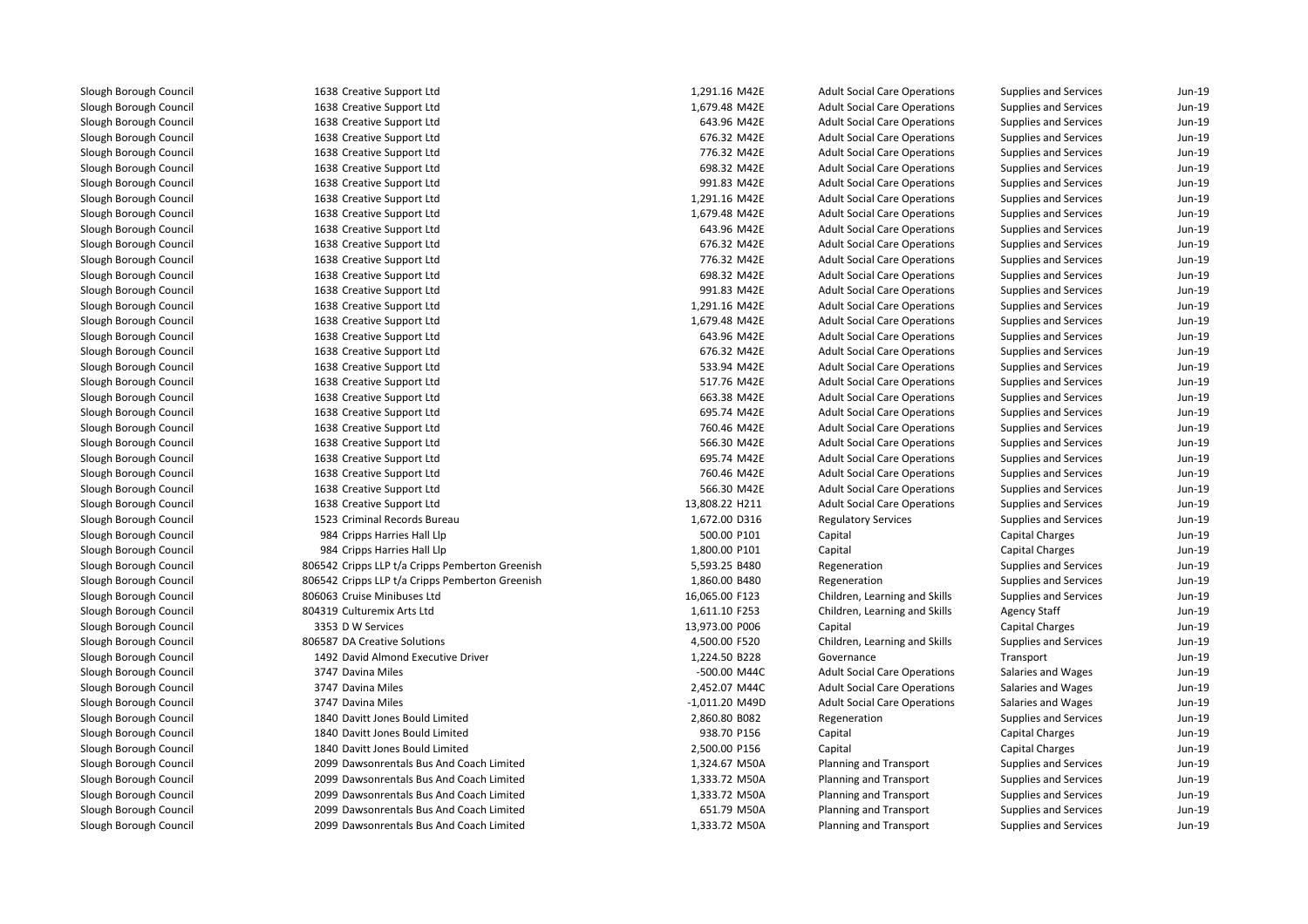Slough Borough Council 2068 Dds DemolitionSlough Borough Council 804903 Dennis Eagle LimitedSlough Borough Council 804903 Dennis Eagle LimitedSlough Borough CouncilSlough Borough CouncilSlough Borough CouncilSlough Borough CouncilSlough Borough CouncilSlough Borough CouncilSlough Borough CouncilSlough Borough CouncilSlough Borough CouncilSlough Borough Council 3554 Dimensions (Uk) LtdSlough Borough Council 3554 Dimensions (Uk) LtdSlough Borough Council 3554 Dimensions (Uk) LtdSlough Borough Council 3554 Dimensions (Uk) LtdSlough Borough Council 3554 Dimensions (Uk) LtdSlough Borough Council 3554 Dimensions (Uk) LtdSlough Borough Council 3554 Dimensions (Uk) LtdSlough Borough Council 3554 Dimensions (Uk) LtdSlough Borough Council 3554 Dimensions (Uk) LtdSlough Borough CouncilSlough Borough CouncilSlough Borough Council 1457 Dr Norman GordonSlough Borough CouncilSlough Borough Council 2487 Dr Raj KrishnaiahSlough Borough Council 2487 Dr Raj KrishnaiahSlough Borough Council 2487 Dr Raj KrishnaiahSlough Borough CouncilSlough Borough CouncilSlough Borough CouncilSlough Borough Council 1528 Ecolab LimitedSlough Borough Council 806235 EDCM TeamSlough Borough CouncilSlough Borough Council 805638 Eden Springs UK LtdSlough Borough Council 1693 Elaine MansfieldSlough Borough Council 2953 Elias KupfermannSlough Borough Council 2953 Elias KupfermannSlough Borough CouncilSlough Borough CouncilSlough Borough CouncilSlough Borough CouncilSlough Borough CouncilSlough Borough CouncilSlough Borough CouncilSlough Borough CouncilSlough Borough CouncilSlough Borough Council 805225 Falcon Surfacing LtdSlough Borough Council805225 Falcon Surfacing Ltd

| 2068 Dds Demolition                                      | 353,623.26 P127   | Capital                             | <b>Capital Charges</b>     | $Jun-19$ |
|----------------------------------------------------------|-------------------|-------------------------------------|----------------------------|----------|
| 804903 Dennis Eagle Limited                              | 13,495.86 D610    | <b>Environmental Services</b>       | Supplies and Services      | Jun-19   |
| 804903 Dennis Eagle Limited                              | 1,273.32 D630     | <b>Environmental Services</b>       | Supplies and Services      | Jun-19   |
| 1491 Destiny Support                                     | 3,940.25 B211     | <b>Strategy and Performance</b>     | Supplies and Services      | Jun-19   |
| 806016 Diamond Resourcing T/A Better Healthcare Services | 910.29 M44E       | <b>Adult Social Care Operations</b> | Supplies and Services      | Jun-19   |
| 806016 Diamond Resourcing T/A Better Healthcare Services | 897.09 M44E       | <b>Adult Social Care Operations</b> | Supplies and Services      | Jun-19   |
| 806016 Diamond Resourcing T/A Better Healthcare Services | 1,014.82 M44E     | <b>Adult Social Care Operations</b> | Supplies and Services      | Jun-19   |
| 806016 Diamond Resourcing T/A Better Healthcare Services | 1,012.77 M44E     | <b>Adult Social Care Operations</b> | Supplies and Services      | $Jun-19$ |
| 806016 Diamond Resourcing T/A Better Healthcare Services | 1,024.39 M44E     | <b>Adult Social Care Operations</b> | Supplies and Services      | $Jun-19$ |
| 806016 Diamond Resourcing T/A Better Healthcare Services | 1,024.38 M44E     | <b>Adult Social Care Operations</b> | Supplies and Services      | $Jun-19$ |
| 806016 Diamond Resourcing T/A Better Healthcare Services | 940.76 M44E       | <b>Adult Social Care Operations</b> | Supplies and Services      | $Jun-19$ |
| 806016 Diamond Resourcing T/A Better Healthcare Services | 952.92 M44E       | <b>Adult Social Care Operations</b> | Supplies and Services      | $Jun-19$ |
| 3554 Dimensions (Uk) Ltd                                 | 6,019.93 M42E     | <b>Adult Social Care Operations</b> | Supplies and Services      | $Jun-19$ |
| 3554 Dimensions (Uk) Ltd                                 | 6,380.14 M42E     | <b>Adult Social Care Operations</b> | Supplies and Services      | Jun-19   |
| 3554 Dimensions (Uk) Ltd                                 | 7,005.51 M42E     | <b>Adult Social Care Operations</b> | Supplies and Services      | $Jun-19$ |
| 3554 Dimensions (Uk) Ltd                                 | 6,692.83 M42E     | <b>Adult Social Care Operations</b> | Supplies and Services      | Jun-19   |
| 3554 Dimensions (Uk) Ltd                                 | 5,227.29 M42E     | <b>Adult Social Care Operations</b> | Supplies and Services      | Jun-19   |
| 3554 Dimensions (Uk) Ltd                                 | 5,465.19 M42E     | <b>Adult Social Care Operations</b> | Supplies and Services      | Jun-19   |
| 3554 Dimensions (Uk) Ltd                                 | 6,953.79 M42E     | <b>Adult Social Care Operations</b> | Supplies and Services      | Jun-19   |
| 3554 Dimensions (Uk) Ltd                                 | 6,681.90 M42E     | <b>Adult Social Care Operations</b> | Supplies and Services      | Jun-19   |
| 3554 Dimensions (Uk) Ltd                                 | 5,792.83 M42E     | <b>Adult Social Care Operations</b> | Supplies and Services      | Jun-19   |
| 805483 Direct Tyre Managenent Ltd                        | 4,299.09 D610     | <b>Environmental Services</b>       | Transport                  | Jun-19   |
| 803306 Ditton Park Academy                               | 11,916.67 E269    | <b>DSG</b>                          | Supplies and Services      | Jun-19   |
| 1457 Dr Norman Gordon                                    | 2,066.50 D320     | <b>Regulatory Services</b>          | Supplies and Services      | Jun-19   |
| 804407 Dr Pradeep Arya                                   | 2,160.00 A02A     | <b>Adult Social Care Operations</b> | Supplies and Services      | Jun-19   |
| 2487 Dr Raj Krishnaiah                                   | 720.00 A02A       | <b>Adult Social Care Operations</b> | Supplies and Services      | Jun-19   |
| 2487 Dr Raj Krishnaiah                                   | 540.00 A02A       | <b>Adult Social Care Operations</b> | Supplies and Services      | Jun-19   |
| 2487 Dr Raj Krishnaiah                                   | 1,080.00 A02A     | <b>Adult Social Care Operations</b> | Supplies and Services      | Jun-19   |
| 803875 Dyslexia Action Shop Ltd                          | 580.00 F463       | <b>DSG</b>                          | Supplies and Services      | Jun-19   |
| 803177 Early Steps Preschool                             | 6,283.01 F909     | <b>DSG</b>                          | Supplies and Services      | $Jun-19$ |
| 780 East Sussex County Council                           | 1,500.00 A01D     | <b>Adult Social Care Operations</b> | Indirect Employee Expenses | Jun-19   |
| 1528 Ecolab Limited                                      | 1,021.14 A03F     | <b>Adult Social Care Operations</b> | Premises                   | Jun-19   |
| 806235 EDCM Team                                         | 1,802,174.50 P095 | Capital                             | Capital Charges            | $Jun-19$ |
| 803301 Eden Girls School                                 | 666.67 E279       | DSG                                 | Supplies and Services      | Jun-19   |
| 805638 Eden Springs UK Ltd                               | 1,296.00 B068     | <b>Building Management</b>          | Supplies and Services      | Jun-19   |
| 1693 Elaine Mansfield                                    | 950.00 C322       | Communities and Lesiure             | Supplies and Services      | Jun-19   |
| 2953 Elias Kupfermann                                    | 500.00 C001       | <b>Communities and Lesiure</b>      | Supplies and Services      | Jun-19   |
| 2953 Elias Kupfermann                                    | -500.00 C001      | <b>Communities and Lesiure</b>      | Supplies and Services      | $Jun-19$ |
| 639 Environment Agency                                   | 97,415.00 D458    | Planning and Transport              | Supplies and Services      | Jun-19   |
| 803645 Esotec                                            | 3,455.06 P127     | Capital                             | <b>Capital Charges</b>     | Jun-19   |
| 803645 Esotec                                            | 54,277.77 P193    | Capital                             | <b>Capital Charges</b>     | Jun-19   |
| 803645 Esotec                                            | 8,115.86 P871     | Capital                             | <b>Capital Charges</b>     | $Jun-19$ |
| 803645 Esotec                                            | 8,118.29 P871     | Capital                             | <b>Capital Charges</b>     | Jun-19   |
| 803645 Esotec                                            | 8,115.86 P871     | Capital                             | Capital Charges            | Jun-19   |
| 805569 Ethical Commercial Services Ltd                   | 37,100.00 B017    | Finance                             | Supplies and Services      | Jun-19   |
| 2677 Eton House Residential Home                         | 2,571.43 M27C     | <b>Adult Social Care Operations</b> | Supplies and Services      | Jun-19   |
| 2677 Eton House Residential Home                         | 2,571.43 M27C     | <b>Adult Social Care Operations</b> | Supplies and Services      | Jun-19   |
| 805225 Falcon Surfacing Ltd                              | 998.46 D750       | <b>Environmental Services</b>       | Supplies and Services      | Jun-19   |
| 805225 Falcon Surfacing Ltd                              | 760.12 D880       | Planning and Transport              | Supplies and Services      | Jun-19   |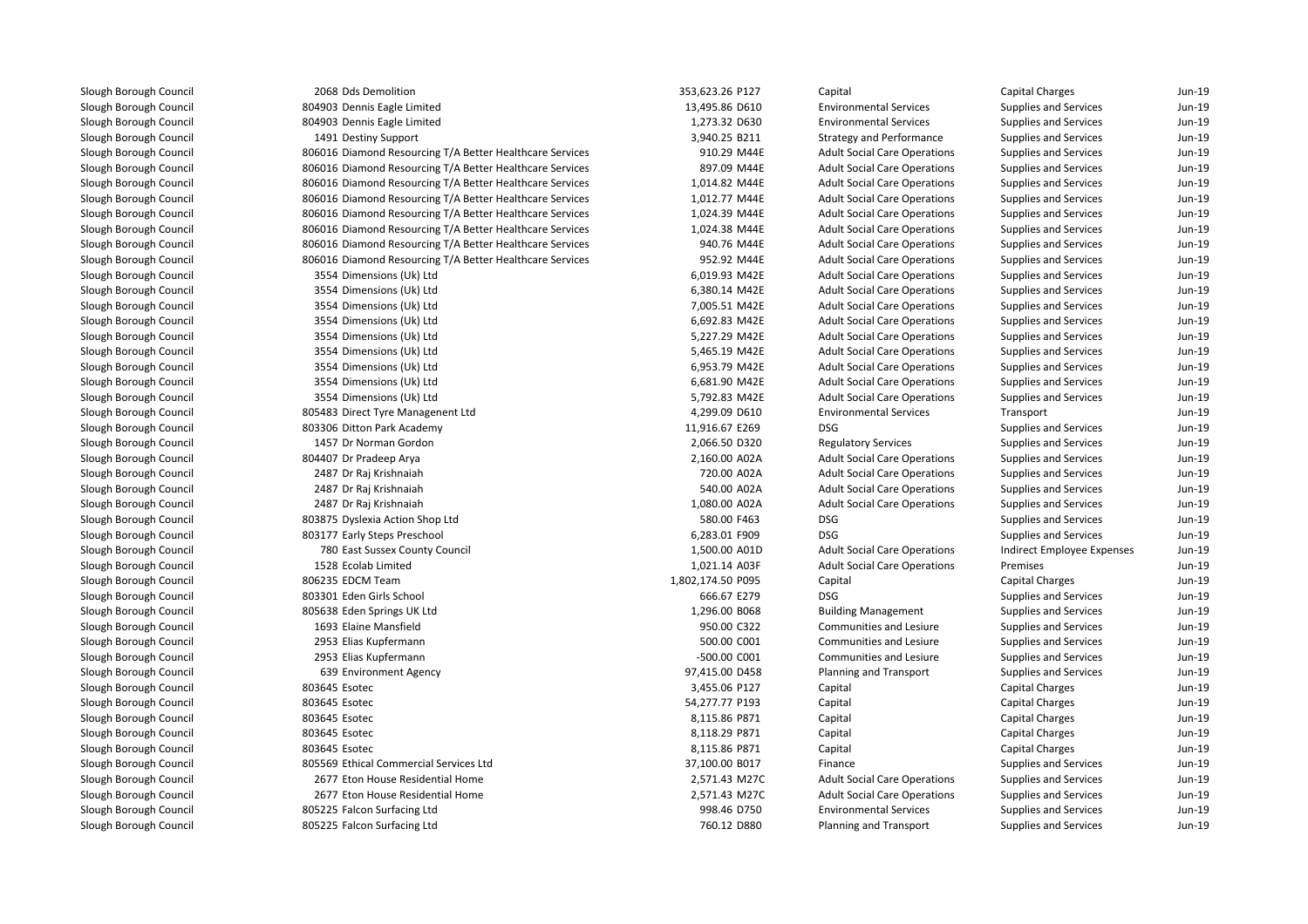805225 Falcon Surfacing Ltd 805225 Falcon Surfacing Ltd 805225 Falcon Surfacing Ltd 805225 Falcon Surfacing Ltd 805225 Falcon Surfacing Ltd 805225 Falcon Surfacing Ltd 805225 Falcon Surfacing Ltd 805225 Falcon Surfacing Ltd 805225 Falcon Surfacing Ltd 805225 Falcon Surfacing Ltd 805225 Falcon Surfacing Ltd 805225 Falcon Surfacing Ltd 805225 Falcon Surfacing Ltd 805225 Falcon Surfacing Ltd 805225 Falcon Surfacing Ltd 475 Farnham Road Surgery 16,063.66 A04C 955955 First Beeline Buses Ltd 955955 First Beeline Buses Ltd 754 First Steps Day Nursery 9,375.33 F909 DSG 1626 Five Star Radio Cars Limited 1626 Five Star Radio Cars Limited 1626 Five Star Radio Cars Limited 1626 Five Star Radio Cars Limited 1626 Five Star Radio Cars Limited 1626 Five Star Radio Cars Limited 1626 Five Star Radio Cars Limited 2204 Fleetdrive Management Ltd 2204 Fleetdrive Management Ltd 2204 Fleetdrive Management Ltd 3826 Forever Homecare Ltd 3826 Forever Homecare Ltd 3826 Forever Homecare Ltd 3826 Forever Homecare Ltd 3826 Forever Homecare Ltd 3826 Forever Homecare Ltd 3826 Forever Homecare Ltd 3826 Forever Homecare Ltd 3826 Forever Homecare Ltd 3826 Forever Homecare Ltd 3826 Forever Homecare Ltd 3826 Forever Homecare Ltd 3826 Forever Homecare Ltd 3826 Forever Homecare Ltd 3826 Forever Homecare Ltd1204 Forget Me Not 3,400.00 M27C (1204 Forget Me Not 3,400.00 M27C (1304 M) 647 Foxborough Primary School 8,426.03 E229 DSG806616 Foxleigh Grove Nursing Home 7,771.75 M18C 806616 Foxleigh Grove Nursing Home 3,822.17 M18C805936 Freshworks Inc.

| 5 Falcon Surfacing Ltd         | 1,857.48 D880   | Planning and Transport                 | Supplies and Services        | Jun-19 |
|--------------------------------|-----------------|----------------------------------------|------------------------------|--------|
| 5 Falcon Surfacing Ltd         | 2,168.33 D880   | Planning and Transport                 | Supplies and Services        | Jun-19 |
| 5 Falcon Surfacing Ltd         | 1,163.93 D880   | Planning and Transport                 | Supplies and Services        | Jun-19 |
| 5 Falcon Surfacing Ltd         | 3,952.38 D880   | Planning and Transport                 | <b>Supplies and Services</b> | Jun-19 |
| 5 Falcon Surfacing Ltd         | 20,392.00 D880  | Planning and Transport                 | Supplies and Services        | Jun-19 |
| 5 Falcon Surfacing Ltd         | 3,530.00 D880   | Planning and Transport                 | Supplies and Services        | Jun-19 |
| 5 Falcon Surfacing Ltd         | 3,202.75 D880   | Planning and Transport                 | Supplies and Services        | Jun-19 |
| 5 Falcon Surfacing Ltd         | 2,384.25 D880   | Planning and Transport                 | Supplies and Services        | Jun-19 |
| 5 Falcon Surfacing Ltd         | 6,332.70 D880   | Planning and Transport                 | Supplies and Services        | Jun-19 |
| 5 Falcon Surfacing Ltd         | 3,500.00 D880   | Planning and Transport                 | Supplies and Services        | Jun-19 |
| 5 Falcon Surfacing Ltd         | 1,364.60 D880   | Planning and Transport                 | Supplies and Services        | Jun-19 |
| 5 Falcon Surfacing Ltd         | 2,497.00 D880   | Planning and Transport                 | <b>Supplies and Services</b> | Jun-19 |
| 5 Falcon Surfacing Ltd         | 4,180.00 D880   | Planning and Transport                 | Supplies and Services        | Jun-19 |
| 5 Falcon Surfacing Ltd         | 15,130.50 D880  | Planning and Transport                 | Supplies and Services        | Jun-19 |
| 5 Falcon Surfacing Ltd         | 16,470.00 D880  | Planning and Transport                 | Supplies and Services        | Jun-19 |
| 5 Farnham Road Surgery         | 16,063.66 A04C  | <b>Adult Social Care Commissioning</b> | <b>Supplies and Services</b> | Jun-19 |
| 5 First Beeline Buses Ltd      | 110,559.88 D512 | Planning and Transport                 | <b>Supplies and Services</b> | Jun-19 |
| 5 First Beeline Buses Ltd      | 101,708.68 D512 | Planning and Transport                 | Supplies and Services        | Jun-19 |
| 4 First Steps Day Nursery      | 9,375.33 F909   | <b>DSG</b>                             | Supplies and Services        | Jun-19 |
| 6 Five Star Radio Cars Limited | 1,400.00 F123   | Children, Learning and Skills          | <b>Supplies and Services</b> | Jun-19 |
| 6 Five Star Radio Cars Limited | 810.00 F123     | Children, Learning and Skills          | Supplies and Services        | Jun-19 |
| 6 Five Star Radio Cars Limited | 1,120.00 F123   | Children, Learning and Skills          | Supplies and Services        | Jun-19 |
| 6 Five Star Radio Cars Limited | 1,530.00 F123   | Children, Learning and Skills          | Supplies and Services        | Jun-19 |
| 6 Five Star Radio Cars Limited | 1,615.00 F123   | Children, Learning and Skills          | Supplies and Services        | Jun-19 |
| 6 Five Star Radio Cars Limited | 1,190.00 F123   | Children, Learning and Skills          | Supplies and Services        | Jun-19 |
| 6 Five Star Radio Cars Limited | 805.00 F123     | Children, Learning and Skills          | Supplies and Services        | Jun-19 |
| 4 Fleetdrive Management Ltd    | 3,598.08 D309   | Planning and Transport                 | <b>Supplies and Services</b> | Jun-19 |
| 4 Fleetdrive Management Ltd    | 3,733.56 D309   | Planning and Transport                 | <b>Supplies and Services</b> | Jun-19 |
| 4 Fleetdrive Management Ltd    | 3,733.56 D309   | Planning and Transport                 | <b>Supplies and Services</b> | Jun-19 |
| 6 Forever Homecare Ltd         | 765.61 M44C     | <b>Adult Social Care Operations</b>    | Supplies and Services        | Jun-19 |
| 6 Forever Homecare Ltd         | 908.05 M44C     | <b>Adult Social Care Operations</b>    | Supplies and Services        | Jun-19 |
| 6 Forever Homecare Ltd         | 760.23 M44C     | <b>Adult Social Care Operations</b>    | <b>Supplies and Services</b> | Jun-19 |
| 6 Forever Homecare Ltd         | 887.98 M44C     | <b>Adult Social Care Operations</b>    | <b>Supplies and Services</b> | Jun-19 |
| 6 Forever Homecare Ltd         | 634.30 M44C     | <b>Adult Social Care Operations</b>    | Supplies and Services        | Jun-19 |
| 6 Forever Homecare Ltd         | 913.83 M44C     | <b>Adult Social Care Operations</b>    | Supplies and Services        | Jun-19 |
| 6 Forever Homecare Ltd         | 995.23 M44C     | <b>Adult Social Care Operations</b>    | Supplies and Services        | Jun-19 |
| 6 Forever Homecare Ltd         | 1,002.78 M44C   | <b>Adult Social Care Operations</b>    | Supplies and Services        | Jun-19 |
| 6 Forever Homecare Ltd         | 581.63 M44C     | <b>Adult Social Care Operations</b>    | Supplies and Services        | Jun-19 |
| 6 Forever Homecare Ltd         | 554.13 M44C     | <b>Adult Social Care Operations</b>    | Supplies and Services        | Jun-19 |
| 6 Forever Homecare Ltd         | 768.09 M44D     | <b>Adult Social Care Operations</b>    | Supplies and Services        | Jun-19 |
| 6 Forever Homecare Ltd         | 1,262.94 M44D   | <b>Adult Social Care Operations</b>    | Supplies and Services        | Jun-19 |
| 6 Forever Homecare Ltd         | 1,399.46 M44D   | <b>Adult Social Care Operations</b>    | Supplies and Services        | Jun-19 |
| 6 Forever Homecare Ltd         | 1,028.50 M44E   | <b>Adult Social Care Operations</b>    | Supplies and Services        | Jun-19 |
| 6 Forever Homecare Ltd         | 759.00 M44F     | <b>Adult Social Care Operations</b>    | <b>Supplies and Services</b> | Jun-19 |
| 4 Forget Me Not                | 3,400.00 M27C   | <b>Adult Social Care Operations</b>    | <b>Supplies and Services</b> | Jun-19 |
| 7 Foxborough Primary School    | 8,426.03 E229   | <b>DSG</b>                             | Supplies and Services        | Jun-19 |
| 6 Foxleigh Grove Nursing Home  | 7,771.75 M18C   | <b>Adult Social Care Operations</b>    | <b>Supplies and Services</b> | Jun-19 |
| 6 Foxleigh Grove Nursing Home  | 3,822.17 M18C   | <b>Adult Social Care Operations</b>    | <b>Supplies and Services</b> | Jun-19 |
| 6 Freshworks Inc               | 7,452.00 P161   | Capital                                | Supplies and Services        | Jun-19 |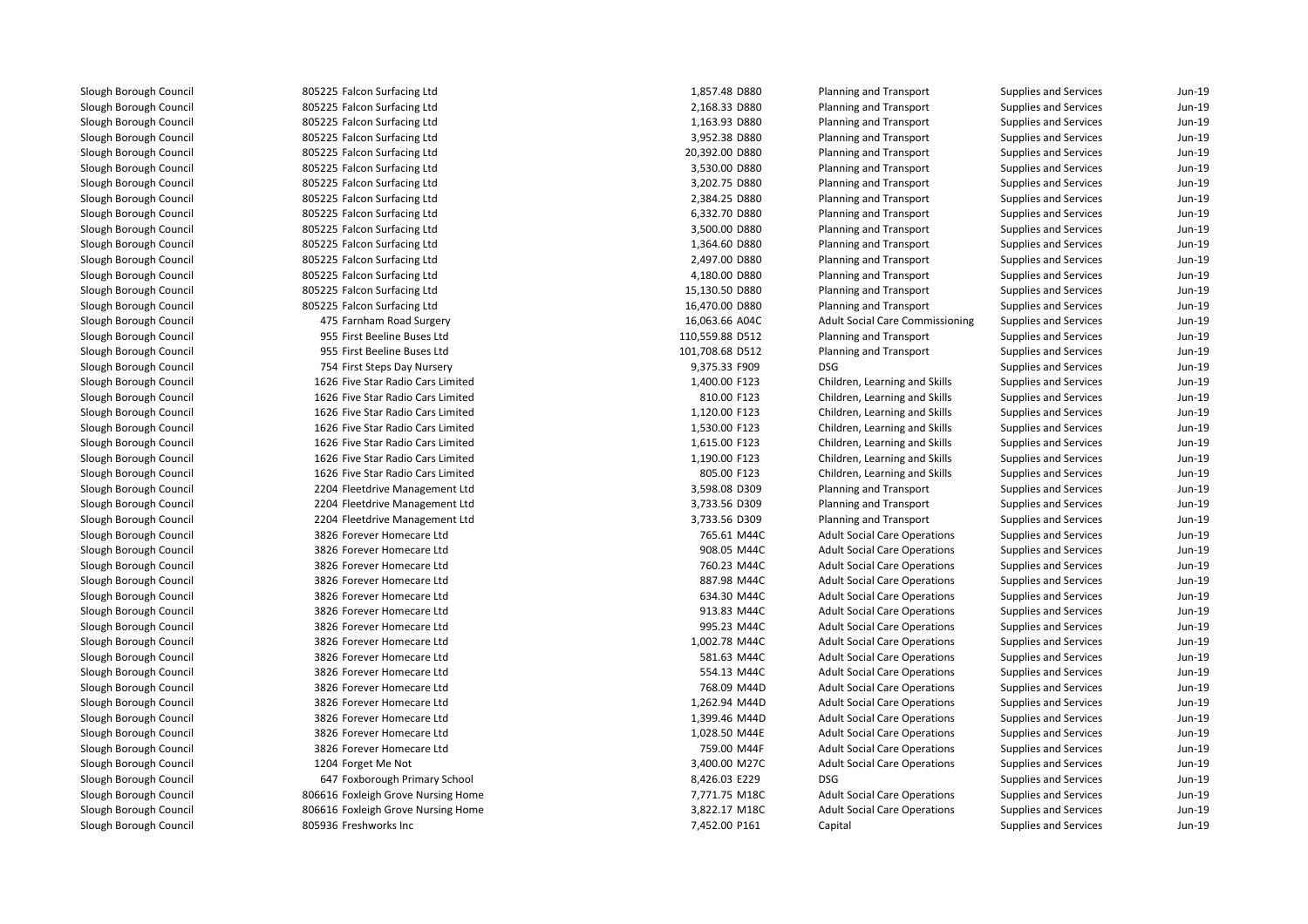806480 Frontier NX Limited 3,781.00 A04C1555 Gallagher Bassett 806137 Gallanch Entreprises Limitied 804911 GAP Group Limited 804911 GAP Group Limited 804911 GAP Group Limited 804911 GAP Group Limited 1758 Gas Advisory Services Limited 1707 Gazprom Marketing & Trading Detail Limited805362 Gear4music 805667 Glenside Glenside 8,100.00 M25Dl 1900.00 A07M 806606 Go Dynamite 1900.00 A07M 900.00 A07M 900.00 A07M 652 Godolphin Infant School 13,726.10 E289 DSG 2830 Golden Rose Comm Care Ltd 2,071.50 M44C 2830 Golden Rose Comm Care Ltdd 1,590.00 M44C 2830 Golden Rose Comm Care Ltdd 1,855.00 M44C 2830 Golden Rose Comm Care Ltd 2,167.50 M44D 2830 Golden Rose Comm Care Ltd 10,550.00 A06C 451 Govnet Communications 760.00 A04A 805693 Gowrings Mobility Group LTD806485 GPF Lewis Plc 848 Graham Peters Ltd 848 Graham Peters Ltd 848 Graham Peters Ltd 803296 Grant Thornton UK LLP 805191 Graphiti Art Ltd1571 Grc Bailiffs 804577 Green Monarch ZC2016 c/o Savills(UK) Limited 805069 Grove Academy 2,833.33 E299 DSG 804447 Grundon Waste Management Limited 3228 H Plus Care Ltdd 2,464.20 M17C 3228 H Plus Care Ltdd 3,162.60 M17C 3228 H Plus Care Ltd 3,072.17 M18C 3228 H Plus Care Ltd 3228 H Plus Care Ltd -2,550.03 M29C 3228 H Plus Care Ltd 3,642.90 M29C 837 Hands Free Computing Ltdd 960.00 A07N 746 Hanover Housing Association 1465 HAS Technology Limitedd 1,932.01 M44C 1465 HAS Technology Limited 1465 HAS Technology Limited 1,062.96 A07R 1381 Haybrook College 131,902.84 E809 DSG1381 Haybrook College 1381 Haybrook College 3784 Haybrook College Pru803248 Haybrook College Trust **1** a 2,734.29 M15D 803753 Healthcare Homes 2,888 and 2,888 and 2,734.29 M15D and 2,734.29 M15D and 2,734.29 M15D and 2,734.29 M15D and 2,734.29 M15D and 2,734.29 M15D and 2,734.29 M15D and 2,734.29 M15D and 2,734.29 M15D **1** 803753 Healthcare Homes **3**,214.29 M18C **1 803753 Healthcare Homes** 3,000.00 M27C

| 0 Frontier NX Limited                          | 3,781.00 A04C   | <b>Adult Social Care Commissioning</b> | Supplies and Services        | Jun-19 |
|------------------------------------------------|-----------------|----------------------------------------|------------------------------|--------|
| 5 Gallagher Bassett                            | 31,315.00 B018  | Finance                                | Supplies and Services        | Jun-19 |
| 7 Gallanch Entreprises Limitied                | 3,515.00 B409   | People                                 | Indirect Employee Expenses   | Jun-19 |
| 1 GAP Group Limited                            | 1,070.00 D880   | Planning and Transport                 | Supplies and Services        | Jun-19 |
| 1 GAP Group Limited                            | 1,079.40 D880   | Planning and Transport                 | <b>Supplies and Services</b> | Jun-19 |
| 1 GAP Group Limited                            | 924.00 D880     | Planning and Transport                 | Supplies and Services        | Jun-19 |
| 1 GAP Group Limited                            | 966.00 D880     | Planning and Transport                 | Supplies and Services        | Jun-19 |
| 8 Gas Advisory Services Limited                | 2,315.00 J606   | Housing Revenue Account                | <b>Supplies and Services</b> | Jun-19 |
| 7 Gazprom Marketing & Trading Detail Limited   | 17,647.03 P141  | Capital                                | <b>Capital Charges</b>       | Jun-19 |
| 2 Gear4music                                   | 528.80 F253     | Children, Learning and Skills          | Premises                     | Jun-19 |
| 7 Glenside                                     | 8,100.00 M25D   | <b>Adult Social Care Operations</b>    | Supplies and Services        | Jun-19 |
| 6 Go Dynamite                                  | 900.00 A07M     | <b>Adult Social Care Operations</b>    | <b>Supplies and Services</b> | Jun-19 |
| 2 Godolphin Infant School                      | 13,726.10 E289  | <b>DSG</b>                             | <b>Supplies and Services</b> | Jun-19 |
| 0 Golden Rose Comm Care Ltd                    | 2,071.50 M44C   | <b>Adult Social Care Operations</b>    | Supplies and Services        | Jun-19 |
| 0 Golden Rose Comm Care Ltd                    | 1,590.00 M44C   | <b>Adult Social Care Operations</b>    | Supplies and Services        | Jun-19 |
| 0 Golden Rose Comm Care Ltd                    | 1,855.00 M44C   | <b>Adult Social Care Operations</b>    | Supplies and Services        | Jun-19 |
| 0 Golden Rose Comm Care Ltd                    | 2,167.50 M44D   | <b>Adult Social Care Operations</b>    | <b>Supplies and Services</b> | Jun-19 |
| 0 Golden Rose Comm Care Ltd                    | 10,550.00 A06C  | <b>Adult Social Care Commissioning</b> | <b>Supplies and Services</b> | Jun-19 |
| 1 Govnet Communications                        | 760.00 A04A     | <b>Adult Social Care Operations</b>    | Premises                     | Jun-19 |
| 3 Gowrings Mobility Group LTD                  | 900.00 M50A     | Planning and Transport                 | Transport                    | Jun-19 |
| 5 GPF Lewis Plc                                | 230,481.13 P101 | Capital                                | Capital Charges              | Jun-19 |
| 8 Graham Peters Ltd                            | 3,042.28 P547   | Capital                                | Capital Charges              | Jun-19 |
| 8 Graham Peters Ltd                            | 2,796.15 P547   | Capital                                | Capital Charges              | Jun-19 |
| 8 Graham Peters Ltd                            | 6,244.25 P006   | Capital                                | Capital Charges              | Jun-19 |
| 6 Grant Thornton UK LLP                        | 24,548.25 B007  | Finance                                | <b>Supplies and Services</b> | Jun-19 |
| 1 Graphiti Art Ltd                             | 1,368.00 D880   | Planning and Transport                 | <b>Supplies and Services</b> | Jun-19 |
| 1 Grc Bailiffs                                 | 2,795.00 J018   | Housing Revenue Account                | <b>Supplies and Services</b> | Jun-19 |
| 7 Green Monarch ZC2016 c/o Savills(UK) Limited | 2,000.00 B415   | <b>Strategy and Performance</b>        | Premises                     | Jun-19 |
| 9 Grove Academy                                | 2,833.33 E299   | <b>DSG</b>                             | Supplies and Services        | Jun-19 |
| 7 Grundon Waste Management Limited             | 454,385.37 D342 | <b>Environmental Services</b>          | <b>Supplies and Services</b> | Jun-19 |
| 8 H Plus Care Ltd                              | 2,464.20 M17C   | <b>Adult Social Care Operations</b>    | Supplies and Services        | Jun-19 |
| 8 H Plus Care Ltd                              | 3,162.60 M17C   | <b>Adult Social Care Operations</b>    | Supplies and Services        | Jun-19 |
| 8 H Plus Care Ltd                              | 3,072.17 M18C   | <b>Adult Social Care Operations</b>    | Supplies and Services        | Jun-19 |
| 8 H Plus Care Ltd                              | 11,725.71 M26E  | <b>Adult Social Care Operations</b>    | <b>Supplies and Services</b> | Jun-19 |
| 8 H Plus Care Ltd                              | -2,550.03 M29C  | <b>Adult Social Care Operations</b>    | Supplies and Services        | Jun-19 |
| 8 H Plus Care Ltd                              | 3,642.90 M29C   | <b>Adult Social Care Operations</b>    | <b>Supplies and Services</b> | Jun-19 |
| 7 Hands Free Computing Ltd                     | 960.00 A07N     | <b>Adult Social Care Operations</b>    | Indirect Employee Expenses   | Jun-19 |
| 6 Hanover Housing Association                  | 919.60 A05F     | <b>Adult Social Care Operations</b>    | Supplies and Services        | Jun-19 |
| 5 HAS Technology Limited                       | 1,932.01 M44C   | <b>Adult Social Care Operations</b>    | Supplies and Services        | Jun-19 |
| 5 HAS Technology Limited                       | 552.08 A02F     | <b>Adult Social Care Commissioning</b> | Supplies and Services        | Jun-19 |
| 5 HAS Technology Limited                       | 1,062.96 A07R   | <b>Adult Social Care Operations</b>    | Supplies and Services        | Jun-19 |
| 1 Haybrook College                             | 131,902.84 E809 | <b>DSG</b>                             | Supplies and Services        | Jun-19 |
| 1 Haybrook College                             | 3,546.40 P153   | Capital                                | <b>Capital Charges</b>       | Jun-19 |
| 1 Haybrook College                             | 1,368.00 P153   | Capital                                | <b>Capital Charges</b>       | Jun-19 |
| 4 Haybrook College Pru                         | 40,800.00 E809  | <b>DSG</b>                             | <b>Supplies and Services</b> | Jun-19 |
| 8 Haybrook College Trust                       | 800.00 F144     | Children, Learning and Skills          | Supplies and Services        | Jun-19 |
| 3 Healthcare Homes                             | 2,734.29 M15D   | <b>Adult Social Care Operations</b>    | <b>Supplies and Services</b> | Jun-19 |
| 3 Healthcare Homes                             | 3,214.29 M18C   | <b>Adult Social Care Operations</b>    | Supplies and Services        | Jun-19 |
| 3 Healthcare Homes                             | 3,000.00 M27C   | <b>Adult Social Care Operations</b>    | <b>Supplies and Services</b> | Jun-19 |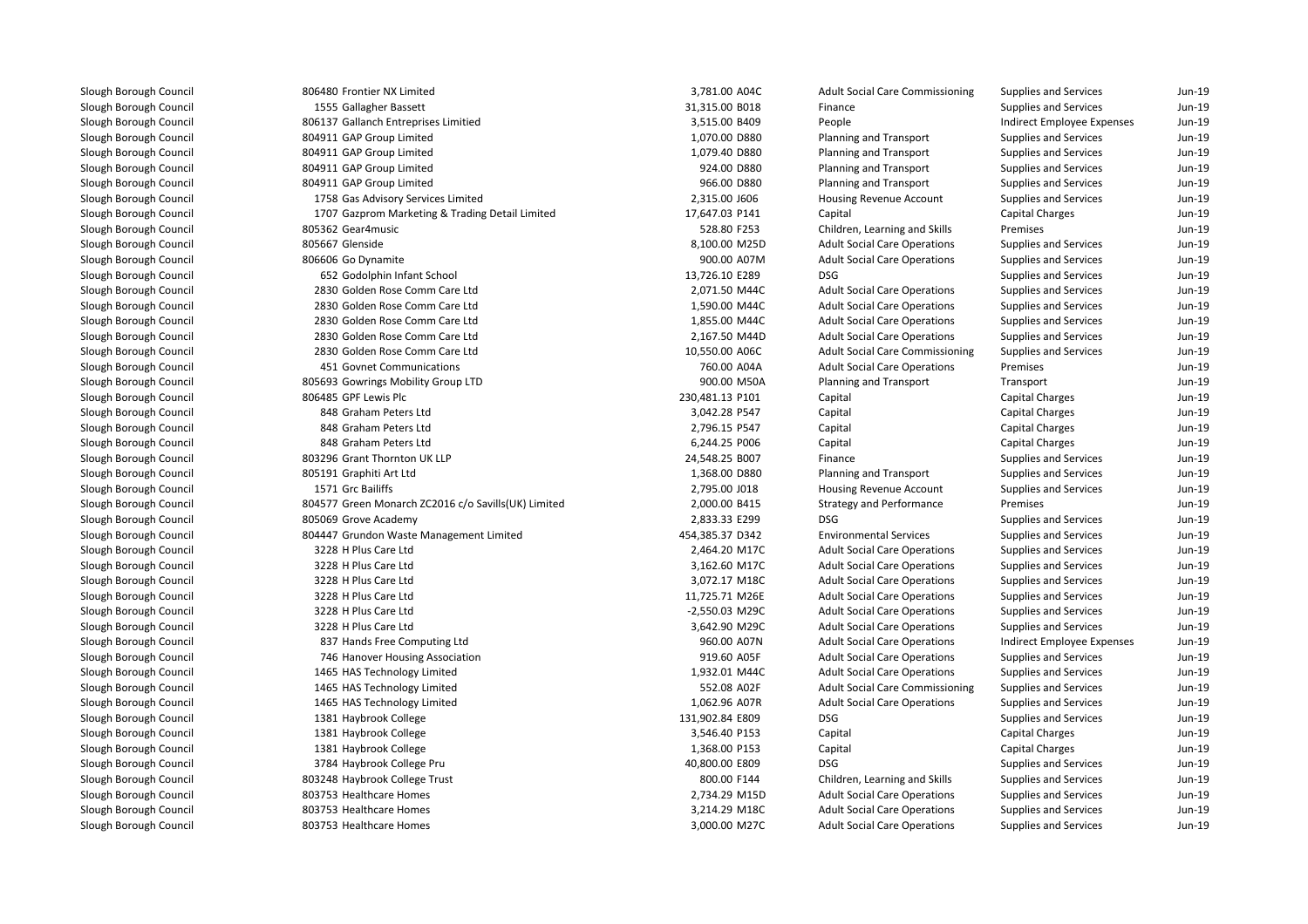| 805368 Heathermount School                             | 17,445.67 F462  | <b>DSG</b>                          | Supplies and Services  | $Jun-19$ |
|--------------------------------------------------------|-----------------|-------------------------------------|------------------------|----------|
| 1956 Heathlands School                                 | 4,365.83 F551   | <b>DSG</b>                          | Supplies and Services  | Jun-19   |
| 1686 Herald Chase                                      | 21,242.00 B252  | <b>Customer and Communications</b>  | Supplies and Services  | Jun-19   |
| 803447 Herewards House Residential Home                | 2,878.57 M27C   | <b>Adult Social Care Operations</b> | Supplies and Services  | Jun-19   |
| 803447 Herewards House Residential Home                | 2,785.71 M27C   | <b>Adult Social Care Operations</b> | Supplies and Services  | Jun-19   |
| 3387 Herschel Grammar School                           | 833.33 E309     | <b>DSG</b>                          | Supplies and Services  | Jun-19   |
| 804716 Highfield Publications                          | 852.50 D302     | <b>Regulatory Services</b>          | Supplies and Services  | Jun-19   |
| 3250 Hodge Hill Grange H C One Ltd                     | 2,020.44 M15D   | <b>Adult Social Care Operations</b> | Supplies and Services  | $Jun-19$ |
| 850 Holy Family Catholic Primary School                | 170,853.93 E259 | <b>DSG</b>                          | Supplies and Services  | $Jun-19$ |
| 1914 Huntcliff Limited                                 | 1,225.00 J028   | Housing Revenue Account             | Supplies and Services  | $Jun-19$ |
| 806210 Ignite Consulting Ltd                           | 7,424.19 B203   | <b>Strategy and Performance</b>     | Supplies and Services  | Jun-19   |
| 804955 Imosphere Limited                               | 3,038.00 A03D   | <b>Adult Social Care Operations</b> | Supplies and Services  | $Jun-19$ |
| 2976 Imperial Society Teachers Of Dancing              | 3,483.25 C322   | Communities and Lesiure             | Supplies and Services  | Jun-19   |
| 3269 In Hand Care Services Ltd                         | 587.20 M44C     | <b>Adult Social Care Operations</b> | Supplies and Services  | Jun-19   |
| 3269 In Hand Care Services Ltd                         | 1,014.40 M44C   | <b>Adult Social Care Operations</b> | Supplies and Services  | Jun-19   |
| 3269 In Hand Care Services Ltd                         | 954.40 M44C     | <b>Adult Social Care Operations</b> | Supplies and Services  | Jun-19   |
| 3269 In Hand Care Services Ltd                         | 512.00 M44C     | <b>Adult Social Care Operations</b> | Supplies and Services  | Jun-19   |
| 3269 In Hand Care Services Ltd                         | 1,289.12 M44D   | <b>Adult Social Care Operations</b> | Supplies and Services  | Jun-19   |
| 3269 In Hand Care Services Ltd                         | 2,513.33 M44D   | <b>Adult Social Care Operations</b> | Supplies and Services  | Jun-19   |
| 3269 In Hand Care Services Ltd                         | 1,413.60 M48C   | <b>Adult Social Care Operations</b> | Supplies and Services  | Jun-19   |
| 3269 In Hand Care Services Ltd                         | 656.53 M48C     | <b>Adult Social Care Operations</b> | Supplies and Services  | $Jun-19$ |
| 91 Independent Communication Solutions Ltd             | 662.50 K089     | <b>Regulatory Services</b>          | Supplies and Services  | Jun-19   |
| 91 Independent Communication Solutions Ltd             | 1,530.55 P165   | Capital                             | Capital Charges        | $Jun-19$ |
| 3570 Independent Supported Living And Disabilities Ltd | 3,000.00 M42E   | <b>Adult Social Care Operations</b> | Supplies and Services  | Jun-19   |
| 3570 Independent Supported Living And Disabilities Ltd | 880.00 M44D     | <b>Adult Social Care Operations</b> | Supplies and Services  | $Jun-19$ |
| 3570 Independent Supported Living And Disabilities Ltd | 4,212.00 M44E   | <b>Adult Social Care Operations</b> | Supplies and Services  | Jun-19   |
| 3570 Independent Supported Living And Disabilities Ltd | 1,050.00 M44E   | <b>Adult Social Care Operations</b> | Supplies and Services  | Jun-19   |
| 3570 Independent Supported Living And Disabilities Ltd | 1,440.00 M44E   | <b>Adult Social Care Operations</b> | Supplies and Services  | Jun-19   |
| 3570 Independent Supported Living And Disabilities Ltd | 3,570.00 M44E   | <b>Adult Social Care Operations</b> | Supplies and Services  | $Jun-19$ |
| 804784 Inspire-Works Limited                           | 1,005.00 F253   | Children, Learning and Skills       | <b>Agency Staff</b>    | Jun-19   |
| 805325 Instarmac Group plc                             | 642.72 D880     | Planning and Transport              | Supplies and Services  | Jun-19   |
| 3500 Iqra Slough Islamic Primary School                | 51,795.16 E489  | <b>DSG</b>                          | Supplies and Services  | Jun-19   |
| 2919 Islamic Shakhsiyah Foundation                     | 6,872.95 F909   | <b>DSG</b>                          | Supplies and Services  | Jun-19   |
| 753 Jack In The Box Day Nursery                        | 14,160.05 F909  | <b>DSG</b>                          | Supplies and Services  | Jun-19   |
| 804671 Jacobs U.K Limited                              | 10,000.00 P160  | Capital                             | <b>Capital Charges</b> | Jun-19   |
| 733 James Elliman School                               | 69,767.33 E319  | <b>DSG</b>                          | Supplies and Services  | Jun-19   |
| 805226 JD Surfacing & Civil Engineering Limited        | 2,354.20 D880   | Planning and Transport              | Supplies and Services  | Jun-19   |
| 805226 JD Surfacing & Civil Engineering Limited        | 2,856.25 D880   | Planning and Transport              | Supplies and Services  | Jun-19   |
| 805226 JD Surfacing & Civil Engineering Limited        | 4,672.53 D880   | Planning and Transport              | Supplies and Services  | Jun-19   |
| 805226 JD Surfacing & Civil Engineering Limited        | 3,115.02 D880   | Planning and Transport              | Supplies and Services  | $Jun-19$ |
| 805226 JD Surfacing & Civil Engineering Limited        | 3,632.75 D880   | Planning and Transport              | Supplies and Services  | $Jun-19$ |
| 805226 JD Surfacing & Civil Engineering Limited        | 8,232.85 D880   | Planning and Transport              | Supplies and Services  | $Jun-19$ |
| 804698 Jenny Hooper SEN Consulting Ltd                 | 4,275.00 F500   | Children, Learning and Skills       | Supplies and Services  | Jun-19   |
| 1835 Jlt Speciality Limited                            | 231,926.95 B018 | Finance                             | Supplies and Services  | Jun-19   |
| 1592 Jmw Systems Limited                               | 3,650.00 D512   | Planning and Transport              | Premises               | Jun-19   |
| 1592 Jmw Systems Limited                               | 9,828.00 D512   | Planning and Transport              | Supplies and Services  | Jun-19   |
| 956 John Murphy & Company Ltd                          | 2,030.00 B087   | Regeneration                        | Premises               | Jun-19   |
| 956 John Murphy & Company Ltd                          | 1,280.00 H206   | <b>Strategic Housing Services</b>   | Premises               | Jun-19   |
| 956 John Murphy & Company Ltd                          | 593.00 H206     | <b>Strategic Housing Services</b>   | Premises               | Jun-19   |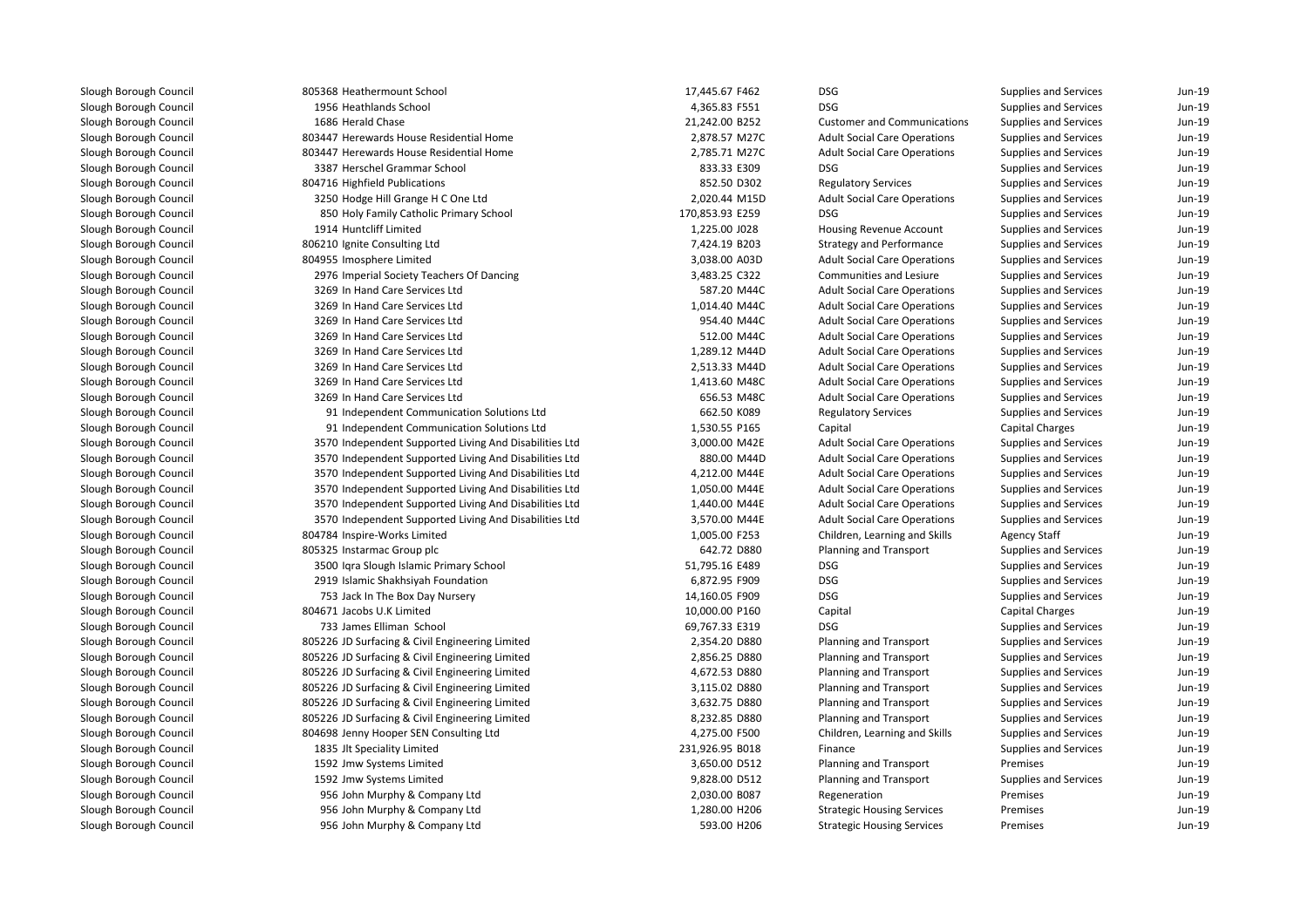| 956 John Murphy & Company Ltd                          | 5,585.00 A03F  | <b>Adult Social Care Operations</b>    | Supplies and Services        | Jun-19   |
|--------------------------------------------------------|----------------|----------------------------------------|------------------------------|----------|
| 956 John Murphy & Company Ltd                          | 645.00 B082    | Regeneration                           | Capital Charges              | Jun-19   |
| 956 John Murphy & Company Ltd                          | 1,195.00 B082  | Regeneration                           | Capital Charges              | Jun-19   |
| 956 John Murphy & Company Ltd                          | 5,600.00 P093  | Capital                                | <b>Capital Charges</b>       | Jun-19   |
| 956 John Murphy & Company Ltd                          | 15,086.00 P093 | Capital                                | <b>Capital Charges</b>       | Jun-19   |
| 956 John Murphy & Company Ltd                          | 1,475.00 P093  | Capital                                | <b>Capital Charges</b>       | Jun-19   |
| 2279 John Murphy And Company Limited                   | 1,000.00 M50A  | Planning and Transport                 | Premises                     | Jun-19   |
| 2279 John Murphy And Company Limited                   | 4,370.00 P577  | Capital                                | Capital Charges              | Jun-19   |
| 298 John Ross Pharmacy                                 | 688.56 A04C    | <b>Adult Social Care Commissioning</b> | <b>Supplies and Services</b> | Jun-19   |
| 804848 JPH Social Work LTD                             | 600.00 B409    | People                                 | Supplies and Services        | Jun-19   |
| 805699 K&J Carers Ltd                                  | 2,493.00 M48C  | <b>Adult Social Care Operations</b>    | Supplies and Services        | Jun-19   |
| 805699 K&J Carers Ltd                                  | 2,493.00 M48C  | <b>Adult Social Care Operations</b>    | Supplies and Services        | Jun-19   |
| 201 Kamal Enterprises Ltd                              | 502.83 A04C    | <b>Adult Social Care Commissioning</b> | Supplies and Services        | Jun-19   |
| 805400 Kare Plus Wndsor                                | 686.39 M44C    | <b>Adult Social Care Operations</b>    | Supplies and Services        | Jun-19   |
| 805400 Kare Plus Wndsor                                | -722.24 M44C   | <b>Adult Social Care Operations</b>    | Supplies and Services        | Jun-19   |
| 805400 Kare Plus Wndsor                                | 858.78 M44C    | <b>Adult Social Care Operations</b>    | Supplies and Services        | Jun-19   |
| 805400 Kare Plus Wndsor                                | 592.14 M44C    | <b>Adult Social Care Operations</b>    | Supplies and Services        | Jun-19   |
| 805400 Kare Plus Wndsor                                | 659.57 M44C    | <b>Adult Social Care Operations</b>    | Supplies and Services        | Jun-19   |
| 805400 Kare Plus Wndsor                                | 836.56 M44D    | <b>Adult Social Care Operations</b>    | Supplies and Services        | Jun-19   |
| 805400 Kare Plus Wndsor                                | 1,270.50 M45C  | <b>Adult Social Care Operations</b>    | Supplies and Services        | $Jun-19$ |
| 803815 Kathys Childcare                                | 1,201.53 F909  | <b>DSG</b>                             | Supplies and Services        | $Jun-19$ |
| 804916 Kay Zebazbi                                     | 780.00 C037    | <b>Communities and Lesiure</b>         | Supplies and Services        | Jun-19   |
| 2620 Kcare Nursing Agency Ltd                          | 912.00 M44C    | <b>Adult Social Care Operations</b>    | Supplies and Services        | Jun-19   |
| 2620 Kcare Nursing Agency Ltd                          | 2,240.00 M44C  | <b>Adult Social Care Operations</b>    | Supplies and Services        | Jun-19   |
| 2620 Kcare Nursing Agency Ltd                          | 2,008.00 M44C  | <b>Adult Social Care Operations</b>    | Supplies and Services        | $Jun-19$ |
| 2620 Kcare Nursing Agency Ltd                          | 664.00 M44C    | <b>Adult Social Care Operations</b>    | Supplies and Services        | Jun-19   |
| 2620 Kcare Nursing Agency Ltd                          | 2,016.00 M44C  | <b>Adult Social Care Operations</b>    | Supplies and Services        | $Jun-19$ |
| 2620 Kcare Nursing Agency Ltd                          | 1,792.00 M44C  | <b>Adult Social Care Operations</b>    | Supplies and Services        | Jun-19   |
| 2620 Kcare Nursing Agency Ltd                          | 2,016.00 M44C  | <b>Adult Social Care Operations</b>    | Supplies and Services        | Jun-19   |
| 2620 Kcare Nursing Agency Ltd                          | 992.00 M44C    | <b>Adult Social Care Operations</b>    | Supplies and Services        | Jun-19   |
| 2620 Kcare Nursing Agency Ltd                          | 994.00 M44C    | <b>Adult Social Care Operations</b>    | Supplies and Services        | Jun-19   |
| 2620 Kcare Nursing Agency Ltd                          | 736.00 M44D    | <b>Adult Social Care Operations</b>    | Supplies and Services        | Jun-19   |
| 2620 Kcare Nursing Agency Ltd                          | 3,782.00 M44D  | <b>Adult Social Care Operations</b>    | Supplies and Services        | Jun-19   |
| 2620 Kcare Nursing Agency Ltd                          | 2,992.00 M48C  | <b>Adult Social Care Operations</b>    | Supplies and Services        | Jun-19   |
| 2620 Kcare Nursing Agency Ltd                          | 1,112.00 M48C  | <b>Adult Social Care Operations</b>    | Supplies and Services        | Jun-19   |
| 2620 Kcare Nursing Agency Ltd                          | 2,736.00 M48C  | <b>Adult Social Care Operations</b>    | Supplies and Services        | $Jun-19$ |
| 2620 Kcare Nursing Agency Ltd                          | 2,480.00 M48C  | <b>Adult Social Care Operations</b>    | Supplies and Services        | Jun-19   |
| 804887 KCare Nursing Agency Ltd Supported House Living | 2,926.00 M42F  | <b>Adult Social Care Operations</b>    | Supplies and Services        | $Jun-19$ |
| 803916 Kharis Solutions                                | 2,997.00 M44D  | <b>Adult Social Care Operations</b>    | Supplies and Services        | Jun-19   |
| 803916 Kharis Solutions                                | 10,710.00 M44E | <b>Adult Social Care Operations</b>    | Supplies and Services        | $Jun-19$ |
| 803916 Kharis Solutions                                | 11,088.00 M44E | <b>Adult Social Care Operations</b>    | Supplies and Services        | Jun-19   |
| 803916 Kharis Solutions                                | 4,356.25 M44E  | <b>Adult Social Care Operations</b>    | Supplies and Services        | Jun-19   |
| 803916 Kharis Solutions                                | 1,980.00 M44E  | <b>Adult Social Care Operations</b>    | Supplies and Services        | Jun-19   |
| 804546 Korn Ferry                                      | 8,400.00 D900  | <b>Environmental Services</b>          | Indirect Employee Expenses   | Jun-19   |
| 804546 Korn Ferry                                      | 1,232.00 D224  | Planning and Transport                 | Supplies and Services        | Jun-19   |
| 804546 Korn Ferry                                      | 616.00 F143    | Children, Learning and Skills          | Supplies and Services        | $Jun-19$ |
| 804546 Korn Ferry                                      | 616.00 B348    | People                                 | Supplies and Services        | Jun-19   |
| 1728 Kristiina Smith                                   | 2,033.00 C322  | Communities and Lesiure                | Supplies and Services        | Jun-19   |
| 803455 Lakeandland t/a Land Train Hire Nationwide      | 745.00 C043    | <b>Customer and Communications</b>     | Supplies and Services        | Jun-19   |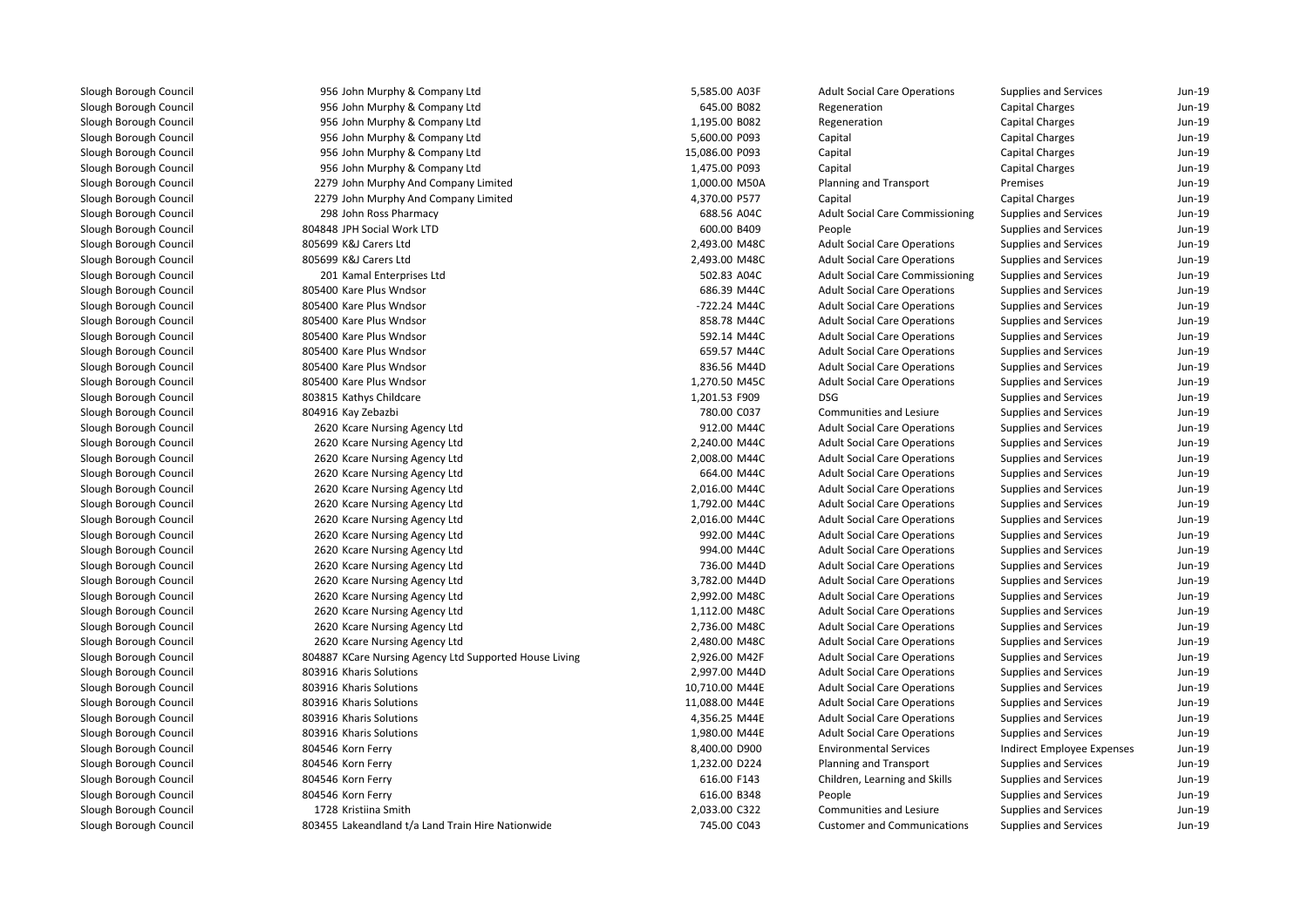| 664 Langley Grammar School                   | 54,859.33 E329 | <b>DSG</b>                          | Supplies and Services        | Jun-19   |
|----------------------------------------------|----------------|-------------------------------------|------------------------------|----------|
| 1699 Langley Hall Primary Academy            | 1,833.33 E739  | <b>DSG</b>                          | Supplies and Services        | Jun-19   |
| 3001 Langley Haven Care Homes Ltd            | 3,257.14 M25C  | <b>Adult Social Care Operations</b> | Supplies and Services        | Jun-19   |
| 3001 Langley Haven Care Homes Ltd            | 3,257.14 M25C  | <b>Adult Social Care Operations</b> | Supplies and Services        | Jun-19   |
| 3001 Langley Haven Care Homes Ltd            | 3,257.14 M25C  | <b>Adult Social Care Operations</b> | Supplies and Services        | Jun-19   |
| 3001 Langley Haven Care Homes Ltd            | 3,857.14 M25C  | <b>Adult Social Care Operations</b> | Supplies and Services        | $Jun-19$ |
| 3001 Langley Haven Care Homes Ltd            | 3,257.14 M27C  | <b>Adult Social Care Operations</b> | Supplies and Services        | Jun-19   |
| 3001 Langley Haven Care Homes Ltd            | 3,257.14 M27C  | <b>Adult Social Care Operations</b> | Supplies and Services        | Jun-19   |
| 3001 Langley Haven Care Homes Ltd            | 3,257.14 M27C  | <b>Adult Social Care Operations</b> | Supplies and Services        | Jun-19   |
| 3001 Langley Haven Care Homes Ltd            | 3,257.14 M27C  | <b>Adult Social Care Operations</b> | Supplies and Services        | Jun-19   |
| 3001 Langley Haven Care Homes Ltd            | 3,257.14 M27C  | <b>Adult Social Care Operations</b> | Supplies and Services        | Jun-19   |
| 3001 Langley Haven Care Homes Ltd            | 3,257.14 M27F  | <b>Adult Social Care Operations</b> | Supplies and Services        | Jun-19   |
| 3001 Langley Haven Care Homes Ltd            | 3,257.14 M27F  | <b>Adult Social Care Operations</b> | Supplies and Services        | Jun-19   |
| 3001 Langley Haven Care Homes Ltd            | 1,628.57 M28C  | <b>Adult Social Care Operations</b> | Supplies and Services        | Jun-19   |
| 3001 Langley Haven Care Homes Ltd            | 3,257.14 M28C  | <b>Adult Social Care Operations</b> | Supplies and Services        | $Jun-19$ |
| 3001 Langley Haven Care Homes Ltd            | 3,257.14 M29C  | <b>Adult Social Care Operations</b> | Supplies and Services        | Jun-19   |
| 803686 Lascelles Park Nursery                | 17,063.62 F909 | <b>DSG</b>                          | Supplies and Services        | Jun-19   |
| 3482 Leonard Cheshire Disability             | 5,008.76 M25D  | <b>Adult Social Care Operations</b> | Supplies and Services        | Jun-19   |
| 3482 Leonard Cheshire Disability             | 4,708.77 M25D  | <b>Adult Social Care Operations</b> | Supplies and Services        | $Jun-19$ |
| 1513 Lex Autolease Limited                   | 583.84 M50A    | Planning and Transport              | Supplies and Services        | $Jun-19$ |
| 803392 Liftshare.com LTD                     | 10,140.00 D508 | Planning and Transport              | Supplies and Services        | Jun-19   |
| 2981 Limelight Futures C.I.C                 | 2,050.00 C406  | <b>Communities and Lesiure</b>      | Supplies and Services        | Jun-19   |
| 397 Liquidlogic                              | 3,984.62 A03D  | <b>Adult Social Care Operations</b> | Supplies and Services        | Jun-19   |
| 804692 Little Diamonds Pre School            | 17,926.09 F909 | <b>DSG</b>                          | Supplies and Services        | Jun-19   |
| 3791 Littledown Pru                          | 17,110.00 E807 | <b>DSG</b>                          | Supplies and Services        | $Jun-19$ |
| 667 Littledown School                        | 71,174.75 E807 | <b>DSG</b>                          | Supplies and Services        | Jun-19   |
| 804544 London Borough of Harrow              | 672.00 B096    | Governance                          | Indirect Employee Expenses   | Jun-19   |
| 804544 London Borough of Harrow              | 69,053.28 B096 | Governance                          | Indirect Employee Expenses   | Jun-19   |
| 308 London Hire Ltd                          | 1,050.00 M50A  | Planning and Transport              | Transport                    | Jun-19   |
| 308 London Hire Ltd                          | 1,050.00 M50A  | Planning and Transport              | Transport                    | Jun-19   |
| 308 London Hire Ltd                          | 1,020.00 M50A  | Planning and Transport              | Supplies and Services        | Jun-19   |
| 1282 Long Close School                       | 12,357.70 F909 | <b>DSG</b>                          | Supplies and Services        | Jun-19   |
| 804585 Longlea Ltd                           | 3,857.14 M18C  | <b>Adult Social Care Operations</b> | Supplies and Services        | Jun-19   |
| 2302 Look Ahead Care And Support             | 1,643.18 M42F  | <b>Adult Social Care Operations</b> | Supplies and Services        | Jun-19   |
| 2302 Look Ahead Care And Support             | 1,643.18 M42F  | <b>Adult Social Care Operations</b> | <b>Supplies and Services</b> | Jun-19   |
| 2302 Look Ahead Care And Support             | 848.09 M42F    | <b>Adult Social Care Operations</b> | Supplies and Services        | Jun-19   |
| 2302 Look Ahead Care And Support             | 901.10 M42F    | <b>Adult Social Care Operations</b> | Supplies and Services        | Jun-19   |
| 2302 Look Ahead Care And Support             | 1,643.18 M42F  | <b>Adult Social Care Operations</b> | Supplies and Services        | $Jun-19$ |
| 2302 Look Ahead Care And Support             | 1,643.18 M42F  | <b>Adult Social Care Operations</b> | Supplies and Services        | Jun-19   |
| 2302 Look Ahead Care And Support             | 7,746.09 M42F  | <b>Adult Social Care Operations</b> | Supplies and Services        | Jun-19   |
| 2302 Look Ahead Care And Support             | 13,961.64 H211 | <b>Adult Social Care Operations</b> | Supplies and Services        | Jun-19   |
| 2302 Look Ahead Care And Support             | 13,961.64 H211 | <b>Adult Social Care Operations</b> | Supplies and Services        | $Jun-19$ |
| 3910 Lookahead Care & Support                | 7,092.40 H205  | <b>Strategic Housing Services</b>   | Premises                     | Jun-19   |
| 804919 Louise Seddon (Louise's Little Peeps) | 659.05 F909    | <b>DSG</b>                          | Supplies and Services        | Jun-19   |
| 1195 Lynch Hill (Foundation Primary) School  | 22,265.18 E749 | <b>DSG</b>                          | Supplies and Services        | Jun-19   |
| 1771 Lynch Hill Academy                      | 3,333.33 E359  | <b>DSG</b>                          | Supplies and Services        | Jun-19   |
| 3424 M D Homes                               | 2,303.57 M15F  | <b>Adult Social Care Operations</b> | Supplies and Services        | Jun-19   |
| 806599 Magic Life Ltd                        | 8,893.80 M42E  | <b>Adult Social Care Operations</b> | Supplies and Services        | Jun-19   |
| 806599 Magic Life Ltd                        | 1,185.84 M42E  | <b>Adult Social Care Operations</b> | Supplies and Services        | Jun-19   |
|                                              |                |                                     |                              |          |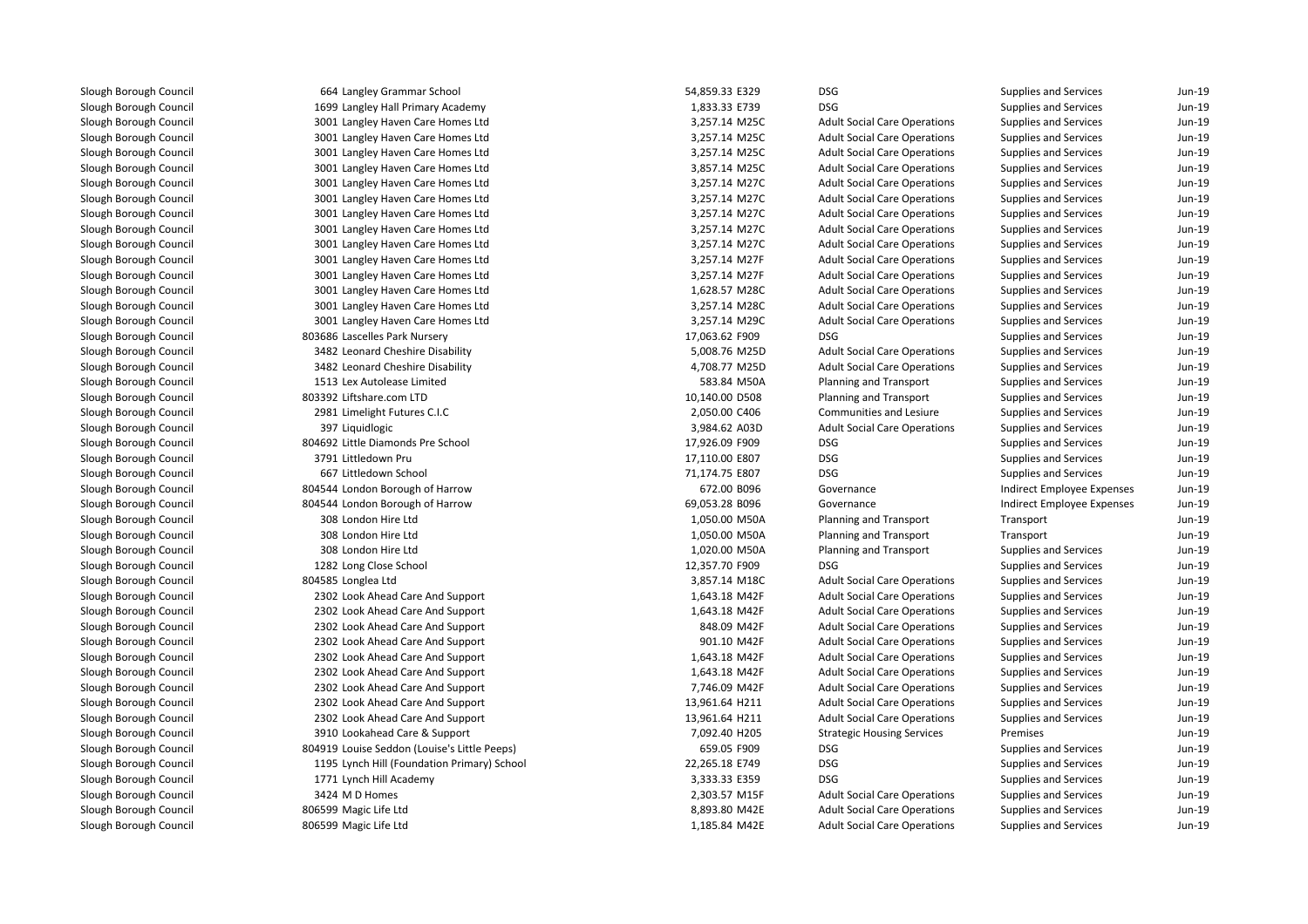4001 Manpower Direct Uk Limited 4001 Manpower Direct Uk Limited 4001 Manpower Direct Uk Limited 4001 Manpower Direct Uk Limited 4001 Manpower Direct Uk Limited 4001 Manpower Direct Uk Limited 4001 Manpower Direct Uk Limited 5,744.76 A07M 4001 Manpower Direct Uk Limited 5,656.83 A07M 4001 Manpower Direct Uk Limited 4001 Manpower Direct Uk Limited 4001 Manpower Direct Uk Limited805728 Maria Michell 2050 Maria Pattinson 529 Marish Primary School 102,746.81 E759 DSG2751 Martin Conway 2751 Martin Conway 2752 Martin Conway 2752 Martin Conway 2752 Martin Conway 2752 Martin Conway 2752 Martin Conway 2752 Martin Conway 2752 Martin Conway 2752 Martin Conway 2752 Martin Conway 2752 Martin Conway 2752 Martin Conway 1886 Matrix Scm 1886 Matrix Scm 1886 Matrix Scm 1886 Matrix Scm 671 Mcleod Cabins Ltd 203 Mencap 203 Mencap 203 Mencap 805218 Merit Thornton Planning and Community Consultants Ltd 1887 Michael Dyson Associates Ltd 1887 Michael Dyson Associates Ltd 1887 Michael Dyson Associates Ltd 1887 Michael Dyson Associates Ltd 1496 Mighty Acorns Day Nursery Ltd 805121 MMCG (2) Limited 3,321.43 M15D 805121 MMCG (2) Limitedd 3,321.43 M17C 805121 MMCG (2) Limitedd 3,321.43 M17C 805121 MMCG (2) Limitedd 3,214.29 M18C 805121 MMCG (2) Limitedd 3,321.43 M18C 805121 MMCG (2) Limited 3,321.43 M18C 805121 MMCG (2) Limitedd 3,321.43 M18C 805121 MMCG (2) Limited

| 1 Manpower Direct Uk Limited                            | 3,947.08 A107   | <b>Building Management</b>          | Premises                     | Jun-19 |
|---------------------------------------------------------|-----------------|-------------------------------------|------------------------------|--------|
| 1 Manpower Direct Uk Limited                            | 4,113.17 A107   | <b>Building Management</b>          | Premises                     | Jun-19 |
| 1 Manpower Direct Uk Limited                            | 4,396.50 B175   | <b>Building Management</b>          | Premises                     | Jun-19 |
| 1 Manpower Direct Uk Limited                            | 3,258.30 B175   | <b>Building Management</b>          | Premises                     | Jun-19 |
| 1 Manpower Direct Uk Limited                            | 26,574.40 J015  | Housing Revenue Account             | Premises                     | Jun-19 |
| 1 Manpower Direct Uk Limited                            | 27,404.85 J015  | Housing Revenue Account             | Premises                     | Jun-19 |
| 1 Manpower Direct Uk Limited                            | 5,744.76 A07M   | <b>Adult Social Care Operations</b> | Premises                     | Jun-19 |
| 1 Manpower Direct Uk Limited                            | 5,656.83 A07M   | <b>Adult Social Care Operations</b> | Premises                     | Jun-19 |
| 1 Manpower Direct Uk Limited                            | 22,510.08 J015  | Housing Revenue Account             | Premises                     | Jun-19 |
| 1 Manpower Direct Uk Limited                            | 23,203.75 J015  | <b>Housing Revenue Account</b>      | Premises                     | Jun-19 |
| 1 Manpower Direct Uk Limited                            | 22,057.50 P095  | Capital                             | <b>Capital Charges</b>       | Jun-19 |
| 8 Maria Michell                                         | 540.00 C025     | Communities and Lesiure             | <b>Supplies and Services</b> | Jun-19 |
| 0 Maria Pattinson                                       | 712.00 A01P     | <b>Public Health</b>                | <b>Supplies and Services</b> | Jun-19 |
| 9 Marish Primary School                                 | 102,746.81 E759 | <b>DSG</b>                          | <b>Supplies and Services</b> | Jun-19 |
| 1 Martin Conway                                         | 618.40 M44F     | <b>Adult Social Care Operations</b> | <b>Supplies and Services</b> | Jun-19 |
| 1 Martin Conway                                         | 618.40 M80F     | <b>Adult Social Care Operations</b> | <b>Supplies and Services</b> | Jun-19 |
| 2 Martin Conway                                         | 630.00 H205     | <b>Strategic Housing Services</b>   | <b>Supplies and Services</b> | Jun-19 |
| 2 Martin Conway                                         | 1,078.00 H205   | <b>Strategic Housing Services</b>   | <b>Supplies and Services</b> | Jun-19 |
| 2 Martin Conway                                         | 770.00 H205     | <b>Strategic Housing Services</b>   | <b>Supplies and Services</b> | Jun-19 |
| 2 Martin Conway                                         | 770.00 H205     | <b>Strategic Housing Services</b>   | <b>Supplies and Services</b> | Jun-19 |
| 2 Martin Conway                                         | 630.00 H205     | <b>Strategic Housing Services</b>   | <b>Supplies and Services</b> | Jun-19 |
| 2 Martin Conway                                         | 501.62 H205     | <b>Strategic Housing Services</b>   | <b>Supplies and Services</b> | Jun-19 |
| 2 Martin Conway                                         | 1,026.62 H205   | <b>Strategic Housing Services</b>   | <b>Supplies and Services</b> | Jun-19 |
| 2 Martin Conway                                         | 618.38 H205     | <b>Strategic Housing Services</b>   | Supplies and Services        | Jun-19 |
| 2 Martin Conway                                         | 618.38 H205     | <b>Strategic Housing Services</b>   | <b>Supplies and Services</b> | Jun-19 |
| 2 Martin Conway                                         | 501.62 H205     | <b>Strategic Housing Services</b>   | Supplies and Services        | Jun-19 |
| 2 Martin Conway                                         | 501.62 H205     | <b>Strategic Housing Services</b>   | <b>Supplies and Services</b> | Jun-19 |
| 6 Matrix Scm                                            | 257,291.32 B023 | Finance                             | <b>Agency Staff</b>          | Jun-19 |
| 6 Matrix Scm                                            | 240,155.55 B023 | Finance                             | <b>Agency Staff</b>          | Jun-19 |
| 6 Matrix Scm                                            | 208,156.55 B023 | Finance                             | <b>Agency Staff</b>          | Jun-19 |
| 6 Matrix Scm                                            | 225,158.04 B023 | Finance                             | <b>Agency Staff</b>          | Jun-19 |
| 1 Mcleod Cabins Ltd                                     | 625.00 B240     | Governance                          | <b>Supplies and Services</b> | Jun-19 |
| 3 Mencap                                                | 2,040.00 A04F   | <b>Adult Social Care Operations</b> | Premises                     | Jun-19 |
| 3 Mencap                                                | 786.60 M44E     | <b>Adult Social Care Operations</b> | <b>Supplies and Services</b> | Jun-19 |
| 3 Mencap                                                | 2,500.00 D508   | Planning and Transport              | Supplies and Services        | Jun-19 |
| 8 Merit Thornton Planning and Community Consultants Ltd | 7,029.50 D012   | Planning and Transport              | <b>Supplies and Services</b> | Jun-19 |
| 7 Michael Dyson Associates Ltd                          | 1,687.50 H202   | <b>Strategic Housing Services</b>   | Premises                     | Jun-19 |
| 7 Michael Dyson Associates Ltd                          | 2,740.00 P180   | Capital                             | Capital Charges              | Jun-19 |
| 7 Michael Dyson Associates Ltd                          | 3,377.77 P101   | Capital                             | Capital Charges              | Jun-19 |
| 7 Michael Dyson Associates Ltd                          | 3,377.77 P101   | Capital                             | Capital Charges              | Jun-19 |
| 6 Mighty Acorns Day Nursery Ltd                         | 19,521.57 F909  | <b>DSG</b>                          | Supplies and Services        | Jun-19 |
| 1 MMCG (2) Limited                                      | 3,321.43 M15D   | <b>Adult Social Care Operations</b> | Supplies and Services        | Jun-19 |
| 1 MMCG (2) Limited                                      | 3,321.43 M17C   | <b>Adult Social Care Operations</b> | Supplies and Services        | Jun-19 |
| 1 MMCG (2) Limited                                      | 3,321.43 M17C   | <b>Adult Social Care Operations</b> | <b>Supplies and Services</b> | Jun-19 |
| 1 MMCG (2) Limited                                      | 3,214.29 M18C   | <b>Adult Social Care Operations</b> | <b>Supplies and Services</b> | Jun-19 |
| 1 MMCG (2) Limited                                      | 3,321.43 M18C   | <b>Adult Social Care Operations</b> | Supplies and Services        | Jun-19 |
| 1 MMCG (2) Limited                                      | 3,321.43 M18C   | <b>Adult Social Care Operations</b> | <b>Supplies and Services</b> | Jun-19 |
| 1 MMCG (2) Limited                                      | 3,321.43 M18C   | <b>Adult Social Care Operations</b> | <b>Supplies and Services</b> | Jun-19 |
| 1 MMCG (2) Limited                                      | 3,321.43 M18C   | <b>Adult Social Care Operations</b> | <b>Supplies and Services</b> | Jun-19 |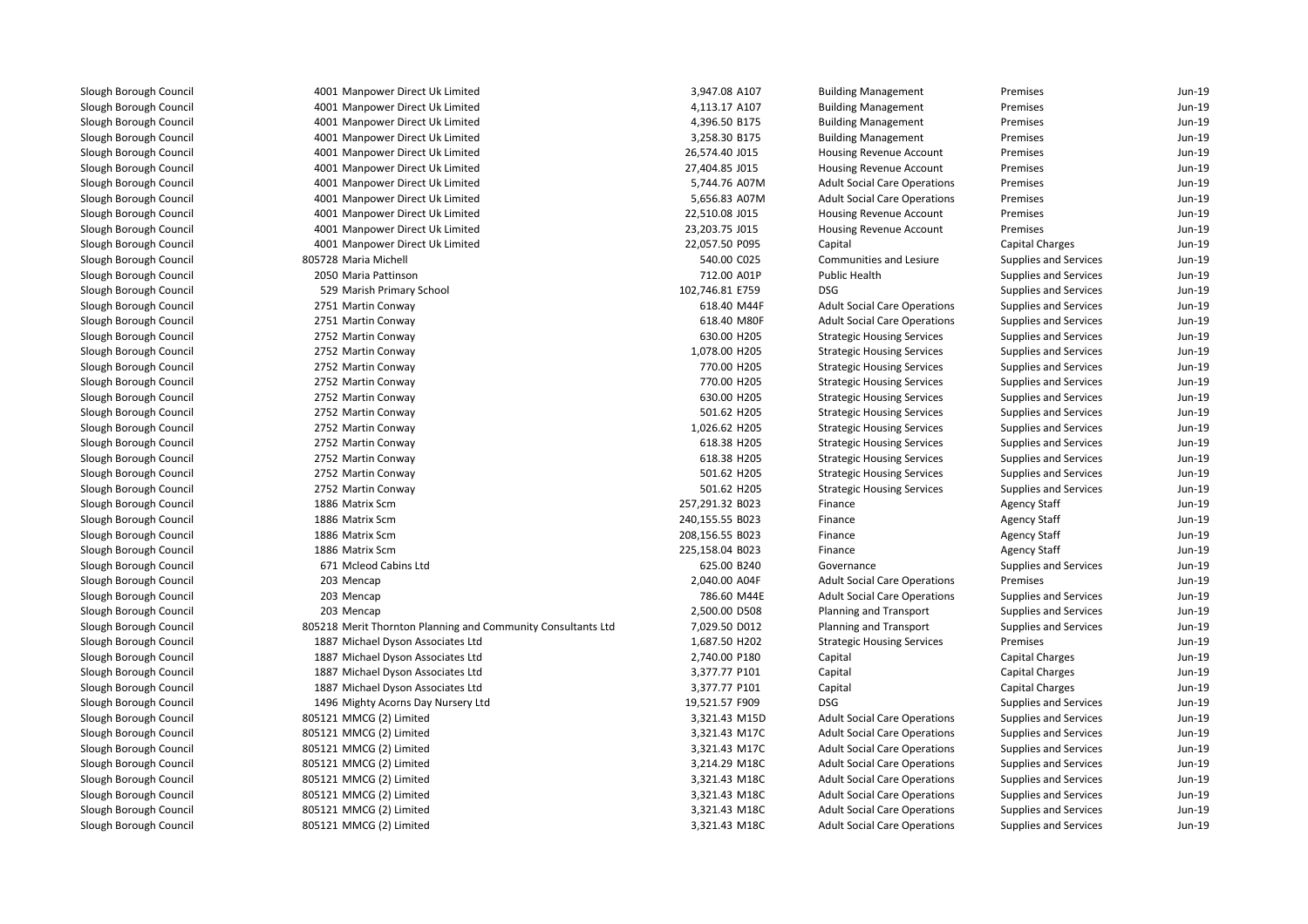805121 MMCG (2) Limited 805121 MMCG (2) Limited 805121 MMCG (2) Limited 805121 MMCG (2) Limited 805121 MMCG (2) Limited 805121 MMCG (2) Limited 805121 MMCG (2) Limited 805121 MMCG (2) Limited 805121 MMCG (2) Limited 805121 MMCG (2) Limited 805121 MMCG (2) Limited 805121 MMCG (2) Limited 805121 MMCG (2) Limited 805121 MMCG (2) Limited 805121 MMCG (2) Limited 805121 MMCG (2) Limited 805121 MMCG (2) Limited 805121 MMCG (2) Limited 805121 MMCG (2) Limited 805121 MMCG (2) Limited 805121 MMCG (2) Limited 805121 MMCG (2) Limited 805121 MMCG (2) Limited 1786 Mobius Networks Ltd 2645 Modus Care Ltd 3302 Montem Primary School 27,760.94 E339 DSG 805354 Morelock Signs Limited1401 Mr Timothy Straker Qc 805486 Mulalley & Company Limited 805486 Mulalley & Company Limited 806569 Mutual Ventures 19,820.00 M01A 805369 NAS Services Limited 805369 NAS Services Limited 805369 NAS Services Limited 805369 NAS Services Limited 1945 Neem Tree Care Ltd 1945 Neem Tree Care Ltd 1945 Neem Tree Care Ltd804724 Neil Valentine 1864 Noahs Ark Environmental Services Ltd 1864 Noahs Ark Environmental Services Ltd 805330 Norden Farm Centre Trust Limited 3717 Norwood Schools Limited 3717 Norwood Schools Limited 3717 Norwood Schools Limited2021 Now Medical 803238 Oasis Care and Training Agency 1,001.16 M42C 1,001.16 M42C 803238 Oasis Care and Training Agency 1,001.16 M42C803238 Oasis Care and Training Agency 2,406.60 M44C

| 1 MMCG (2) Limited                     | 3,321.43 M18C    | <b>Adult Social Care Operations</b> | Supplies and Services        | Jun-19 |
|----------------------------------------|------------------|-------------------------------------|------------------------------|--------|
| 1 MMCG (2) Limited                     | 3,321.43 M18C    | <b>Adult Social Care Operations</b> | <b>Supplies and Services</b> | Jun-19 |
| 1 MMCG (2) Limited                     | 3,542.86 M18C    | <b>Adult Social Care Operations</b> | <b>Supplies and Services</b> | Jun-19 |
| 1 MMCG (2) Limited                     | 3,321.43 M18C    | <b>Adult Social Care Operations</b> | <b>Supplies and Services</b> | Jun-19 |
| 1 MMCG (2) Limited                     | 1,821.43 M18C    | <b>Adult Social Care Operations</b> | Supplies and Services        | Jun-19 |
| 1 MMCG (2) Limited                     | 3,321.43 M25C    | <b>Adult Social Care Operations</b> | Supplies and Services        | Jun-19 |
| 1 MMCG (2) Limited                     | 3,321.43 M25C    | <b>Adult Social Care Operations</b> | Supplies and Services        | Jun-19 |
| 1 MMCG (2) Limited                     | 3,321.43 M25C    | <b>Adult Social Care Operations</b> | Supplies and Services        | Jun-19 |
| 1 MMCG (2) Limited                     | 3,321.43 M25C    | <b>Adult Social Care Operations</b> | Supplies and Services        | Jun-19 |
| 1 MMCG (2) Limited                     | 3,321.43 M25C    | <b>Adult Social Care Operations</b> | Supplies and Services        | Jun-19 |
| 1 MMCG (2) Limited                     | 3,200.00 M27C    | <b>Adult Social Care Operations</b> | <b>Supplies and Services</b> | Jun-19 |
| 1 MMCG (2) Limited                     | 3,321.43 M27C    | <b>Adult Social Care Operations</b> | <b>Supplies and Services</b> | Jun-19 |
| 1 MMCG (2) Limited                     | 3,321.43 M27C    | <b>Adult Social Care Operations</b> | Supplies and Services        | Jun-19 |
| 1 MMCG (2) Limited                     | 3,321.43 M27C    | <b>Adult Social Care Operations</b> | Supplies and Services        | Jun-19 |
| 1 MMCG (2) Limited                     | 3,321.43 M27C    | <b>Adult Social Care Operations</b> | <b>Supplies and Services</b> | Jun-19 |
| 1 MMCG (2) Limited                     | 3,321.43 M27C    | <b>Adult Social Care Operations</b> | Supplies and Services        | Jun-19 |
| 1 MMCG (2) Limited                     | 3,214.29 M27C    | <b>Adult Social Care Operations</b> | <b>Supplies and Services</b> | Jun-19 |
| 1 MMCG (2) Limited                     | 3,321.43 M28C    | <b>Adult Social Care Operations</b> | Supplies and Services        | Jun-19 |
| 1 MMCG (2) Limited                     | 3,214.29 M28C    | <b>Adult Social Care Operations</b> | <b>Supplies and Services</b> | Jun-19 |
| 1 MMCG (2) Limited                     | 3,321.43 M28C    | <b>Adult Social Care Operations</b> | Supplies and Services        | Jun-19 |
| 1 MMCG (2) Limited                     | 1,500.00 M28C    | <b>Adult Social Care Operations</b> | Supplies and Services        | Jun-19 |
| 1 MMCG (2) Limited                     | 2,357.14 M28C    | <b>Adult Social Care Operations</b> | Supplies and Services        | Jun-19 |
| 1 MMCG (2) Limited                     | 4,071.43 M29C    | <b>Adult Social Care Operations</b> | <b>Supplies and Services</b> | Jun-19 |
| 6 Mobius Networks Ltd                  | 2,488.55 D500    | Planning and Transport              | <b>Supplies and Services</b> | Jun-19 |
| 5 Modus Care Ltd                       | 10,455.86 M26E   | <b>Adult Social Care Operations</b> | <b>Supplies and Services</b> | Jun-19 |
| 2 Montem Primary School                | 27,760.94 E339   | <b>DSG</b>                          | Supplies and Services        | Jun-19 |
| 4 Morelock Signs Limited               | 1,053.15 D880    | Planning and Transport              | <b>Supplies and Services</b> | Jun-19 |
| 1 Mr Timothy Straker Qc                | 3,500.00 B210    | Governance                          | Supplies and Services        | Jun-19 |
| 6 Mulalley & Company Limited           | 20,091.15 P153   | Capital                             | Capital Charges              | Jun-19 |
| 6 Mulalley & Company Limited           | 84,579.03 P153   | Capital                             | <b>Capital Charges</b>       | Jun-19 |
| 9 Mutual Ventures                      | 19,820.00 M01A   | Children, Learning and Skills       | Supplies and Services        | Jun-19 |
| 9 NAS Services Limited                 | 8,049.38 M42E    | <b>Adult Social Care Operations</b> | <b>Supplies and Services</b> | Jun-19 |
| 9 NAS Services Limited                 | 21,147.50 F462   | <b>DSG</b>                          | <b>Supplies and Services</b> | Jun-19 |
| 9 NAS Services Limited                 | 21,147.50 F462   | <b>DSG</b>                          | Supplies and Services        | Jun-19 |
| 9 NAS Services Limited                 | 14,560.00 F462   | <b>DSG</b>                          | <b>Supplies and Services</b> | Jun-19 |
| 5 Neem Tree Care Ltd                   | 2,878.57 M17C    | <b>Adult Social Care Operations</b> | Supplies and Services        | Jun-19 |
| 5 Neem Tree Care Ltd                   | 2,878.57 M17C    | <b>Adult Social Care Operations</b> | Supplies and Services        | Jun-19 |
| 5 Neem Tree Care Ltd                   | 2,785.71 M17C    | <b>Adult Social Care Operations</b> | <b>Supplies and Services</b> | Jun-19 |
| 4 Neil Valentine                       | 1,200.00 F253    | Children, Learning and Skills       | <b>Agency Staff</b>          | Jun-19 |
| 4 Noahs Ark Environmental Services Ltd | $-1,166.24$ H253 | Neighbourhood Services              | Supplies and Services        | Jun-19 |
| 4 Noahs Ark Environmental Services Ltd | 2,737.26 H253    | Neighbourhood Services              | Supplies and Services        | Jun-19 |
| 0 Norden Farm Centre Trust Limited     | 1,026.00 B175    | <b>Building Management</b>          | <b>External Receipts</b>     | Jun-19 |
| 7 Norwood Schools Limited              | 2,595.84 M26E    | <b>Adult Social Care Operations</b> | Supplies and Services        | Jun-19 |
| 7 Norwood Schools Limited              | 1,426.60 M50E    | <b>Adult Social Care Operations</b> | <b>Supplies and Services</b> | Jun-19 |
| 7 Norwood Schools Limited              | -552.40 M26E     | <b>Adult Social Care Operations</b> | <b>External Receipts</b>     | Jun-19 |
| 1 Now Medical                          | 1,035.00 H207    | <b>Strategic Housing Services</b>   | <b>Supplies and Services</b> | Jun-19 |
| 8 Oasis Care and Training Agency       | 1,001.16 M42C    | <b>Adult Social Care Operations</b> | <b>Supplies and Services</b> | Jun-19 |
| 8 Oasis Care and Training Agency       | 1,001.16 M42C    | <b>Adult Social Care Operations</b> | <b>Supplies and Services</b> | Jun-19 |
| 8 Oasis Care and Training Agency       | 2,406.60 M44C    | <b>Adult Social Care Operations</b> | <b>Supplies and Services</b> | Jun-19 |
|                                        |                  |                                     |                              |        |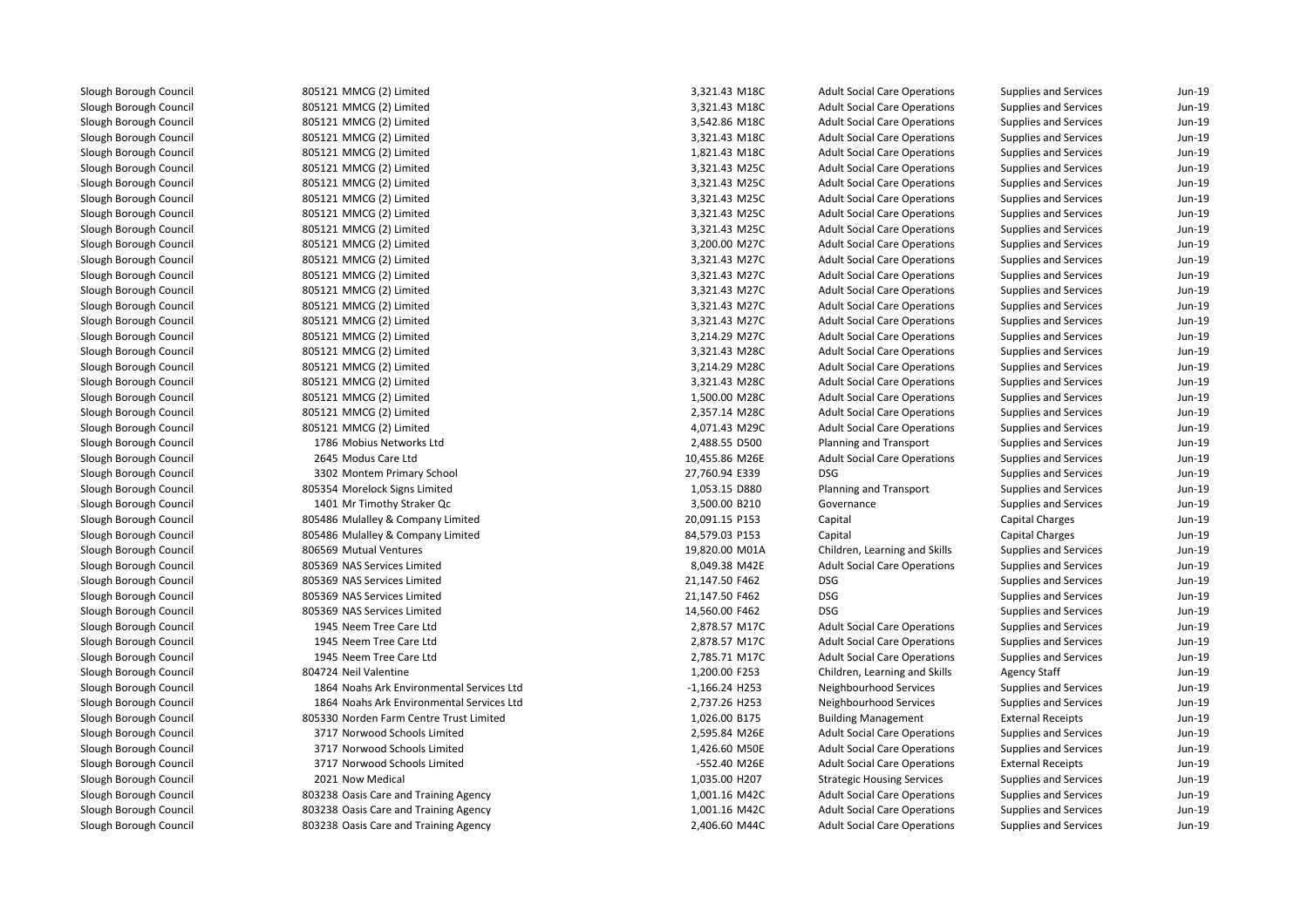**803238 Oasis Care and Training Agency** 1,074.37 M44C 1,074.37 M44C 803238 Oasis Care and Training Agency 1,186.12 M44C 1,186.12 M44C 803238 Oasis Care and Training Agency 2,406.60 M44C 803238 Oasis Care and Training Agency 928.28 M44C**1** 803238 Oasis Care and Training Agency 1,082.96 M44C **1** 803238 Oasis Care and Training Agency 1,082.96 M44C **1** 803238 Oasis Care and Training Agency **601.64 M44C** 601.64 M44C 803238 Oasis Care and Training Agency 2,406.60 M44C**1** 803238 Oasis Care and Training Agency 1,564.28 M44C **1** 803238 Oasis Care and Training Agency 1,082.96 M44C **1** 803238 Oasis Care and Training Agency 1,615.86 M44C **1** 803238 Oasis Care and Training Agency 1,082.97 M44C 803238 Oasis Care and Training Agency 2,217.51 M44C**1** 803238 Oasis Care and Training Agency 1,082.96 M44C 803238 Oasis Care and Training Agency 1,005.61 M44C 1,005.61 M44C 803238 Oasis Care and Training Agency 2,406.60 M44C 803238 Oasis Care and Training Agency 928.28 M44C**1** 803238 Oasis Care and Training Agency 1,082.96 M44C **1** 803238 Oasis Care and Training Agency 1,082.96 M44C **803238 Oasis Care and Training Agency and State and Training Agency** 601.64 M44C **1** 803238 Oasis Care and Training Agency 1,564.28 M44C **1** 803238 Oasis Care and Training Agency 1,082.96 M44C **1** 803238 Oasis Care and Training Agency 1,340.84 M44D **1** 803238 Oasis Care and Training Agency 1,847.93 M44D 803238 Oasis Care and Training Agency 2,165.96 M44D 803238 Oasis Care and Training Agency 842.32 M44D**1** 803238 Oasis Care and Training Agency 1,340.84 M44D **1** 803238 Oasis Care and Training Agency 1,925.28 M44D 803238 Oasis Care and Training Agency 2,165.96 M44D 803238 Oasis Care and Training Agency 842.32 M44D**1** 803238 Oasis Care and Training Agency 1,082.96 M45C **1** 803238 Oasis Care and Training Agency **842.32 M45C 1** 803238 Oasis Care and Training Agency **842.32 M45C**  803238 Oasis Care and Training Agency 2,406.60 M48C**1** 803238 Oasis Care and Training Agency 1,203.32 M48C **1** 803238 Oasis Care and Training Agency 1,529.92 M48C 803238 Oasis Care and Training Agency 2,406.60 M48C**1** 803238 Oasis Care and Training Agency 1,203.32 M48C **1** 803238 Oasis Care and Training Agency 1,156.03 M48C 282 282431 Ocr 1552 Octink 1823 Oh Works Ltd 1767 Olive Tree Montessori Ltd 3603 Olympia Transport Limited 804687 Optalis Limited 804687 Optalis Limited803490 Optimum Specialised Home Limited

| 8 Oasis Care and Training Agency   | 1,074.37 M44C  | <b>Adult Social Care Operations</b> | Supplies and Services        | Jun-19 |
|------------------------------------|----------------|-------------------------------------|------------------------------|--------|
| 8 Oasis Care and Training Agency   | 1,186.12 M44C  | <b>Adult Social Care Operations</b> | Supplies and Services        | Jun-19 |
| 8 Oasis Care and Training Agency   | 2,406.60 M44C  | <b>Adult Social Care Operations</b> | Supplies and Services        | Jun-19 |
| 8 Oasis Care and Training Agency   | 928.28 M44C    | <b>Adult Social Care Operations</b> | Supplies and Services        | Jun-19 |
| 8 Oasis Care and Training Agency   | 1,082.96 M44C  | <b>Adult Social Care Operations</b> | Supplies and Services        | Jun-19 |
| 8 Oasis Care and Training Agency   | 1,082.96 M44C  | <b>Adult Social Care Operations</b> | <b>Supplies and Services</b> | Jun-19 |
| 8 Oasis Care and Training Agency   | 601.64 M44C    | <b>Adult Social Care Operations</b> | <b>Supplies and Services</b> | Jun-19 |
| 8 Oasis Care and Training Agency   | 2,406.60 M44C  | <b>Adult Social Care Operations</b> | <b>Supplies and Services</b> | Jun-19 |
| 8 Oasis Care and Training Agency   | 1,564.28 M44C  | <b>Adult Social Care Operations</b> | Supplies and Services        | Jun-19 |
| 8 Oasis Care and Training Agency   | 1,082.96 M44C  | <b>Adult Social Care Operations</b> | Supplies and Services        | Jun-19 |
| 8 Oasis Care and Training Agency   | 1,615.86 M44C  | <b>Adult Social Care Operations</b> | Supplies and Services        | Jun-19 |
| 8 Oasis Care and Training Agency   | 1,082.97 M44C  | <b>Adult Social Care Operations</b> | Supplies and Services        | Jun-19 |
| 8 Oasis Care and Training Agency   | 2,217.51 M44C  | <b>Adult Social Care Operations</b> | <b>Supplies and Services</b> | Jun-19 |
| 8 Oasis Care and Training Agency   | 1,082.96 M44C  | <b>Adult Social Care Operations</b> | Supplies and Services        | Jun-19 |
| 8 Oasis Care and Training Agency   | 1,005.61 M44C  | <b>Adult Social Care Operations</b> | Supplies and Services        | Jun-19 |
| 8 Oasis Care and Training Agency   | 2,406.60 M44C  | <b>Adult Social Care Operations</b> | Supplies and Services        | Jun-19 |
| 8 Oasis Care and Training Agency   | 928.28 M44C    | <b>Adult Social Care Operations</b> | Supplies and Services        | Jun-19 |
| 8 Oasis Care and Training Agency   | 1,082.96 M44C  | <b>Adult Social Care Operations</b> | Supplies and Services        | Jun-19 |
| 8 Oasis Care and Training Agency   | 1,082.96 M44C  | <b>Adult Social Care Operations</b> | Supplies and Services        | Jun-19 |
| 8 Oasis Care and Training Agency   | 601.64 M44C    | <b>Adult Social Care Operations</b> | Supplies and Services        | Jun-19 |
| 8 Oasis Care and Training Agency   | 1,564.28 M44C  | <b>Adult Social Care Operations</b> | Supplies and Services        | Jun-19 |
| 8 Oasis Care and Training Agency   | 1,082.96 M44C  | <b>Adult Social Care Operations</b> | Supplies and Services        | Jun-19 |
| 8 Oasis Care and Training Agency   | 1,340.84 M44D  | <b>Adult Social Care Operations</b> | <b>Supplies and Services</b> | Jun-19 |
| 8 Oasis Care and Training Agency   | 1,847.93 M44D  | <b>Adult Social Care Operations</b> | Supplies and Services        | Jun-19 |
| 8 Oasis Care and Training Agency   | 2,165.96 M44D  | <b>Adult Social Care Operations</b> | <b>Supplies and Services</b> | Jun-19 |
| 8 Oasis Care and Training Agency   | 842.32 M44D    | <b>Adult Social Care Operations</b> | Supplies and Services        | Jun-19 |
| 8 Oasis Care and Training Agency   | 1,340.84 M44D  | <b>Adult Social Care Operations</b> | <b>Supplies and Services</b> | Jun-19 |
| 8 Oasis Care and Training Agency   | 1,925.28 M44D  | <b>Adult Social Care Operations</b> | Supplies and Services        | Jun-19 |
| 8 Oasis Care and Training Agency   | 2,165.96 M44D  | <b>Adult Social Care Operations</b> | <b>Supplies and Services</b> | Jun-19 |
| 8 Oasis Care and Training Agency   | 842.32 M44D    | <b>Adult Social Care Operations</b> | Supplies and Services        | Jun-19 |
| 8 Oasis Care and Training Agency   | 1,082.96 M45C  | <b>Adult Social Care Operations</b> | Supplies and Services        | Jun-19 |
| 8 Oasis Care and Training Agency   | 842.32 M45C    | <b>Adult Social Care Operations</b> | <b>Supplies and Services</b> | Jun-19 |
| 8 Oasis Care and Training Agency   | 842.32 M45C    | <b>Adult Social Care Operations</b> | Supplies and Services        | Jun-19 |
| 8 Oasis Care and Training Agency   | 2,406.60 M48C  | <b>Adult Social Care Operations</b> | Supplies and Services        | Jun-19 |
| 8 Oasis Care and Training Agency   | 1,203.32 M48C  | <b>Adult Social Care Operations</b> | Supplies and Services        | Jun-19 |
| 8 Oasis Care and Training Agency   | 1,529.92 M48C  | <b>Adult Social Care Operations</b> | Supplies and Services        | Jun-19 |
| 8 Oasis Care and Training Agency   | 2,406.60 M48C  | <b>Adult Social Care Operations</b> | Supplies and Services        | Jun-19 |
| 8 Oasis Care and Training Agency   | 1,203.32 M48C  | <b>Adult Social Care Operations</b> | Supplies and Services        | Jun-19 |
| 8 Oasis Care and Training Agency   | 1,156.03 M48C  | <b>Adult Social Care Operations</b> | Supplies and Services        | Jun-19 |
| 2 Ocn Contract Services            | 1,550.00 H202  | <b>Strategic Housing Services</b>   | Supplies and Services        | Jun-19 |
| 2 Ocn Contract Services            | 1,550.00 H205  | <b>Strategic Housing Services</b>   | Supplies and Services        | Jun-19 |
| 1 Ocr                              | 1,561.00 F309  | Communities and Lesiure             | Supplies and Services        | Jun-19 |
| 2 Octink                           | 27,790.00 P172 | Capital                             | <b>Capital Charges</b>       | Jun-19 |
| 3 Oh Works Ltd                     | 10,112.50 B349 | People                              | <b>Supplies and Services</b> | Jun-19 |
| 7 Olive Tree Montessori Ltd        | 17,122.50 F909 | <b>DSG</b>                          | Supplies and Services        | Jun-19 |
| 3 Olympia Transport Limited        | 10,046.32 F123 | Children, Learning and Skills       | Supplies and Services        | Jun-19 |
| 7 Optalis Limited                  | 5,031.00 M26E  | <b>Adult Social Care Operations</b> | <b>Supplies and Services</b> | Jun-19 |
| 7 Optalis Limited                  | 5,031.00 M26E  | <b>Adult Social Care Operations</b> | <b>Supplies and Services</b> | Jun-19 |
| 0 Optimum Specialised Home Limited | 8,400.00 M26E  | <b>Adult Social Care Operations</b> | <b>Supplies and Services</b> | Jun-19 |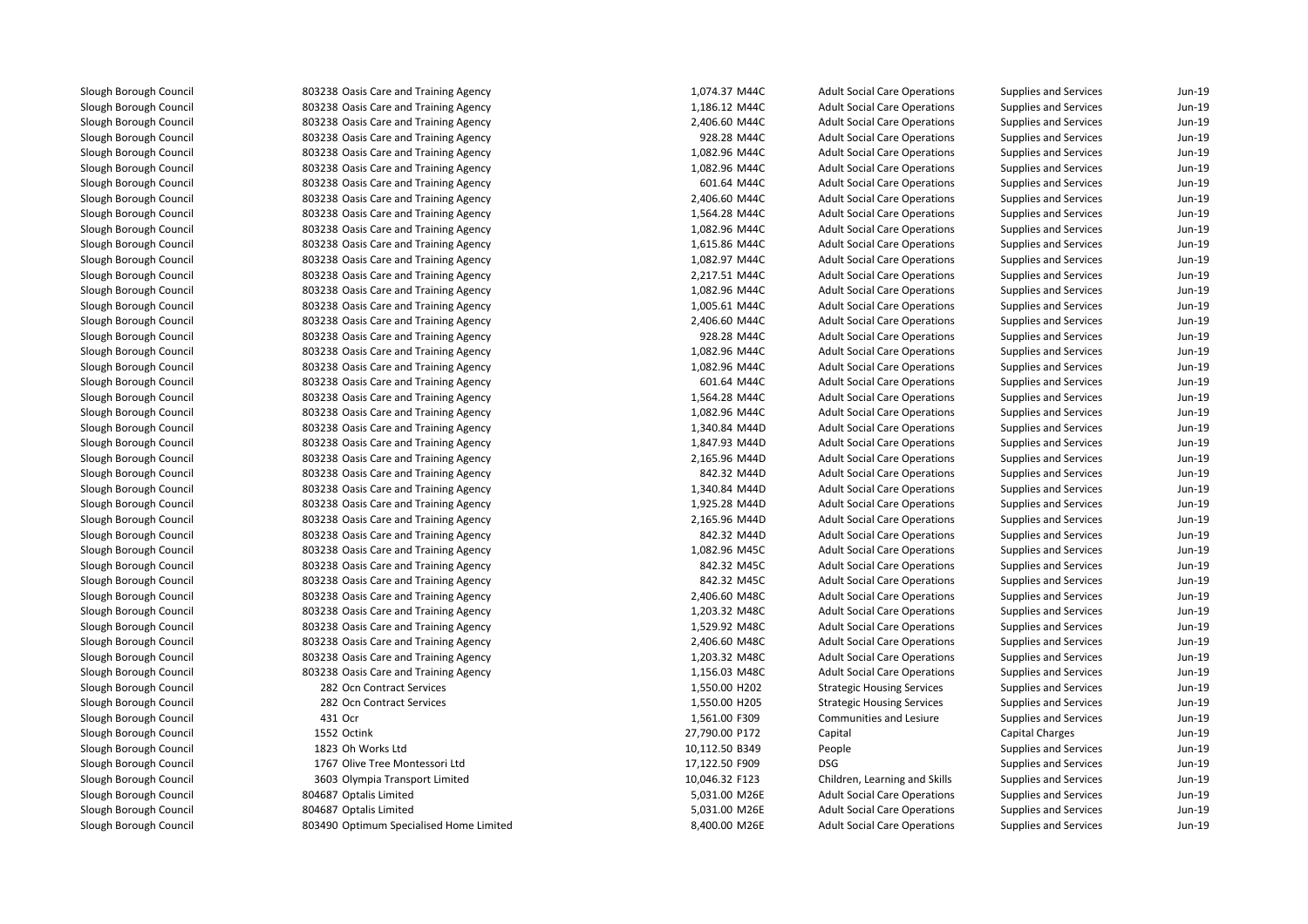805804 OPTIONS AUTISM SERVICES LIMITED 805804 OPTIONS AUTISM SERVICES LIMITED 805804 OPTIONS AUTISM SERVICES LIMITED 1629 Opus Energy Limited 1629 Opus Energy Limited 1629 Opus Energy Limited 1629 Opus Energy Limited 805011 Osborne Property Services Limited 805011 Osborne Property Services Limited 805011 Osborne Property Services Limited 805011 Osborne Property Services Limited 805011 Osborne Property Services Limited 805011 Osborne Property Services Limited 805011 Osborne Property Services Limited 805011 Osborne Property Services Limited 805011 Osborne Property Services Limited 805011 Osborne Property Services Limited 805011 Osborne Property Services Limited 805011 Osborne Property Services Limited 805011 Osborne Property Services Limited 805011 Osborne Property Services Limited 805011 Osborne Property Services Limited 805011 Osborne Property Services Limited 805011 Osborne Property Services Limited 805011 Osborne Property Services Limited 805011 Osborne Property Services Limited 805011 Osborne Property Services Limited 805011 Osborne Property Services Limited 805011 Osborne Property Services Limited 805011 Osborne Property Services Limited 805011 Osborne Property Services Limited 805011 Osborne Property Services Limited 805011 Osborne Property Services Limited 805011 Osborne Property Services Limited 805011 Osborne Property Services Limited 805011 Osborne Property Services Limited 805011 Osborne Property Services Limited 805011 Osborne Property Services Limited 805011 Osborne Property Services Limited 805011 Osborne Property Services Limited 805011 Osborne Property Services Limited 805011 Osborne Property Services Limited 805011 Osborne Property Services Limited 805011 Osborne Property Services Limited 805011 Osborne Property Services Limited 805011 Osborne Property Services Limited 805011 Osborne Property Services Limited 805011 Osborne Property Services Limited805011 Osborne Property Services Limited

| ERVICES LIMITED | 13,956.67 F462  | DSG                            | <b>Supplies and Services</b> | Jun-19 |
|-----------------|-----------------|--------------------------------|------------------------------|--------|
| ERVICES LIMITED | 27,913.34 F462  | DSG                            | <b>Supplies and Services</b> | Jun-19 |
| ERVICES LIMITED | 3,480.00 F558   | <b>DSG</b>                     | <b>Supplies and Services</b> | Jun-19 |
| d               | 17,191.73 K526  | <b>Building Management</b>     | Premises                     | Jun-19 |
| d               | 17,733.46 K526  | <b>Building Management</b>     | Premises                     | Jun-19 |
| d               | 8,540.33 K526   | <b>Building Management</b>     | Premises                     | Jun-19 |
| d               | 21,620.51 K526  | <b>Building Management</b>     | Premises                     | Jun-19 |
| ervices Limited | 64,418.95 P408  | Capital                        | <b>Supplies and Services</b> | Jun-19 |
| ervices Limited | 39,278.65 J015  | Housing Revenue Account        | Premises                     | Jun-19 |
| ervices Limited | 97,193.16 J607  | Housing Revenue Account        | Premises                     | Jun-19 |
| ervices Limited | 2,265.70 J350   | Housing Revenue Account        | Supplies and Services        | Jun-19 |
| ervices Limited | 4,267.91 J350   | <b>Housing Revenue Account</b> | <b>Supplies and Services</b> | Jun-19 |
| ervices Limited | 4,506.05 J350   | <b>Housing Revenue Account</b> | <b>Supplies and Services</b> | Jun-19 |
| ervices Limited | 4,506.05 J350   | Housing Revenue Account        | <b>Supplies and Services</b> | Jun-19 |
| ervices Limited | 4,648.93 J350   | <b>Housing Revenue Account</b> | <b>Supplies and Services</b> | Jun-19 |
| ervices Limited | 4,648.93 J350   | Housing Revenue Account        | Supplies and Services        | Jun-19 |
| ervices Limited | 5,339.53 J350   | Housing Revenue Account        | Supplies and Services        | Jun-19 |
| ervices Limited | 5,500.33 J350   | <b>Housing Revenue Account</b> | Supplies and Services        | Jun-19 |
| ervices Limited | 5,616.37 J350   | <b>Housing Revenue Account</b> | Supplies and Services        | Jun-19 |
| ervices Limited | 6,336.75 J350   | <b>Housing Revenue Account</b> | <b>Supplies and Services</b> | Jun-19 |
| ervices Limited | 7,030.33 J350   | <b>Housing Revenue Account</b> | <b>Supplies and Services</b> | Jun-19 |
| ervices Limited | 7,220.85 J350   | Housing Revenue Account        | Supplies and Services        | Jun-19 |
| ervices Limited | 8,209.12 J350   | <b>Housing Revenue Account</b> | <b>Supplies and Services</b> | Jun-19 |
| ervices Limited | 8,209.14 J350   | Housing Revenue Account        | Supplies and Services        | Jun-19 |
| ervices Limited | 8,700.76 J350   | <b>Housing Revenue Account</b> | Supplies and Services        | Jun-19 |
| ervices Limited | 12,000.00 P432  | Capital                        | <b>Supplies and Services</b> | Jun-19 |
| ervices Limited | 12,750.00 P432  | Capital                        | <b>Supplies and Services</b> | Jun-19 |
| ervices Limited | 8,784.95 J350   | <b>Housing Revenue Account</b> | <b>Capital Charges</b>       | Jun-19 |
| ervices Limited | 158,900.36 P408 | Capital                        | <b>Capital Charges</b>       | Jun-19 |
| ervices Limited | 3,314.83 P412   | Capital                        | <b>Capital Charges</b>       | Jun-19 |
| ervices Limited | 100,000.00 P413 | Capital                        | <b>Capital Charges</b>       | Jun-19 |
| ervices Limited | 37,816.00 P414  | Capital                        | <b>Capital Charges</b>       | Jun-19 |
| ervices Limited | 16,789.04 P417  | Capital                        | <b>Capital Charges</b>       | Jun-19 |
| ervices Limited | 2,734.40 P419   | Capital                        | <b>Capital Charges</b>       | Jun-19 |
| ervices Limited | 5,972.35 P419   | Capital                        | Capital Charges              | Jun-19 |
| ervices Limited | 22,454.87 P419  | Capital                        | Capital Charges              | Jun-19 |
| ervices Limited | 55,506.90 P419  | Capital                        | <b>Capital Charges</b>       | Jun-19 |
| ervices Limited | 4,779.00 P432   | Capital                        | Capital Charges              | Jun-19 |
| ervices Limited | 1,306.12 P432   | Capital                        | <b>Capital Charges</b>       | Jun-19 |
| ervices Limited | 4,957.60 P432   | Capital                        | <b>Capital Charges</b>       | Jun-19 |
| ervices Limited | 3,915.75 P432   | Capital                        | Capital Charges              | Jun-19 |
| ervices Limited | 1,564.10 P432   | Capital                        | <b>Capital Charges</b>       | Jun-19 |
| ervices Limited | 5,255.28 P432   | Capital                        | Capital Charges              | Jun-19 |
| ervices Limited | 3,915.74 P432   | Capital                        | <b>Capital Charges</b>       | Jun-19 |
| ervices Limited | 1,802.23 P432   | Capital                        | <b>Capital Charges</b>       | Jun-19 |
| ervices Limited | 1,802.25 P432   | Capital                        | <b>Capital Charges</b>       | Jun-19 |
| ervices Limited | 7,354.44 P432   | Capital                        | Capital Charges              | Jun-19 |
| ervices Limited | 5,969.65 P432   | Capital                        | <b>Capital Charges</b>       | Jun-19 |
| ervices Limited | 4,779.00 P432   | Capital                        | <b>Capital Charges</b>       | Jun-19 |
|                 |                 |                                |                              |        |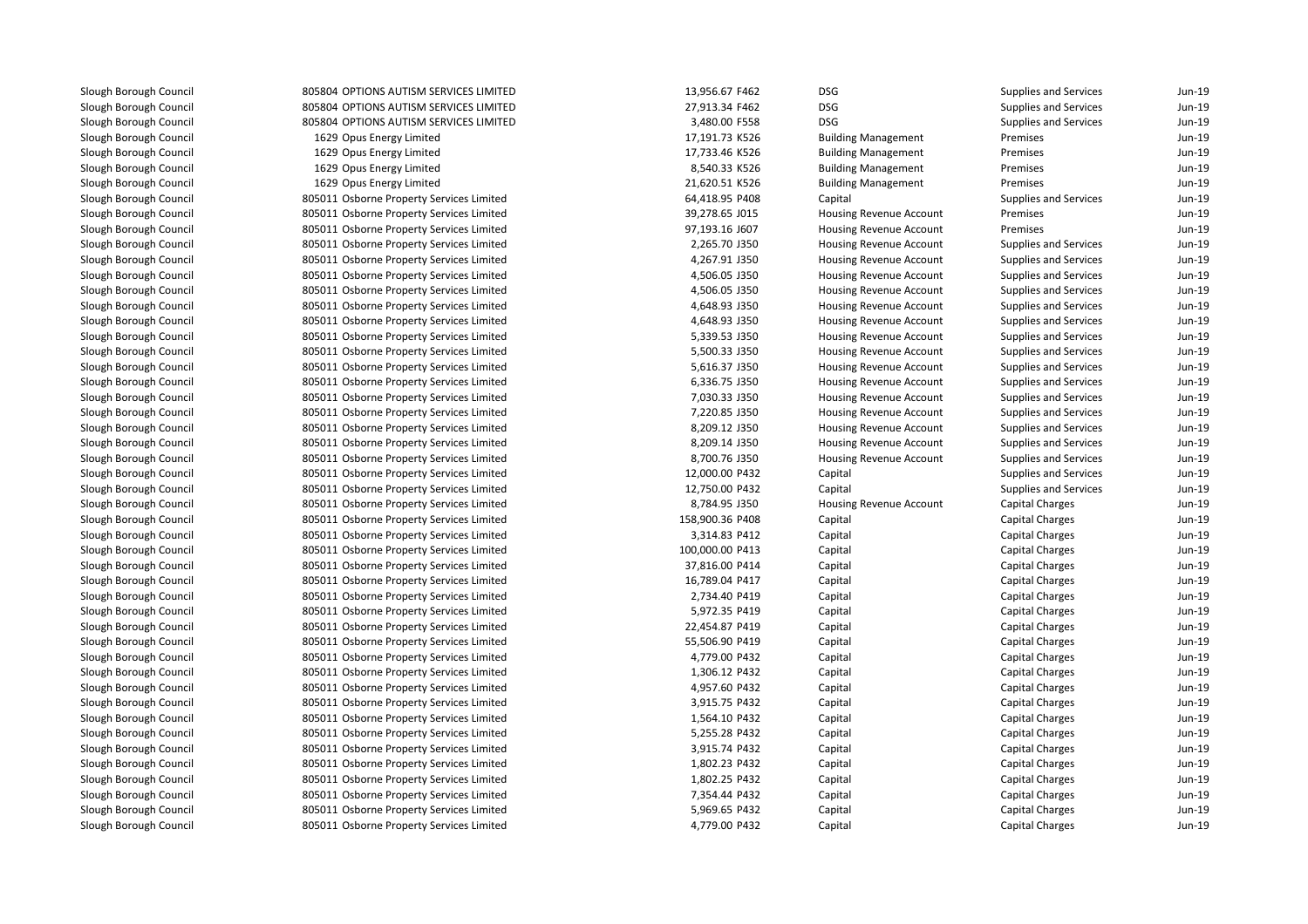| 805011 Osborne Property Services Limited                   | 4,957.60 P432  | Cap        |
|------------------------------------------------------------|----------------|------------|
| 805011 Osborne Property Services Limited                   | 9,463.65 P432  | Cap        |
| 805011 Osborne Property Services Limited                   | 7,197.95 P432  | Cap        |
| 805011 Osborne Property Services Limited                   | 3,640.42 P432  | Cap        |
| 805011 Osborne Property Services Limited                   | 1,087.53 P194  | Cap        |
| 805011 Osborne Property Services Limited                   | 96,473.33 J607 | Hou        |
| 805011 Osborne Property Services Limited                   | 6,327.53 J607  | Hou        |
| 804370 Our Community Enterprise                            | 1,000.00 C101  | Con        |
| 3371 Our Lady Of Peace Catholic Primary and Nursery School | 53,362.61 E349 | <b>DSG</b> |
| 680 Oxford House Community Care                            | 1,100.97 M44C  | Adu        |
| 680 Oxford House Community Care                            | 507.38 M44C    | Adu        |
| 680 Oxford House Community Care                            | 2,213.42 M44C  | Adu        |
| 680 Oxford House Community Care                            | 672.70 M44C    | Adu        |
| 680 Oxford House Community Care                            | 1,278.92 M44C  | Adu        |
| 680 Oxford House Community Care                            | 1,136.66 M44C  | Adu        |
| 680 Oxford House Community Care                            | 1,139.34 M44C  | Adu        |
| 680 Oxford House Community Care                            | 726.01 M44C    | Adu        |
| 680 Oxford House Community Care                            | 2,215.86 M44C  | Adu        |
| 680 Oxford House Community Care                            | 736.27 M44C    | Adu        |
| 680 Oxford House Community Care                            | 965.08 M44C    | Adu        |
| 680 Oxford House Community Care                            | 948.35 M44C    | Adu        |
| 680 Oxford House Community Care                            | 733.34 M44C    | Adu        |
| 680 Oxford House Community Care                            | 1,098.83 M44C  | Adu        |
| 680 Oxford House Community Care                            | 583.74 M44C    | Adu        |
| 680 Oxford House Community Care                            | 994.97 M44C    | Adu        |
| 680 Oxford House Community Care                            | 739.20 M44C    | Adu        |
| 680 Oxford House Community Care                            | 571.43 M44C    | Adu        |
| 680 Oxford House Community Care                            | 2,085.32 M44C  | Adu        |
| 680 Oxford House Community Care                            | 1,190.93 M44C  | Adu        |
| 680 Oxford House Community Care                            | 2,217.31 M44C  | Adu        |
| 680 Oxford House Community Care                            | 657.93 M44C    | Adu        |
| 680 Oxford House Community Care                            | 915.21 M44C    | Adu        |
| 680 Oxford House Community Care                            | 570.87 M44C    | Adu        |
| 680 Oxford House Community Care                            | 721.31 M44C    | Adu        |
| 680 Oxford House Community Care                            | 603.10 M44C    | Adu        |
| 680 Oxford House Community Care                            | 628.03 M44C    | Adu        |
| 680 Oxford House Community Care                            | 750.95 M44C    | Adu        |
| 680 Oxford House Community Care                            | 1,070.67 M44C  | Adu        |
| 680 Oxford House Community Care                            | 1,132.58 M44C  | Adu        |
| 680 Oxford House Community Care                            | 975.35 M44C    | Adu        |
| 680 Oxford House Community Care                            | 746.83 M44D    | Adu        |
| 680 Oxford House Community Care                            | 892.90 M44D    | Adu        |
| 680 Oxford House Community Care                            | 612.19 M44D    | Adu        |
| 680 Oxford House Community Care                            | 773.21 M44F    | Adu        |
| 680 Oxford House Community Care                            | 704.02 M45C    | Adu        |
| 680 Oxford House Community Care                            | 969.19 M45C    | Adu        |
| 680 Oxford House Community Care                            | 628.61 M47D    | Adu        |
| 680 Oxford House Community Care                            | 809.92 M48C    | Adu        |
| 680 Oxford House Community Care                            | 1,724.51 M48C  | Adu        |
|                                                            |                |            |

| 4,957.60 P432  | Capital                             | Capital Charges              | Jun-19 |
|----------------|-------------------------------------|------------------------------|--------|
| 9,463.65 P432  | Capital                             | Capital Charges              | Jun-19 |
| 7,197.95 P432  | Capital                             | Capital Charges              | Jun-19 |
| 3,640.42 P432  | Capital                             | Capital Charges              | Jun-19 |
| 1,087.53 P194  | Capital                             | <b>Capital Charges</b>       | Jun-19 |
| 96,473.33 J607 | Housing Revenue Account             | <b>Supplies and Services</b> | Jun-19 |
| 6,327.53 J607  | Housing Revenue Account             | Supplies and Services        | Jun-19 |
| 1,000.00 C101  | Communities and Lesiure             | Supplies and Services        | Jun-19 |
| 53,362.61 E349 | <b>DSG</b>                          | Supplies and Services        | Jun-19 |
| 1,100.97 M44C  | <b>Adult Social Care Operations</b> | Supplies and Services        | Jun-19 |
| 507.38 M44C    | <b>Adult Social Care Operations</b> | Supplies and Services        | Jun-19 |
| 2,213.42 M44C  | <b>Adult Social Care Operations</b> | Supplies and Services        | Jun-19 |
| 672.70 M44C    | <b>Adult Social Care Operations</b> | Supplies and Services        | Jun-19 |
| 1,278.92 M44C  | <b>Adult Social Care Operations</b> | Supplies and Services        | Jun-19 |
| 1,136.66 M44C  | <b>Adult Social Care Operations</b> | Supplies and Services        | Jun-19 |
| 1,139.34 M44C  | <b>Adult Social Care Operations</b> | Supplies and Services        | Jun-19 |
| 726.01 M44C    | <b>Adult Social Care Operations</b> | Supplies and Services        | Jun-19 |
| 2,215.86 M44C  | <b>Adult Social Care Operations</b> | Supplies and Services        | Jun-19 |
| 736.27 M44C    | <b>Adult Social Care Operations</b> | Supplies and Services        | Jun-19 |
| 965.08 M44C    | <b>Adult Social Care Operations</b> | Supplies and Services        | Jun-19 |
| 948.35 M44C    | <b>Adult Social Care Operations</b> | Supplies and Services        | Jun-19 |
| 733.34 M44C    | <b>Adult Social Care Operations</b> | Supplies and Services        | Jun-19 |
| 1,098.83 M44C  | <b>Adult Social Care Operations</b> | <b>Supplies and Services</b> | Jun-19 |
| 583.74 M44C    | <b>Adult Social Care Operations</b> | Supplies and Services        | Jun-19 |
| 994.97 M44C    | <b>Adult Social Care Operations</b> | Supplies and Services        | Jun-19 |
| 739.20 M44C    | <b>Adult Social Care Operations</b> | Supplies and Services        | Jun-19 |
| 571.43 M44C    | <b>Adult Social Care Operations</b> | Supplies and Services        | Jun-19 |
| 2,085.32 M44C  | <b>Adult Social Care Operations</b> | <b>Supplies and Services</b> | Jun-19 |
| 1,190.93 M44C  | <b>Adult Social Care Operations</b> | Supplies and Services        | Jun-19 |
| 2,217.31 M44C  | <b>Adult Social Care Operations</b> | Supplies and Services        | Jun-19 |
| 657.93 M44C    | <b>Adult Social Care Operations</b> | Supplies and Services        | Jun-19 |
| 915.21 M44C    | <b>Adult Social Care Operations</b> | Supplies and Services        | Jun-19 |
| 570.87 M44C    | <b>Adult Social Care Operations</b> | Supplies and Services        | Jun-19 |
| 721.31 M44C    | <b>Adult Social Care Operations</b> | Supplies and Services        | Jun-19 |
| 603.10 M44C    | <b>Adult Social Care Operations</b> | Supplies and Services        | Jun-19 |
| 628.03 M44C    | <b>Adult Social Care Operations</b> | Supplies and Services        | Jun-19 |
| 750.95 M44C    | <b>Adult Social Care Operations</b> | Supplies and Services        | Jun-19 |
| 1,070.67 M44C  | <b>Adult Social Care Operations</b> | Supplies and Services        | Jun-19 |
| 1,132.58 M44C  | <b>Adult Social Care Operations</b> | Supplies and Services        | Jun-19 |
| 975.35 M44C    | <b>Adult Social Care Operations</b> | Supplies and Services        | Jun-19 |
| 746.83 M44D    | <b>Adult Social Care Operations</b> | Supplies and Services        | Jun-19 |
|                | <b>Adult Social Care Operations</b> | Supplies and Services        | Jun-19 |
| 612.19 M44D    | <b>Adult Social Care Operations</b> | Supplies and Services        | Jun-19 |
| 773.21 M44F    | <b>Adult Social Care Operations</b> | Supplies and Services        | Jun-19 |
| 704.02 M45C    | <b>Adult Social Care Operations</b> | Supplies and Services        | Jun-19 |
| 969.19 M45C    | <b>Adult Social Care Operations</b> | <b>Supplies and Services</b> | Jun-19 |
| 628.61 M47D    | <b>Adult Social Care Operations</b> | Supplies and Services        | Jun-19 |
| 809.92 M48C    | <b>Adult Social Care Operations</b> | Supplies and Services        | Jun-19 |
| 1,724.51 M48C  | <b>Adult Social Care Operations</b> | <b>Supplies and Services</b> | Jun-19 |
|                | 892.90 M44D                         |                              |        |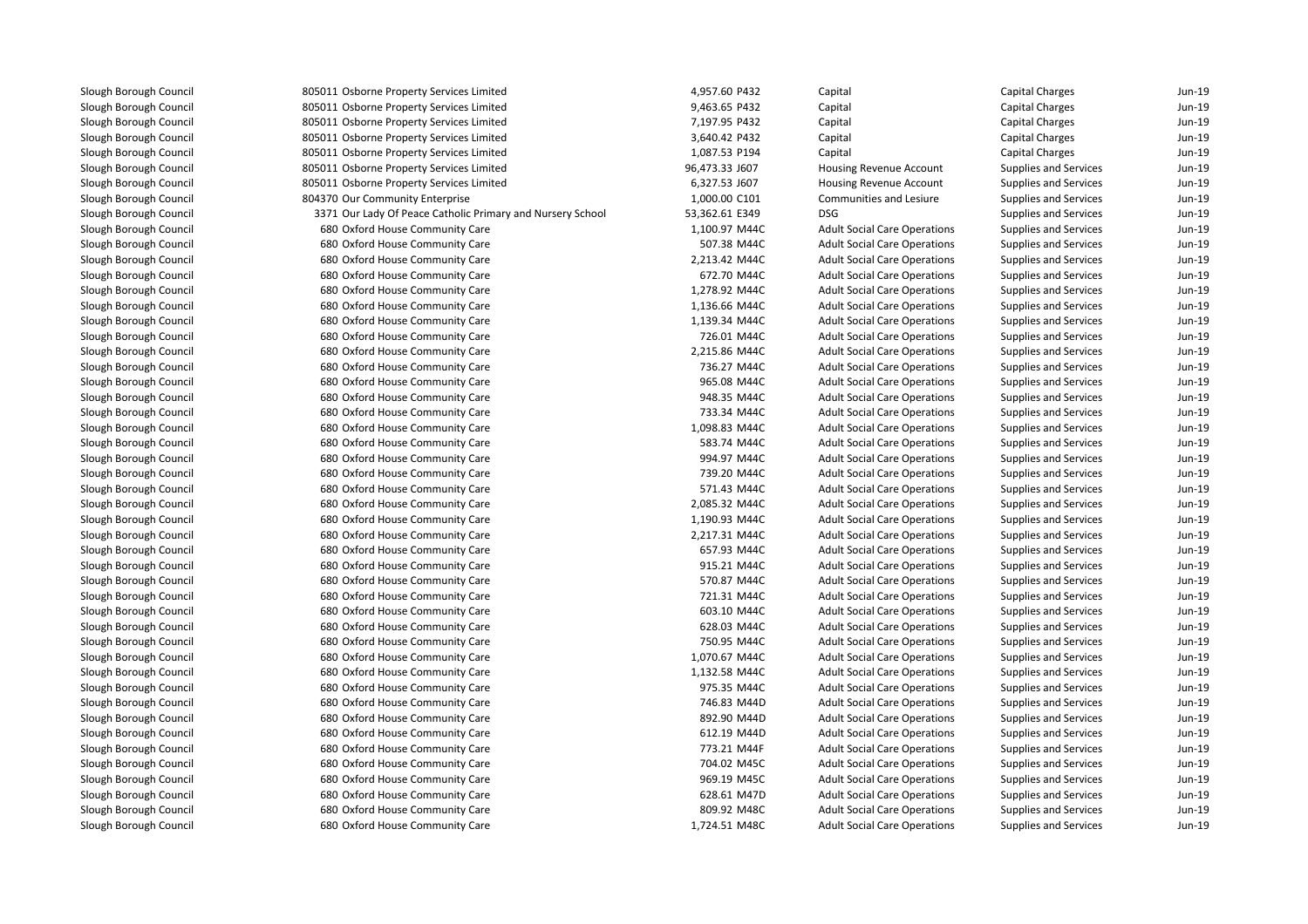| 680 Oxford House Community Care           | 806.67 M48C     | <b>Adult Social Care Operations</b> | Supplies and Services        | Jun-19   |
|-------------------------------------------|-----------------|-------------------------------------|------------------------------|----------|
| 680 Oxford House Community Care           | 664.79 M48C     | <b>Adult Social Care Operations</b> | Supplies and Services        | Jun-19   |
| 680 Oxford House Community Care           | 980.61 M48C     | <b>Adult Social Care Operations</b> | Supplies and Services        | Jun-19   |
| 680 Oxford House Community Care           | 730.12 M48C     | <b>Adult Social Care Operations</b> | Supplies and Services        | Jun-19   |
| 518 Oxford House Nursing Home             | -22,896.00 M18C | <b>Adult Social Care Operations</b> | Salaries and Wages           | Jun-19   |
| 518 Oxford House Nursing Home             | 2,862.00 M15D   | <b>Adult Social Care Operations</b> | Supplies and Services        | Jun-19   |
| 518 Oxford House Nursing Home             | 2,862.00 M18C   | <b>Adult Social Care Operations</b> | Supplies and Services        | Jun-19   |
| 518 Oxford House Nursing Home             | 2,862.00 M18C   | <b>Adult Social Care Operations</b> | Supplies and Services        | Jun-19   |
| 518 Oxford House Nursing Home             | 2,862.00 M18C   | <b>Adult Social Care Operations</b> | Supplies and Services        | Jun-19   |
| 518 Oxford House Nursing Home             | 2,862.00 M18C   | <b>Adult Social Care Operations</b> | Supplies and Services        | Jun-19   |
| 518 Oxford House Nursing Home             | 2,862.00 M18C   | <b>Adult Social Care Operations</b> | <b>Supplies and Services</b> | Jun-19   |
| 518 Oxford House Nursing Home             | 2,862.00 M18C   | <b>Adult Social Care Operations</b> | Supplies and Services        | Jun-19   |
| 518 Oxford House Nursing Home             | 2,862.00 M18C   | <b>Adult Social Care Operations</b> | Supplies and Services        | Jun-19   |
| 518 Oxford House Nursing Home             | 2,862.00 M18C   | <b>Adult Social Care Operations</b> | Supplies and Services        | Jun-19   |
| 518 Oxford House Nursing Home             | 68,688.00 M18C  | <b>Adult Social Care Operations</b> | Supplies and Services        | Jun-19   |
| 518 Oxford House Nursing Home             | 2,862.00 M28C   | <b>Adult Social Care Operations</b> | Supplies and Services        | Jun-19   |
| 805242 P J HYDE BUILDERS LTD              | 2,780.00 M50A   | Planning and Transport              | Premises                     | Jun-19   |
| 806520 Pangbourne valley playgroup        | 1,470.00 F549   | <b>DSG</b>                          | Supplies and Services        | Jun-19   |
| 806520 Pangbourne valley playgroup        | 525.00 F549     | <b>DSG</b>                          | Supplies and Services        | Jun-19   |
| 806520 Pangbourne valley playgroup        | 2,520.00 F549   | <b>DSG</b>                          | Supplies and Services        | Jun-19   |
| 2520 Paradigm Housing Group Ltd           | 25,330.00 H205  | <b>Strategic Housing Services</b>   | Premises                     | $Jun-19$ |
| 682 Parlaunt Park Primary School          | 17,800.00 E369  | <b>DSG</b>                          | Supplies and Services        | Jun-19   |
| 2509 Parvaaz Project                      | 720.00 M44D     | <b>Adult Social Care Operations</b> | Supplies and Services        | Jun-19   |
| 2509 Parvaaz Project                      | 680.00 M44D     | <b>Adult Social Care Operations</b> | Supplies and Services        | Jun-19   |
| 2509 Parvaaz Project                      | 1,440.00 M44E   | <b>Adult Social Care Operations</b> | Supplies and Services        | Jun-19   |
| 2509 Parvaaz Project                      | 1,080.00 M44E   | <b>Adult Social Care Operations</b> | Supplies and Services        | Jun-19   |
| 2509 Parvaaz Project                      | 540.00 M44E     | <b>Adult Social Care Operations</b> | Supplies and Services        | Jun-19   |
| 2509 Parvaaz Project                      | 900.00 M44E     | <b>Adult Social Care Operations</b> | Supplies and Services        | Jun-19   |
| 2509 Parvaaz Project                      | 2,340.00 M44E   | <b>Adult Social Care Operations</b> | Supplies and Services        | Jun-19   |
| 2509 Parvaaz Project                      | 2,944.00 M50E   | <b>Adult Social Care Operations</b> | Supplies and Services        | Jun-19   |
| 2509 Parvaaz Project                      | 576.00 M50E     | <b>Adult Social Care Operations</b> | <b>Supplies and Services</b> | Jun-19   |
| 824 Penn Wood Primary and Nursery School  | 246,280.14 E459 | <b>DSG</b>                          | Supplies and Services        | Jun-19   |
| 1819 People Potential Possibilities Ta P3 | 17,528.32 H211  | <b>Adult Social Care Operations</b> | Supplies and Services        | Jun-19   |
| 1504 Permanent Futures Limited            | 1,550.00 F500   | Children, Learning and Skills       | Supplies and Services        | Jun-19   |
| 1504 Permanent Futures Limited            | 2,700.00 F463   | <b>DSG</b>                          | <b>Agency Staff</b>          | Jun-19   |
| 1504 Permanent Futures Limited            | 2,790.00 F463   | <b>DSG</b>                          | <b>Agency Staff</b>          | $Jun-19$ |
| 3359 Pippins School                       | 5,782.88 E379   | <b>DSG</b>                          | Supplies and Services        | Jun-19   |
| 3644 Poppy Cottage                        | 6,159.00 M42E   | <b>Adult Social Care Operations</b> | Supplies and Services        | Jun-19   |
| 3644 Poppy Cottage                        | 6,159.00 M42E   | <b>Adult Social Care Operations</b> | Supplies and Services        | Jun-19   |
| 3644 Poppy Cottage                        | 6,159.00 M42E   | <b>Adult Social Care Operations</b> | Supplies and Services        | $Jun-19$ |
| 2537 Pre School Stars                     | 7,673.02 F909   | <b>DSG</b>                          | Supplies and Services        | Jun-19   |
| 805645 Precious Homes Ltd                 | 4,620.44 M42F   | <b>Adult Social Care Operations</b> | Supplies and Services        | Jun-19   |
| 2693 Pressbeau Ltd                        | 4,200.00 M17C   | <b>Adult Social Care Operations</b> | Supplies and Services        | Jun-19   |
| 2693 Pressbeau Ltd                        | 3,728.57 M27F   | <b>Adult Social Care Operations</b> | Supplies and Services        | Jun-19   |
| 803790 Primula Care Limited               | 2,571.43 M25C   | <b>Adult Social Care Operations</b> | Supplies and Services        | Jun-19   |
| 805398 PRIORITEYES LTD                    | 900.00 M07E     | <b>Adult Social Care Operations</b> | Supplies and Services        | Jun-19   |
| 805398 PRIORITEYES LTD                    | 720.00 M07E     | <b>Adult Social Care Operations</b> | Supplies and Services        | Jun-19   |
| 849 Priory Primary School                 | 397,019.51 E389 | <b>DSG</b>                          | Supplies and Services        | Jun-19   |
| 1138 Qed Slough Ltd                       | 566,281.06 F868 | Children, Learning and Skills       | Supplies and Services        | Jun-19   |
|                                           |                 |                                     |                              |          |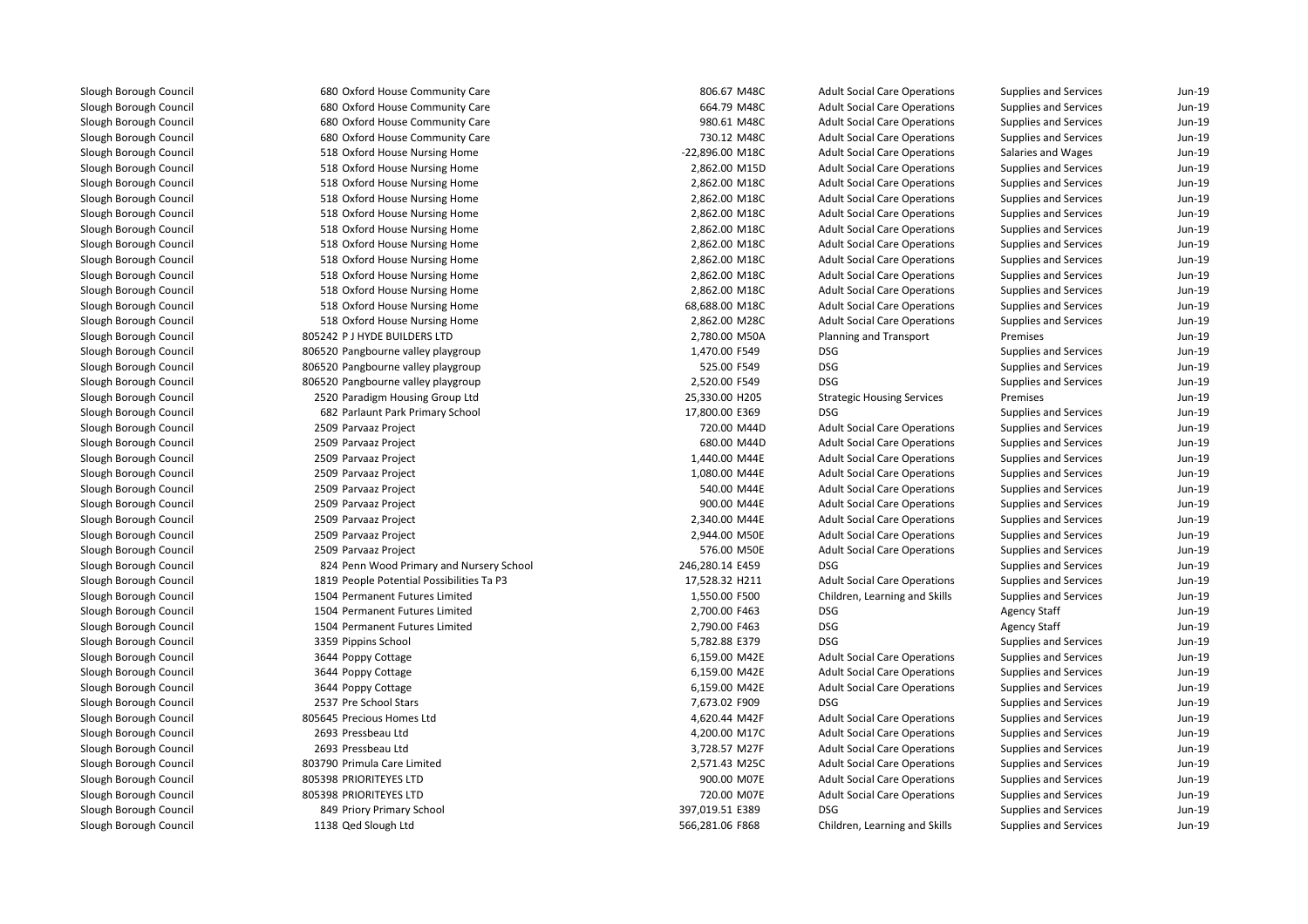1138 Qed Slough Ltd 2376 Quality Care Homes Uk Ltd 2376 Quality Care Homes Uk Ltd 3006 Quench.Me.Uk Limited 1942 Quickson (South & West) Ltd 1942 Quickson (South & West) Ltd 1942 Quickson (South & West) Ltd1872 R&D Contractors 2685 R.E.A.C.H 2685 R.E.A.C.H 2685 R.E.A.C.H 2685 R.E.A.C.H 2685 R.E.A.C.H 2685 R.E.A.C.H 1305 Rackspace Limited 1305 Rackspace Limited 1305 Rackspace Limited690 Reading Borough Council 803864 Redacted 806541 Redacted 803807 Redacted 804763 Redacted 3903 Redacted 805403 Redacted 805307 Redacted 805101 Redacted 803825 Redacted 803809 Redacted 804932 Redacted 804707 Redacted 804675 Redacted 803824 Redacted 805461 Redacted 3251 Redacted 803853 Redacted 803842 Redacted 803819 Redacted 806157 Redacted 805301 Redacted 805806 Redacted 805317 Redacted 3264 Regent Housing Ltd 3264 Regent Housing Ltd 3486 Response Organisation 3486 Response Organisation 1893 Ricardo-Aea Limited 1241 Ridge And Partners Llp 805200 RJ Morgan Fencing Ltd805200 RJ Morgan Fencing Ltd

| 4,332.48 F868   | Children, Learning and Skills       | <b>Supplies and Services</b> | Jun-19 |
|-----------------|-------------------------------------|------------------------------|--------|
| 8,000.00 M26E   | <b>Adult Social Care Operations</b> | Supplies and Services        | Jun-19 |
| 7,180.00 M26E   | <b>Adult Social Care Operations</b> | Supplies and Services        | Jun-19 |
| 772.80 B068     | <b>Building Management</b>          | Supplies and Services        | Jun-19 |
| 159,406.00 P180 | Capital                             | <b>Capital Charges</b>       | Jun-19 |
| 28,639.32 P198  | Capital                             | <b>Capital Charges</b>       | Jun-19 |
| 80,174.90 P198  | Capital                             | Capital Charges              | Jun-19 |
| 12,391.70 P547  | Capital                             | <b>Capital Charges</b>       | Jun-19 |
| 6,400.00 M26E   | <b>Adult Social Care Operations</b> | Supplies and Services        | Jun-19 |
| 6,485.04 M26E   | <b>Adult Social Care Operations</b> | Supplies and Services        | Jun-19 |
| 4,757.52 M26E   | <b>Adult Social Care Operations</b> | <b>Supplies and Services</b> | Jun-19 |
| 7,056.00 M26E   | <b>Adult Social Care Operations</b> | Supplies and Services        | Jun-19 |
| 4,928.80 M26E   | <b>Adult Social Care Operations</b> | Supplies and Services        | Jun-19 |
| -521.80 M26E    | <b>Adult Social Care Operations</b> | <b>External Receipts</b>     | Jun-19 |
| 555.68 B039     | <b>Customer and Communications</b>  | Supplies and Services        | Jun-19 |
| 2,206.75 B039   | <b>Customer and Communications</b>  | Supplies and Services        | Jun-19 |
| 3,660.67 B342   | Digital and Strategic IT            | <b>Supplies and Services</b> | Jun-19 |
| 45,000.00 P160  | Capital                             | Capital Charges              | Jun-19 |
| 688.64 F909     | <b>DSG</b>                          | Supplies and Services        | Jun-19 |
| 8,335.89 F909   | <b>DSG</b>                          | <b>Supplies and Services</b> | Jun-19 |
| 978.76 F909     | <b>DSG</b>                          | Supplies and Services        | Jun-19 |
| 531.05 F909     | <b>DSG</b>                          | Supplies and Services        | Jun-19 |
| 933.43 F909     | <b>DSG</b>                          | Supplies and Services        | Jun-19 |
| 599.31 F909     | <b>DSG</b>                          | Supplies and Services        | Jun-19 |
| 2,628.84 F909   | <b>DSG</b>                          | Supplies and Services        | Jun-19 |
| 511.10 F909     | <b>DSG</b>                          | Supplies and Services        | Jun-19 |
| 1,277.75 F909   | <b>DSG</b>                          | Supplies and Services        | Jun-19 |
| 666.45 F909     | <b>DSG</b>                          | <b>Supplies and Services</b> | Jun-19 |
| 537.54 F909     | <b>DSG</b>                          | Supplies and Services        | Jun-19 |
| 511.10 F909     | <b>DSG</b>                          | Supplies and Services        | Jun-19 |
| 941.50 F909     | <b>DSG</b>                          | Supplies and Services        | Jun-19 |
| 637.89 F909     | <b>DSG</b>                          | <b>Supplies and Services</b> | Jun-19 |
| 524.55 F909     | <b>DSG</b>                          | <b>Supplies and Services</b> | Jun-19 |
| 925.55 F909     | <b>DSG</b>                          | Supplies and Services        | Jun-19 |
| 1,315.61 F909   | <b>DSG</b>                          | Supplies and Services        | Jun-19 |
| 714.93 F909     | <b>DSG</b>                          | <b>Supplies and Services</b> | Jun-19 |
| 580.01 F909     | <b>DSG</b>                          | Supplies and Services        | Jun-19 |
| 520.78 F909     | <b>DSG</b>                          | Supplies and Services        | Jun-19 |
| 524.55 F909     | <b>DSG</b>                          | Supplies and Services        | Jun-19 |
| 1,109.63 F909   | <b>DSG</b>                          | Supplies and Services        | Jun-19 |
| 2,239.06 F909   | <b>DSG</b>                          | Supplies and Services        | Jun-19 |
| 1,114.49 M80F   | <b>Adult Social Care Operations</b> | Supplies and Services        | Jun-19 |
| 1,114.49 M80F   | <b>Adult Social Care Operations</b> | Supplies and Services        | Jun-19 |
| 2,453.64 M42F   | <b>Adult Social Care Operations</b> | Supplies and Services        | Jun-19 |
| 2,453.64 M42F   | <b>Adult Social Care Operations</b> | <b>Supplies and Services</b> | Jun-19 |
| 17,445.00 D308  | Planning and Transport              | Supplies and Services        | Jun-19 |
| 1,175.00 P095   | Capital                             | <b>Capital Charges</b>       | Jun-19 |
| 1,875.00 D880   | Planning and Transport              | <b>Supplies and Services</b> | Jun-19 |
| 2,520.00 D880   | <b>Planning and Transport</b>       | <b>Supplies and Services</b> | Jun-19 |
|                 |                                     |                              |        |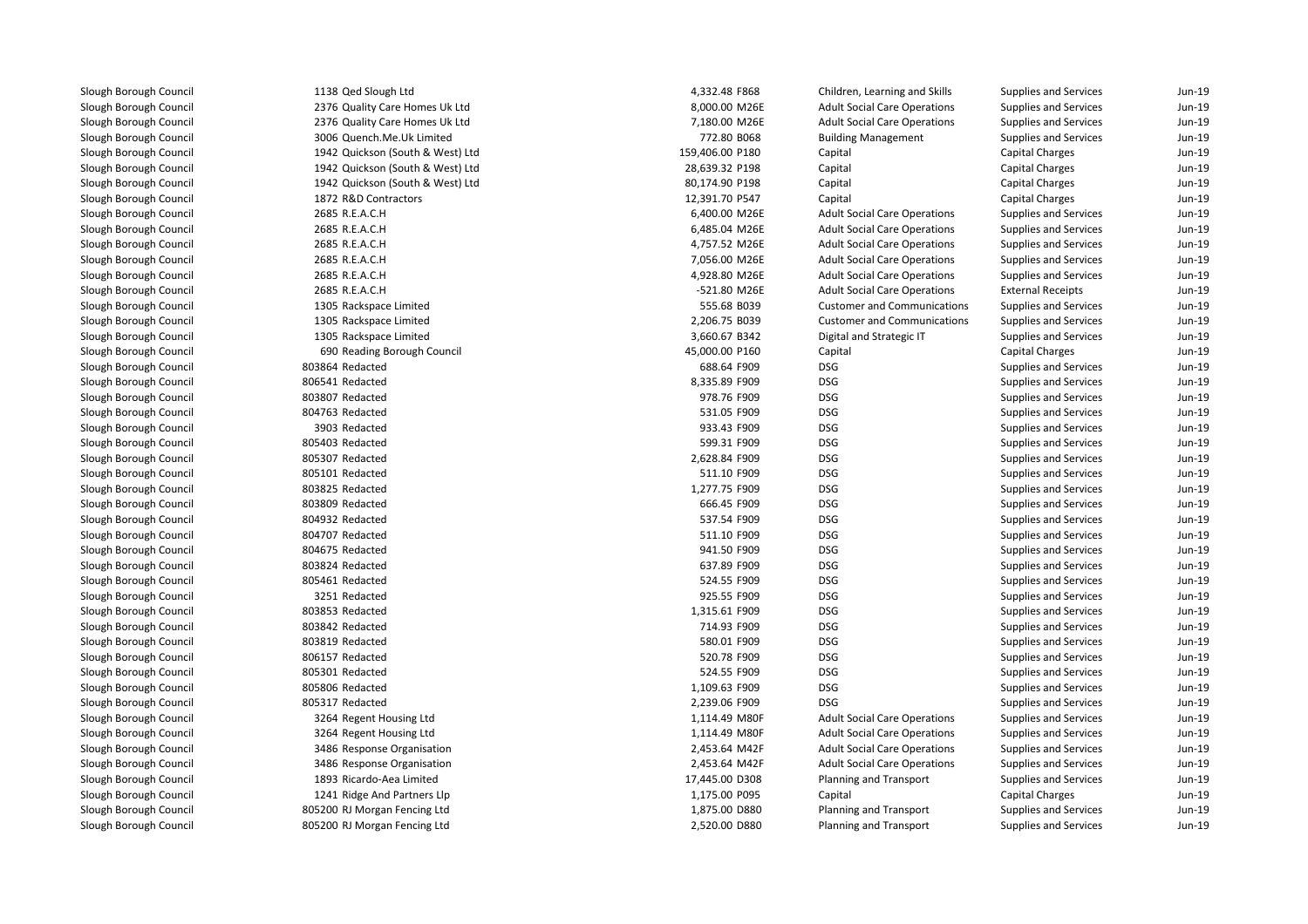| 1553 Robyn Baker                                   | 928.50 C322    | Communities and Lesiure             | Supplies and Services        | Jun-19   |
|----------------------------------------------------|----------------|-------------------------------------|------------------------------|----------|
| 805541 Rockrimmon Ltd.                             | 1,500.00 J006  | Housing Revenue Account             | Capital Charges              | Jun-19   |
| 805054 Rollapaluza Ltd                             | 550.00 D508    | Planning and Transport              | Supplies and Services        | Jun-19   |
| 805054 Rollapaluza Ltd                             | 550.00 D508    | Planning and Transport              | Supplies and Services        | Jun-19   |
| 805054 Rollapaluza Ltd                             | 550.00 D508    | Planning and Transport              | <b>Supplies and Services</b> | Jun-19   |
| 805054 Rollapaluza Ltd                             | 550.00 D508    | Planning and Transport              | Supplies and Services        | Jun-19   |
| 805054 Rollapaluza Ltd                             | 550.00 D508    | Planning and Transport              | Supplies and Services        | Jun-19   |
| 692 Ross Stonecraft Ltd                            | 1,650.00 D320  | <b>Regulatory Services</b>          | Supplies and Services        | Jun-19   |
| 692 Ross Stonecraft Ltd                            | 617.40 D320    | <b>Regulatory Services</b>          | Supplies and Services        | Jun-19   |
| 356 Royal Mail Group Ltd                           | 1,729.22 B240  | Governance                          | Supplies and Services        | Jun-19   |
| 356 Royal Mail Group Ltd                           | 2,105.86 B240  | Governance                          | Supplies and Services        | Jun-19   |
| 356 Royal Mail Group Ltd                           | 1,432.54 B240  | Governance                          | Supplies and Services        | $Jun-19$ |
| 356 Royal Mail Group Ltd                           | 790.35 B240    | Governance                          | Supplies and Services        | Jun-19   |
| 356 Royal Mail Group Ltd                           | 1,139.71 B240  | Governance                          | Supplies and Services        | Jun-19   |
| 356 Royal Mail Group Ltd                           | 1,582.63 B246  | Governance                          | Supplies and Services        | Jun-19   |
| 2168 RSM Risk Assurance Services LLP               | 21,299.00 B132 | Finance                             | Supplies and Services        | Jun-19   |
| 2168 RSM Risk Assurance Services LLP               | 7,500.00 B018  | Finance                             | Supplies and Services        | Jun-19   |
| 1701 Rtpi London                                   | 2,320.00 D224  | Planning and Transport              | Indirect Employee Expenses   | Jun-19   |
| 842 Ryvers Primary School                          | 31,965.25 E399 | <b>DSG</b>                          | Supplies and Services        | Jun-19   |
| 806398 Saba Park UK Services Limited               | 12,024.28 D010 | Planning and Transport              | Supplies and Services        | Jun-19   |
| 806398 Saba Park UK Services Limited               | 750.00 D010    | Planning and Transport              | <b>Supplies and Services</b> | Jun-19   |
| 806398 Saba Park UK Services Limited               | 650.00 D010    | Planning and Transport              | Supplies and Services        | Jun-19   |
| 806398 Saba Park UK Services Limited               | 12,388.43 D122 | Planning and Transport              | Premises                     | Jun-19   |
| 806398 Saba Park UK Services Limited               | 2,299.50 D123  | Planning and Transport              | Supplies and Services        | Jun-19   |
| 806398 Saba Park UK Services Limited               | 2,457.36 D123  | Planning and Transport              | Supplies and Services        | Jun-19   |
| 806398 Saba Park UK Services Limited               | 89,735.32 D123 | Planning and Transport              | Supplies and Services        | Jun-19   |
| 806398 Saba Park UK Services Limited               | 9,970.59 D122  | Planning and Transport              | Supplies and Services        | $Jun-19$ |
| 806398 Saba Park UK Services Limited               | 1,728.45 D122  | Planning and Transport              | Supplies and Services        | Jun-19   |
| 806398 Saba Park UK Services Limited               | 1,499.97 D123  | Planning and Transport              | Supplies and Services        | Jun-19   |
| 806398 Saba Park UK Services Limited               | 11,000.00 D123 | Planning and Transport              | Supplies and Services        | Jun-19   |
| 803349 SafeSmart Ltd                               | 2,750.00 B349  | People                              | Supplies and Services        | Jun-19   |
| 803349 SafeSmart Ltd                               | 500.00 B349    | People                              | Supplies and Services        | Jun-19   |
| 3729 Sainsburys Business Direct                    | 1,950.00 D305  | <b>Customer and Communications</b>  | Supplies and Services        | Jun-19   |
| 3729 Sainsburys Business Direct                    | 1,950.00 D305  | <b>Customer and Communications</b>  | Supplies and Services        | Jun-19   |
| 3729 Sainsburys Business Direct                    | 1,950.00 D305  | <b>Customer and Communications</b>  | Supplies and Services        | Jun-19   |
| 805875 Salutem LD Bidco IV Limited T/A Ambito Care | 4,546.50 M15D  | <b>Adult Social Care Operations</b> | Supplies and Services        | Jun-19   |
| 805875 Salutem LD Bidco IV Limited T/A Ambito Care | 4,698.04 M15D  | <b>Adult Social Care Operations</b> | Supplies and Services        | Jun-19   |
| 805875 Salutem LD Bidco IV Limited T/A Ambito Care | 4,546.50 M15D  | <b>Adult Social Care Operations</b> | Supplies and Services        | Jun-19   |
| 805875 Salutem LD Bidco IV Limited T/A Ambito Care | 3,502.50 M25D  | <b>Adult Social Care Operations</b> | Supplies and Services        | Jun-19   |
| 805875 Salutem LD Bidco IV Limited T/A Ambito Care | 3,619.24 M25D  | <b>Adult Social Care Operations</b> | Supplies and Services        | $Jun-19$ |
| 805875 Salutem LD Bidco IV Limited T/A Ambito Care | 3,502.50 M25D  | <b>Adult Social Care Operations</b> | Supplies and Services        | Jun-19   |
| 805875 Salutem LD Bidco IV Limited T/A Ambito Care | 4,349.57 M26E  | <b>Adult Social Care Operations</b> | Supplies and Services        | $Jun-19$ |
| 805875 Salutem LD Bidco IV Limited T/A Ambito Care | 4,494.55 M26E  | <b>Adult Social Care Operations</b> | <b>Supplies and Services</b> | Jun-19   |
| 805875 Salutem LD Bidco IV Limited T/A Ambito Care | 4,349.57 M26E  | <b>Adult Social Care Operations</b> | Supplies and Services        | Jun-19   |
| 805875 Salutem LD Bidco IV Limited T/A Ambito Care | -591.86 M26E   | <b>Adult Social Care Operations</b> | <b>External Receipts</b>     | Jun-19   |
| 805875 Salutem LD Bidco IV Limited T/A Ambito Care | -611.58 M26E   | <b>Adult Social Care Operations</b> | <b>External Receipts</b>     | Jun-19   |
| 805875 Salutem LD Bidco IV Limited T/A Ambito Care | -591.86 M26E   | <b>Adult Social Care Operations</b> | <b>External Receipts</b>     | Jun-19   |
| 925 Sara Wood                                      | 800.00 D320    | <b>Regulatory Services</b>          | Supplies and Services        | Jun-19   |
| 925 Sara Wood                                      | 625.00 D320    | <b>Regulatory Services</b>          | Supplies and Services        | Jun-19   |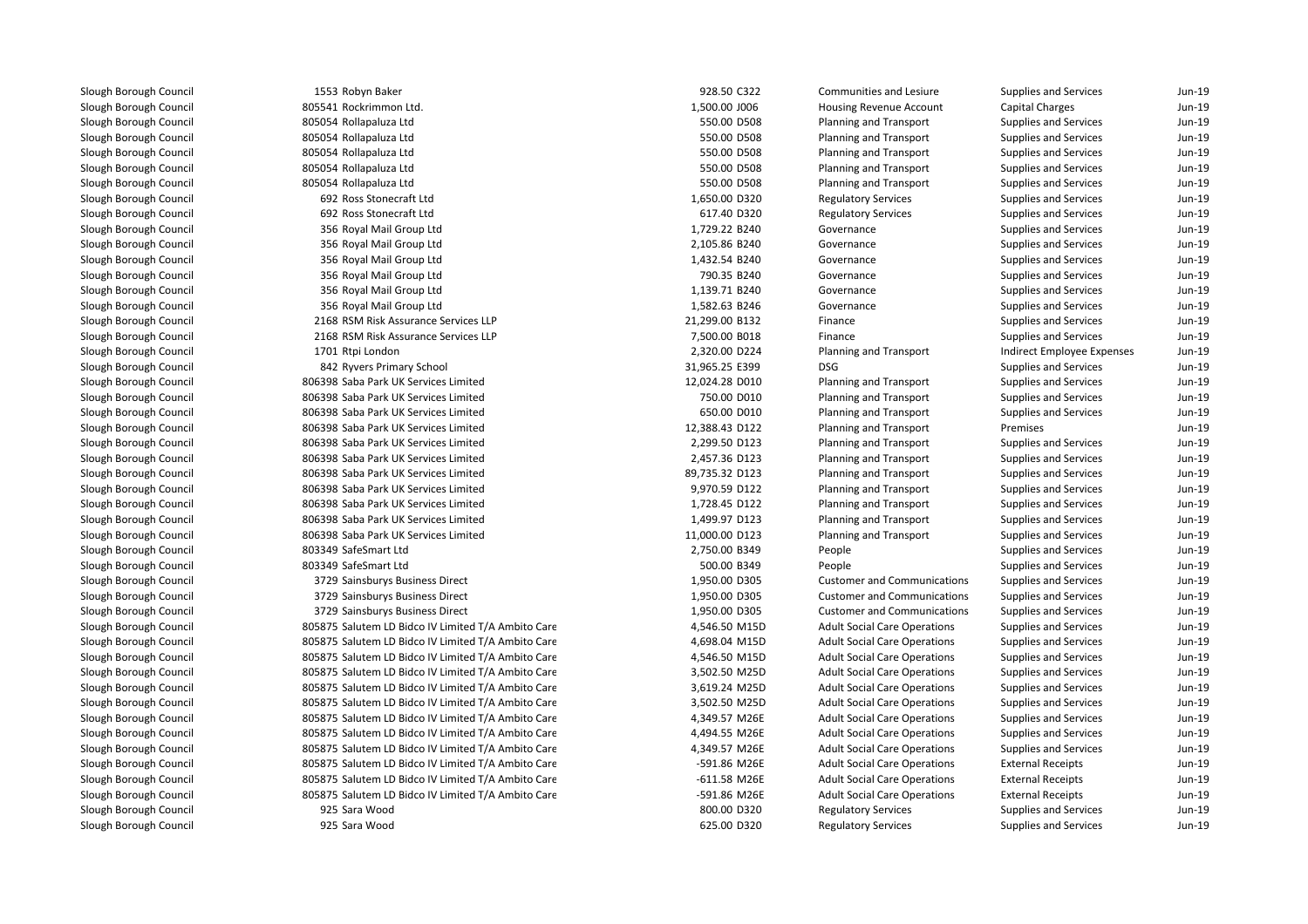| 925 Sara Wood                                         | 800.00 D320       | <b>Regulatory Services</b>          | Supplies and Services      | Jun-19   |
|-------------------------------------------------------|-------------------|-------------------------------------|----------------------------|----------|
| 925 Sara Wood                                         | 850.00 D320       | <b>Regulatory Services</b>          | Supplies and Services      | Jun-19   |
| 1580 Savills (L&P) Limited                            | 10,000.00 J006    | Housing Revenue Account             | Supplies and Services      | Jun-19   |
| 1580 Savills (L&P) Limited                            | 41,000.00 P405    | Capital                             | Capital Charges            | Jun-19   |
| 1580 Savills (L&P) Limited                            | 43,750.00 P405    | Capital                             | <b>Capital Charges</b>     | Jun-19   |
| 1580 Savills (L&P) Limited                            | 6,500.00 P405     | Capital                             | Capital Charges            | Jun-19   |
| 3169 Seeability                                       | 8,210.13 M26E     | <b>Adult Social Care Operations</b> | Supplies and Services      | Jun-19   |
| 759 Segro Plc                                         | 54,687.50 B082    | Regeneration                        | Premises                   | Jun-19   |
| 759 Segro Plc                                         | 581.26 B082       | Regeneration                        | Premises                   | Jun-19   |
| 803999 Sequence Care Group                            | 11,402.74 M26E    | <b>Adult Social Care Operations</b> | Supplies and Services      | $Jun-19$ |
| 1853 Shamita Ray                                      | 735.00 C322       | <b>Communities and Lesiure</b>      | Supplies and Services      | $Jun-19$ |
| 2003 Sharpe Pritchard Llp                             | 1,090.00 J016     | Housing Revenue Account             | Supplies and Services      | $Jun-19$ |
| 2003 Sharpe Pritchard Llp                             | 5,113.70 J016     | <b>Housing Revenue Account</b>      | Supplies and Services      | $Jun-19$ |
| 804905 SHB Hire Limited                               | -540.00 D750      | <b>Environmental Services</b>       | Transport                  | $Jun-19$ |
| 804905 SHB Hire Limited                               | 667.33 D750       | <b>Environmental Services</b>       | Transport                  | $Jun-19$ |
| 804905 SHB Hire Limited                               | 667.33 D750       | <b>Environmental Services</b>       | Transport                  | $Jun-19$ |
| 804905 SHB Hire Limited                               | 667.33 D750       | <b>Environmental Services</b>       | Transport                  | Jun-19   |
| 804905 SHB Hire Limited                               | 31,462.44 D910    | <b>Environmental Services</b>       | Transport                  | $Jun-19$ |
| 805203 Shorts Agricultural Services Ltd               | 19,104.40 D342    | <b>Environmental Services</b>       | Supplies and Services      | Jun-19   |
| 805203 Shorts Agricultural Services Ltd               | 12,606.40 D342    | <b>Environmental Services</b>       | Supplies and Services      | $Jun-19$ |
| 805303 Sign Health                                    | 3,461.10 M27C     | <b>Adult Social Care Operations</b> | Supplies and Services      | Jun-19   |
| 805074 Skip Units Limited                             | 16,020.00 P176    | Capital                             | Supplies and Services      | Jun-19   |
| 1459 Slough And Eton C E School                       | 23,833.33 E769    | <b>DSG</b>                          | Supplies and Services      | Jun-19   |
| 2466 Slough Childrens Services Trust Limited          | 2,262,088.58 M99C | Children, Learning and Skills       | Supplies and Services      | Jun-19   |
| 276 Slough Community Transport & Shopmobility         | 500.16 M44E       | <b>Adult Social Care Operations</b> | Supplies and Services      | Jun-19   |
| 276 Slough Community Transport & Shopmobility         | 16,960.00 F123    | Children, Learning and Skills       | Supplies and Services      | Jun-19   |
| 1913 Slough Crossroads Caring For Carers              | 570.00 M44D       | <b>Adult Social Care Operations</b> | Supplies and Services      | Jun-19   |
| 1913 Slough Crossroads Caring For Carers              | 1,200.00 M44E     | <b>Adult Social Care Operations</b> | Supplies and Services      | Jun-19   |
| 1913 Slough Crossroads Caring For Carers              | 1,520.00 M44E     | <b>Adult Social Care Operations</b> | Supplies and Services      | Jun-19   |
| 1913 Slough Crossroads Caring For Carers              | 1,260.00 M44E     | <b>Adult Social Care Operations</b> | Supplies and Services      | Jun-19   |
| 1913 Slough Crossroads Caring For Carers              | 780.00 M44E       | <b>Adult Social Care Operations</b> | Supplies and Services      | Jun-19   |
| 1913 Slough Crossroads Caring For Carers              | 791.25 M44F       | <b>Adult Social Care Operations</b> | Supplies and Services      | Jun-19   |
| 1913 Slough Crossroads Caring For Carers              | 790.00 M44F       | <b>Adult Social Care Operations</b> | Supplies and Services      | Jun-19   |
| 3503 Slough Day Nursery                               | 7,263.22 F909     | <b>DSG</b>                          | Supplies and Services      | Jun-19   |
| 1113 Smc Ford Credit                                  | 1,440.23 M50A     | Planning and Transport              | Transport                  | Jun-19   |
| 806396 Sockmonkey Consulting Limited                  | 6,000.00 H217     | <b>Strategic Housing Services</b>   | Supplies and Services      | Jun-19   |
| 114 Solutions 4 Health Ltd                            | 11,000.00 A01P    | Public Health                       | Supplies and Services      | $Jun-19$ |
| 114 Solutions 4 Health Ltd                            | 7,500.00 A01P     | Public Health                       | Supplies and Services      | $Jun-19$ |
| 114 Solutions 4 Health Ltd                            | 226,216.31 A01P   | Public Health                       | Supplies and Services      | Jun-19   |
| 79 South East Employers                               | 813.00 B409       | People                              | Indirect Employee Expenses | Jun-19   |
| 710 Southern Electric Plc                             | 1,336.70 H202     | <b>Strategic Housing Services</b>   | Premises                   | Jun-19   |
| 805742 Southern Tyre Recycling Ltd                    | 627.00 D342       | <b>Environmental Services</b>       | Supplies and Services      | Jun-19   |
| 1759 Sse Contracting Limited                          | 17,952.85 P160    | Capital                             | Capital Charges            | $Jun-19$ |
| 1759 Sse Contracting Limited                          | 11,043.06 P160    | Capital                             | Capital Charges            | $Jun-19$ |
| 1759 Sse Contracting Limited                          | 29,491.00 P160    | Capital                             | <b>Capital Charges</b>     | $Jun-19$ |
| 3954 Sse Power Distribution                           | 4,440.00 P165     | Capital                             | Capital Charges            | $Jun-19$ |
| 2019 Ssr General & Management Ltd                     | 500.00 F640       | Children, Learning and Skills       | <b>Agency Staff</b>        | $Jun-19$ |
| 2019 Ssr General & Management Ltd                     | 500.00 F640       | Children, Learning and Skills       | <b>Agency Staff</b>        | Jun-19   |
| 803165 St Anthony's Catholic Primary School & Nursery | 56,225.67 E409    | <b>DSG</b>                          | Supplies and Services      | Jun-19   |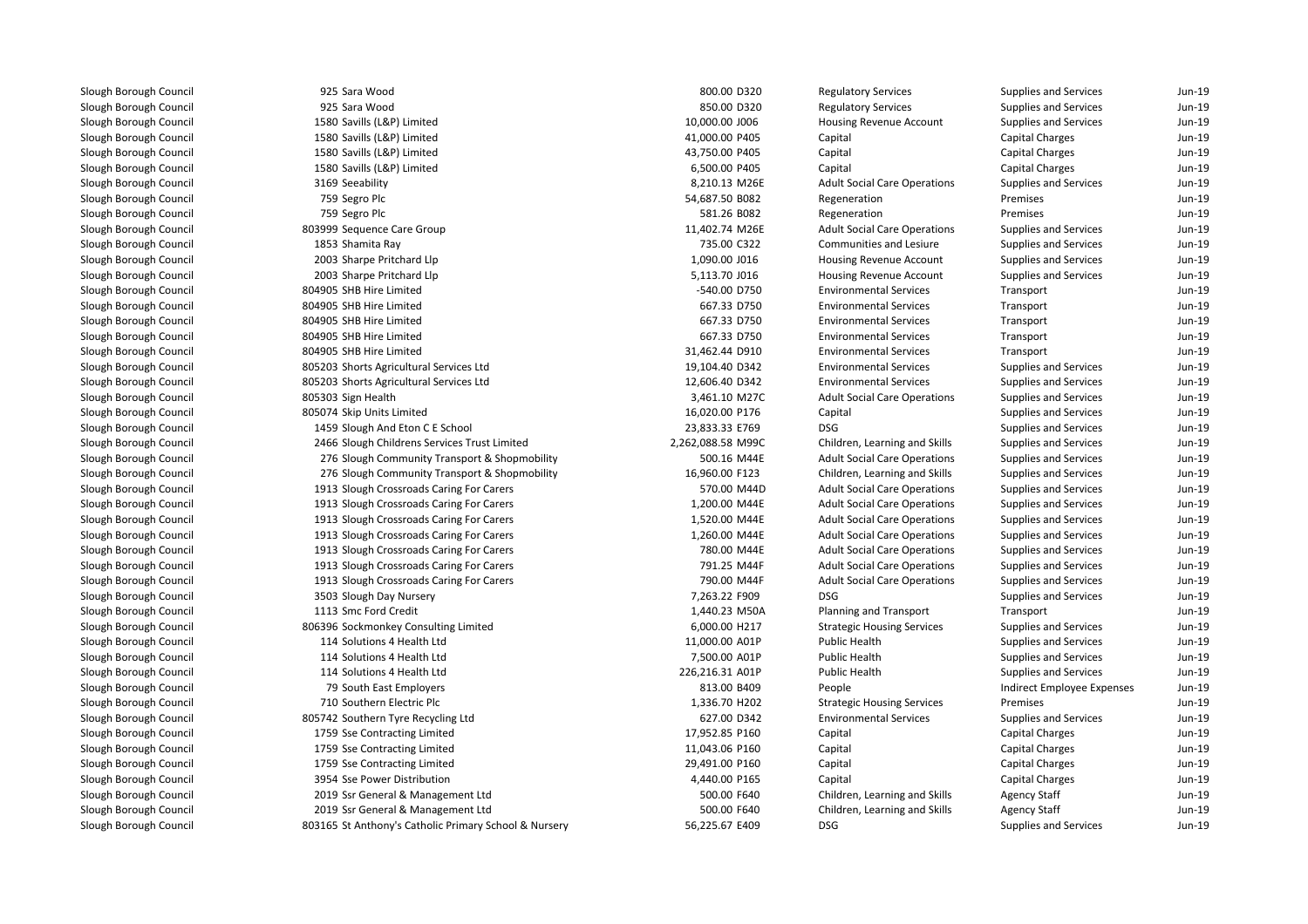| 3383 St Bernards Catholic Grammar School | 337,713.00 E559 | <b>DSG</b>                          | Supplies and Services        | Jun-19   |
|------------------------------------------|-----------------|-------------------------------------|------------------------------|----------|
| 2918 St Bernard'S Rc Preparatory School  | 14,694.13 F909  | <b>DSG</b>                          | Supplies and Services        | Jun-19   |
| 3547 St Ethelberts School                | 15,438.93 E419  | <b>DSG</b>                          | Supplies and Services        | Jun-19   |
| 1378 St Josephs Catholic High School     | 8,833.33 E569   | <b>DSG</b>                          | Supplies and Services        | Jun-19   |
| 806584 St Mattews Ltd                    | 3,964.28 M15F   | <b>Adult Social Care Operations</b> | Supplies and Services        | Jun-19   |
| 468 Stannah Lift Services Ltd            | 2,612.00 P006   | Capital                             | <b>Capital Charges</b>       | Jun-19   |
| 804571 Stows Cycle                       | 3,165.81 D508   | Planning and Transport              | Supplies and Services        | Jun-19   |
| 805181 Street Furnishings Ltd            | 1,464.87 D508   | Planning and Transport              | <b>Supplies and Services</b> | Jun-19   |
| 2688 Sunnyside Nursing Home              | 2,660.54 M17C   | <b>Adult Social Care Operations</b> | Supplies and Services        | Jun-19   |
| 293 Surecare Slough                      | 1,164.61 M44C   | <b>Adult Social Care Operations</b> | Supplies and Services        | Jun-19   |
| 293 Surecare Slough                      | 992.30 M44C     | <b>Adult Social Care Operations</b> | Supplies and Services        | Jun-19   |
| 293 Surecare Slough                      | 952.92 M44C     | <b>Adult Social Care Operations</b> | Supplies and Services        | Jun-19   |
| 293 Surecare Slough                      | 1,222.29 M44C   | <b>Adult Social Care Operations</b> | Supplies and Services        | Jun-19   |
| 293 Surecare Slough                      | 763.02 M44C     | <b>Adult Social Care Operations</b> | Supplies and Services        | Jun-19   |
| 293 Surecare Slough                      | 712.16 M44C     | <b>Adult Social Care Operations</b> | Supplies and Services        | Jun-19   |
| 293 Surecare Slough                      | 998.19 M44C     | <b>Adult Social Care Operations</b> | Supplies and Services        | Jun-19   |
| 293 Surecare Slough                      | 741.25 M44C     | <b>Adult Social Care Operations</b> | Supplies and Services        | Jun-19   |
| 293 Surecare Slough                      | 900.34 M44C     | <b>Adult Social Care Operations</b> | Supplies and Services        | Jun-19   |
| 293 Surecare Slough                      | 1,154.25 M44C   | <b>Adult Social Care Operations</b> | Supplies and Services        | Jun-19   |
| 293 Surecare Slough                      | 950.55 M44C     | <b>Adult Social Care Operations</b> | Supplies and Services        | Jun-19   |
| 293 Surecare Slough                      | 1,310.47 M44C   | <b>Adult Social Care Operations</b> | Supplies and Services        | $Jun-19$ |
| 293 Surecare Slough                      | 2,290.61 M44C   | <b>Adult Social Care Operations</b> | Supplies and Services        | Jun-19   |
| 293 Surecare Slough                      | 2,355.14 M44C   | <b>Adult Social Care Operations</b> | Supplies and Services        | Jun-19   |
| 293 Surecare Slough                      | 1,129.98 M44C   | <b>Adult Social Care Operations</b> | <b>Supplies and Services</b> | Jun-19   |
| 293 Surecare Slough                      | 969.18 M44C     | <b>Adult Social Care Operations</b> | Supplies and Services        | Jun-19   |
| 293 Surecare Slough                      | 1,272.88 M44C   | <b>Adult Social Care Operations</b> | Supplies and Services        | Jun-19   |
| 293 Surecare Slough                      | 2,812.32 M44C   | <b>Adult Social Care Operations</b> | Supplies and Services        | Jun-19   |
| 293 Surecare Slough                      | 1,043.27 M44C   | <b>Adult Social Care Operations</b> | Supplies and Services        | Jun-19   |
| 293 Surecare Slough                      | 739.33 M44C     | <b>Adult Social Care Operations</b> | Supplies and Services        | Jun-19   |
| 293 Surecare Slough                      | 1,143.02 M44C   | <b>Adult Social Care Operations</b> | Supplies and Services        | Jun-19   |
| 293 Surecare Slough                      | 2,277.62 M44C   | <b>Adult Social Care Operations</b> | Supplies and Services        | Jun-19   |
| 293 Surecare Slough                      | 700.96 M44C     | <b>Adult Social Care Operations</b> | Supplies and Services        | Jun-19   |
| 293 Surecare Slough                      | 522.17 M44C     | <b>Adult Social Care Operations</b> | Supplies and Services        | Jun-19   |
| 293 Surecare Slough                      | 1,255.59 M44C   | <b>Adult Social Care Operations</b> | Supplies and Services        | Jun-19   |
| 293 Surecare Slough                      | 2,280.87 M44C   | <b>Adult Social Care Operations</b> | <b>Supplies and Services</b> | Jun-19   |
| 293 Surecare Slough                      | 742.66 M44C     | <b>Adult Social Care Operations</b> | Supplies and Services        | Jun-19   |
| 293 Surecare Slough                      | 1,014.78 M44C   | <b>Adult Social Care Operations</b> | <b>Supplies and Services</b> | Jun-19   |
| 293 Surecare Slough                      | 617.95 M44C     | <b>Adult Social Care Operations</b> | Supplies and Services        | $Jun-19$ |
| 293 Surecare Slough                      | 2,035.86 M44C   | <b>Adult Social Care Operations</b> | Supplies and Services        | Jun-19   |
| 293 Surecare Slough                      | 757.20 M44C     | <b>Adult Social Care Operations</b> | Supplies and Services        | Jun-19   |
| 293 Surecare Slough                      | 1,197.27 M44C   | <b>Adult Social Care Operations</b> | Supplies and Services        | Jun-19   |
| 293 Surecare Slough                      | 2,289.76 M44C   | <b>Adult Social Care Operations</b> | Supplies and Services        | $Jun-19$ |
| 293 Surecare Slough                      | 504.81 M44C     | <b>Adult Social Care Operations</b> | Supplies and Services        | Jun-19   |
| 293 Surecare Slough                      | 884.29 M44C     | <b>Adult Social Care Operations</b> | Supplies and Services        | Jun-19   |
| 293 Surecare Slough                      | 2,525.11 M44C   | <b>Adult Social Care Operations</b> | Supplies and Services        | Jun-19   |
| 293 Surecare Slough                      | 1,107.85 M44C   | <b>Adult Social Care Operations</b> | Supplies and Services        | Jun-19   |
| 293 Surecare Slough                      | 506.32 M44C     | <b>Adult Social Care Operations</b> | <b>Supplies and Services</b> | Jun-19   |
| 293 Surecare Slough                      | 506.62 M44C     | <b>Adult Social Care Operations</b> | Supplies and Services        | Jun-19   |
| 293 Surecare Slough                      | 3,083.46 M44C   | <b>Adult Social Care Operations</b> | <b>Supplies and Services</b> | Jun-19   |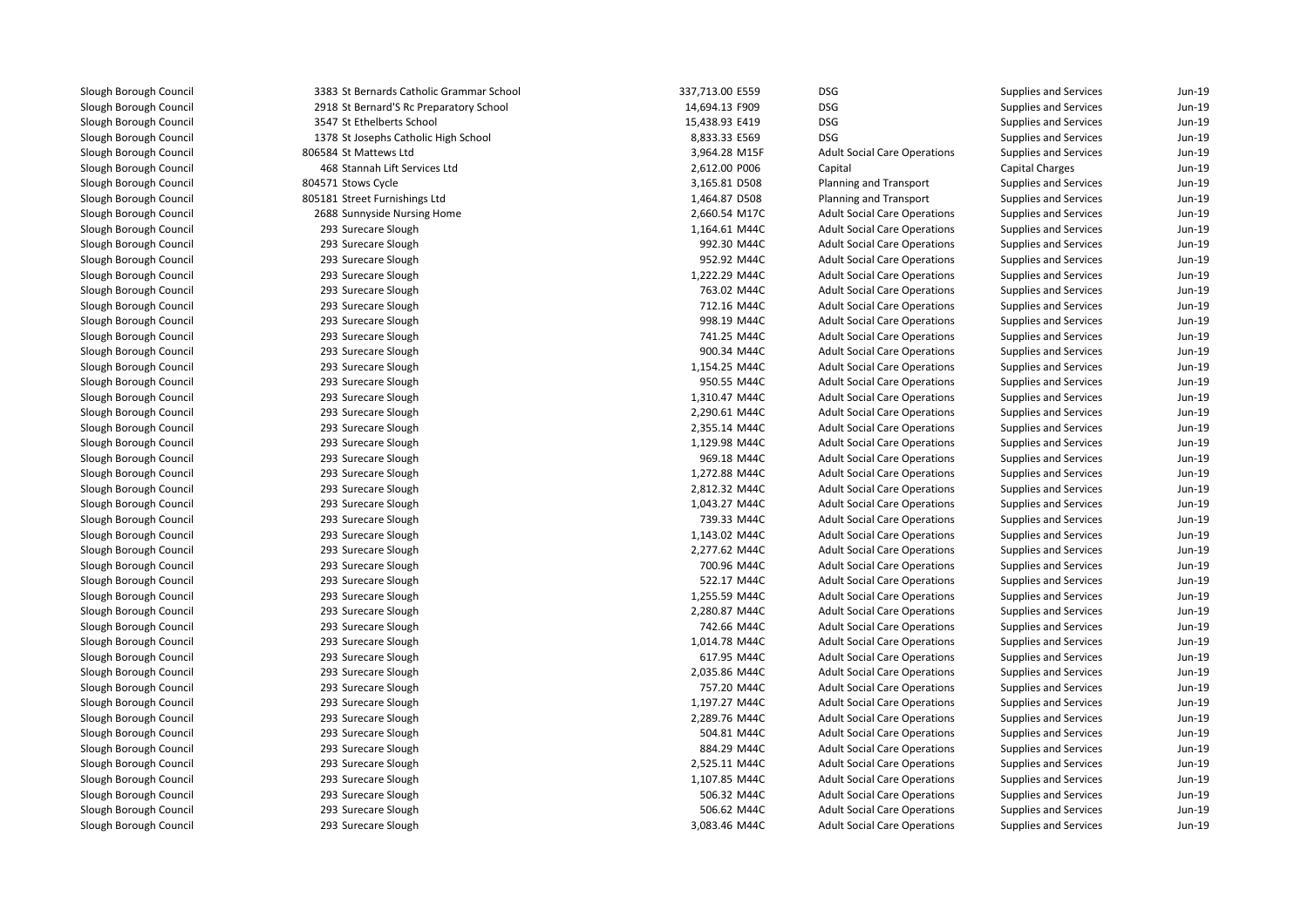293 Surecare Slough 293 Surecare Slough 293 Surecare Slough 293 Surecare Slough 293 Surecare Slough 293 Surecare Slough 293 Surecare Slough 293 Surecare Slough 293 Surecare Slough 293 Surecare Slough 293 Surecare Slough 293 Surecare Slough 293 Surecare Slough 293 Surecare Slough 293 Surecare Slough 293 Surecare Slough 293 Surecare Slough 293 Surecare Slough 293 Surecare Slough 293 Surecare Slough 293 Surecare Slough 293 Surecare Slough 293 Surecare Slough 293 Surecare Slough 293 Surecare Slough 293 Surecare Slough 293 Surecare Slough 1833 Swarco Traffic Limited 803200 Tameside Metropolitan Borough 803200 Tameside Metropolitan Borough 805683 Team Carita DCS Limited 805683 Team Carita DCS Limited 805683 Team Carita DCS Limited 805683 Team Carita DCS Limited 805683 Team Carita DCS Limited 805683 Team Carita DCS Limited 805683 Team Carita DCS Limited 805683 Team Carita DCS Limited 805683 Team Carita DCS Limited 805683 Team Carita DCS Limited 805683 Team Carita DCS Limited 3369 Teeny Boppers Montessori School 9,170.90 F909 DSG 1596 Teleshore (Uk) Limited 803382 Telford & Wrekin Council 5,617.00 F552 DSG 3168 Thames Valley Berkshire Local Enteprise Partnership Ltd 803712 Thames Valley Transport Services LTD 717 Thames Water Utilities LimitedThames Water Utilities Limited

2035 The Cycle Experience

| 3 Surecare Slough                                         | 1,141.83 M44C   | <b>Adult Social Care Operations</b> | Supplies and Services        | Jun-19 |
|-----------------------------------------------------------|-----------------|-------------------------------------|------------------------------|--------|
| 3 Surecare Slough                                         | 1,771.31 M44C   | <b>Adult Social Care Operations</b> | Supplies and Services        | Jun-19 |
| 3 Surecare Slough                                         | 2,752.18 M44C   | <b>Adult Social Care Operations</b> | Supplies and Services        | Jun-19 |
| 3 Surecare Slough                                         | 1,018.08 M44C   | <b>Adult Social Care Operations</b> | Supplies and Services        | Jun-19 |
| 3 Surecare Slough                                         | 1,732.30 M44C   | <b>Adult Social Care Operations</b> | Supplies and Services        | Jun-19 |
| 3 Surecare Slough                                         | 758.38 M44C     | <b>Adult Social Care Operations</b> | Supplies and Services        | Jun-19 |
| 3 Surecare Slough                                         | 2,324.56 M44C   | <b>Adult Social Care Operations</b> | Supplies and Services        | Jun-19 |
| 3 Surecare Slough                                         | 1,360.03 M44D   | <b>Adult Social Care Operations</b> | Supplies and Services        | Jun-19 |
| 3 Surecare Slough                                         | 1,324.62 M44D   | <b>Adult Social Care Operations</b> | Supplies and Services        | Jun-19 |
| 3 Surecare Slough                                         | 2,284.26 M44D   | <b>Adult Social Care Operations</b> | Supplies and Services        | Jun-19 |
| 3 Surecare Slough                                         | 2,533.68 M44D   | <b>Adult Social Care Operations</b> | Supplies and Services        | Jun-19 |
| 3 Surecare Slough                                         | 2,284.86 M44D   | <b>Adult Social Care Operations</b> | Supplies and Services        | Jun-19 |
| 3 Surecare Slough                                         | 632.18 M44D     | <b>Adult Social Care Operations</b> | Supplies and Services        | Jun-19 |
| 3 Surecare Slough                                         | 1,161.66 M44D   | <b>Adult Social Care Operations</b> | Supplies and Services        | Jun-19 |
| 3 Surecare Slough                                         | 2,394.22 M44D   | <b>Adult Social Care Operations</b> | Supplies and Services        | Jun-19 |
| 3 Surecare Slough                                         | 2,792.18 M44D   | <b>Adult Social Care Operations</b> | Supplies and Services        | Jun-19 |
| 3 Surecare Slough                                         | 1,270.40 M44E   | <b>Adult Social Care Operations</b> | Supplies and Services        | Jun-19 |
| 3 Surecare Slough                                         | 1,015.94 M44E   | <b>Adult Social Care Operations</b> | Supplies and Services        | Jun-19 |
| 3 Surecare Slough                                         | 654.48 M44E     | <b>Adult Social Care Operations</b> | Supplies and Services        | Jun-19 |
| 3 Surecare Slough                                         | 1,089.89 M44F   | <b>Adult Social Care Operations</b> | Supplies and Services        | Jun-19 |
| 3 Surecare Slough                                         | 1,395.61 M45C   | <b>Adult Social Care Operations</b> | Supplies and Services        | Jun-19 |
| 3 Surecare Slough                                         | 2,290.68 M47D   | <b>Adult Social Care Operations</b> | Supplies and Services        | Jun-19 |
| 3 Surecare Slough                                         | 2,542.18 M48C   | <b>Adult Social Care Operations</b> | Supplies and Services        | Jun-19 |
| 3 Surecare Slough                                         | 2,290.68 M48C   | <b>Adult Social Care Operations</b> | Supplies and Services        | Jun-19 |
| 3 Surecare Slough                                         | 2,028.80 M48C   | <b>Adult Social Care Operations</b> | Supplies and Services        | Jun-19 |
| 3 Surecare Slough                                         | 620.36 M48C     | <b>Adult Social Care Operations</b> | Supplies and Services        | Jun-19 |
| 3 Surecare Slough                                         | 1,774.84 M48C   | <b>Adult Social Care Operations</b> | Supplies and Services        | Jun-19 |
| 3 Swarco Traffic Limited                                  | 1,103.79 P192   | Capital                             | <b>Capital Charges</b>       | Jun-19 |
| 0 Tameside Metropolitan Borough                           | 750.00 H009     | Finance                             | Indirect Employee Expenses   | Jun-19 |
| 0 Tameside Metropolitan Borough                           | 750.00 D303     | <b>Regulatory Services</b>          | Supplies and Services        | Jun-19 |
| 3 Team Carita DCS Limited                                 | 868.00 M42C     | <b>Adult Social Care Operations</b> | Supplies and Services        | Jun-19 |
| 3 Team Carita DCS Limited                                 | 868.00 M42C     | <b>Adult Social Care Operations</b> | <b>Supplies and Services</b> | Jun-19 |
| 3 Team Carita DCS Limited                                 | 1,193.64 M44C   | <b>Adult Social Care Operations</b> | Supplies and Services        | Jun-19 |
| 3 Team Carita DCS Limited                                 | 1,185.89 M44C   | <b>Adult Social Care Operations</b> | Supplies and Services        | Jun-19 |
| 3 Team Carita DCS Limited                                 | 1,457.00 M44C   | <b>Adult Social Care Operations</b> | Supplies and Services        | Jun-19 |
| 3 Team Carita DCS Limited                                 | 759.64 M44C     | <b>Adult Social Care Operations</b> | Supplies and Services        | Jun-19 |
| 3 Team Carita DCS Limited                                 | 751.89 M44C     | <b>Adult Social Care Operations</b> | Supplies and Services        | Jun-19 |
| 3 Team Carita DCS Limited                                 | 661.08 M45C     | <b>Adult Social Care Operations</b> | Supplies and Services        | Jun-19 |
| 3 Team Carita DCS Limited                                 | 1,085.28 M48C   | <b>Adult Social Care Operations</b> | Supplies and Services        | Jun-19 |
| 3 Team Carita DCS Limited                                 | 1,085.28 M48C   | <b>Adult Social Care Operations</b> | Supplies and Services        | Jun-19 |
| 3 Team Carita DCS Limited                                 | 589.00 M48C     | <b>Adult Social Care Operations</b> | Supplies and Services        | Jun-19 |
| 9 Teeny Boppers Montessori School                         | 9,170.90 F909   | <b>DSG</b>                          | Supplies and Services        | Jun-19 |
| 6 Teleshore (Uk) Limited                                  | 1,820.00 D320   | <b>Regulatory Services</b>          | Premises                     | Jun-19 |
| 2 Telford & Wrekin Council                                | 5,617.00 F552   | <b>DSG</b>                          | Supplies and Services        | Jun-19 |
| 8 Thames Valley Berkshire Local Enteprise Partnership Ltd | 10,000.00 B415  | <b>Strategy and Performance</b>     | Supplies and Services        | Jun-19 |
| 2 Thames Valley Transport Services LTD                    | 100,215.33 F123 | Children, Learning and Skills       | <b>Supplies and Services</b> | Jun-19 |
| 7 Thames Water Utilities Limited                          | 8,154.28 H202   | <b>Strategic Housing Services</b>   | Premises                     | Jun-19 |
| 7 Thames Water Utilities Limited                          | 817.97 H203     | <b>Strategic Housing Services</b>   | Premises                     | Jun-19 |
| 5 The Cycle Experience                                    | 3,450.00 D508   | Planning and Transport              | <b>Supplies and Services</b> | Jun-19 |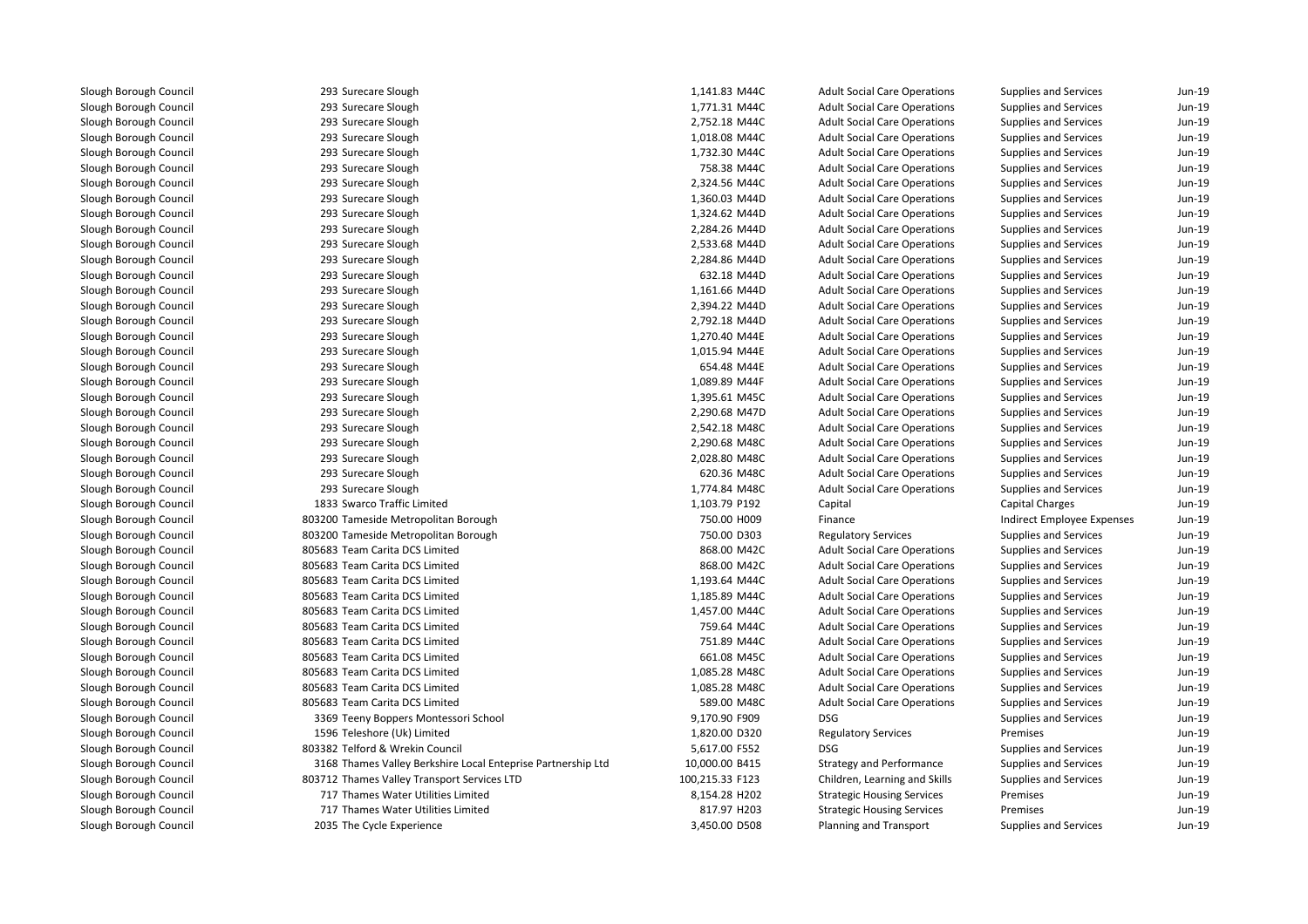| 2035 The Cycle Experience                         | 926.90 D508     | Planning and Transport              | Supplies and Services        | Jun-19   |
|---------------------------------------------------|-----------------|-------------------------------------|------------------------------|----------|
| 2035 The Cycle Experience                         | -3,450.00 D508  | Planning and Transport              | Supplies and Services        | Jun-19   |
| 653 The Godolphin Junior Academy                  | 9,305.26 E779   | <b>DSG</b>                          | Supplies and Services        | Jun-19   |
| 1385 The Langley Academy                          | 9,250.00 E719   | <b>DSG</b>                          | Supplies and Services        | Jun-19   |
| 803300 The Langley Academy Primary                | 16,983.33 E469  | <b>DSG</b>                          | Supplies and Services        | Jun-19   |
| 1794 The Light UK                                 | 1,188.00 M44E   | <b>Adult Social Care Operations</b> | Supplies and Services        | Jun-19   |
| 1794 The Light UK                                 | 792.00 M44E     | <b>Adult Social Care Operations</b> | Supplies and Services        | Jun-19   |
| 1794 The Light UK                                 | 528.00 M44E     | <b>Adult Social Care Operations</b> | Supplies and Services        | Jun-19   |
| 3883 The Maples Reading                           | 4,200.00 M26E   | <b>Adult Social Care Operations</b> | Supplies and Services        | Jun-19   |
| 3883 The Maples Reading                           | 11,785.71 M26E  | <b>Adult Social Care Operations</b> | Supplies and Services        | Jun-19   |
| 2584 The National Society For Epilepsy            | 558.54 M26E     | <b>Adult Social Care Operations</b> | Supplies and Services        | $Jun-19$ |
| 3116 The Oratory Montessori Day Nursery           | 7,137.92 F909   | <b>DSG</b>                          | Supplies and Services        | $Jun-19$ |
| 2898 The Regard Partnership Ltd                   | 6,816.63 M26E   | <b>Adult Social Care Operations</b> | Supplies and Services        | $Jun-19$ |
| 2898 The Regard Partnership Ltd                   | 3,076.75 M42E   | <b>Adult Social Care Operations</b> | Supplies and Services        | $Jun-19$ |
| 2898 The Regard Partnership Ltd                   | 5,045.87 M42E   | <b>Adult Social Care Operations</b> | Supplies and Services        | $Jun-19$ |
| 2898 The Regard Partnership Ltd                   | 4,834.89 M42E   | <b>Adult Social Care Operations</b> | Supplies and Services        | $Jun-19$ |
| 2898 The Regard Partnership Ltd                   | 6,356.55 M42E   | <b>Adult Social Care Operations</b> | Supplies and Services        | Jun-19   |
| 2898 The Regard Partnership Ltd                   | 4,427.64 M42E   | <b>Adult Social Care Operations</b> | Supplies and Services        | Jun-19   |
| 2898 The Regard Partnership Ltd                   | 4,744.77 M42E   | <b>Adult Social Care Operations</b> | Supplies and Services        | Jun-19   |
| 2898 The Regard Partnership Ltd                   | 2,977.50 M42E   | <b>Adult Social Care Operations</b> | Supplies and Services        | Jun-19   |
| 2898 The Regard Partnership Ltd                   | 4,883.10 M42E   | <b>Adult Social Care Operations</b> | Supplies and Services        | Jun-19   |
| 2898 The Regard Partnership Ltd                   | 4,678.93 M42E   | <b>Adult Social Care Operations</b> | Supplies and Services        | Jun-19   |
| 2898 The Regard Partnership Ltd                   | 6,151.50 M42E   | <b>Adult Social Care Operations</b> | Supplies and Services        | $Jun-19$ |
| 2898 The Regard Partnership Ltd                   | 4,284.81 M42E   | <b>Adult Social Care Operations</b> | Supplies and Services        | $Jun-19$ |
| 2898 The Regard Partnership Ltd                   | 4,591.71 M42E   | <b>Adult Social Care Operations</b> | Supplies and Services        | $Jun-19$ |
| 2898 The Regard Partnership Ltd                   | 4,879.71 M44D   | <b>Adult Social Care Operations</b> | Supplies and Services        | $Jun-19$ |
| 2898 The Regard Partnership Ltd                   | 4,722.30 M44D   | <b>Adult Social Care Operations</b> | Supplies and Services        | Jun-19   |
| 2898 The Regard Partnership Ltd                   | 5,273.54 M44E   | <b>Adult Social Care Operations</b> | Supplies and Services        | Jun-19   |
| 2898 The Regard Partnership Ltd                   | 5,125.85 M44E   | <b>Adult Social Care Operations</b> | Supplies and Services        | Jun-19   |
| 2898 The Regard Partnership Ltd                   | 5,103.43 M44E   | <b>Adult Social Care Operations</b> | Supplies and Services        | Jun-19   |
| 2898 The Regard Partnership Ltd                   | 4,960.50 M44E   | <b>Adult Social Care Operations</b> | Supplies and Services        | Jun-19   |
| 2831 The Turner Home                              | 2,157.00 M15D   | <b>Adult Social Care Operations</b> | Supplies and Services        | Jun-19   |
| 2831 The Turner Home                              | -597.10 M15D    | <b>Adult Social Care Operations</b> | <b>External Receipts</b>     | Jun-19   |
| 821 The Westgate School                           | 124,707.46 E789 | <b>DSG</b>                          | Supplies and Services        | Jun-19   |
| 821 The Westgate School                           | 1,750.15 P095   | Capital                             | <b>Capital Charges</b>       | Jun-19   |
| 1549 Thebigword Group                             | 922.19 A02D     | <b>Adult Social Care Operations</b> | Indirect Employee Expenses   | Jun-19   |
| 805915 Time 4 U Limited                           | 2,264.79 M42F   | <b>Adult Social Care Operations</b> | Supplies and Services        | Jun-19   |
| 805915 Time 4 U Limited                           | 2,157.91 M42F   | <b>Adult Social Care Operations</b> | Supplies and Services        | $Jun-19$ |
| 805915 Time 4 U Limited                           | 3,122.10 M42F   | <b>Adult Social Care Operations</b> | Supplies and Services        | Jun-19   |
| 805915 Time 4 U Limited                           | 3,226.17 M42F   | <b>Adult Social Care Operations</b> | Supplies and Services        | $Jun-19$ |
| 805915 Time 4 U Limited                           | 2,157.91 M42F   | <b>Adult Social Care Operations</b> | Supplies and Services        | $Jun-19$ |
| 1127 Tinies Childcare Berkshire Nurseries Limited | 575.68 F187     | Children, Learning and Skills       | <b>Agency Staff</b>          | $Jun-19$ |
| 1127 Tinies Childcare Berkshire Nurseries Limited | 567.95 F187     | Children, Learning and Skills       | <b>Agency Staff</b>          | Jun-19   |
| 806360 Tiny Turtles Daycare Nursery Ltd           | 6,953.79 F909   | <b>DSG</b>                          | Supplies and Services        | $Jun-19$ |
| 805506 TKF Training                               | 1,050.00 D750   | <b>Environmental Services</b>       | Indirect Employee Expenses   | Jun-19   |
| 805506 TKF Training                               | 1,445.70 D750   | <b>Environmental Services</b>       | Indirect Employee Expenses   | Jun-19   |
| 805506 TKF Training                               | 1,100.00 D750   | <b>Environmental Services</b>       | Indirect Employee Expenses   | Jun-19   |
| 1051 Tmp (Uk) Ltd                                 | 1,500.00 B348   | People                              | Supplies and Services        | Jun-19   |
| 1051 Tmp (Uk) Ltd                                 | 1,941.65 B348   | People                              | <b>Supplies and Services</b> | Jun-19   |
|                                                   |                 |                                     |                              |          |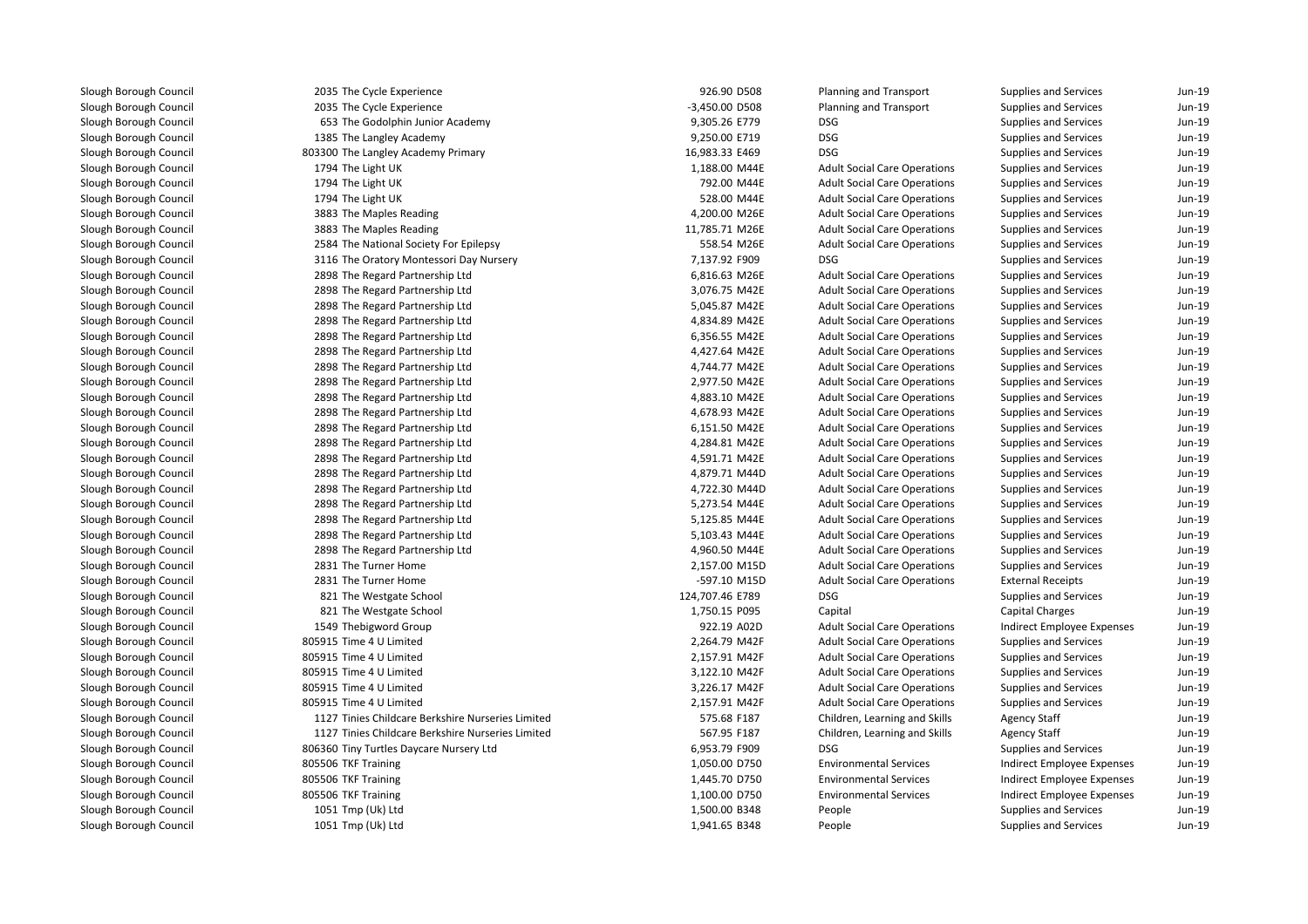| 171 Toad Hall Nursery                                       | 21,690.57 F909 | <b>DSG</b>                          | Supplies and Services    | Jun-19   |
|-------------------------------------------------------------|----------------|-------------------------------------|--------------------------|----------|
| 805275 TopKare limited T/A My Homecare Slough & South Bucks | 964.08 M44D    | <b>Adult Social Care Operations</b> | Supplies and Services    | Jun-19   |
| 2432 Tracsis Traffic Data Limited                           | 550.00 D500    | Planning and Transport              | Supplies and Services    | Jun-19   |
| 1476 Transport For London - London Buses                    | 1,809.87 D512  | Planning and Transport              | Supplies and Services    | Jun-19   |
| 2288 Trowers & Hamlins                                      | 7,029.04 J006  | Housing Revenue Account             | Supplies and Services    | Jun-19   |
| 2288 Trowers & Hamlins                                      | 682.86 J006    | Housing Revenue Account             | Supplies and Services    | Jun-19   |
| 2288 Trowers & Hamlins                                      | 6,669.14 J006  | Housing Revenue Account             | Supplies and Services    | Jun-19   |
| 2288 Trowers & Hamlins                                      | 2,840.50 P405  | Capital                             | Capital Charges          | $Jun-19$ |
| 2288 Trowers & Hamlins                                      | 3,266.00 P405  | Capital                             | <b>Capital Charges</b>   | Jun-19   |
| 309 Trustmarque Solutions Ltd                               | 4,450.00 B342  | Digital and Strategic IT            | Supplies and Services    | Jun-19   |
| 309 Trustmarque Solutions Ltd                               | 4,450.00 B342  | Digital and Strategic IT            | Supplies and Services    | Jun-19   |
| 2889 Tudor (UK) Ltd t/a Tudor Environmental                 | 1,198.00 D750  | <b>Environmental Services</b>       | Supplies and Services    | Jun-19   |
| 803597 Upton News Ltd                                       | 665.15 C104    | <b>Communities and Lesiure</b>      | Supplies and Services    | Jun-19   |
| 577 Upton Park Hotel                                        | 1,260.00 M80F  | <b>Adult Social Care Operations</b> | Supplies and Services    | Jun-19   |
| 803251 Vail Williams LLP                                    | 79,000.00 P156 | Capital                             | Capital Charges          | Jun-19   |
| 725 Valuation Office Agency                                 | 1,119.30 P128  | Capital                             | Capital Charges          | Jun-19   |
| 1212 Virgin Media Ltd                                       | 19,003.12 B023 | Finance                             | Supplies and Services    | $Jun-19$ |
| 1212 Virgin Media Ltd                                       | 27,823.66 B023 | Finance                             | Supplies and Services    | Jun-19   |
| 1212 Virgin Media Ltd                                       | 29,294.69 B023 | Finance                             | Supplies and Services    | $Jun-19$ |
| 1212 Virgin Media Ltd                                       | 1,914.27 B039  | <b>Customer and Communications</b>  | Supplies and Services    | Jun-19   |
| 3266 Volunteering Matters                                   | 615.50 M81D    | <b>Adult Social Care Operations</b> | Supplies and Services    | $Jun-19$ |
| 2682 Voyage 1 Limited                                       | 6,834.24 M26E  | <b>Adult Social Care Operations</b> | Supplies and Services    | Jun-19   |
| 2682 Voyage 1 Limited                                       | 5,051.93 M26E  | <b>Adult Social Care Operations</b> | Supplies and Services    | $Jun-19$ |
| 2682 Voyage 1 Limited                                       | 5,301.21 M26E  | <b>Adult Social Care Operations</b> | Supplies and Services    | Jun-19   |
| 2682 Voyage 1 Limited                                       | 587.53 M26E    | <b>Adult Social Care Operations</b> | Supplies and Services    | $Jun-19$ |
| 2682 Voyage 1 Limited                                       | 6,460.94 M26E  | <b>Adult Social Care Operations</b> | Supplies and Services    | Jun-19   |
| 2682 Voyage 1 Limited                                       | 5,016.97 M27F  | <b>Adult Social Care Operations</b> | Supplies and Services    | Jun-19   |
| 2682 Voyage 1 Limited                                       | 6,458.22 M26E  | <b>Adult Social Care Operations</b> | Supplies and Services    | Jun-19   |
| 2682 Voyage 1 Limited                                       | -591.86 M26E   | <b>Adult Social Care Operations</b> | <b>External Receipts</b> | Jun-19   |
| 2682 Voyage 1 Limited                                       | -597.73 M26E   | <b>Adult Social Care Operations</b> | <b>External Receipts</b> | Jun-19   |
| 3436 Voyage Ltd                                             | 5,538.98 M26E  | <b>Adult Social Care Operations</b> | Supplies and Services    | Jun-19   |
| 3436 Voyage Ltd                                             | 3,460.63 M26E  | <b>Adult Social Care Operations</b> | Supplies and Services    | Jun-19   |
| 3436 Voyage Ltd                                             | 5,531.76 M42E  | <b>Adult Social Care Operations</b> | Supplies and Services    | Jun-19   |
| 3436 Voyage Ltd                                             | 5,078.93 M42E  | <b>Adult Social Care Operations</b> | Supplies and Services    | Jun-19   |
| 3436 Voyage Ltd                                             | 6,645.51 M42E  | <b>Adult Social Care Operations</b> | Supplies and Services    | Jun-19   |
| 3436 Voyage Ltd                                             | 4,798.72 M42E  | <b>Adult Social Care Operations</b> | Supplies and Services    | $Jun-19$ |
| 3436 Voyage Ltd                                             | 4,665.51 M42E  | <b>Adult Social Care Operations</b> | Supplies and Services    | $Jun-19$ |
| 3436 Voyage Ltd                                             | 6,192.51 M42E  | <b>Adult Social Care Operations</b> | Supplies and Services    | Jun-19   |
| 3436 Voyage Ltd                                             | 5,051.76 M42E  | <b>Adult Social Care Operations</b> | Supplies and Services    | Jun-19   |
| 3436 Voyage Ltd                                             | 4,070.70 M42E  | <b>Adult Social Care Operations</b> | Supplies and Services    | $Jun-19$ |
| 806559 Waltons Direct Ltd                                   | 850.00 P128    | Capital                             | Capital Charges          | Jun-19   |
| 1762 Wellingtons For Langley Hall                           | 3,421.00 F556  | <b>DSG</b>                          | Supplies and Services    | Jun-19   |
| 1762 Wellingtons For Langley Hall                           | 70,373.32 F909 | <b>DSG</b>                          | Supplies and Services    | Jun-19   |
| 324 Wernick Hire Ltd                                        | 1,094.00 B240  | Governance                          | Supplies and Services    | $Jun-19$ |
| 324 Wernick Hire Ltd                                        | 1,272.00 B240  | Governance                          | Supplies and Services    | $Jun-19$ |
| 324 Wernick Hire Ltd                                        | 1,272.00 B240  | Governance                          | Supplies and Services    | $Jun-19$ |
| 324 Wernick Hire Ltd                                        | 1,094.00 B240  | Governance                          | Supplies and Services    | Jun-19   |
| 324 Wernick Hire Ltd                                        | 1,272.00 B240  | Governance                          | Supplies and Services    | Jun-19   |
| 324 Wernick Hire Ltd                                        | 1,094.00 B240  | Governance                          | Supplies and Services    | Jun-19   |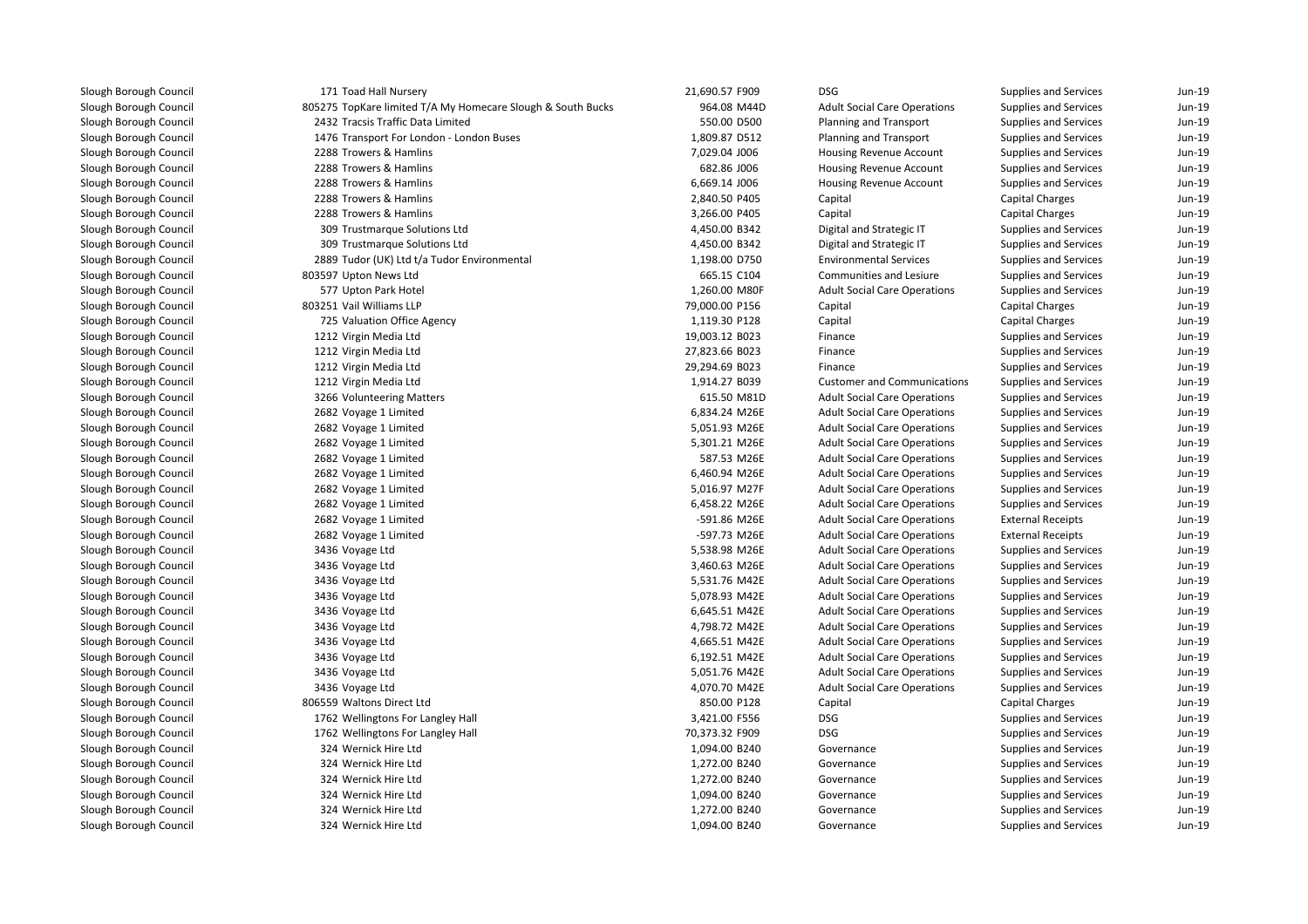| 324 Wernick Hire Ltd<br>1,272.00 B240<br>Supplies and Services<br>Governance<br>324 Wernick Hire Ltd<br>1,272.00 B240<br>Governance<br>Supplies and Services<br>324 Wernick Hire Ltd<br>1,094.00 B240<br>Governance<br>Supplies and Services<br>324 Wernick Hire Ltd<br>1,272.00 B240<br>Governance<br>Supplies and Services<br><b>DSG</b><br>1938 Wessex Primary School<br>13,892.00 F552<br>Supplies and Services<br><b>DSG</b><br>1938 Wessex Primary School<br>1,647.00 F552<br>Supplies and Services<br><b>Adult Social Care Operations</b><br>774 West Berkshire County Council<br>2,281.52 M36E<br>Supplies and Services<br>774 West Berkshire County Council<br>2,353.84 M44E<br><b>Adult Social Care Operations</b><br>Supplies and Services<br>1649 Western House Primary School<br>25,119.52 E439<br><b>DSG</b><br>Supplies and Services<br>1,108.34 A04C<br><b>Adult Social Care Commissioning</b><br>2201 Wexham Road Pharmacy<br>Supplies and Services<br>803677 Wheelie Bin Direct Limited<br>5,400.00 P581<br>Capital<br>Capital Charges<br>1843 White Waltham Parish Council<br>Communities and Lesiure<br>Premises<br>650.00 F211<br>Supplies and Services<br>804908 Whitestone Care<br>4,536.00 M42E<br><b>Adult Social Care Operations</b><br>804908 Whitestone Care<br>4,536.00 M42E<br><b>Adult Social Care Operations</b><br>Supplies and Services<br>804908 Whitestone Care<br>4,536.00 M42E<br><b>Adult Social Care Operations</b><br>Supplies and Services<br><b>Adult Social Care Operations</b><br>804908 Whitestone Care<br>3,234.00 M44D<br>Supplies and Services<br>804908 Whitestone Care<br>3,118.50 M44D<br><b>Adult Social Care Operations</b><br>Supplies and Services<br><b>DSG</b><br>1753 Willow Primary School<br>9,750.00 E499<br>Supplies and Services<br>805208 Wilson & Scott (Highways) Ltd<br>2,538.63 D880<br>Planning and Transport<br>Supplies and Services<br>804807 Windsar Care Centre Ltd<br>1,028.57 M15D<br><b>Adult Social Care Operations</b><br>Supplies and Services<br>804807 Windsar Care Centre Ltd<br>3,321.43 M15D<br><b>Adult Social Care Operations</b><br>Supplies and Services<br>804807 Windsar Care Centre Ltd<br>6,428.57 M15D<br><b>Adult Social Care Operations</b><br>Supplies and Services<br>804807 Windsar Care Centre Ltd<br>2,171.43 M17C<br><b>Adult Social Care Operations</b><br>Supplies and Services<br>804807 Windsar Care Centre Ltd<br>3,542.86 M17C<br><b>Adult Social Care Operations</b><br>Supplies and Services<br>804807 Windsar Care Centre Ltd<br>3,428.57 M17C<br><b>Adult Social Care Operations</b><br>Supplies and Services<br>804807 Windsar Care Centre Ltd<br>3,321.43 M17C<br><b>Adult Social Care Operations</b><br>Supplies and Services<br>804807 Windsar Care Centre Ltd<br>3,321.43 M17C<br><b>Adult Social Care Operations</b><br><b>Supplies and Services</b><br>804807 Windsar Care Centre Ltd<br>3,428.57 M17C<br><b>Adult Social Care Operations</b><br>Supplies and Services<br>804807 Windsar Care Centre Ltd<br>3,214.29 M17C<br><b>Adult Social Care Operations</b><br>Supplies and Services<br>804807 Windsar Care Centre Ltd<br>3,321.43 M17C<br><b>Adult Social Care Operations</b><br>Supplies and Services<br>804807 Windsar Care Centre Ltd<br><b>Adult Social Care Operations</b><br>3,321.43 M17C<br>Supplies and Services<br>804807 Windsar Care Centre Ltd<br>3,942.86 M18C<br><b>Adult Social Care Operations</b><br><b>Supplies and Services</b><br>804807 Windsar Care Centre Ltd<br>5,142.86 M18C<br><b>Adult Social Care Operations</b><br>Supplies and Services<br>804807 Windsar Care Centre Ltd<br>3,321.43 M18C<br><b>Adult Social Care Operations</b><br>Supplies and Services<br>804807 Windsar Care Centre Ltd<br>3,428.57 M18C<br><b>Adult Social Care Operations</b><br>Supplies and Services<br>804807 Windsar Care Centre Ltd<br>3,214.29 M18C<br><b>Adult Social Care Operations</b><br>Supplies and Services<br>804807 Windsar Care Centre Ltd<br>3,214.29 M18C<br><b>Adult Social Care Operations</b><br>Supplies and Services<br>804807 Windsar Care Centre Ltd<br>3,321.43 M18C<br><b>Adult Social Care Operations</b><br>Supplies and Services<br>804807 Windsar Care Centre Ltd<br>3,321.43 M18C<br><b>Adult Social Care Operations</b><br><b>Supplies and Services</b><br>804807 Windsar Care Centre Ltd<br>3,214.29 M18C<br><b>Adult Social Care Operations</b><br>Supplies and Services<br>804807 Windsar Care Centre Ltd<br>3,214.29 M25C<br><b>Adult Social Care Operations</b><br>Supplies and Services<br>804807 Windsar Care Centre Ltd<br>2,171.43 M28C<br><b>Adult Social Care Operations</b><br>Supplies and Services<br>804807 Windsar Care Centre Ltd<br>3,542.86 M28C<br><b>Adult Social Care Operations</b><br>Supplies and Services<br>804807 Windsar Care Centre Ltd<br>3,200.00 M28C<br><b>Adult Social Care Operations</b><br>Supplies and Services<br>804807 Windsar Care Centre Ltd<br>3,542.86 M28C<br><b>Adult Social Care Operations</b><br><b>Supplies and Services</b><br>804807 Windsar Care Centre Ltd<br>3,428.57 M28C<br><b>Adult Social Care Operations</b><br>Supplies and Services<br>804807 Windsar Care Centre Ltd<br>3,542.86 M28C<br><b>Adult Social Care Operations</b><br><b>Supplies and Services</b><br>804807 Windsar Care Centre Ltd<br>3,321.43 M28C<br><b>Adult Social Care Operations</b><br>Supplies and Services<br>804807 Windsar Care Centre Ltd<br>3,428.57 M28C<br><b>Adult Social Care Operations</b><br><b>Supplies and Services</b> |  |  |          |
|--------------------------------------------------------------------------------------------------------------------------------------------------------------------------------------------------------------------------------------------------------------------------------------------------------------------------------------------------------------------------------------------------------------------------------------------------------------------------------------------------------------------------------------------------------------------------------------------------------------------------------------------------------------------------------------------------------------------------------------------------------------------------------------------------------------------------------------------------------------------------------------------------------------------------------------------------------------------------------------------------------------------------------------------------------------------------------------------------------------------------------------------------------------------------------------------------------------------------------------------------------------------------------------------------------------------------------------------------------------------------------------------------------------------------------------------------------------------------------------------------------------------------------------------------------------------------------------------------------------------------------------------------------------------------------------------------------------------------------------------------------------------------------------------------------------------------------------------------------------------------------------------------------------------------------------------------------------------------------------------------------------------------------------------------------------------------------------------------------------------------------------------------------------------------------------------------------------------------------------------------------------------------------------------------------------------------------------------------------------------------------------------------------------------------------------------------------------------------------------------------------------------------------------------------------------------------------------------------------------------------------------------------------------------------------------------------------------------------------------------------------------------------------------------------------------------------------------------------------------------------------------------------------------------------------------------------------------------------------------------------------------------------------------------------------------------------------------------------------------------------------------------------------------------------------------------------------------------------------------------------------------------------------------------------------------------------------------------------------------------------------------------------------------------------------------------------------------------------------------------------------------------------------------------------------------------------------------------------------------------------------------------------------------------------------------------------------------------------------------------------------------------------------------------------------------------------------------------------------------------------------------------------------------------------------------------------------------------------------------------------------------------------------------------------------------------------------------------------------------------------------------------------------------------------------------------------------------------------------------------------------------------------------------------------------------------------------------------------------------------------------------------------------------------------------------------------------------------------------------------------------------------------------------------------------------------------------------------------------------------------------------------------------------------------------------------------------------------------------------------------------------------------------------------------------------------------------------------------------------------------------------------------------------------------------------------------------------------------------------------------------------------------------------------------------------------------------------------------------------------------------------------------------------------------------------------------------------------------------------------------------------------------------------------------------------------------------------------------------------------------------------------------------------------------------------------------------------------------------------------------------------------------------------------------|--|--|----------|
|                                                                                                                                                                                                                                                                                                                                                                                                                                                                                                                                                                                                                                                                                                                                                                                                                                                                                                                                                                                                                                                                                                                                                                                                                                                                                                                                                                                                                                                                                                                                                                                                                                                                                                                                                                                                                                                                                                                                                                                                                                                                                                                                                                                                                                                                                                                                                                                                                                                                                                                                                                                                                                                                                                                                                                                                                                                                                                                                                                                                                                                                                                                                                                                                                                                                                                                                                                                                                                                                                                                                                                                                                                                                                                                                                                                                                                                                                                                                                                                                                                                                                                                                                                                                                                                                                                                                                                                                                                                                                                                                                                                                                                                                                                                                                                                                                                                                                                                                                                                                                                                                                                                                                                                                                                                                                                                                                                                                                                                                                                                                                  |  |  | Jun-19   |
|                                                                                                                                                                                                                                                                                                                                                                                                                                                                                                                                                                                                                                                                                                                                                                                                                                                                                                                                                                                                                                                                                                                                                                                                                                                                                                                                                                                                                                                                                                                                                                                                                                                                                                                                                                                                                                                                                                                                                                                                                                                                                                                                                                                                                                                                                                                                                                                                                                                                                                                                                                                                                                                                                                                                                                                                                                                                                                                                                                                                                                                                                                                                                                                                                                                                                                                                                                                                                                                                                                                                                                                                                                                                                                                                                                                                                                                                                                                                                                                                                                                                                                                                                                                                                                                                                                                                                                                                                                                                                                                                                                                                                                                                                                                                                                                                                                                                                                                                                                                                                                                                                                                                                                                                                                                                                                                                                                                                                                                                                                                                                  |  |  | Jun-19   |
|                                                                                                                                                                                                                                                                                                                                                                                                                                                                                                                                                                                                                                                                                                                                                                                                                                                                                                                                                                                                                                                                                                                                                                                                                                                                                                                                                                                                                                                                                                                                                                                                                                                                                                                                                                                                                                                                                                                                                                                                                                                                                                                                                                                                                                                                                                                                                                                                                                                                                                                                                                                                                                                                                                                                                                                                                                                                                                                                                                                                                                                                                                                                                                                                                                                                                                                                                                                                                                                                                                                                                                                                                                                                                                                                                                                                                                                                                                                                                                                                                                                                                                                                                                                                                                                                                                                                                                                                                                                                                                                                                                                                                                                                                                                                                                                                                                                                                                                                                                                                                                                                                                                                                                                                                                                                                                                                                                                                                                                                                                                                                  |  |  | Jun-19   |
|                                                                                                                                                                                                                                                                                                                                                                                                                                                                                                                                                                                                                                                                                                                                                                                                                                                                                                                                                                                                                                                                                                                                                                                                                                                                                                                                                                                                                                                                                                                                                                                                                                                                                                                                                                                                                                                                                                                                                                                                                                                                                                                                                                                                                                                                                                                                                                                                                                                                                                                                                                                                                                                                                                                                                                                                                                                                                                                                                                                                                                                                                                                                                                                                                                                                                                                                                                                                                                                                                                                                                                                                                                                                                                                                                                                                                                                                                                                                                                                                                                                                                                                                                                                                                                                                                                                                                                                                                                                                                                                                                                                                                                                                                                                                                                                                                                                                                                                                                                                                                                                                                                                                                                                                                                                                                                                                                                                                                                                                                                                                                  |  |  | Jun-19   |
|                                                                                                                                                                                                                                                                                                                                                                                                                                                                                                                                                                                                                                                                                                                                                                                                                                                                                                                                                                                                                                                                                                                                                                                                                                                                                                                                                                                                                                                                                                                                                                                                                                                                                                                                                                                                                                                                                                                                                                                                                                                                                                                                                                                                                                                                                                                                                                                                                                                                                                                                                                                                                                                                                                                                                                                                                                                                                                                                                                                                                                                                                                                                                                                                                                                                                                                                                                                                                                                                                                                                                                                                                                                                                                                                                                                                                                                                                                                                                                                                                                                                                                                                                                                                                                                                                                                                                                                                                                                                                                                                                                                                                                                                                                                                                                                                                                                                                                                                                                                                                                                                                                                                                                                                                                                                                                                                                                                                                                                                                                                                                  |  |  | Jun-19   |
|                                                                                                                                                                                                                                                                                                                                                                                                                                                                                                                                                                                                                                                                                                                                                                                                                                                                                                                                                                                                                                                                                                                                                                                                                                                                                                                                                                                                                                                                                                                                                                                                                                                                                                                                                                                                                                                                                                                                                                                                                                                                                                                                                                                                                                                                                                                                                                                                                                                                                                                                                                                                                                                                                                                                                                                                                                                                                                                                                                                                                                                                                                                                                                                                                                                                                                                                                                                                                                                                                                                                                                                                                                                                                                                                                                                                                                                                                                                                                                                                                                                                                                                                                                                                                                                                                                                                                                                                                                                                                                                                                                                                                                                                                                                                                                                                                                                                                                                                                                                                                                                                                                                                                                                                                                                                                                                                                                                                                                                                                                                                                  |  |  | Jun-19   |
|                                                                                                                                                                                                                                                                                                                                                                                                                                                                                                                                                                                                                                                                                                                                                                                                                                                                                                                                                                                                                                                                                                                                                                                                                                                                                                                                                                                                                                                                                                                                                                                                                                                                                                                                                                                                                                                                                                                                                                                                                                                                                                                                                                                                                                                                                                                                                                                                                                                                                                                                                                                                                                                                                                                                                                                                                                                                                                                                                                                                                                                                                                                                                                                                                                                                                                                                                                                                                                                                                                                                                                                                                                                                                                                                                                                                                                                                                                                                                                                                                                                                                                                                                                                                                                                                                                                                                                                                                                                                                                                                                                                                                                                                                                                                                                                                                                                                                                                                                                                                                                                                                                                                                                                                                                                                                                                                                                                                                                                                                                                                                  |  |  | Jun-19   |
|                                                                                                                                                                                                                                                                                                                                                                                                                                                                                                                                                                                                                                                                                                                                                                                                                                                                                                                                                                                                                                                                                                                                                                                                                                                                                                                                                                                                                                                                                                                                                                                                                                                                                                                                                                                                                                                                                                                                                                                                                                                                                                                                                                                                                                                                                                                                                                                                                                                                                                                                                                                                                                                                                                                                                                                                                                                                                                                                                                                                                                                                                                                                                                                                                                                                                                                                                                                                                                                                                                                                                                                                                                                                                                                                                                                                                                                                                                                                                                                                                                                                                                                                                                                                                                                                                                                                                                                                                                                                                                                                                                                                                                                                                                                                                                                                                                                                                                                                                                                                                                                                                                                                                                                                                                                                                                                                                                                                                                                                                                                                                  |  |  | Jun-19   |
|                                                                                                                                                                                                                                                                                                                                                                                                                                                                                                                                                                                                                                                                                                                                                                                                                                                                                                                                                                                                                                                                                                                                                                                                                                                                                                                                                                                                                                                                                                                                                                                                                                                                                                                                                                                                                                                                                                                                                                                                                                                                                                                                                                                                                                                                                                                                                                                                                                                                                                                                                                                                                                                                                                                                                                                                                                                                                                                                                                                                                                                                                                                                                                                                                                                                                                                                                                                                                                                                                                                                                                                                                                                                                                                                                                                                                                                                                                                                                                                                                                                                                                                                                                                                                                                                                                                                                                                                                                                                                                                                                                                                                                                                                                                                                                                                                                                                                                                                                                                                                                                                                                                                                                                                                                                                                                                                                                                                                                                                                                                                                  |  |  | Jun-19   |
|                                                                                                                                                                                                                                                                                                                                                                                                                                                                                                                                                                                                                                                                                                                                                                                                                                                                                                                                                                                                                                                                                                                                                                                                                                                                                                                                                                                                                                                                                                                                                                                                                                                                                                                                                                                                                                                                                                                                                                                                                                                                                                                                                                                                                                                                                                                                                                                                                                                                                                                                                                                                                                                                                                                                                                                                                                                                                                                                                                                                                                                                                                                                                                                                                                                                                                                                                                                                                                                                                                                                                                                                                                                                                                                                                                                                                                                                                                                                                                                                                                                                                                                                                                                                                                                                                                                                                                                                                                                                                                                                                                                                                                                                                                                                                                                                                                                                                                                                                                                                                                                                                                                                                                                                                                                                                                                                                                                                                                                                                                                                                  |  |  | $Jun-19$ |
|                                                                                                                                                                                                                                                                                                                                                                                                                                                                                                                                                                                                                                                                                                                                                                                                                                                                                                                                                                                                                                                                                                                                                                                                                                                                                                                                                                                                                                                                                                                                                                                                                                                                                                                                                                                                                                                                                                                                                                                                                                                                                                                                                                                                                                                                                                                                                                                                                                                                                                                                                                                                                                                                                                                                                                                                                                                                                                                                                                                                                                                                                                                                                                                                                                                                                                                                                                                                                                                                                                                                                                                                                                                                                                                                                                                                                                                                                                                                                                                                                                                                                                                                                                                                                                                                                                                                                                                                                                                                                                                                                                                                                                                                                                                                                                                                                                                                                                                                                                                                                                                                                                                                                                                                                                                                                                                                                                                                                                                                                                                                                  |  |  | $Jun-19$ |
|                                                                                                                                                                                                                                                                                                                                                                                                                                                                                                                                                                                                                                                                                                                                                                                                                                                                                                                                                                                                                                                                                                                                                                                                                                                                                                                                                                                                                                                                                                                                                                                                                                                                                                                                                                                                                                                                                                                                                                                                                                                                                                                                                                                                                                                                                                                                                                                                                                                                                                                                                                                                                                                                                                                                                                                                                                                                                                                                                                                                                                                                                                                                                                                                                                                                                                                                                                                                                                                                                                                                                                                                                                                                                                                                                                                                                                                                                                                                                                                                                                                                                                                                                                                                                                                                                                                                                                                                                                                                                                                                                                                                                                                                                                                                                                                                                                                                                                                                                                                                                                                                                                                                                                                                                                                                                                                                                                                                                                                                                                                                                  |  |  | Jun-19   |
|                                                                                                                                                                                                                                                                                                                                                                                                                                                                                                                                                                                                                                                                                                                                                                                                                                                                                                                                                                                                                                                                                                                                                                                                                                                                                                                                                                                                                                                                                                                                                                                                                                                                                                                                                                                                                                                                                                                                                                                                                                                                                                                                                                                                                                                                                                                                                                                                                                                                                                                                                                                                                                                                                                                                                                                                                                                                                                                                                                                                                                                                                                                                                                                                                                                                                                                                                                                                                                                                                                                                                                                                                                                                                                                                                                                                                                                                                                                                                                                                                                                                                                                                                                                                                                                                                                                                                                                                                                                                                                                                                                                                                                                                                                                                                                                                                                                                                                                                                                                                                                                                                                                                                                                                                                                                                                                                                                                                                                                                                                                                                  |  |  | $Jun-19$ |
|                                                                                                                                                                                                                                                                                                                                                                                                                                                                                                                                                                                                                                                                                                                                                                                                                                                                                                                                                                                                                                                                                                                                                                                                                                                                                                                                                                                                                                                                                                                                                                                                                                                                                                                                                                                                                                                                                                                                                                                                                                                                                                                                                                                                                                                                                                                                                                                                                                                                                                                                                                                                                                                                                                                                                                                                                                                                                                                                                                                                                                                                                                                                                                                                                                                                                                                                                                                                                                                                                                                                                                                                                                                                                                                                                                                                                                                                                                                                                                                                                                                                                                                                                                                                                                                                                                                                                                                                                                                                                                                                                                                                                                                                                                                                                                                                                                                                                                                                                                                                                                                                                                                                                                                                                                                                                                                                                                                                                                                                                                                                                  |  |  | Jun-19   |
|                                                                                                                                                                                                                                                                                                                                                                                                                                                                                                                                                                                                                                                                                                                                                                                                                                                                                                                                                                                                                                                                                                                                                                                                                                                                                                                                                                                                                                                                                                                                                                                                                                                                                                                                                                                                                                                                                                                                                                                                                                                                                                                                                                                                                                                                                                                                                                                                                                                                                                                                                                                                                                                                                                                                                                                                                                                                                                                                                                                                                                                                                                                                                                                                                                                                                                                                                                                                                                                                                                                                                                                                                                                                                                                                                                                                                                                                                                                                                                                                                                                                                                                                                                                                                                                                                                                                                                                                                                                                                                                                                                                                                                                                                                                                                                                                                                                                                                                                                                                                                                                                                                                                                                                                                                                                                                                                                                                                                                                                                                                                                  |  |  | Jun-19   |
|                                                                                                                                                                                                                                                                                                                                                                                                                                                                                                                                                                                                                                                                                                                                                                                                                                                                                                                                                                                                                                                                                                                                                                                                                                                                                                                                                                                                                                                                                                                                                                                                                                                                                                                                                                                                                                                                                                                                                                                                                                                                                                                                                                                                                                                                                                                                                                                                                                                                                                                                                                                                                                                                                                                                                                                                                                                                                                                                                                                                                                                                                                                                                                                                                                                                                                                                                                                                                                                                                                                                                                                                                                                                                                                                                                                                                                                                                                                                                                                                                                                                                                                                                                                                                                                                                                                                                                                                                                                                                                                                                                                                                                                                                                                                                                                                                                                                                                                                                                                                                                                                                                                                                                                                                                                                                                                                                                                                                                                                                                                                                  |  |  | Jun-19   |
|                                                                                                                                                                                                                                                                                                                                                                                                                                                                                                                                                                                                                                                                                                                                                                                                                                                                                                                                                                                                                                                                                                                                                                                                                                                                                                                                                                                                                                                                                                                                                                                                                                                                                                                                                                                                                                                                                                                                                                                                                                                                                                                                                                                                                                                                                                                                                                                                                                                                                                                                                                                                                                                                                                                                                                                                                                                                                                                                                                                                                                                                                                                                                                                                                                                                                                                                                                                                                                                                                                                                                                                                                                                                                                                                                                                                                                                                                                                                                                                                                                                                                                                                                                                                                                                                                                                                                                                                                                                                                                                                                                                                                                                                                                                                                                                                                                                                                                                                                                                                                                                                                                                                                                                                                                                                                                                                                                                                                                                                                                                                                  |  |  | Jun-19   |
|                                                                                                                                                                                                                                                                                                                                                                                                                                                                                                                                                                                                                                                                                                                                                                                                                                                                                                                                                                                                                                                                                                                                                                                                                                                                                                                                                                                                                                                                                                                                                                                                                                                                                                                                                                                                                                                                                                                                                                                                                                                                                                                                                                                                                                                                                                                                                                                                                                                                                                                                                                                                                                                                                                                                                                                                                                                                                                                                                                                                                                                                                                                                                                                                                                                                                                                                                                                                                                                                                                                                                                                                                                                                                                                                                                                                                                                                                                                                                                                                                                                                                                                                                                                                                                                                                                                                                                                                                                                                                                                                                                                                                                                                                                                                                                                                                                                                                                                                                                                                                                                                                                                                                                                                                                                                                                                                                                                                                                                                                                                                                  |  |  | Jun-19   |
|                                                                                                                                                                                                                                                                                                                                                                                                                                                                                                                                                                                                                                                                                                                                                                                                                                                                                                                                                                                                                                                                                                                                                                                                                                                                                                                                                                                                                                                                                                                                                                                                                                                                                                                                                                                                                                                                                                                                                                                                                                                                                                                                                                                                                                                                                                                                                                                                                                                                                                                                                                                                                                                                                                                                                                                                                                                                                                                                                                                                                                                                                                                                                                                                                                                                                                                                                                                                                                                                                                                                                                                                                                                                                                                                                                                                                                                                                                                                                                                                                                                                                                                                                                                                                                                                                                                                                                                                                                                                                                                                                                                                                                                                                                                                                                                                                                                                                                                                                                                                                                                                                                                                                                                                                                                                                                                                                                                                                                                                                                                                                  |  |  | Jun-19   |
|                                                                                                                                                                                                                                                                                                                                                                                                                                                                                                                                                                                                                                                                                                                                                                                                                                                                                                                                                                                                                                                                                                                                                                                                                                                                                                                                                                                                                                                                                                                                                                                                                                                                                                                                                                                                                                                                                                                                                                                                                                                                                                                                                                                                                                                                                                                                                                                                                                                                                                                                                                                                                                                                                                                                                                                                                                                                                                                                                                                                                                                                                                                                                                                                                                                                                                                                                                                                                                                                                                                                                                                                                                                                                                                                                                                                                                                                                                                                                                                                                                                                                                                                                                                                                                                                                                                                                                                                                                                                                                                                                                                                                                                                                                                                                                                                                                                                                                                                                                                                                                                                                                                                                                                                                                                                                                                                                                                                                                                                                                                                                  |  |  | Jun-19   |
|                                                                                                                                                                                                                                                                                                                                                                                                                                                                                                                                                                                                                                                                                                                                                                                                                                                                                                                                                                                                                                                                                                                                                                                                                                                                                                                                                                                                                                                                                                                                                                                                                                                                                                                                                                                                                                                                                                                                                                                                                                                                                                                                                                                                                                                                                                                                                                                                                                                                                                                                                                                                                                                                                                                                                                                                                                                                                                                                                                                                                                                                                                                                                                                                                                                                                                                                                                                                                                                                                                                                                                                                                                                                                                                                                                                                                                                                                                                                                                                                                                                                                                                                                                                                                                                                                                                                                                                                                                                                                                                                                                                                                                                                                                                                                                                                                                                                                                                                                                                                                                                                                                                                                                                                                                                                                                                                                                                                                                                                                                                                                  |  |  | Jun-19   |
|                                                                                                                                                                                                                                                                                                                                                                                                                                                                                                                                                                                                                                                                                                                                                                                                                                                                                                                                                                                                                                                                                                                                                                                                                                                                                                                                                                                                                                                                                                                                                                                                                                                                                                                                                                                                                                                                                                                                                                                                                                                                                                                                                                                                                                                                                                                                                                                                                                                                                                                                                                                                                                                                                                                                                                                                                                                                                                                                                                                                                                                                                                                                                                                                                                                                                                                                                                                                                                                                                                                                                                                                                                                                                                                                                                                                                                                                                                                                                                                                                                                                                                                                                                                                                                                                                                                                                                                                                                                                                                                                                                                                                                                                                                                                                                                                                                                                                                                                                                                                                                                                                                                                                                                                                                                                                                                                                                                                                                                                                                                                                  |  |  | Jun-19   |
|                                                                                                                                                                                                                                                                                                                                                                                                                                                                                                                                                                                                                                                                                                                                                                                                                                                                                                                                                                                                                                                                                                                                                                                                                                                                                                                                                                                                                                                                                                                                                                                                                                                                                                                                                                                                                                                                                                                                                                                                                                                                                                                                                                                                                                                                                                                                                                                                                                                                                                                                                                                                                                                                                                                                                                                                                                                                                                                                                                                                                                                                                                                                                                                                                                                                                                                                                                                                                                                                                                                                                                                                                                                                                                                                                                                                                                                                                                                                                                                                                                                                                                                                                                                                                                                                                                                                                                                                                                                                                                                                                                                                                                                                                                                                                                                                                                                                                                                                                                                                                                                                                                                                                                                                                                                                                                                                                                                                                                                                                                                                                  |  |  | Jun-19   |
|                                                                                                                                                                                                                                                                                                                                                                                                                                                                                                                                                                                                                                                                                                                                                                                                                                                                                                                                                                                                                                                                                                                                                                                                                                                                                                                                                                                                                                                                                                                                                                                                                                                                                                                                                                                                                                                                                                                                                                                                                                                                                                                                                                                                                                                                                                                                                                                                                                                                                                                                                                                                                                                                                                                                                                                                                                                                                                                                                                                                                                                                                                                                                                                                                                                                                                                                                                                                                                                                                                                                                                                                                                                                                                                                                                                                                                                                                                                                                                                                                                                                                                                                                                                                                                                                                                                                                                                                                                                                                                                                                                                                                                                                                                                                                                                                                                                                                                                                                                                                                                                                                                                                                                                                                                                                                                                                                                                                                                                                                                                                                  |  |  | Jun-19   |
|                                                                                                                                                                                                                                                                                                                                                                                                                                                                                                                                                                                                                                                                                                                                                                                                                                                                                                                                                                                                                                                                                                                                                                                                                                                                                                                                                                                                                                                                                                                                                                                                                                                                                                                                                                                                                                                                                                                                                                                                                                                                                                                                                                                                                                                                                                                                                                                                                                                                                                                                                                                                                                                                                                                                                                                                                                                                                                                                                                                                                                                                                                                                                                                                                                                                                                                                                                                                                                                                                                                                                                                                                                                                                                                                                                                                                                                                                                                                                                                                                                                                                                                                                                                                                                                                                                                                                                                                                                                                                                                                                                                                                                                                                                                                                                                                                                                                                                                                                                                                                                                                                                                                                                                                                                                                                                                                                                                                                                                                                                                                                  |  |  | Jun-19   |
|                                                                                                                                                                                                                                                                                                                                                                                                                                                                                                                                                                                                                                                                                                                                                                                                                                                                                                                                                                                                                                                                                                                                                                                                                                                                                                                                                                                                                                                                                                                                                                                                                                                                                                                                                                                                                                                                                                                                                                                                                                                                                                                                                                                                                                                                                                                                                                                                                                                                                                                                                                                                                                                                                                                                                                                                                                                                                                                                                                                                                                                                                                                                                                                                                                                                                                                                                                                                                                                                                                                                                                                                                                                                                                                                                                                                                                                                                                                                                                                                                                                                                                                                                                                                                                                                                                                                                                                                                                                                                                                                                                                                                                                                                                                                                                                                                                                                                                                                                                                                                                                                                                                                                                                                                                                                                                                                                                                                                                                                                                                                                  |  |  | Jun-19   |
|                                                                                                                                                                                                                                                                                                                                                                                                                                                                                                                                                                                                                                                                                                                                                                                                                                                                                                                                                                                                                                                                                                                                                                                                                                                                                                                                                                                                                                                                                                                                                                                                                                                                                                                                                                                                                                                                                                                                                                                                                                                                                                                                                                                                                                                                                                                                                                                                                                                                                                                                                                                                                                                                                                                                                                                                                                                                                                                                                                                                                                                                                                                                                                                                                                                                                                                                                                                                                                                                                                                                                                                                                                                                                                                                                                                                                                                                                                                                                                                                                                                                                                                                                                                                                                                                                                                                                                                                                                                                                                                                                                                                                                                                                                                                                                                                                                                                                                                                                                                                                                                                                                                                                                                                                                                                                                                                                                                                                                                                                                                                                  |  |  | $Jun-19$ |
|                                                                                                                                                                                                                                                                                                                                                                                                                                                                                                                                                                                                                                                                                                                                                                                                                                                                                                                                                                                                                                                                                                                                                                                                                                                                                                                                                                                                                                                                                                                                                                                                                                                                                                                                                                                                                                                                                                                                                                                                                                                                                                                                                                                                                                                                                                                                                                                                                                                                                                                                                                                                                                                                                                                                                                                                                                                                                                                                                                                                                                                                                                                                                                                                                                                                                                                                                                                                                                                                                                                                                                                                                                                                                                                                                                                                                                                                                                                                                                                                                                                                                                                                                                                                                                                                                                                                                                                                                                                                                                                                                                                                                                                                                                                                                                                                                                                                                                                                                                                                                                                                                                                                                                                                                                                                                                                                                                                                                                                                                                                                                  |  |  | Jun-19   |
|                                                                                                                                                                                                                                                                                                                                                                                                                                                                                                                                                                                                                                                                                                                                                                                                                                                                                                                                                                                                                                                                                                                                                                                                                                                                                                                                                                                                                                                                                                                                                                                                                                                                                                                                                                                                                                                                                                                                                                                                                                                                                                                                                                                                                                                                                                                                                                                                                                                                                                                                                                                                                                                                                                                                                                                                                                                                                                                                                                                                                                                                                                                                                                                                                                                                                                                                                                                                                                                                                                                                                                                                                                                                                                                                                                                                                                                                                                                                                                                                                                                                                                                                                                                                                                                                                                                                                                                                                                                                                                                                                                                                                                                                                                                                                                                                                                                                                                                                                                                                                                                                                                                                                                                                                                                                                                                                                                                                                                                                                                                                                  |  |  | Jun-19   |
|                                                                                                                                                                                                                                                                                                                                                                                                                                                                                                                                                                                                                                                                                                                                                                                                                                                                                                                                                                                                                                                                                                                                                                                                                                                                                                                                                                                                                                                                                                                                                                                                                                                                                                                                                                                                                                                                                                                                                                                                                                                                                                                                                                                                                                                                                                                                                                                                                                                                                                                                                                                                                                                                                                                                                                                                                                                                                                                                                                                                                                                                                                                                                                                                                                                                                                                                                                                                                                                                                                                                                                                                                                                                                                                                                                                                                                                                                                                                                                                                                                                                                                                                                                                                                                                                                                                                                                                                                                                                                                                                                                                                                                                                                                                                                                                                                                                                                                                                                                                                                                                                                                                                                                                                                                                                                                                                                                                                                                                                                                                                                  |  |  | Jun-19   |
|                                                                                                                                                                                                                                                                                                                                                                                                                                                                                                                                                                                                                                                                                                                                                                                                                                                                                                                                                                                                                                                                                                                                                                                                                                                                                                                                                                                                                                                                                                                                                                                                                                                                                                                                                                                                                                                                                                                                                                                                                                                                                                                                                                                                                                                                                                                                                                                                                                                                                                                                                                                                                                                                                                                                                                                                                                                                                                                                                                                                                                                                                                                                                                                                                                                                                                                                                                                                                                                                                                                                                                                                                                                                                                                                                                                                                                                                                                                                                                                                                                                                                                                                                                                                                                                                                                                                                                                                                                                                                                                                                                                                                                                                                                                                                                                                                                                                                                                                                                                                                                                                                                                                                                                                                                                                                                                                                                                                                                                                                                                                                  |  |  | Jun-19   |
|                                                                                                                                                                                                                                                                                                                                                                                                                                                                                                                                                                                                                                                                                                                                                                                                                                                                                                                                                                                                                                                                                                                                                                                                                                                                                                                                                                                                                                                                                                                                                                                                                                                                                                                                                                                                                                                                                                                                                                                                                                                                                                                                                                                                                                                                                                                                                                                                                                                                                                                                                                                                                                                                                                                                                                                                                                                                                                                                                                                                                                                                                                                                                                                                                                                                                                                                                                                                                                                                                                                                                                                                                                                                                                                                                                                                                                                                                                                                                                                                                                                                                                                                                                                                                                                                                                                                                                                                                                                                                                                                                                                                                                                                                                                                                                                                                                                                                                                                                                                                                                                                                                                                                                                                                                                                                                                                                                                                                                                                                                                                                  |  |  | Jun-19   |
|                                                                                                                                                                                                                                                                                                                                                                                                                                                                                                                                                                                                                                                                                                                                                                                                                                                                                                                                                                                                                                                                                                                                                                                                                                                                                                                                                                                                                                                                                                                                                                                                                                                                                                                                                                                                                                                                                                                                                                                                                                                                                                                                                                                                                                                                                                                                                                                                                                                                                                                                                                                                                                                                                                                                                                                                                                                                                                                                                                                                                                                                                                                                                                                                                                                                                                                                                                                                                                                                                                                                                                                                                                                                                                                                                                                                                                                                                                                                                                                                                                                                                                                                                                                                                                                                                                                                                                                                                                                                                                                                                                                                                                                                                                                                                                                                                                                                                                                                                                                                                                                                                                                                                                                                                                                                                                                                                                                                                                                                                                                                                  |  |  | Jun-19   |
|                                                                                                                                                                                                                                                                                                                                                                                                                                                                                                                                                                                                                                                                                                                                                                                                                                                                                                                                                                                                                                                                                                                                                                                                                                                                                                                                                                                                                                                                                                                                                                                                                                                                                                                                                                                                                                                                                                                                                                                                                                                                                                                                                                                                                                                                                                                                                                                                                                                                                                                                                                                                                                                                                                                                                                                                                                                                                                                                                                                                                                                                                                                                                                                                                                                                                                                                                                                                                                                                                                                                                                                                                                                                                                                                                                                                                                                                                                                                                                                                                                                                                                                                                                                                                                                                                                                                                                                                                                                                                                                                                                                                                                                                                                                                                                                                                                                                                                                                                                                                                                                                                                                                                                                                                                                                                                                                                                                                                                                                                                                                                  |  |  | Jun-19   |
|                                                                                                                                                                                                                                                                                                                                                                                                                                                                                                                                                                                                                                                                                                                                                                                                                                                                                                                                                                                                                                                                                                                                                                                                                                                                                                                                                                                                                                                                                                                                                                                                                                                                                                                                                                                                                                                                                                                                                                                                                                                                                                                                                                                                                                                                                                                                                                                                                                                                                                                                                                                                                                                                                                                                                                                                                                                                                                                                                                                                                                                                                                                                                                                                                                                                                                                                                                                                                                                                                                                                                                                                                                                                                                                                                                                                                                                                                                                                                                                                                                                                                                                                                                                                                                                                                                                                                                                                                                                                                                                                                                                                                                                                                                                                                                                                                                                                                                                                                                                                                                                                                                                                                                                                                                                                                                                                                                                                                                                                                                                                                  |  |  | Jun-19   |
|                                                                                                                                                                                                                                                                                                                                                                                                                                                                                                                                                                                                                                                                                                                                                                                                                                                                                                                                                                                                                                                                                                                                                                                                                                                                                                                                                                                                                                                                                                                                                                                                                                                                                                                                                                                                                                                                                                                                                                                                                                                                                                                                                                                                                                                                                                                                                                                                                                                                                                                                                                                                                                                                                                                                                                                                                                                                                                                                                                                                                                                                                                                                                                                                                                                                                                                                                                                                                                                                                                                                                                                                                                                                                                                                                                                                                                                                                                                                                                                                                                                                                                                                                                                                                                                                                                                                                                                                                                                                                                                                                                                                                                                                                                                                                                                                                                                                                                                                                                                                                                                                                                                                                                                                                                                                                                                                                                                                                                                                                                                                                  |  |  | $Jun-19$ |
|                                                                                                                                                                                                                                                                                                                                                                                                                                                                                                                                                                                                                                                                                                                                                                                                                                                                                                                                                                                                                                                                                                                                                                                                                                                                                                                                                                                                                                                                                                                                                                                                                                                                                                                                                                                                                                                                                                                                                                                                                                                                                                                                                                                                                                                                                                                                                                                                                                                                                                                                                                                                                                                                                                                                                                                                                                                                                                                                                                                                                                                                                                                                                                                                                                                                                                                                                                                                                                                                                                                                                                                                                                                                                                                                                                                                                                                                                                                                                                                                                                                                                                                                                                                                                                                                                                                                                                                                                                                                                                                                                                                                                                                                                                                                                                                                                                                                                                                                                                                                                                                                                                                                                                                                                                                                                                                                                                                                                                                                                                                                                  |  |  | $Jun-19$ |
|                                                                                                                                                                                                                                                                                                                                                                                                                                                                                                                                                                                                                                                                                                                                                                                                                                                                                                                                                                                                                                                                                                                                                                                                                                                                                                                                                                                                                                                                                                                                                                                                                                                                                                                                                                                                                                                                                                                                                                                                                                                                                                                                                                                                                                                                                                                                                                                                                                                                                                                                                                                                                                                                                                                                                                                                                                                                                                                                                                                                                                                                                                                                                                                                                                                                                                                                                                                                                                                                                                                                                                                                                                                                                                                                                                                                                                                                                                                                                                                                                                                                                                                                                                                                                                                                                                                                                                                                                                                                                                                                                                                                                                                                                                                                                                                                                                                                                                                                                                                                                                                                                                                                                                                                                                                                                                                                                                                                                                                                                                                                                  |  |  | Jun-19   |
|                                                                                                                                                                                                                                                                                                                                                                                                                                                                                                                                                                                                                                                                                                                                                                                                                                                                                                                                                                                                                                                                                                                                                                                                                                                                                                                                                                                                                                                                                                                                                                                                                                                                                                                                                                                                                                                                                                                                                                                                                                                                                                                                                                                                                                                                                                                                                                                                                                                                                                                                                                                                                                                                                                                                                                                                                                                                                                                                                                                                                                                                                                                                                                                                                                                                                                                                                                                                                                                                                                                                                                                                                                                                                                                                                                                                                                                                                                                                                                                                                                                                                                                                                                                                                                                                                                                                                                                                                                                                                                                                                                                                                                                                                                                                                                                                                                                                                                                                                                                                                                                                                                                                                                                                                                                                                                                                                                                                                                                                                                                                                  |  |  | Jun-19   |
|                                                                                                                                                                                                                                                                                                                                                                                                                                                                                                                                                                                                                                                                                                                                                                                                                                                                                                                                                                                                                                                                                                                                                                                                                                                                                                                                                                                                                                                                                                                                                                                                                                                                                                                                                                                                                                                                                                                                                                                                                                                                                                                                                                                                                                                                                                                                                                                                                                                                                                                                                                                                                                                                                                                                                                                                                                                                                                                                                                                                                                                                                                                                                                                                                                                                                                                                                                                                                                                                                                                                                                                                                                                                                                                                                                                                                                                                                                                                                                                                                                                                                                                                                                                                                                                                                                                                                                                                                                                                                                                                                                                                                                                                                                                                                                                                                                                                                                                                                                                                                                                                                                                                                                                                                                                                                                                                                                                                                                                                                                                                                  |  |  | Jun-19   |
|                                                                                                                                                                                                                                                                                                                                                                                                                                                                                                                                                                                                                                                                                                                                                                                                                                                                                                                                                                                                                                                                                                                                                                                                                                                                                                                                                                                                                                                                                                                                                                                                                                                                                                                                                                                                                                                                                                                                                                                                                                                                                                                                                                                                                                                                                                                                                                                                                                                                                                                                                                                                                                                                                                                                                                                                                                                                                                                                                                                                                                                                                                                                                                                                                                                                                                                                                                                                                                                                                                                                                                                                                                                                                                                                                                                                                                                                                                                                                                                                                                                                                                                                                                                                                                                                                                                                                                                                                                                                                                                                                                                                                                                                                                                                                                                                                                                                                                                                                                                                                                                                                                                                                                                                                                                                                                                                                                                                                                                                                                                                                  |  |  | Jun-19   |
|                                                                                                                                                                                                                                                                                                                                                                                                                                                                                                                                                                                                                                                                                                                                                                                                                                                                                                                                                                                                                                                                                                                                                                                                                                                                                                                                                                                                                                                                                                                                                                                                                                                                                                                                                                                                                                                                                                                                                                                                                                                                                                                                                                                                                                                                                                                                                                                                                                                                                                                                                                                                                                                                                                                                                                                                                                                                                                                                                                                                                                                                                                                                                                                                                                                                                                                                                                                                                                                                                                                                                                                                                                                                                                                                                                                                                                                                                                                                                                                                                                                                                                                                                                                                                                                                                                                                                                                                                                                                                                                                                                                                                                                                                                                                                                                                                                                                                                                                                                                                                                                                                                                                                                                                                                                                                                                                                                                                                                                                                                                                                  |  |  | Jun-19   |
|                                                                                                                                                                                                                                                                                                                                                                                                                                                                                                                                                                                                                                                                                                                                                                                                                                                                                                                                                                                                                                                                                                                                                                                                                                                                                                                                                                                                                                                                                                                                                                                                                                                                                                                                                                                                                                                                                                                                                                                                                                                                                                                                                                                                                                                                                                                                                                                                                                                                                                                                                                                                                                                                                                                                                                                                                                                                                                                                                                                                                                                                                                                                                                                                                                                                                                                                                                                                                                                                                                                                                                                                                                                                                                                                                                                                                                                                                                                                                                                                                                                                                                                                                                                                                                                                                                                                                                                                                                                                                                                                                                                                                                                                                                                                                                                                                                                                                                                                                                                                                                                                                                                                                                                                                                                                                                                                                                                                                                                                                                                                                  |  |  | Jun-19   |
|                                                                                                                                                                                                                                                                                                                                                                                                                                                                                                                                                                                                                                                                                                                                                                                                                                                                                                                                                                                                                                                                                                                                                                                                                                                                                                                                                                                                                                                                                                                                                                                                                                                                                                                                                                                                                                                                                                                                                                                                                                                                                                                                                                                                                                                                                                                                                                                                                                                                                                                                                                                                                                                                                                                                                                                                                                                                                                                                                                                                                                                                                                                                                                                                                                                                                                                                                                                                                                                                                                                                                                                                                                                                                                                                                                                                                                                                                                                                                                                                                                                                                                                                                                                                                                                                                                                                                                                                                                                                                                                                                                                                                                                                                                                                                                                                                                                                                                                                                                                                                                                                                                                                                                                                                                                                                                                                                                                                                                                                                                                                                  |  |  | Jun-19   |
|                                                                                                                                                                                                                                                                                                                                                                                                                                                                                                                                                                                                                                                                                                                                                                                                                                                                                                                                                                                                                                                                                                                                                                                                                                                                                                                                                                                                                                                                                                                                                                                                                                                                                                                                                                                                                                                                                                                                                                                                                                                                                                                                                                                                                                                                                                                                                                                                                                                                                                                                                                                                                                                                                                                                                                                                                                                                                                                                                                                                                                                                                                                                                                                                                                                                                                                                                                                                                                                                                                                                                                                                                                                                                                                                                                                                                                                                                                                                                                                                                                                                                                                                                                                                                                                                                                                                                                                                                                                                                                                                                                                                                                                                                                                                                                                                                                                                                                                                                                                                                                                                                                                                                                                                                                                                                                                                                                                                                                                                                                                                                  |  |  | Jun-19   |
|                                                                                                                                                                                                                                                                                                                                                                                                                                                                                                                                                                                                                                                                                                                                                                                                                                                                                                                                                                                                                                                                                                                                                                                                                                                                                                                                                                                                                                                                                                                                                                                                                                                                                                                                                                                                                                                                                                                                                                                                                                                                                                                                                                                                                                                                                                                                                                                                                                                                                                                                                                                                                                                                                                                                                                                                                                                                                                                                                                                                                                                                                                                                                                                                                                                                                                                                                                                                                                                                                                                                                                                                                                                                                                                                                                                                                                                                                                                                                                                                                                                                                                                                                                                                                                                                                                                                                                                                                                                                                                                                                                                                                                                                                                                                                                                                                                                                                                                                                                                                                                                                                                                                                                                                                                                                                                                                                                                                                                                                                                                                                  |  |  | Jun-19   |
|                                                                                                                                                                                                                                                                                                                                                                                                                                                                                                                                                                                                                                                                                                                                                                                                                                                                                                                                                                                                                                                                                                                                                                                                                                                                                                                                                                                                                                                                                                                                                                                                                                                                                                                                                                                                                                                                                                                                                                                                                                                                                                                                                                                                                                                                                                                                                                                                                                                                                                                                                                                                                                                                                                                                                                                                                                                                                                                                                                                                                                                                                                                                                                                                                                                                                                                                                                                                                                                                                                                                                                                                                                                                                                                                                                                                                                                                                                                                                                                                                                                                                                                                                                                                                                                                                                                                                                                                                                                                                                                                                                                                                                                                                                                                                                                                                                                                                                                                                                                                                                                                                                                                                                                                                                                                                                                                                                                                                                                                                                                                                  |  |  | Jun-19   |
|                                                                                                                                                                                                                                                                                                                                                                                                                                                                                                                                                                                                                                                                                                                                                                                                                                                                                                                                                                                                                                                                                                                                                                                                                                                                                                                                                                                                                                                                                                                                                                                                                                                                                                                                                                                                                                                                                                                                                                                                                                                                                                                                                                                                                                                                                                                                                                                                                                                                                                                                                                                                                                                                                                                                                                                                                                                                                                                                                                                                                                                                                                                                                                                                                                                                                                                                                                                                                                                                                                                                                                                                                                                                                                                                                                                                                                                                                                                                                                                                                                                                                                                                                                                                                                                                                                                                                                                                                                                                                                                                                                                                                                                                                                                                                                                                                                                                                                                                                                                                                                                                                                                                                                                                                                                                                                                                                                                                                                                                                                                                                  |  |  | Jun-19   |
|                                                                                                                                                                                                                                                                                                                                                                                                                                                                                                                                                                                                                                                                                                                                                                                                                                                                                                                                                                                                                                                                                                                                                                                                                                                                                                                                                                                                                                                                                                                                                                                                                                                                                                                                                                                                                                                                                                                                                                                                                                                                                                                                                                                                                                                                                                                                                                                                                                                                                                                                                                                                                                                                                                                                                                                                                                                                                                                                                                                                                                                                                                                                                                                                                                                                                                                                                                                                                                                                                                                                                                                                                                                                                                                                                                                                                                                                                                                                                                                                                                                                                                                                                                                                                                                                                                                                                                                                                                                                                                                                                                                                                                                                                                                                                                                                                                                                                                                                                                                                                                                                                                                                                                                                                                                                                                                                                                                                                                                                                                                                                  |  |  | Jun-19   |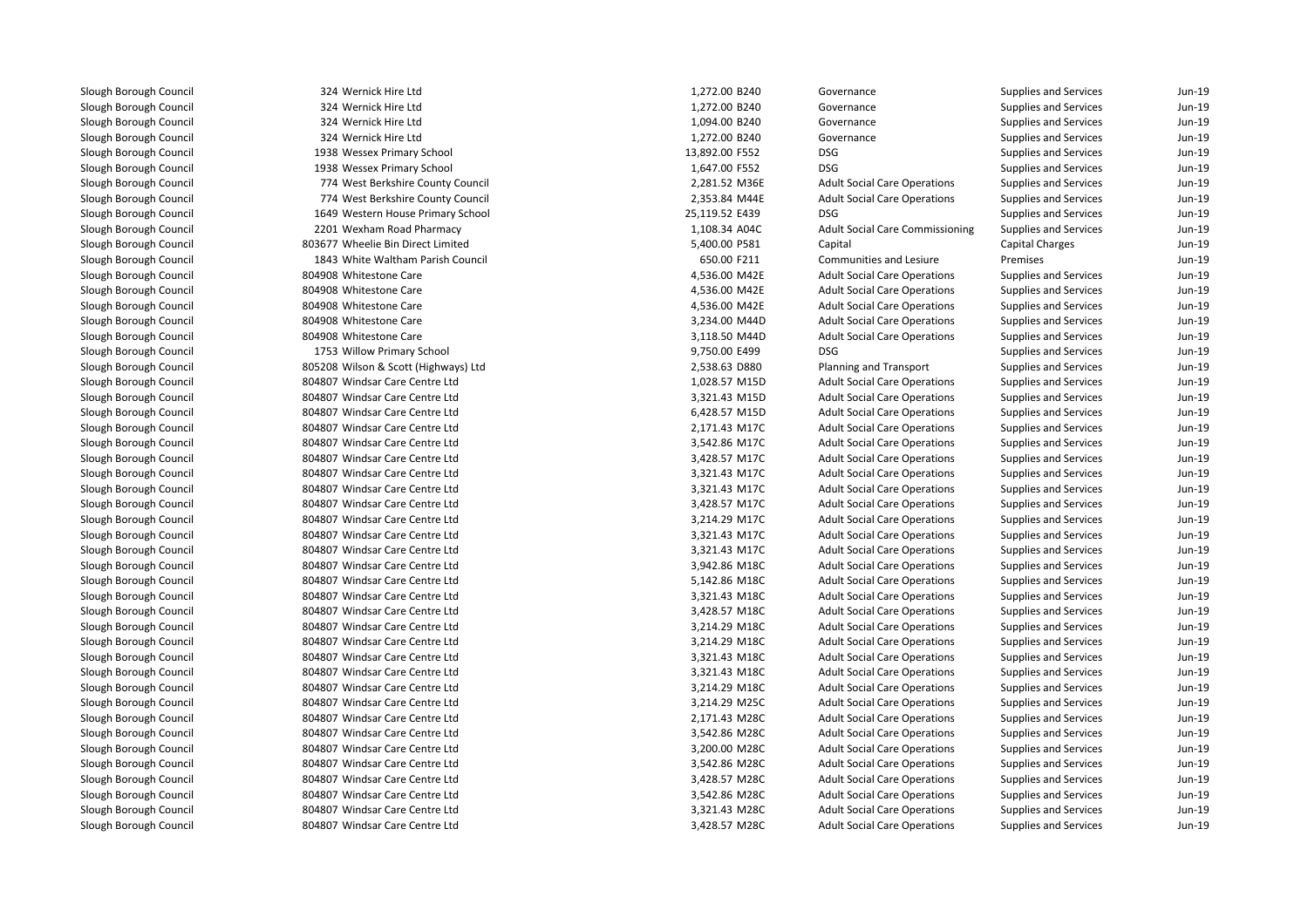804807 Windsar Care Centre Ltd 804807 Windsar Care Centre Ltd 804807 Windsar Care Centre Ltd 3604 Windsar Care Ltd 3604 Windsar Care Ltd 3604 Windsar Care Ltdd 3,542.86 M17C 3604 Windsar Care Ltdd 3,200.00 M17C 3604 Windsar Care Ltdd 3,542.86 M17C 3604 Windsar Care Ltdd 7,771.43 M17C 3604 Windsar Care Ltdd 3,428.57 M17C 3604 Windsar Care Ltdd 3,542.86 M17C 3604 Windsar Care Ltdd 2,514.29 M17C 3604 Windsar Care Ltdd 3,428.57 M17C 3604 Windsar Care Ltdd 3,000.00 M17C 3604 Windsar Care Ltdd 3,428.57 M17C 3604 Windsar Care Ltdd 3,000.00 M17C 3604 Windsar Care Ltdd 3,428.57 M17C 3604 Windsar Care Ltdd  $3,321.43 \text{ M}$ 17C 3604 Windsar Care Ltdd 3,214.29 M17C 3604 Windsar Care Ltdd 3,321.43 M17C 3604 Windsar Care Ltdd  $3,214.29$  M17C 3604 Windsar Care Ltdd 3,364.20 M18C 3604 Windsar Care Ltdd 3,321.43 M18C 3604 Windsar Care Ltdd 3,000.00 M18C 3604 Windsar Care Ltdd 3,428.57 M18C 3604 Windsar Care Ltd 3,643.89 M25C 3604 Windsar Care Ltd 3,000.00 M25C 3604 Windsar Care Ltd 3,321.43 M25C 3604 Windsar Care Ltd 3604 Windsar Care Ltd 3,321.43 M29C 3604 Windsar Care Ltd 1,928.57 M29C 3604 Windsar Care Ltd -1,285.71 M29C 804667 Windsor Clinical & Home Care Services Grp Ltd 804667 Windsor Clinical & Home Care Services Grp Ltd 804667 Windsor Clinical & Home Care Services Grp Ltd 805545 Woodland Villa Care Home 2,368.00 M18C $\sim$  51  $\sim$  51  $\sim$  51  $\sim$  51  $\sim$  51  $\sim$  51  $\sim$  51  $\sim$  51  $\sim$  51  $\sim$  51  $\sim$  51  $\sim$  51 51 Worldwide Education Recruitment

| 307 Windsar Care Centre Ltd                       | 1,600.00 M29C  | <b>Adult Social Care Operations</b> | Supplies and Services        | Jun-19 |
|---------------------------------------------------|----------------|-------------------------------------|------------------------------|--------|
| 307 Windsar Care Centre Ltd                       | 1,257.14 M29C  | <b>Adult Social Care Operations</b> | <b>Supplies and Services</b> | Jun-19 |
| 307 Windsar Care Centre Ltd                       | 3,321.43 M29C  | <b>Adult Social Care Operations</b> | <b>Supplies and Services</b> | Jun-19 |
| 504 Windsar Care Ltd                              | 3,214.29 M15F  | <b>Adult Social Care Operations</b> | <b>Supplies and Services</b> | Jun-19 |
| 504 Windsar Care Ltd                              | 3,321.43 M15F  | <b>Adult Social Care Operations</b> | Supplies and Services        | Jun-19 |
| 504 Windsar Care Ltd                              | 3,542.86 M17C  | <b>Adult Social Care Operations</b> | Supplies and Services        | Jun-19 |
| 504 Windsar Care Ltd                              | 3,200.00 M17C  | <b>Adult Social Care Operations</b> | Supplies and Services        | Jun-19 |
| 504 Windsar Care Ltd                              | 3,542.86 M17C  | <b>Adult Social Care Operations</b> | <b>Supplies and Services</b> | Jun-19 |
| 504 Windsar Care Ltd                              | 7,771.43 M17C  | <b>Adult Social Care Operations</b> | <b>Supplies and Services</b> | Jun-19 |
| 504 Windsar Care Ltd                              | 3,428.57 M17C  | <b>Adult Social Care Operations</b> | Supplies and Services        | Jun-19 |
| 504 Windsar Care Ltd                              | 3,542.86 M17C  | <b>Adult Social Care Operations</b> | <b>Supplies and Services</b> | Jun-19 |
| 504 Windsar Care Ltd                              | 2,514.29 M17C  | <b>Adult Social Care Operations</b> | <b>Supplies and Services</b> | Jun-19 |
| 504 Windsar Care Ltd                              | 3,428.57 M17C  | <b>Adult Social Care Operations</b> | <b>Supplies and Services</b> | Jun-19 |
| 504 Windsar Care Ltd                              | 3,000.00 M17C  | <b>Adult Social Care Operations</b> | <b>Supplies and Services</b> | Jun-19 |
| 504 Windsar Care Ltd                              | 3,428.57 M17C  | <b>Adult Social Care Operations</b> | Supplies and Services        | Jun-19 |
| 504 Windsar Care Ltd                              | 3,000.00 M17C  | <b>Adult Social Care Operations</b> | Supplies and Services        | Jun-19 |
| 504 Windsar Care Ltd                              | 3,428.57 M17C  | <b>Adult Social Care Operations</b> | Supplies and Services        | Jun-19 |
| 504 Windsar Care Ltd                              | 3,321.43 M17C  | <b>Adult Social Care Operations</b> | Supplies and Services        | Jun-19 |
| 504 Windsar Care Ltd                              | 3,214.29 M17C  | <b>Adult Social Care Operations</b> | <b>Supplies and Services</b> | Jun-19 |
| 504 Windsar Care Ltd                              | 3,321.43 M17C  | <b>Adult Social Care Operations</b> | Supplies and Services        | Jun-19 |
| 504 Windsar Care Ltd                              | 3,214.29 M17C  | <b>Adult Social Care Operations</b> | <b>Supplies and Services</b> | Jun-19 |
| 504 Windsar Care Ltd                              | 3,364.20 M18C  | <b>Adult Social Care Operations</b> | Supplies and Services        | Jun-19 |
| 504 Windsar Care Ltd                              | 3,321.43 M18C  | <b>Adult Social Care Operations</b> | Supplies and Services        | Jun-19 |
| 504 Windsar Care Ltd                              | 3,000.00 M18C  | <b>Adult Social Care Operations</b> | <b>Supplies and Services</b> | Jun-19 |
| 504 Windsar Care Ltd                              | 3,428.57 M18C  | <b>Adult Social Care Operations</b> | Supplies and Services        | Jun-19 |
| 504 Windsar Care Ltd                              | 3,643.89 M25C  | <b>Adult Social Care Operations</b> | <b>Supplies and Services</b> | Jun-19 |
| 504 Windsar Care Ltd                              | 3,000.00 M25C  | <b>Adult Social Care Operations</b> | Supplies and Services        | Jun-19 |
| 504 Windsar Care Ltd                              | 3,321.43 M25C  | <b>Adult Social Care Operations</b> | Supplies and Services        | Jun-19 |
| 504 Windsar Care Ltd                              | 3,214.29 M26E  | <b>Adult Social Care Operations</b> | Supplies and Services        | Jun-19 |
| 504 Windsar Care Ltd                              | 3,321.43 M29C  | <b>Adult Social Care Operations</b> | Supplies and Services        | Jun-19 |
| 504 Windsar Care Ltd                              | 1,928.57 M29C  | <b>Adult Social Care Operations</b> | <b>Supplies and Services</b> | Jun-19 |
| 504 Windsar Care Ltd                              | -1,285.71 M29C | <b>Adult Social Care Operations</b> | <b>Supplies and Services</b> | Jun-19 |
| 567 Windsor Clinical & Home Care Services Grp Ltd | 7,154.36 M17C  | <b>Adult Social Care Operations</b> | Supplies and Services        | Jun-19 |
| 567 Windsor Clinical & Home Care Services Grp Ltd | 2,796.43 M17C  | <b>Adult Social Care Operations</b> | <b>Supplies and Services</b> | Jun-19 |
| 667 Windsor Clinical & Home Care Services Grp Ltd | 6,923.57 M17C  | <b>Adult Social Care Operations</b> | <b>Supplies and Services</b> | Jun-19 |
| 545 Woodland Villa Care Home                      | 2,368.00 M18C  | <b>Adult Social Care Operations</b> | <b>Supplies and Services</b> | Jun-19 |
| 51 Worldwide Education Recruitment                | 783.00 F144    | Children, Learning and Skills       | <b>Agency Staff</b>          | Jun-19 |
| 51 Worldwide Education Recruitment                | 598.13 F144    | Children, Learning and Skills       | <b>Agency Staff</b>          | Jun-19 |
| 51 Worldwide Education Recruitment                | 791.69 F175    | Children, Learning and Skills       | <b>Agency Staff</b>          | Jun-19 |
| 51 Worldwide Education Recruitment                | 871.13 F175    | Children, Learning and Skills       | <b>Agency Staff</b>          | Jun-19 |
| 51 Worldwide Education Recruitment                | 877.46 F175    | Children, Learning and Skills       | <b>Agency Staff</b>          | Jun-19 |
| 51 Worldwide Education Recruitment                | 1,583.38 F176  | Children, Learning and Skills       | <b>Agency Staff</b>          | Jun-19 |
| 51 Worldwide Education Recruitment                | 1,742.26 F176  | Children, Learning and Skills       | <b>Agency Staff</b>          | Jun-19 |
| 51 Worldwide Education Recruitment                | 1,754.91 F176  | Children, Learning and Skills       | <b>Agency Staff</b>          | Jun-19 |
| 51 Worldwide Education Recruitment                | 1,583.38 F187  | Children, Learning and Skills       | <b>Agency Staff</b>          | Jun-19 |
| 51 Worldwide Education Recruitment                | 1,742.26 F187  | Children, Learning and Skills       | <b>Agency Staff</b>          | Jun-19 |
| 51 Worldwide Education Recruitment                | 1,754.91 F187  | Children, Learning and Skills       | <b>Agency Staff</b>          | Jun-19 |
| 51 Worldwide Education Recruitment                | 1,583.38 F189  | Children, Learning and Skills       | <b>Agency Staff</b>          | Jun-19 |
| 51 Worldwide Education Recruitment                | 1,742.26 F189  | Children, Learning and Skills       | <b>Agency Staff</b>          | Jun-19 |